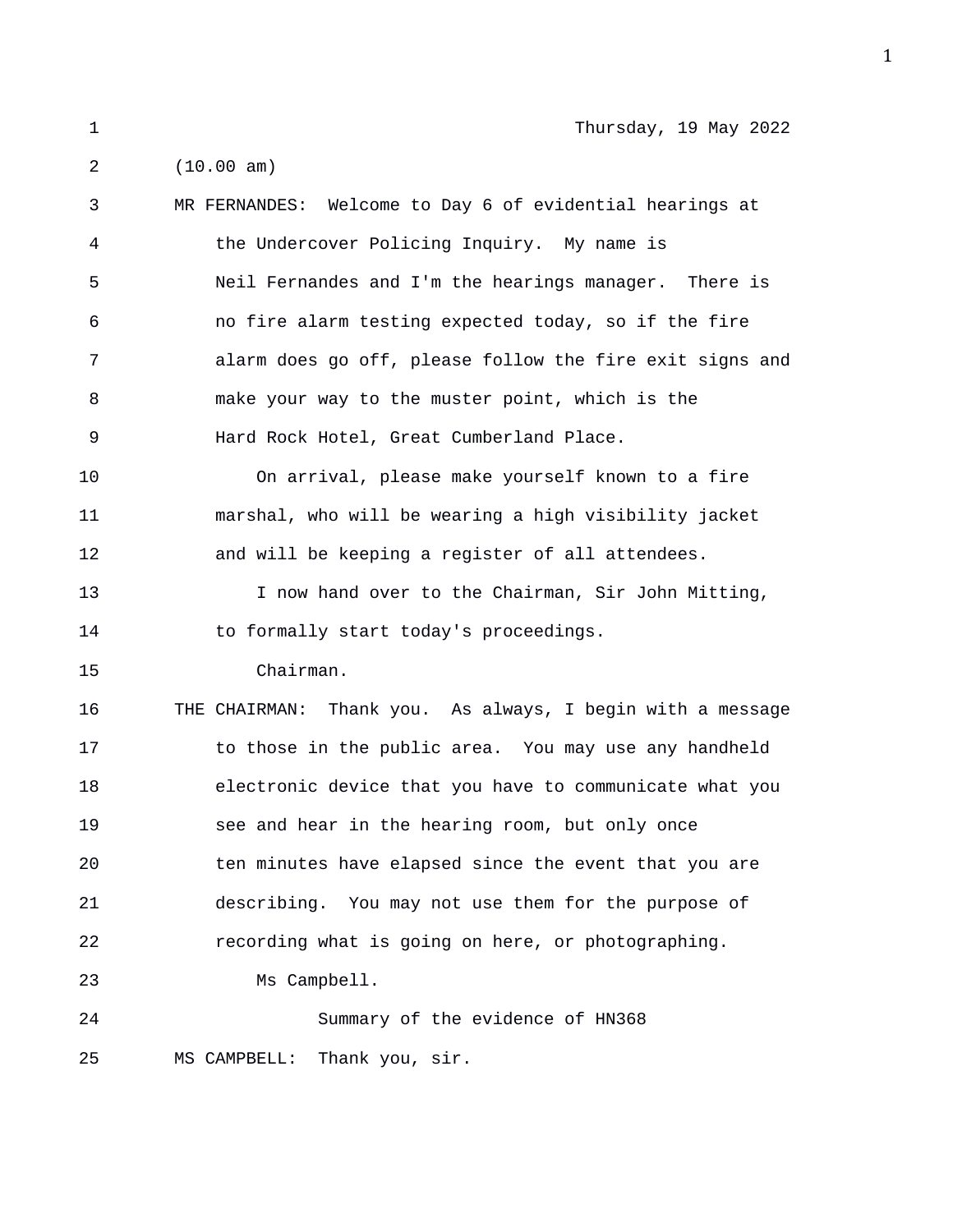1 This morning I'll be presenting the summary of 2 the evidence of HN368, Richard James Walker. 3 Richard Walker was a detective sergeant in the SDS back 4 office from September 1974 to April 1978. He provided 5 a witness statement to the Inquiry dated 6 5 November 2020, which may be summarised as follows. 7 Richard Walker joined the Metropolitan Police 8 Service as a junior cadet in 1954 and became a full 9 constable in 1956. He joined Special Branch in 1966 and 10 served in various positions prior to the SDS, including 11 dealing with enquiries and intelligence-gathering in 12 relation to extreme left wing matters, for which he 13 received a commendation.

14 He worked on security vetting and held one role 15 dealing with extremist groups in the Indian and 16 Pakistani communities in London, which consisted of 17 intelligence-gathering and liaison with A8 in relation 18 to demonstrations.

19 He joined the SDS in September 1974. He was asked 20 to join by DI Derek Brice, whom Walker knew from 21 a previous posting. He did not know much about the SDS 22 before joining as there were a strict "need to know" 23 policy in Special Branch. He cannot remember being 24 given a handover when he started, but believes that he 25 would have had one. He did not receive any specific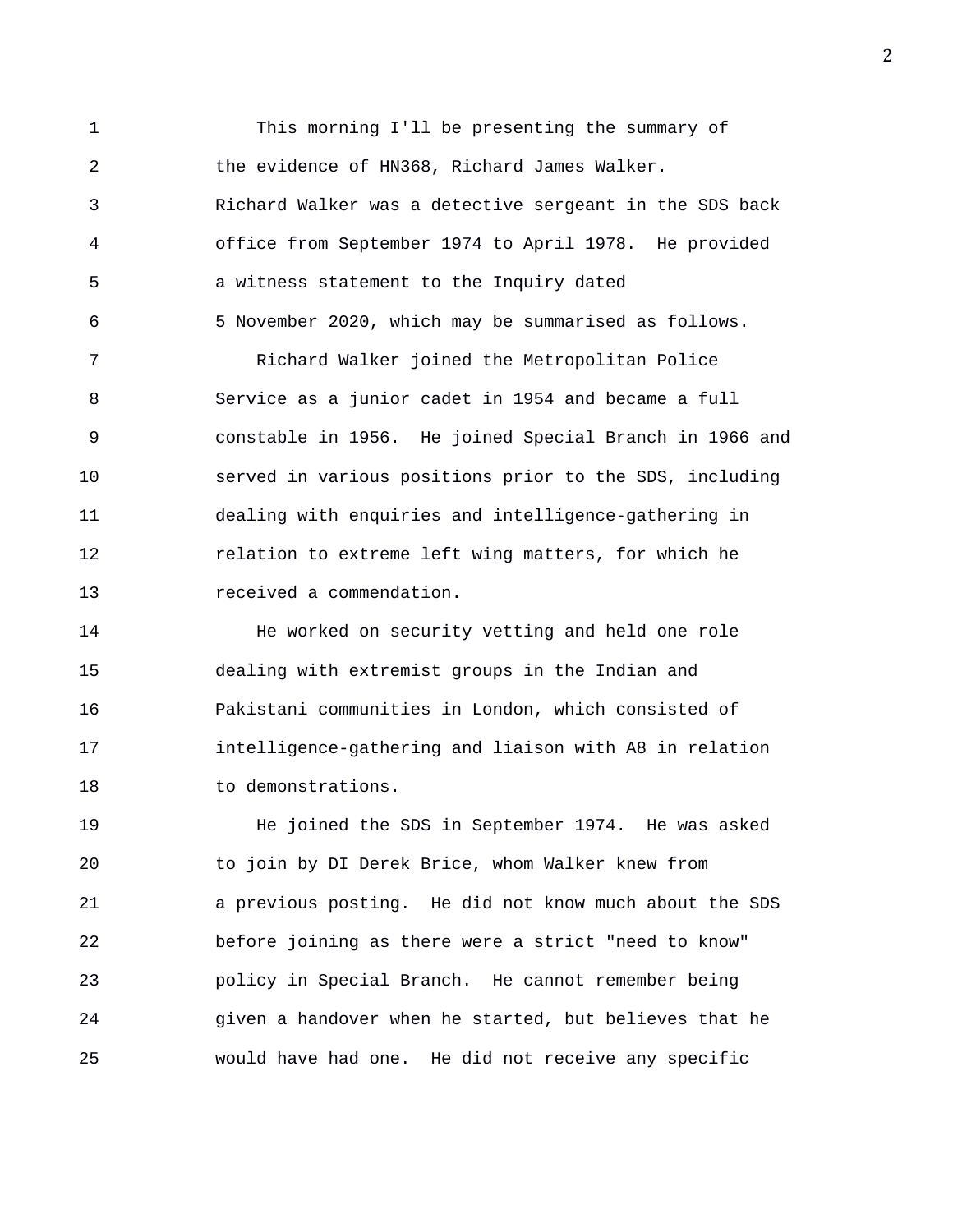1 training for the role.

2 Richard Walker describes himself as effectively 3 the "quartermaster of the SDS". He would help source 4 and administer vehicles, assist in arrangements for 5 accommodation for UCOs, ran the petty cash book and paid 6 various bills. He had no involvement in the creation of 7 cover identities, procurement of cover documents or 8 **belog procurement** of cover accommodation.

9 Richard Walker would attend the weekly meetings at 10 the safe houses with the undercover officers. He 11 recalls that detective chief inspectors, detective 12 inspectors and more junior ranked officers in the SDS 13 office would also attend weekly and the superintendent 14 and chief superintendent would go less often.

15 At the meetings, UCOs would submit their diaries and 16 expenses and provide reports. Management would check in 17 with the UCOs to see how they were. Walker states:

18 "... there would be general chat, we would ask about 19 their problems (if there were any) and make sure that 20 they were happy in their work. The UCOs were working in 21 difficult conditions and with some unpleasant people, 22 and when I was in the office the welfare aspect of our 23 role was important."

24 He does not recall any officer spending time in 25 the back office in advance of their deployment or after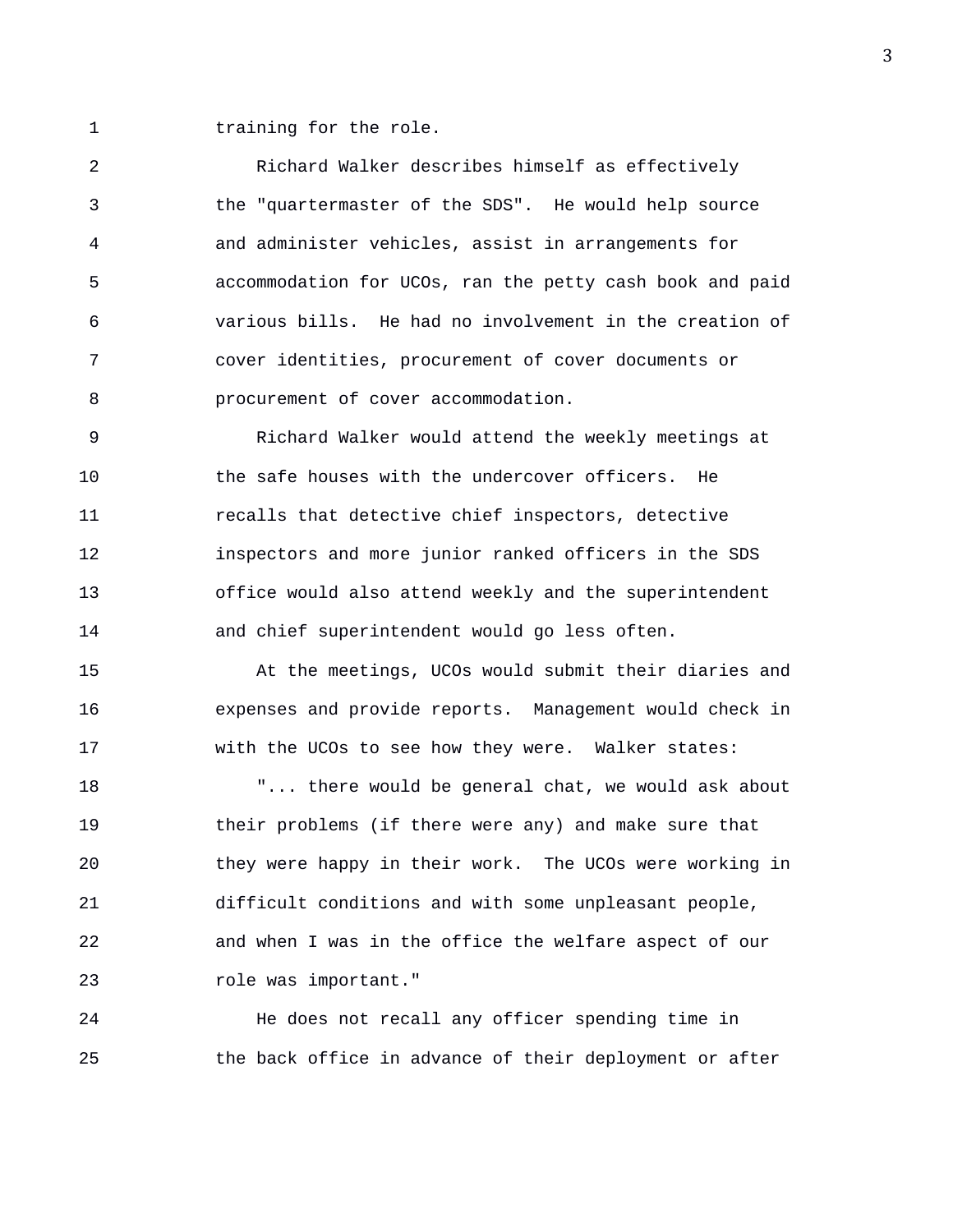1 their withdrawal from the field. He was not aware of 2 any unhappy working relationships in the SDS.

3 Richard Walker did have a role in compiling 4 the reporting from undercover officers. Officers would 5 give report updates in writing and orally at meetings 6 and may have occasionally called the office to give 7 information over the phone. He notes:

8 "There was no filter on what they were meant to do 9 or say in terms of reporting."

10 Walker states that he would look at the manuscript 11 reports and would make suggested changes to the language 12 to make it more formal or grammatically correct. He did 13 not change the substance of the reports. He notes that 14 Special Branch had exacting standards of written English 15 and they were aware that reporting was likely to go to 16 the Home Office and Security Service, so high standards 17 were applied.

18 Walker recalls that contact with the UCOs was at 19 least once a week face-to-face and that officers could 20 ask for one-to-one meetings with managers if they 21 wished. He considered himself to have a role in 22 the welfare of the undercover officers, ensuring the 23 smooth running of some of the administration connected 24 to their duties:

25 "All of the back-office SDS staff had a role in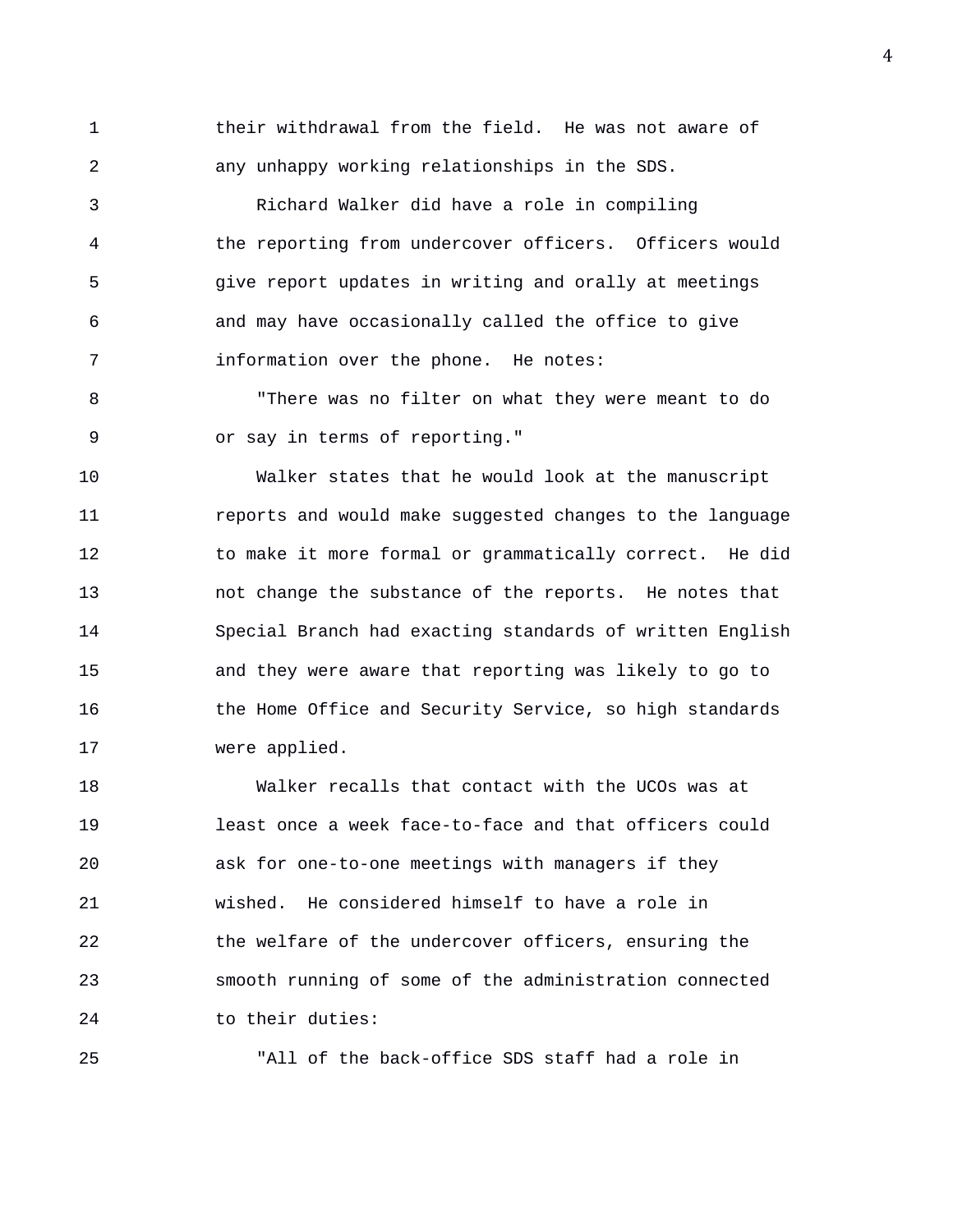1 making sure the UCOs could cope emotionally with 2 the work they were doing. This was done by talking to 3 them. If they had any problems, they would be seen and 4 spoken to. We tried to do the best we could to keep in 5 touch with people who were doing a difficult job. I am 6 still proud of the work that we did, and I thought that 7 we had done what we could do to provide support to 8 the UCOs."

9 Richard Walker denies playing any role in directing 10 or steering the reporting of undercover officers and 11 indeed was not aware of any SDS officer directing or 12 steering UCO reporting while he was in the unit. When 13 asked about his signature on several intelligence 14 reports, he explains that he may have signed as 15 the person submitting those particular pieces of 16 information for typing rather than as the source of 17 the intelligence.

18 Richard Walker describes the arrangements in place 19 for the storage and retention of intelligence reports. 20 He explains that Special Branch had an enormous registry 21 of files, but there were also safes in every office for 22 the temporary storage of documents:

23 "We would keep files in the SDS if they were topical 24 at the time, so there may have been files - including 25 SDS reporting - which were locked in the office for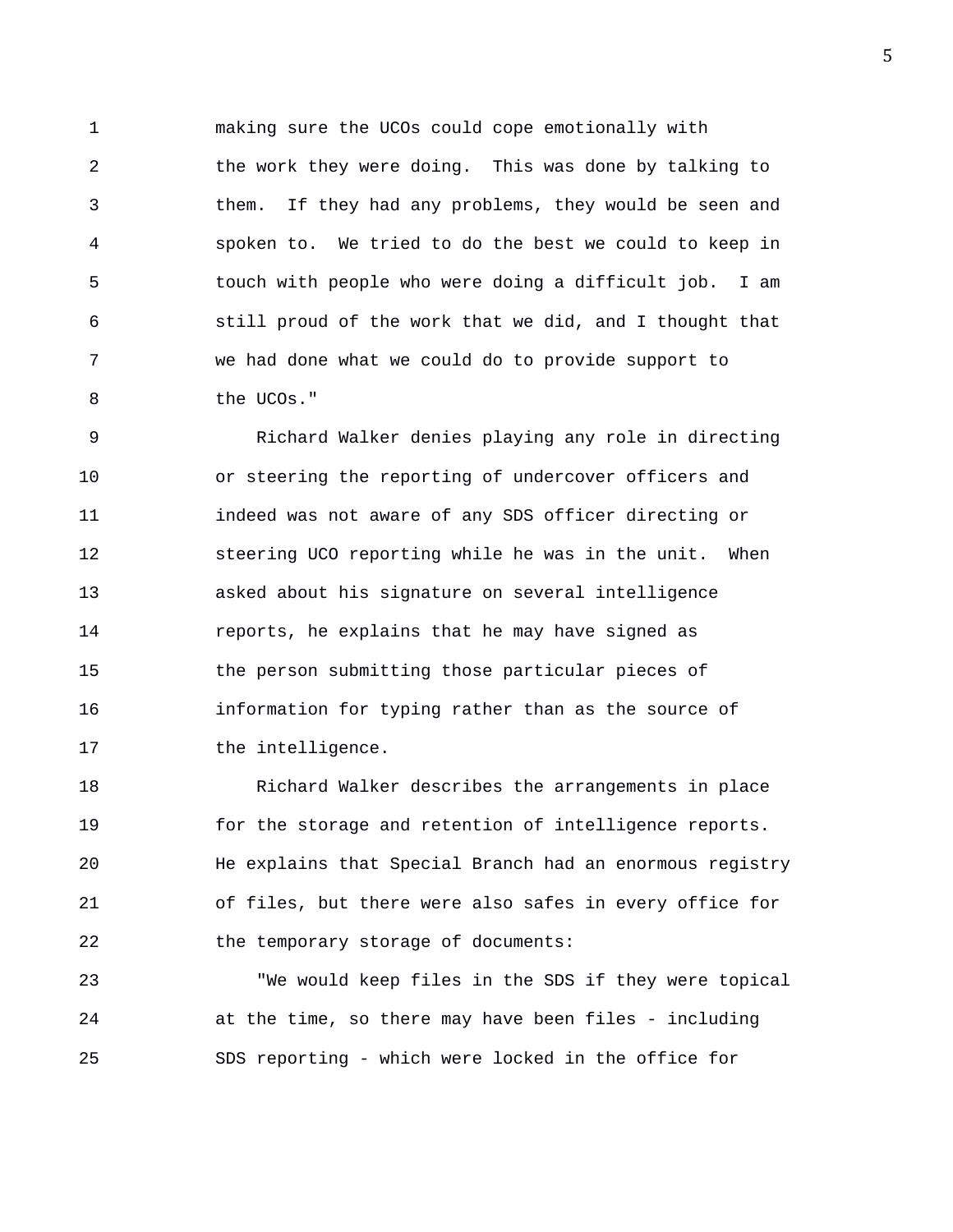1 a period. For example, if there was an officer in the 2 Troops Out Movement, there would be a file which SDS 3 would maintain, and once it was not current, it would go 4 to the Registry."

5 He does not know how long records were maintained 6 for.

7 He states that he had no role in the dissemination 8 of the reporting. However, he was aware that reports 9 would have gone to other parts of Special Branch, the 10 Security Service, A8 or other agencies. He expects that 11 there may have been some modification of reports 12 depending on who the ultimate recipient was. For 13 example, reports sent to A8 may not have included PF and 14 RF reference numbers.

15 Richard Walker states that he had no general contact 16 with the Security Service at the time. When asked about 17 his name appearing on a guest list of Special Branch 18 members invited to a Security Service party in 19 February 1978, Walker speculates that Special Branch may 20 have been asked to put forward a number of officers to 21 attend, as he does not know any other reason why he was 22 included. He recalls the party as:

23 "... being somewhat awkward as the Security Service 24 had obviously typecast the group of Special Branch 25 officers as being beer-drinking policemen, so I felt we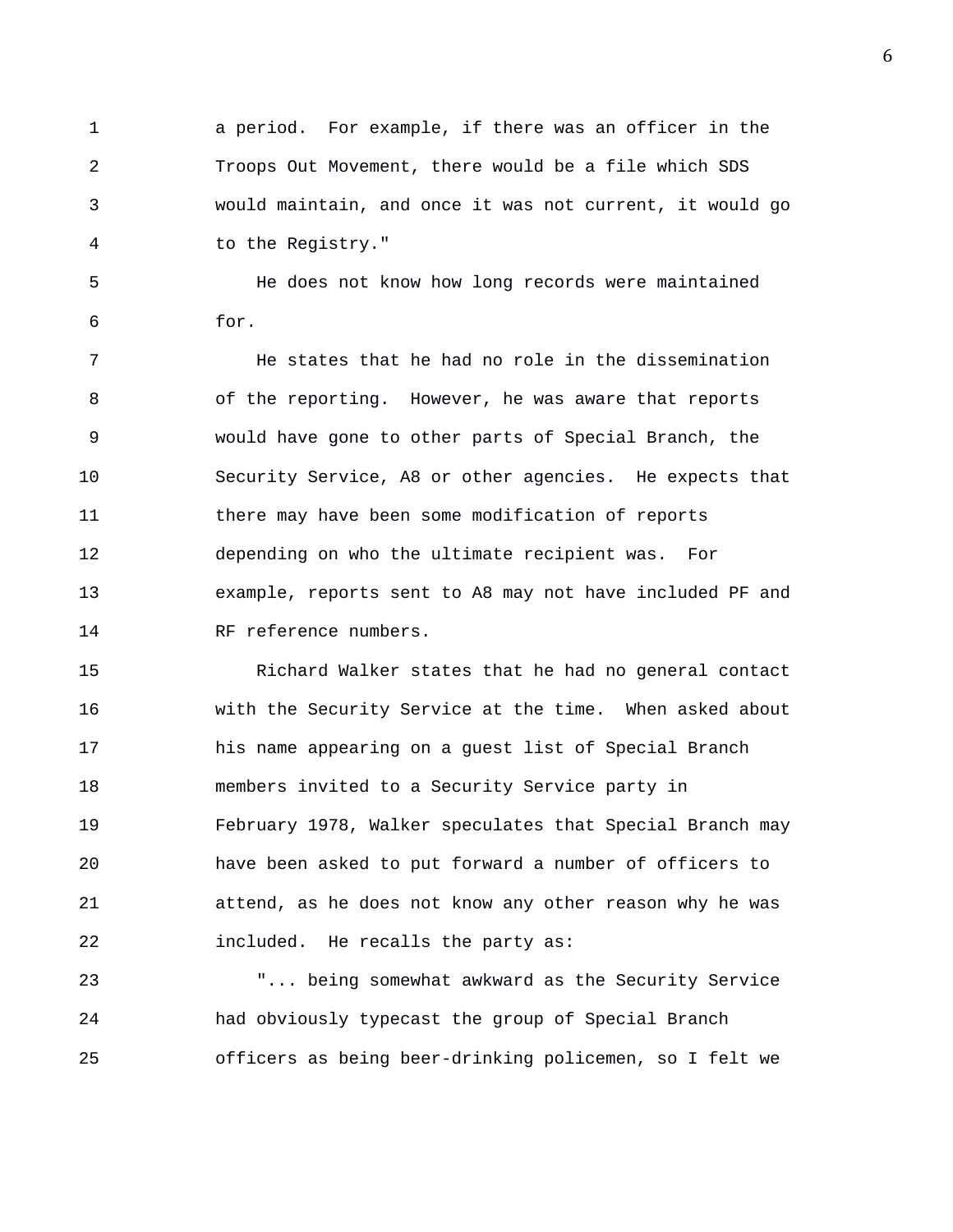1 had been stereotyped."

2 Richard Walker was involved in the payment of 3 overtime to officers. He was not responsible for 4 authorising overtime, but would check officer diaries to 5 ensure their claims were accurate and submit them to 6 the payment department. He notes that the keeping of 7 overtime diaries was a force-wide obligation below 8 a certain rank and not particular to the SDS. Although 9 he thought that the benefits of overtime may have caused 10 officers to want to remain in the SDS, he notes that it 11 would not be up to the officers to decide if they 12 remained past the normal deployment length. He does not 13 believe the amount of overtime influenced any officer to 14 paint an overly optimistic picture of their 15 achievements.

16 During his time in the SDS, Richard Walker travelled 17 on more than one occasion to accompany UCOs attending 18 events outside of London. This included a trip to 19 Blackburn for an Action Against Racism demonstration in 20 1976 for which he and DI McIntosh received a letter of 21 thanks from Lancashire Police. He states:

22 "Managers and administrative staff would travel to 23 the same part of the country as a UCO in limited 24 circumstances. As far as I recall, it would have been 25 in circumstances where there could have been a risk to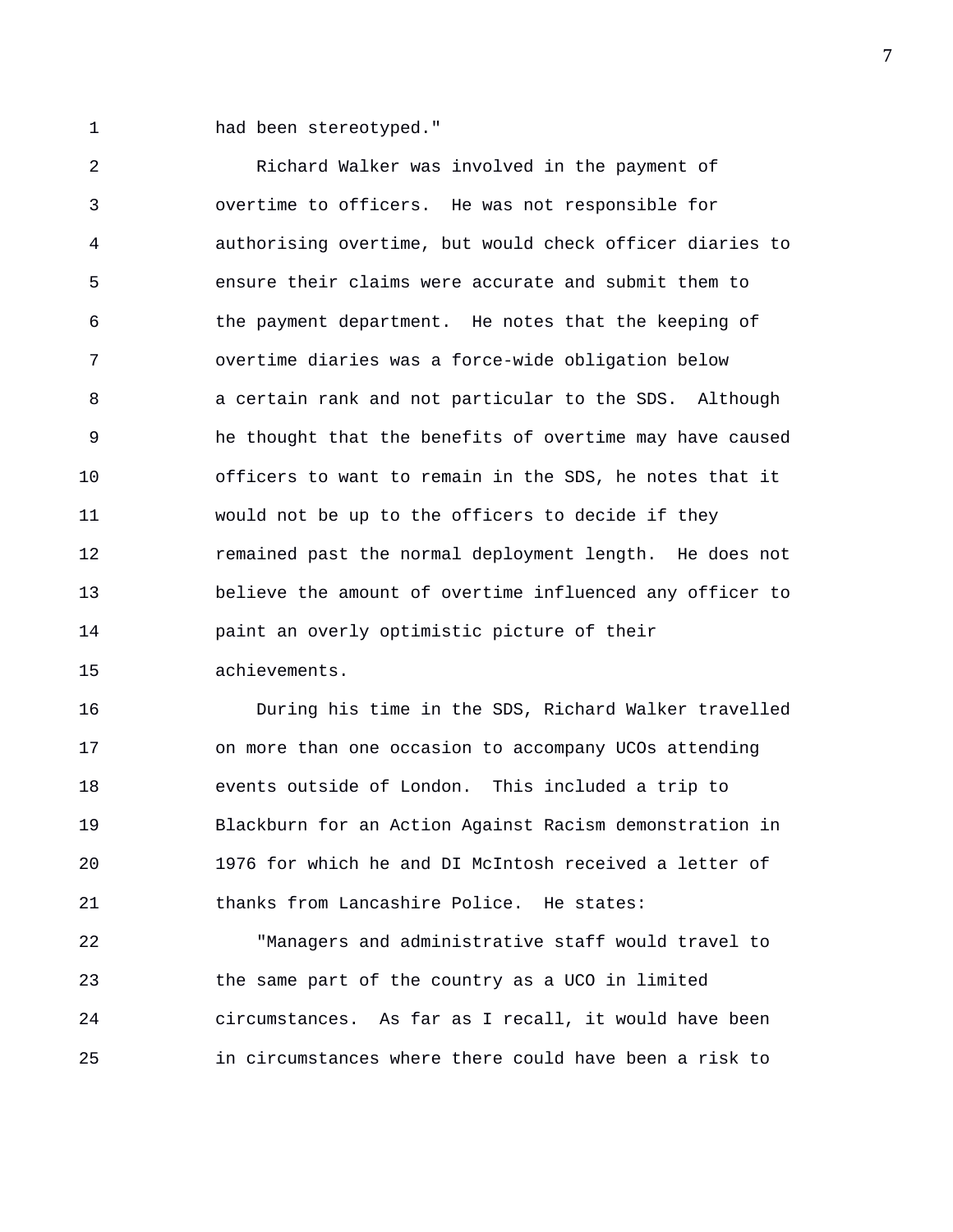1 them - whether in terms of a risk to violence, or a risk 2 of arrest - in the course of their duties."

3 The number of SDS officers involved may have also 4 been a factor in assessing where support was needed. 5 Walker notes that staff were present for the safety and 6 welfare of the UCOs and to be on hand in case there was 7 any action against them by local police. The UCOs would 8 have been aware of the presence of the accompanying 9 staff. Such trips may also have required liaison with 10 the local force or constabulary.

11 Richard Walker signed the transport reports present 12 in the 1976 and 1977 SDS annual reports, but does not 13 believe that he was involved in compiling the annual 14 reports beyond this aspect. He does believe the 15 contents of those reports to be an honest reflection of 16 the work of the SDS. He agrees with comments made in 17 the 1978 annual report that undercover deployments did 18 not seem to have any deleterious effect on the health of 19 UCOs. Walker notes that the officers did get very tired 20 due to the hours they worked, but he cannot recall any 21 mental or physical health problems.

22 In terms of issues that arose with contemporaneous 23 undercover officers, Walker accepts that he would have 24 probably known at the time about the first arrest of 25 HN13, cover name "Desmond Barry Loader", but was not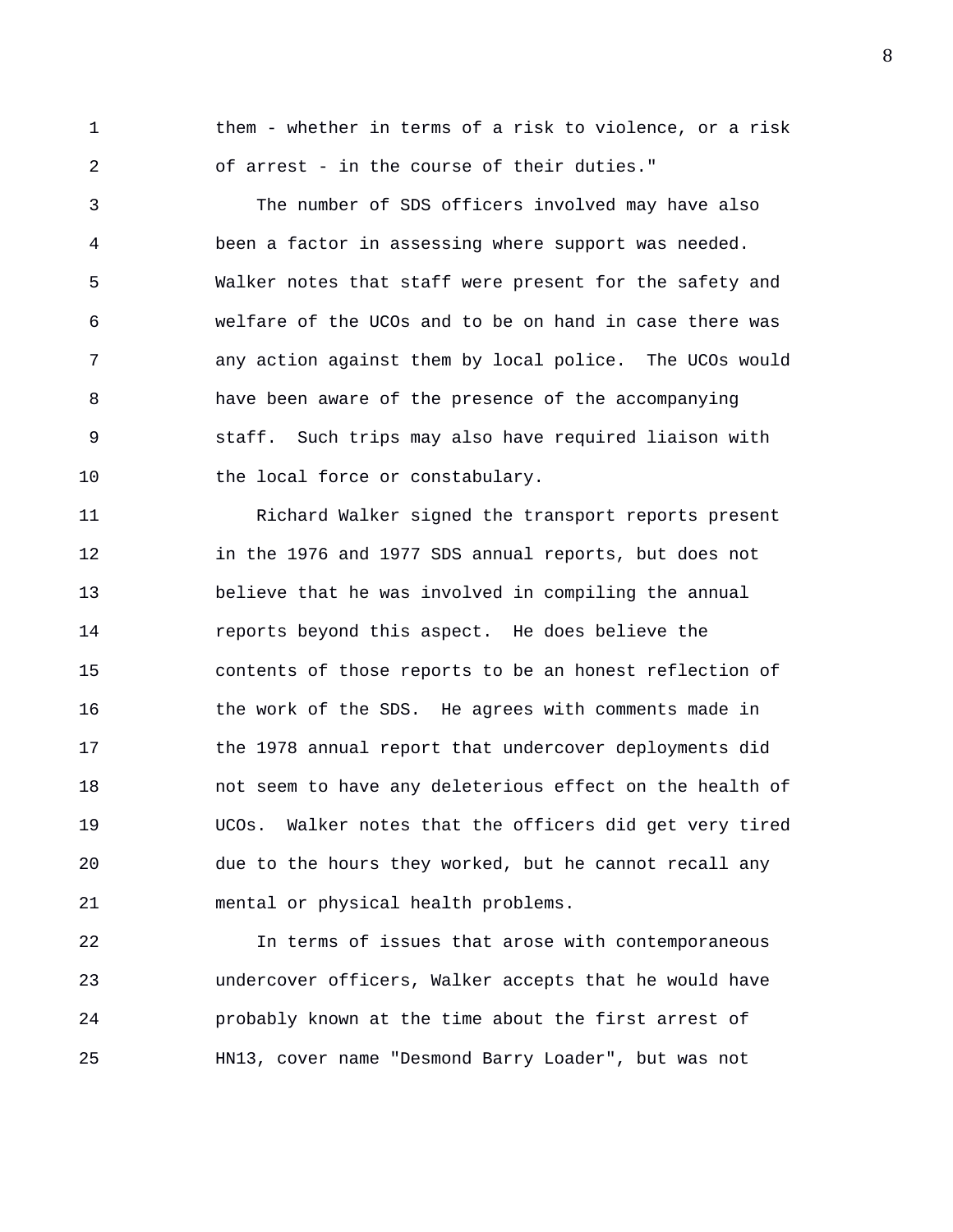1 involved in any way with dealing with it. He has no 2 recollection of the possible compromises relating to 3 HN126, cover name "Paul Gray", but notes that:

4 "The UCOs had to handle risks like this, we trusted 5 them to manage them appropriately. If a UCO felt 6 worried about compromise, we would have pulled them out 7 in a manner which was safe for them but which did not 8 arouse suspicion."

9 He was not aware of any officers engaging in sexual 10 activity while in their cover identity, including HN21, 11 HN354, Vince Harvey, and HN297, Richard Clark. Walker 12 was not aware of any colleagues or managers knowing of 13 any sexual relationships and expects that if they did, 14 he would have heard about it in the office. He was not 15 aware of any manager giving UCOs orders, instructions, 16 advice or guidance about sexual conduct whilst operating 17 undercover.

18 When asked to comment on the evidence of HN304, 19 cover name "Graham Coates", that managers "appeared to 20 turn a blind eye to bits of banter and innuendo" and 21 that they "must have known it", meaning sexual activity, 22 "was almost bound to happen with certain individuals who 23 had a predilection for chasing women". He says: 24 "I think there was an expectation that the UCOs

25 would behave, rather than an expectation that they would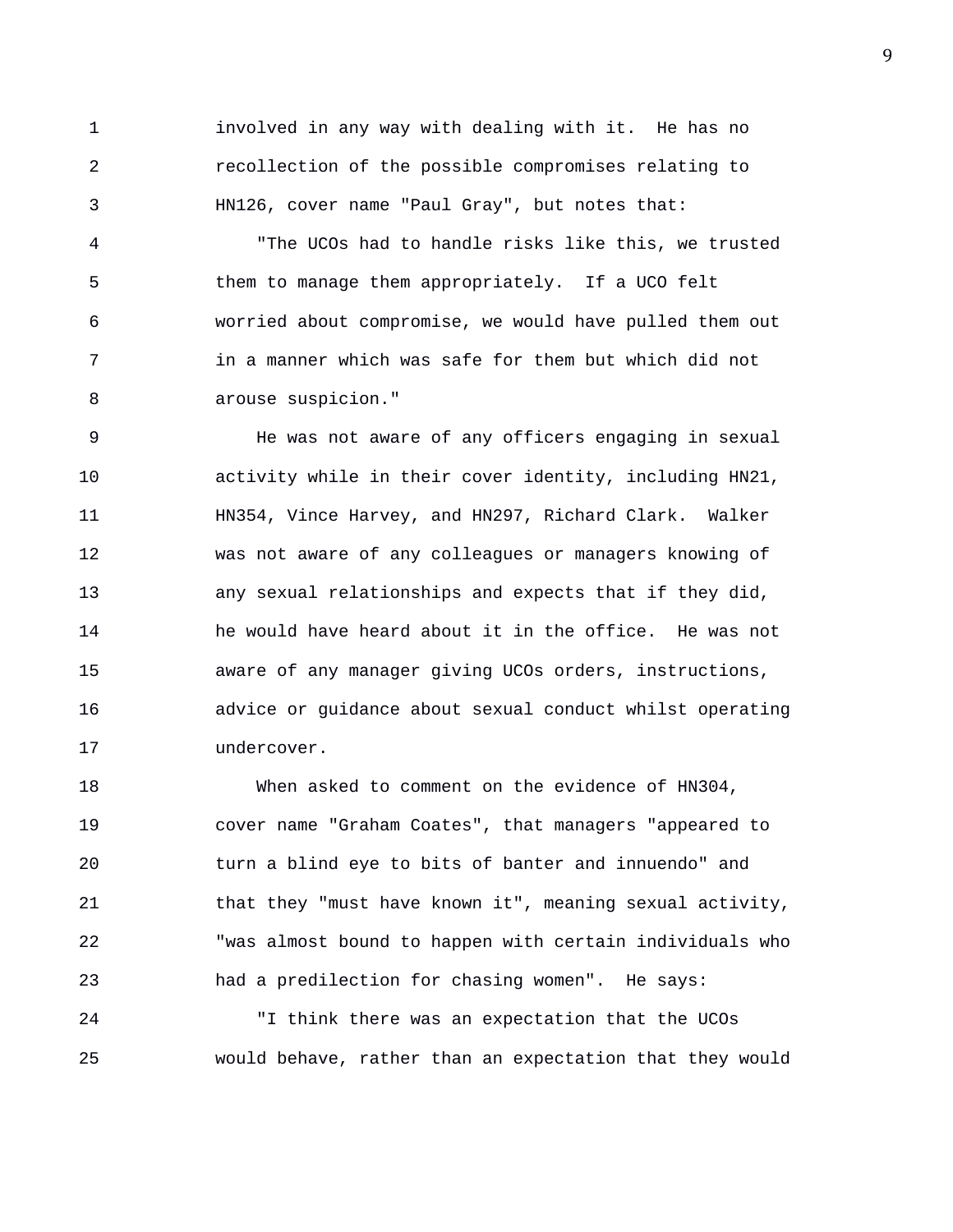1 misbehave. There was very little banter as I recall, 2 and I certainly would not have turned a blind eye to 3 anything that I thought had a ring of truth to it ... 4 I categorically do not agree with the comment on 5 predilection. I certainly had not judged anyone on that 6 basis - men who say things about women don't always mean 7 it or follow through with what they say."

8 He confirms that had he known about sexual activity 9 with activists, he would not have condoned it.

10 To his knowledge, none of his contemporaries 11 provoked or encouraged a third party to commit 12 a criminal offence, engaged in sexual activity whilst in 13 their undercover identity, were involved in incidents of 14 public order or violence, reported on any legally 15 privileged information or reported on the activities of 16 elected politicians. Aside from HN13, he did not know 17 of any officers who were arrested, tried or convicted in 18 their cover identity.

19 He believes that the activities of trade unions 20 would only have been reported on if trade union members 21 were part of the group that the UCO had infiltrated and 22 the information was relevant to that group.

23 Richard Walker was aware of deceased children's 24 identities being used at the time, but cannot comment on 25 the origin of the practice or any consideration given to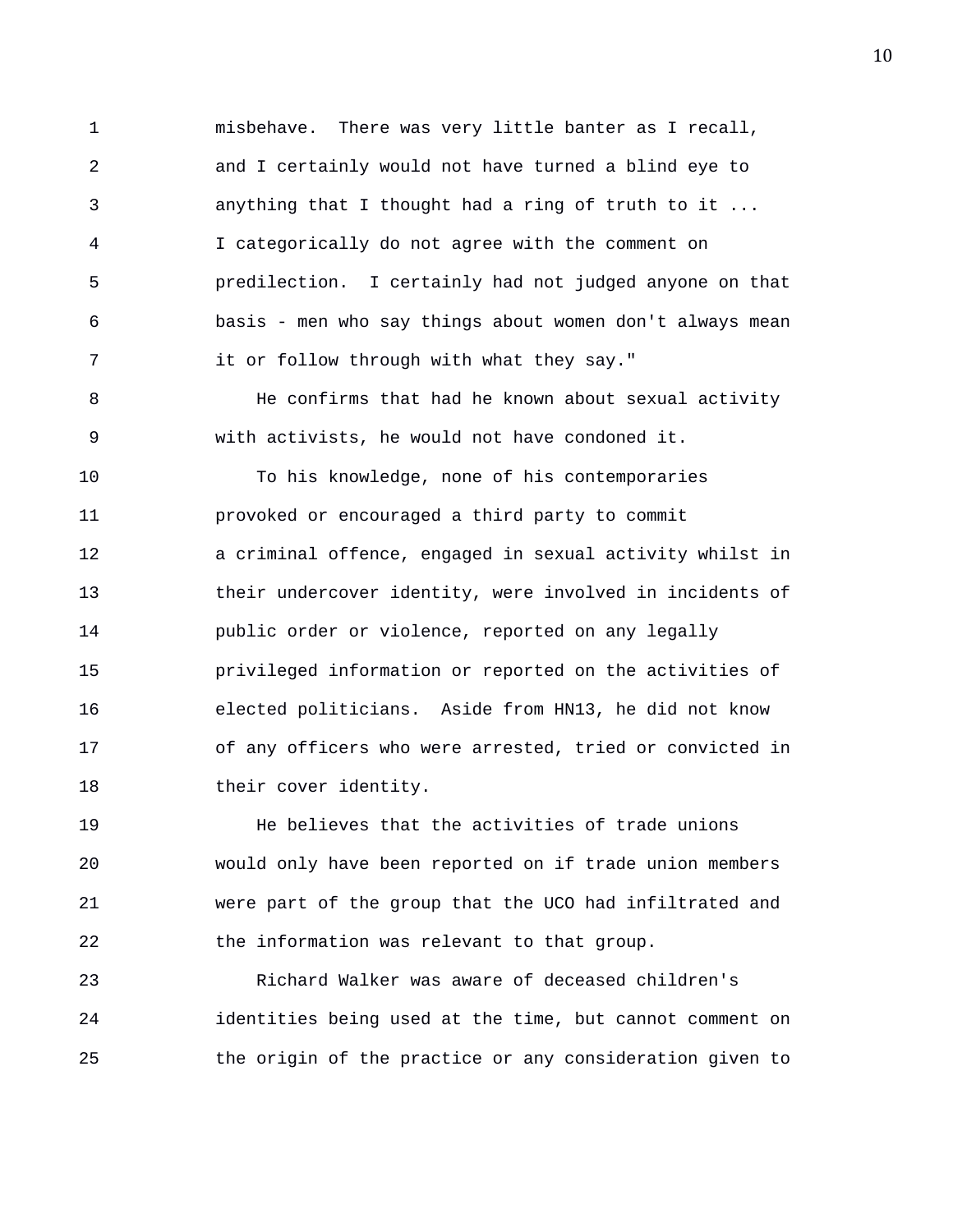- 
- 1 its use. He comments:

2 "I can say that it obviously wasn't thought through, 3 and I can understand how the parents of the dead 4 children are upset. I think the SDS did not think 5 the families would find out." 6 When asked to comment on why certain information was

7 reported by undercover officers, Richard Walker notes 8 that:

9 "... the SDS was a conduit, and actioned requests 10 for information. The SDS recorded information, and did 11 not filter the information gathered as the SDS were not 12 gathering it for our own purposes. We acted on behalf 13 of other persons, with no oversight of the broader 14 purpose of the information."

15 In terms of what the SDS achieved for the benefit of 16 policing, Richard Walker states:

17 The state of the requests will can say that it obtained all of the requests 18 for intelligence on public order and national security 19 that were requested of it when I was involved ... 20 I would not have known that everything we were asked to 21 get was later directed to, so it is hard for me to 22 quantify the benefit. It was very much a case that 23 the SDS did what we were asked to do, and didn't 24 question it. If the SDS was given a target, the order 25 was not queried. It was actioned. Personally, I felt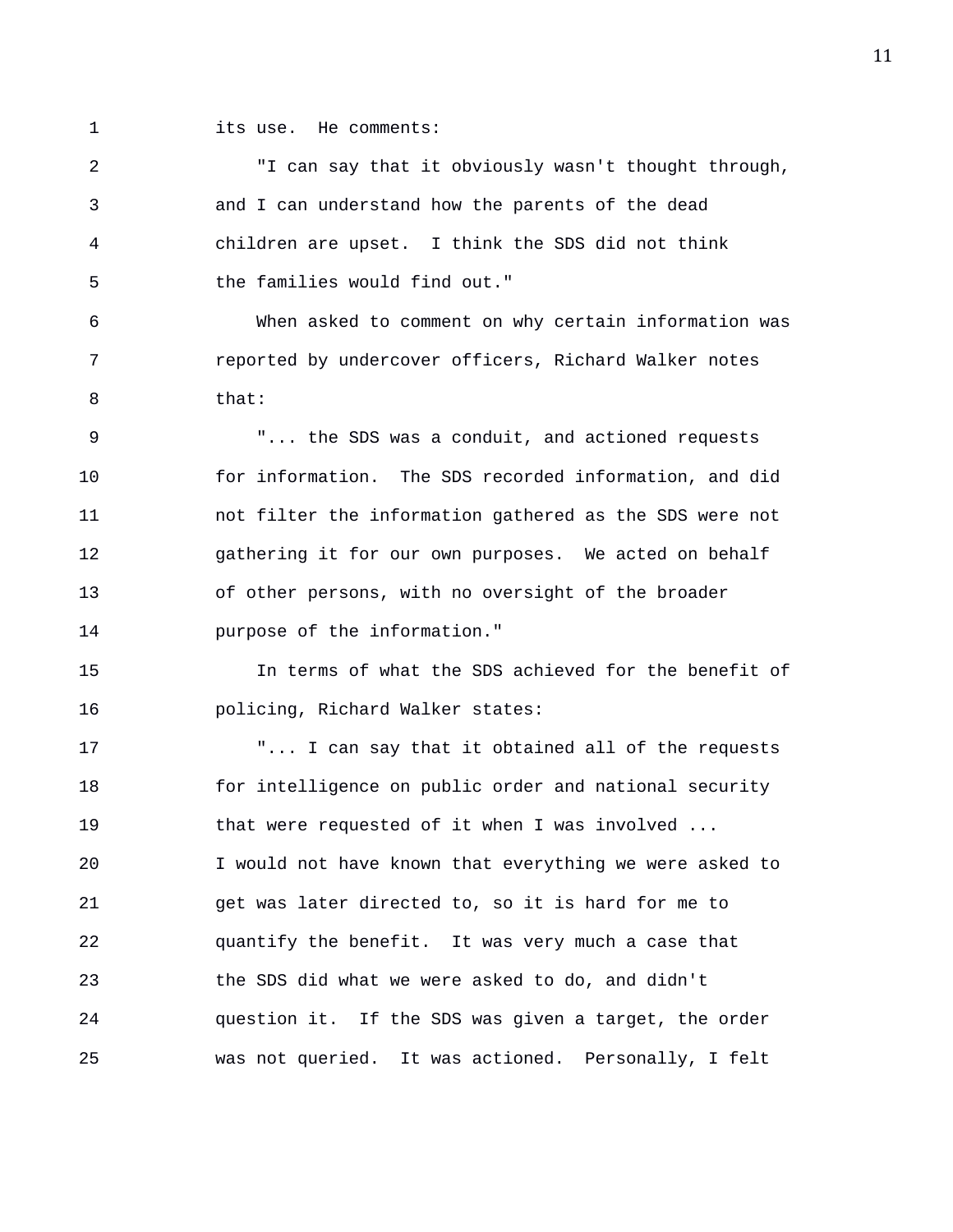1 that the SDS achieved the goals that we had been set for 2 the benefit of policing and I certainly thought we were 3 doing the right thing at the right time."

4 Richard Walker left the SDS after three and a half 5 years, which was the expected length of his posting. He 6 does not believe he had much, if any, contact with 7 information emanating from the SDS in subsequent 8 Special Branch roles, which were primarily in the field 9 of Irish terrorism. He retired from the MPS in 1987 at 10 the rank of detective superintendent.

11 Thank you, sir. That concludes the summary for 12 Richard Walker.

13 Documents related to this manager will be published 14 online today, as well as the documents related to 15 HN1668, Les Willingale, who was detective sergeant in 16 the SDS from approximately 1975 to February 1977 and 17 thereafter was detective inspector in the SDS until 18 approximately December 1977. He is deceased.

19 Thank you, sir.

20 THE CHAIRMAN: Thank you. We will now adjourn for 21 ten minutes to enable arrangements to be made to hear 22 our next live witness, Angus McIntosh.

23 (10.18 am)

24 (A short break)

25 (10.31 am)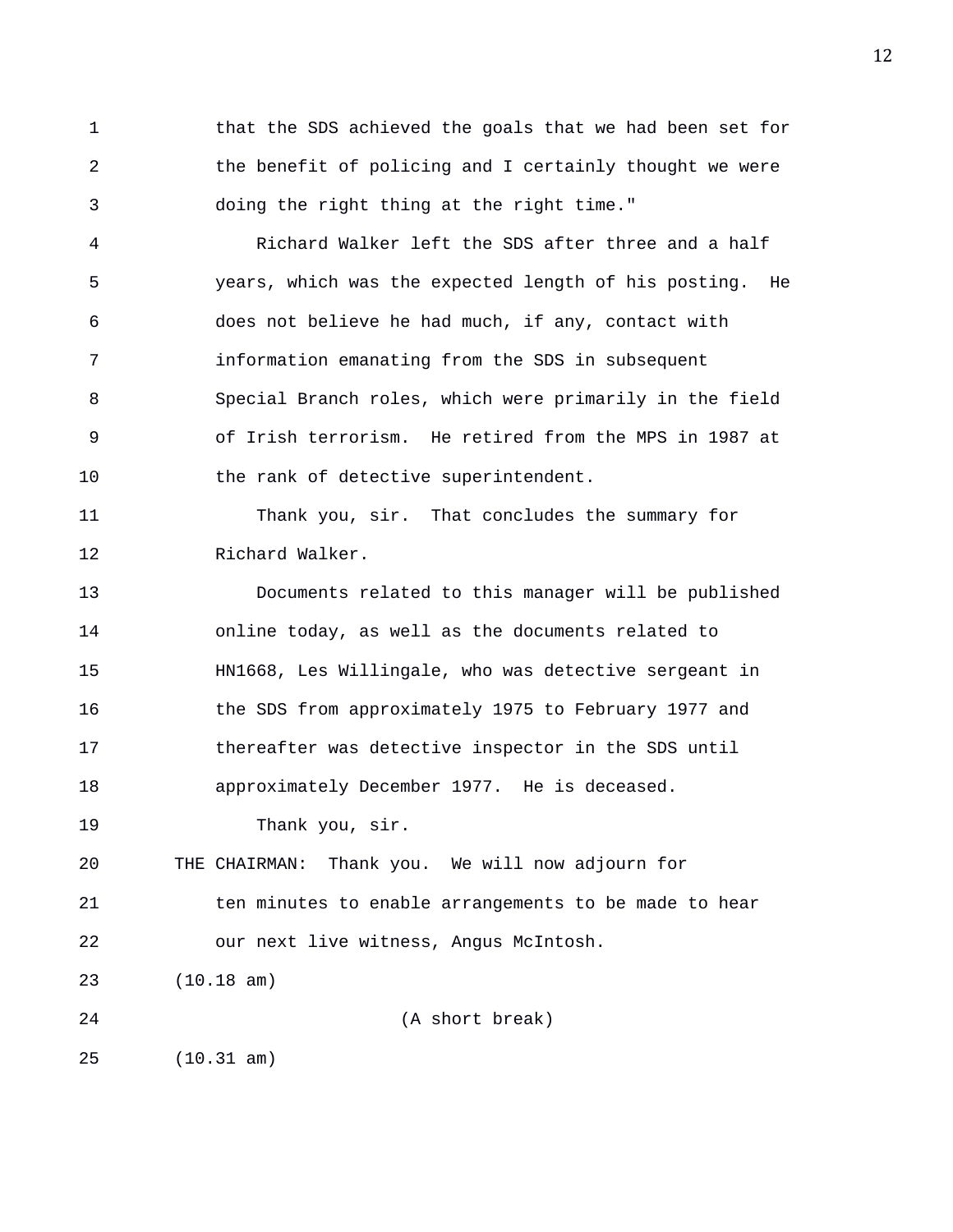1 THE CHAIRMAN: Mr McIntosh, I understand you want to be 2 sworn. 3 A. Oh, right, yes, thank you, sir. 4 THE CHAIRMAN: Mr Fernandes will administer the oath to you. 5 HN244 (Angus McIntosh) (sworn) 6 Questions by MS HUMMERSTONE 7 THE CHAIRMAN: Ms Hummerstone. 8 MS HUMMERSTONE: Can you give us your full name, please. 9 A. Angus Bryan McIntosh. 10 Q. You have provided a witness statement dated 11 16 February 2021. Can you confirm that the contents of 12 that statement are true and accurate to the best of your 13 knowledge and belief? 14 A. I can. 15 Q. You joined the SDS in April 1976, you tell us in your 16 witness statement, at the rank of detective inspector 17 and you were second in command at the SDS; is that 18 right? 19 A. That is correct. 20 Q. Prior to joining the SDS, you joined Special Branch in 21 1964; is that right? 22 A. I believe so, yes. 23 Q. So by the time you joined the SDS, you were 24 an experienced Special Branch officer. 25 A. Yes.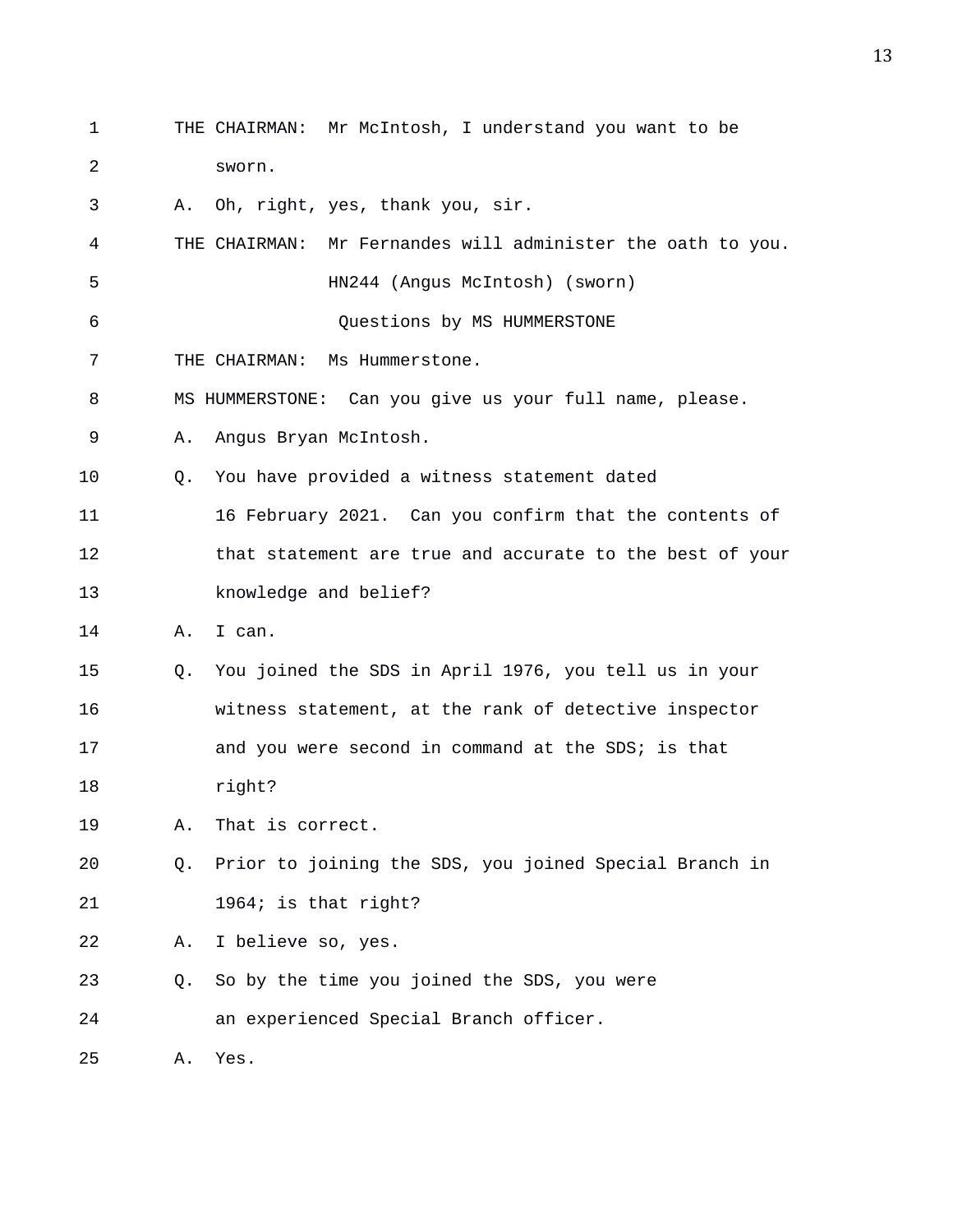| 1  | Q. | You spent some time on C Squad prior to your time in     |
|----|----|----------------------------------------------------------|
| 2  |    | the SDS; is that right?                                  |
| 3  | Α. | My initial period in Special Branch, yes.                |
| 4  | Q. | After your initial period in C Squad, did you spend any  |
| 5  |    | more time in C Squad in that time --                     |
| 6  | Α. | No.                                                      |
| 7  | Q. | -- before you joined the SDS?                            |
| 8  | Α. | No.                                                      |
| 9  | Q. | Thank you, because you go into other squads that you     |
| 10 |    | joined in that intervening period.                       |
| 11 |    | During your time in Special Branch prior to your         |
| 12 |    | time in the SDS, did you have any knowing interaction    |
| 13 |    | with the SDS?                                            |
| 14 | Α. | None at all.                                             |
| 15 | Q. | And were you aware of any traffic of information from    |
| 16 |    | the SDS to any squad you were serving with, or the other |
| 17 |    | direction, requests going out?                           |
| 18 | Α. | I didn't see any.                                        |
| 19 | Q. | Now, you tell us in your witness statement that your     |
| 20 |    | Special Branch experience gave you a knowledge of        |
| 21 |    | the organisations that the UCOs would be dealing with    |
| 22 |    | and the reporting structure in Special Branch and the    |
| 23 |    | likely pitfalls that UCOs might come across during       |
| 24 |    | the course of their deployment; is that right?           |
| 25 | Α. | That's correct.                                          |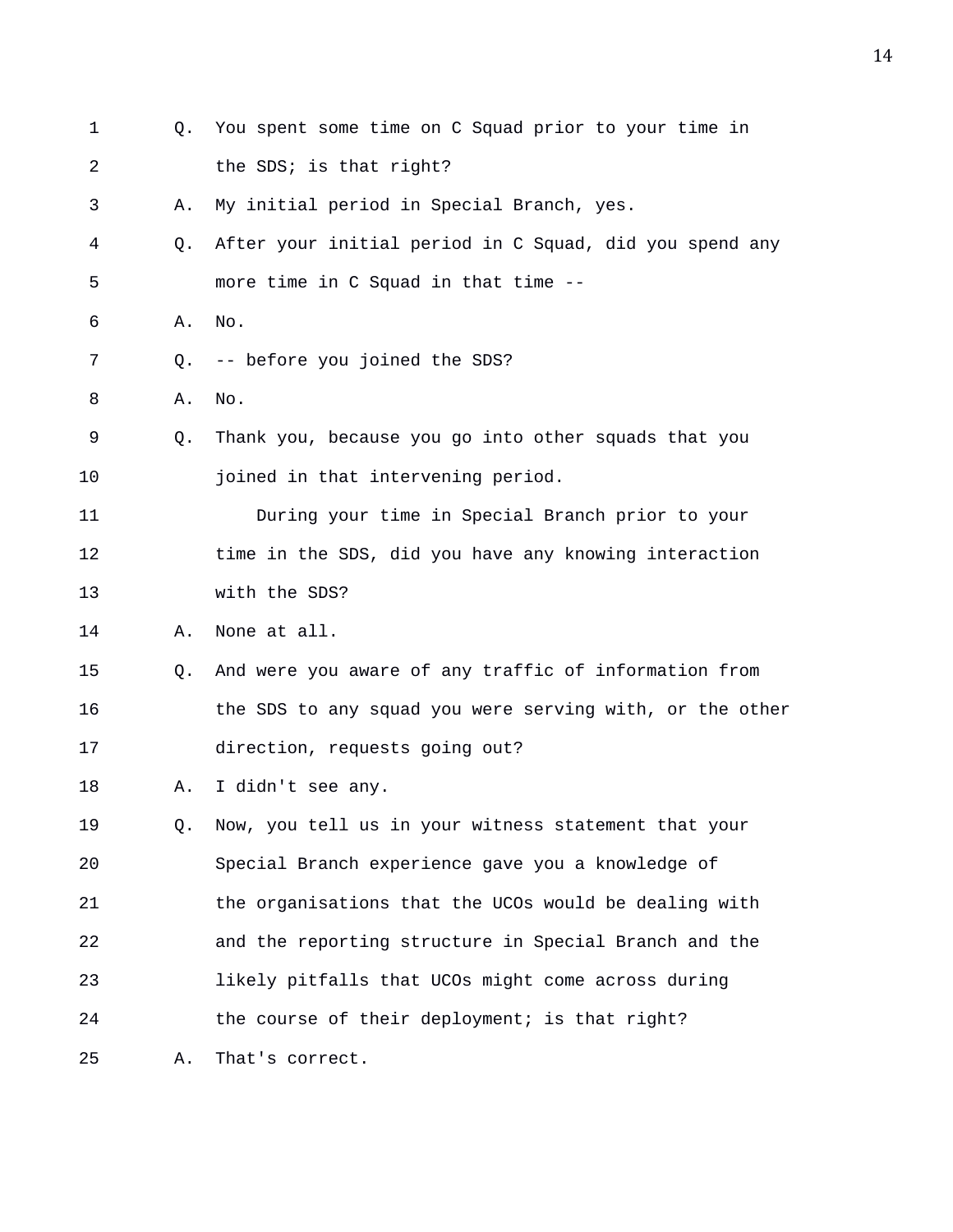1 Q. And is that the extent of the ways in which your 2 Special Branch experience assisted you with your SDS 3 role? 4 A. You're asking me how it did? Sorry. 5 Q. Sorry. Is it -- your knowledge of the organisations, 6 the reporting structure and also likely pitfalls for 7 UCOs, are those the three things that you learned prior 8 to coming to the SDS --9 A. That is quite correct. 10 Q. -- which were the three things that assisted you in your 11 SDS role? 12 A. Yes. 13 Q. Just a few questions, please, about police training. 14 You were trained, presumably, on basic police powers 15 of entry, search and seizure when you became a police 16 officer; would that be right? 17 A. That's true. We had a 13-week course when you first 18 joined, and then throughout your service you had various 19 courses, including CID courses and promotion courses. 20 Q. Was there any further training given on that topic, 21 powers of entry, search and seizure, when you joined 22 Special Branch; can you remember? 23 A. Not that I can recall. 24 Q. When you joined Special Branch in 1964, did you then 25 have further training for that role?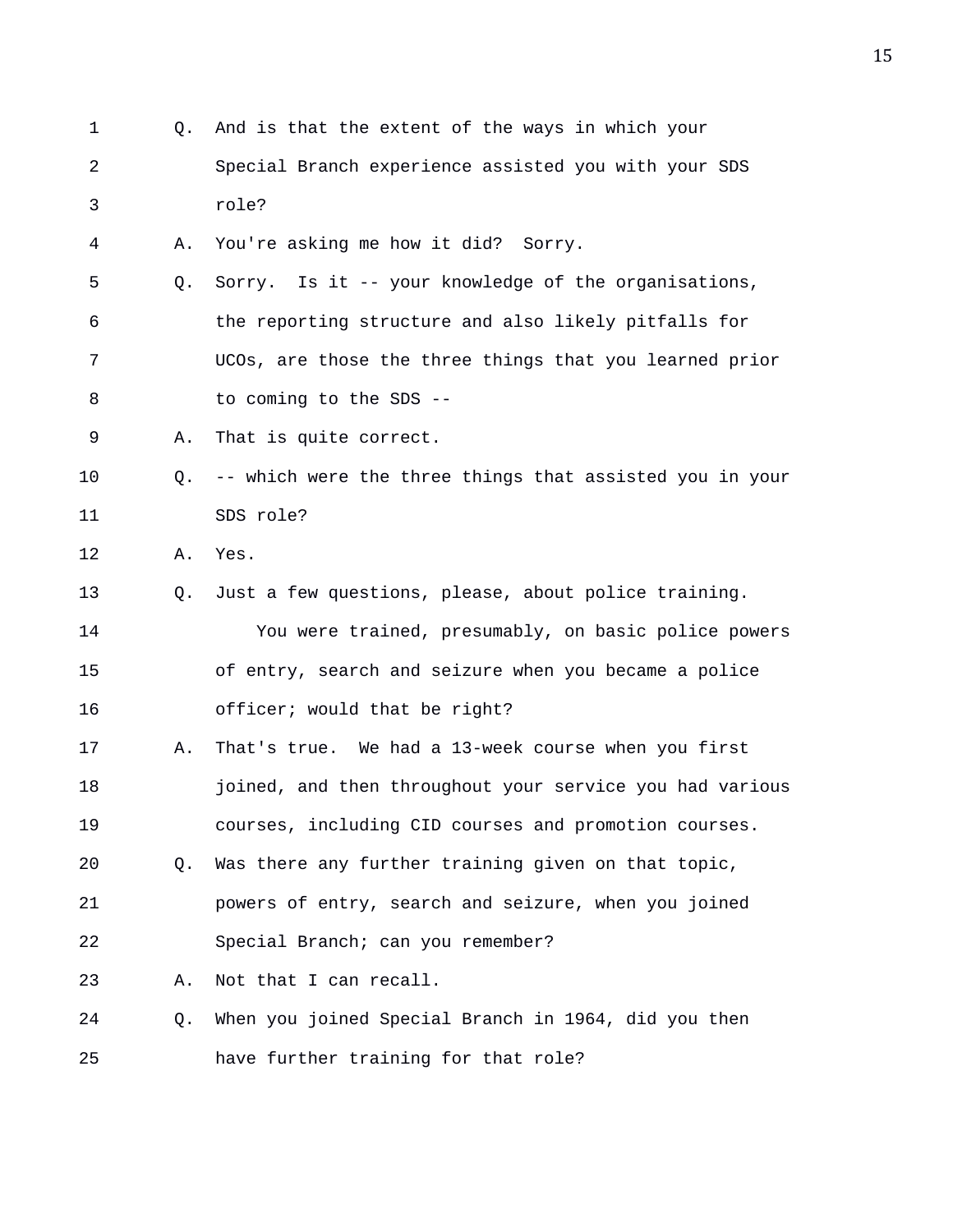1 A. In Branch, yes, but it was mainly done through a mentor. 2 Q. Right, thank you.

3 I wonder if we can just have up on the screen very 4 briefly, please, {UCPI/34702/1}, please. This is 5 a document from 1979, so not at the time when you first 6 joined Special Branch. This is said to be initial 7 training for Special Branch officers. Did you go 8 through initial training for Special Branch officers 9 that you can recall? 10 A. No. In fact, that course started just after I'd left 11 the SDS. There was -- prior to that, there were no 12 special courses, as far as I'm aware. 13 Q. Okay, thank you. Thank you very much. I think we can 14 then take that document down, because I don't think 15 you're going to be able to assist me with its contents. 16 We know that you undertook some training at 17 Bramshill during the course of your time at the SDS. 18 You had two periods at Bramshill. Was that 19 Special Branch training that you undertook there? 20 A. No. 21 Q. No. 22 A. General police training. 23 Q. Thank you very much. 24 Can you assist us with what sort of thing it 25 covered, that training, if you can recall?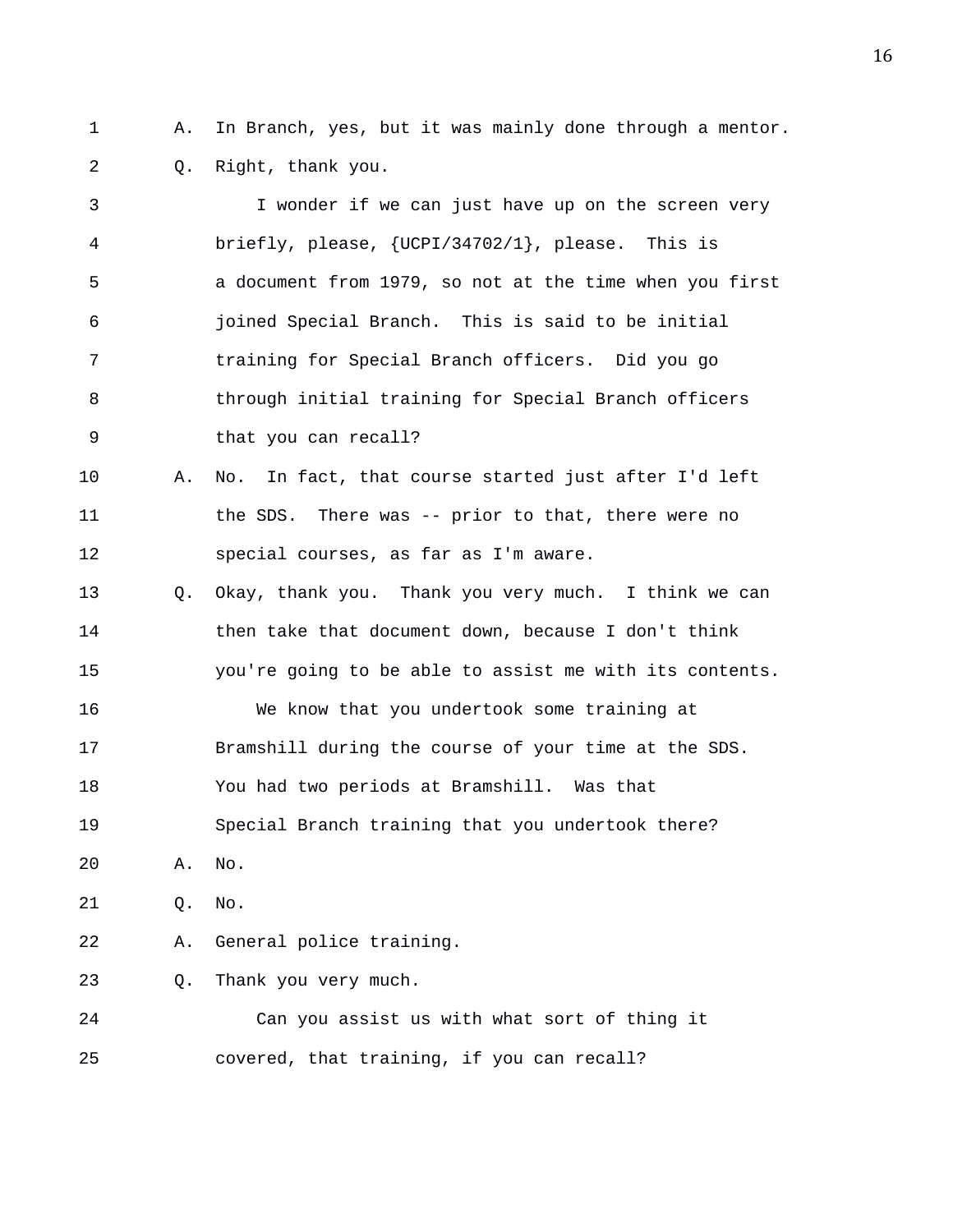1 A. Not really. It catered for people of inspector rank and 2 possible higher rank in due course, and it was a general 3 training -- general training course in -- both on 4 the legal side and also on the social latitudes of the 5 time. 6 Q. Right. 7 Did it cover anything to do with undercover work, or 8 supervising undercover work? 9 A. Nothing at all. 10 Q. Did you have any understanding of how basic police 11 officers' powers of entry, search and seizure applied to 12 officers working undercover? 13 A. Well, it was felt that working undercover, providing 14 they were there and invited into the premises, there 15 wasn't a problem. They were going with whatever group 16 or comrades they were with at the time. And it couldn't 17 be constructed any other way purely because they 18 couldn't stop at a door and suddenly turn around and 19 say, "I can't go in there", and it would have 20 jeopardised their cover. 21 Q. Was that something that was actively considered then, 22 that people gave some sort of scrutiny to the idea as to 23 how that difficulty would be overcome by UCOs during

24 your time there; do you recall?

25 A. No, I don't recall any special ...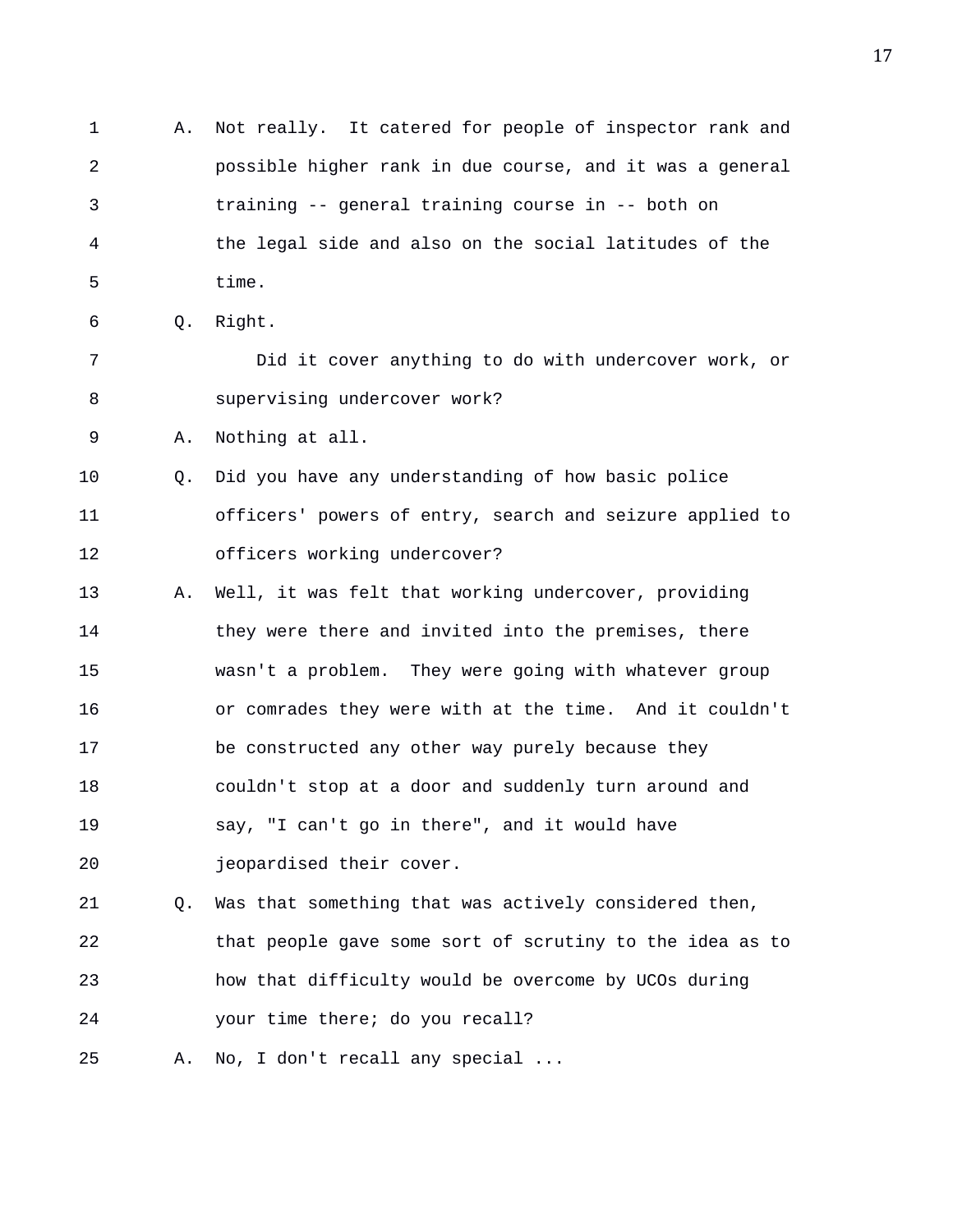- 
- 1 Q. And so you say that that was the prevailing opinion,

2 that so long as consent was given --

3 A. Well, that was a general policing rule.

4 Q. Right. Thank you very much.

5 By the Inquiry's calculation, when you first joined 6 the SDS, the unit was headed up by Geoffrey Craft, and 7 we understand you have no memory of serving at the same 8 time as him; is that right?

9 A. That's correct, yes.

10 Q. Although it would appear that there are documents that 11 indicate he's signing off matters to do with you. For 12 example, I think it's he that signs the document seeking 13 permission for you and Detective Sergeant Walker to 14 accompany some SDS officers to Blackburn. Can you 15 remember something as to Blackburn?

16 A. Yes, I do. I remember going there, and I really can't 17 understand why I can't recall working with Mr Craft. 18 I can only presume that the major incidents which may 19 have occurred during that time was during a period I was 20 on other courses. Being a newly promoted inspector, you 21 were obliged to attend a six-week promotion course and 22 there was also a six-week general duties CID course. 23 Now, I can't tell the committee -- the Inquiry exactly 24 when I went on that, but I presume, as a newly promoted 25 officer, I would have done during that period.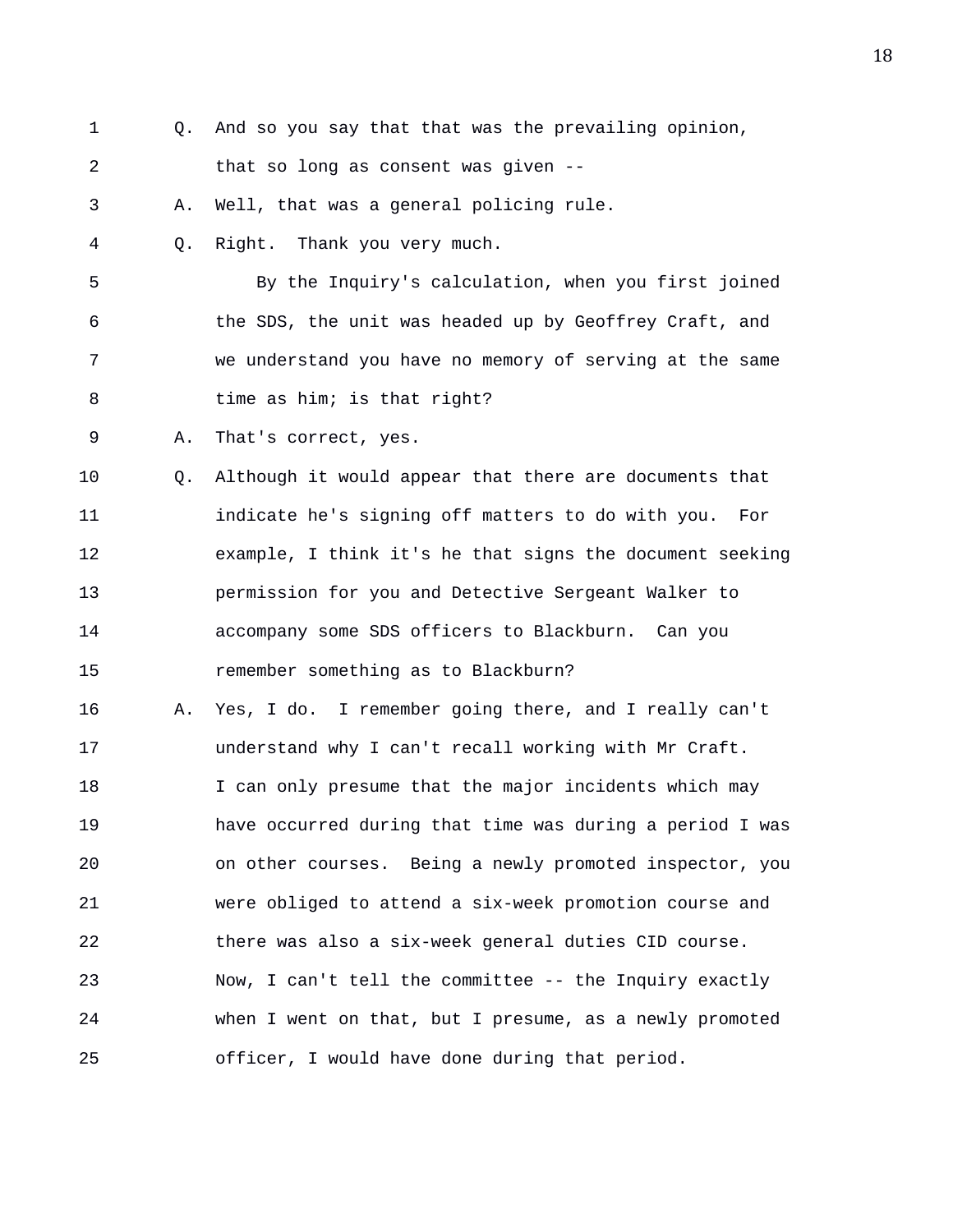1 Q. And are these separate courses from the courses at 2 Bramshill -- 3 A. Complete -- 4 Q. -- for which we've got those dates? 5 A. Completely independent, run by the Metropolitan Police. 6 I think they were all at Hendon. 7 Q. So you had at least, you think, probably 12 weeks of 8 training in that first period when you were first 9 promoted to a detective inspector? 10 A. Yes, I believe I must have done. I certainly did those 11 courses, but I can't be exact on the dates. 12 Q. Thank you. 13 THE CHAIRMAN: Forgive me, that's in addition to the 13-week 14 course at Bramshill? 15 A. Absolutely, sir. 16 THE CHAIRMAN: Yes. 17 MS HUMMERSTONE: To your recollection, was Mike Ferguson the 18 DCI at the SDS throughout your period there, then, or 19 can you recall a period when he may not have been? 20 A. Well, there must have been a period when he wasn't. 21 Q. Yes. 22 A. But I wasn't able to say -- say that when I made 23 a statement, because I didn't remember working with 24 Geoff Craft. 25 Q. Right, thank you.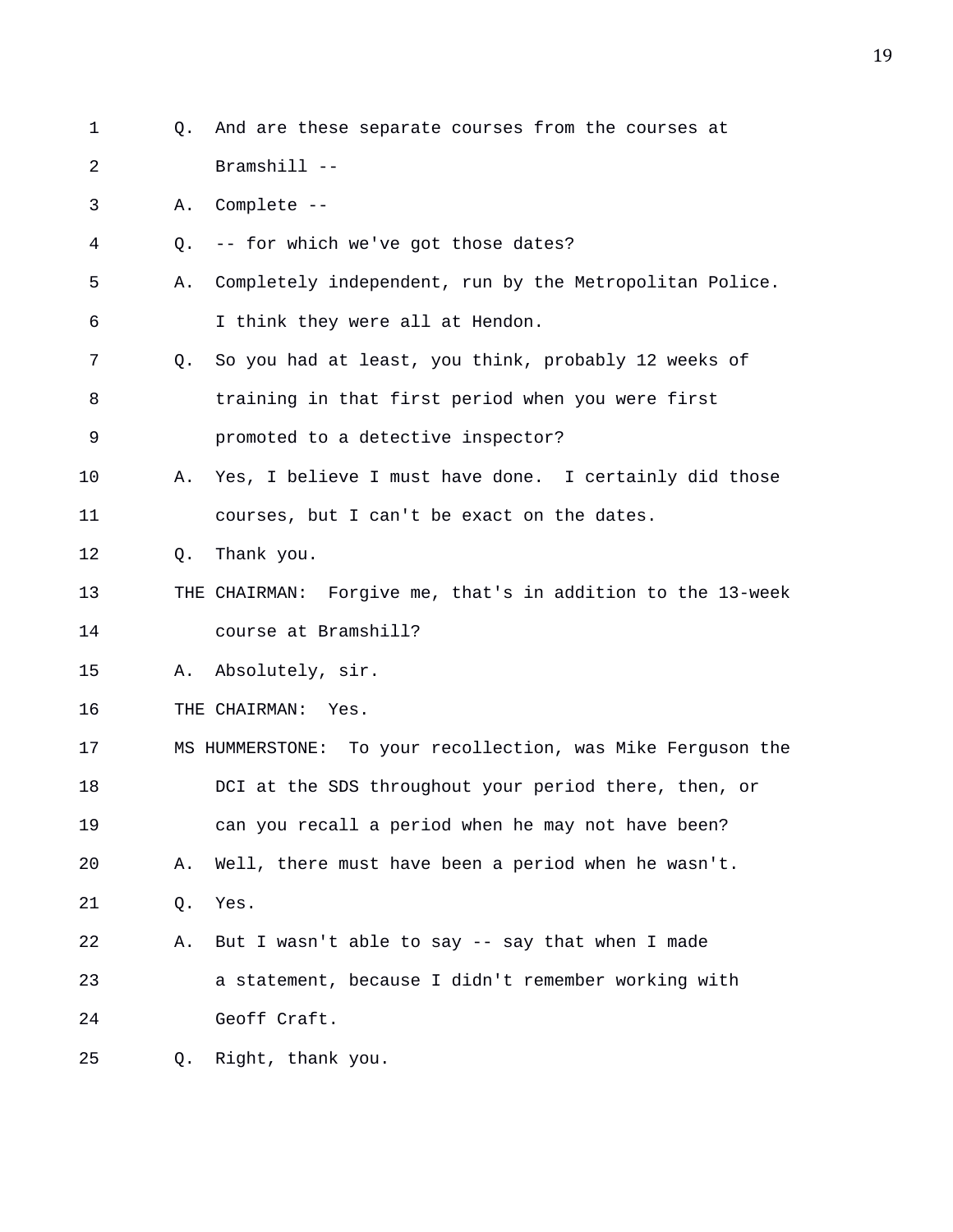1 Moving on to duties that you carried out. You said 2 you received informal guidance from Mike Ferguson on 3 administrative duties, how cover identities were created 4 and the methods of introducing new officers and 5 undercover officers -- sorry, meetings with undercover 6 officers, and you say that training was ad hoc. As 7 the problem or issue arose, you were then -- learned how 8 to deal with it. Is that a fair assessment? 9 A. Basically that's correct. The -- I mean, it didn't all 10 come from Michael Ferguson, because it was carried 11 through from previous management and -- so when I joined 12 the squad, many of the practices were already in hand. 13 Q. Did you have any sort of handover from the person who 14 had had your role previously, can you recall? 15 A. I'm pretty certain, no. It wasn't the normal thing in 16 those days. You didn't have handover; you were just 17 told to take up a job on Monday, whatever. 18 Q. Right. 19 Were you given any guidance as to how you should 20 advise the undercover officers as to their conduct in 21 that role, how they should conduct themselves? 22 A. I wasn't given specific guidance, but my guidance which 23 I -- I gave to the officers was, "You are police 24 officers. You are subject to the regulations and

25 therefore, your behaviour has to be appropriate to those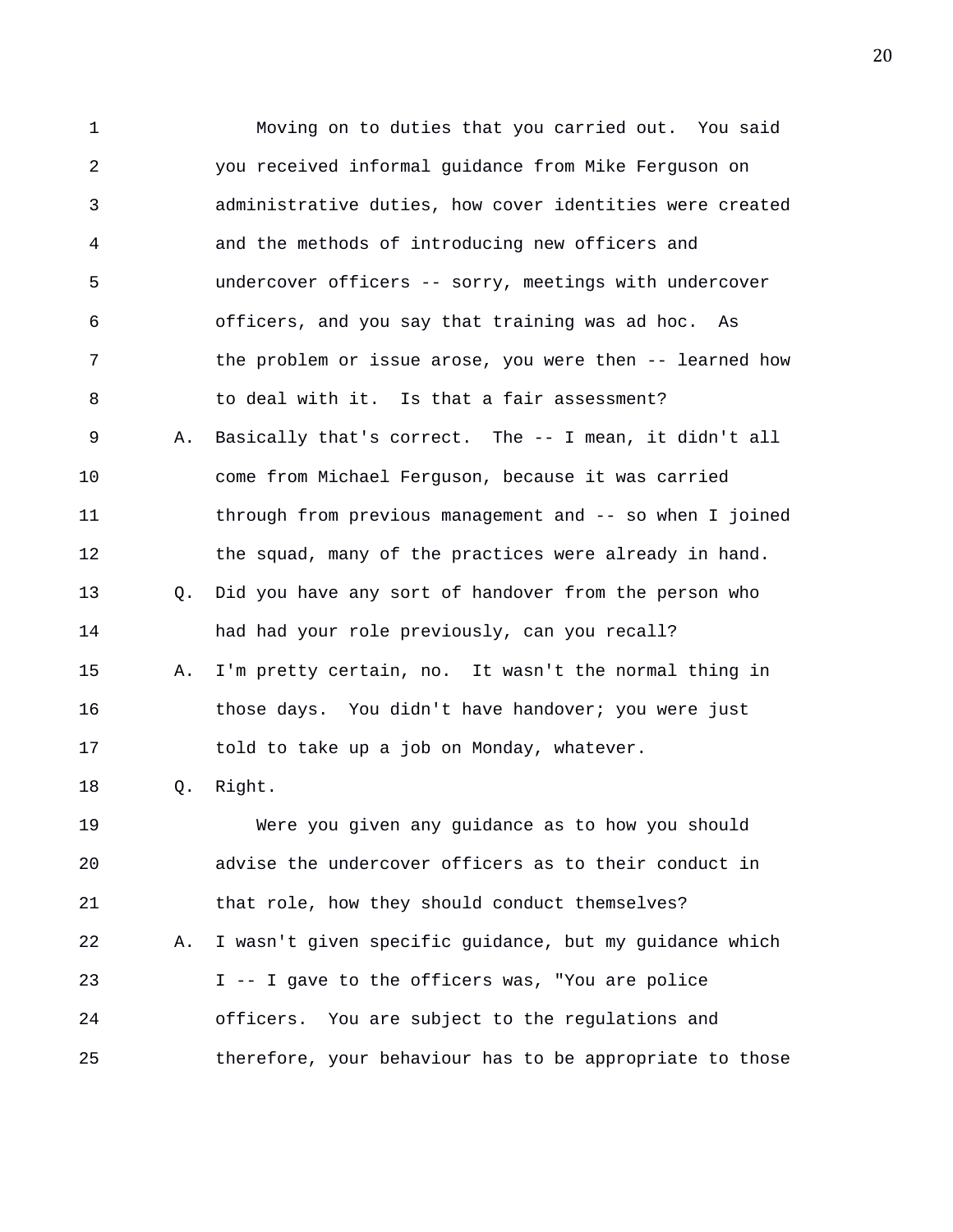1 regulations."

2 Q. Right. I'm going to ask you a little bit more about 3 that in a little while.

4 Did Mike Ferguson share with you how to identify 5 the risks associated with undercover policing, for 6 example the risks of compromise or arrests or 7 relationships with activists or other welfare 8 considerations, the sort of things you needed to look 9 out for and safeguard against?

10 A. He made me very aware of those things and the high risk 11 of the occupation.

12 Q. And was any reference made to any past difficulties 13 encountered, officers being arrested or any welfare 14 difficulties in the past, any sort of collective 15 knowledge of difficulties in the past passed on to you? 16 A. Not specific, because whatever the difficulties were in 17 the past had been catered for within ongoing operations 18 and recruitment of our own officers to go out. 19 Q. We have heard from an officer who gave evidence in

20 closed session about a black folder in the SDS back 21 office containing notes from previous officers about 22 tradecraft. Can you recall any such black folder in 23 the back office during your time at the SDS? 24 A. I think there was such a folder. I can't remember 25 specific contents. However, it -- it would make sense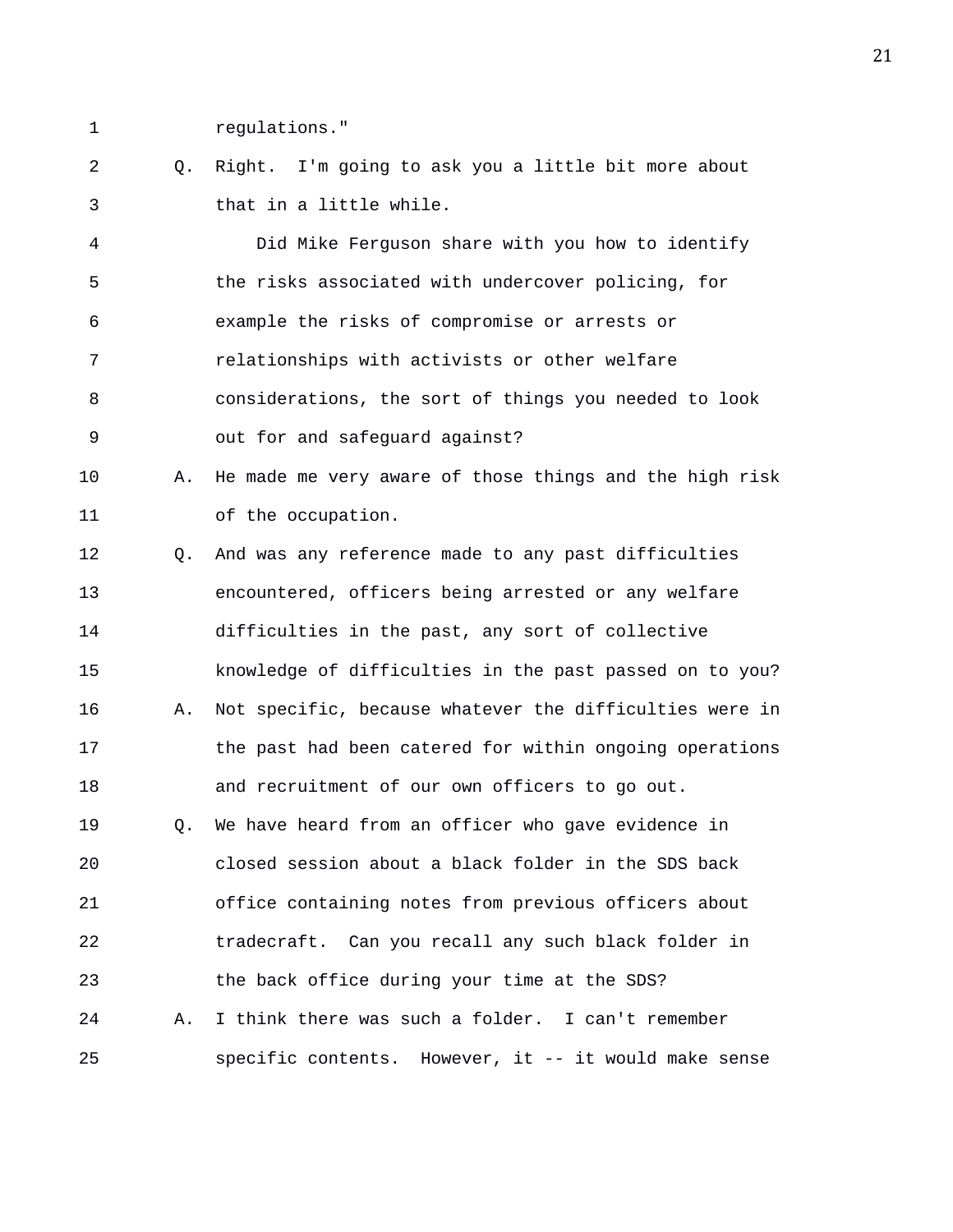1 that officers leaving the squad would actually leave 2 record of any advice to new undercover officers. So 3 I -- I would think what happened, that the folder was 4 kept by the -- the sergeants who were handling all 5 the admin problems, and during their time, the new 6 members' time in the back office, they would refer to 7 that folder. 8 Q. Can you recall looking at the folder yourself? 9 A. I can't, no. 10 Q. Can you assist us with what -- any more particularly 11 about what the contents might have been? 12 A. Well, I can't be specific, but I presume it would be 13 tradecraft advice, what your possible difficulties or 14 experiences would be. 15 Q. Do you think that UCOs were advised to look at that 16 folder and review the advice given in that folder? 17 A. I -- I feel almost certain that everyone looked at it 18 once it was created, because it was full of good advice 19 for the new officers. 20 Q. Was there any -- you say you weren't -- wasn't aware 21 specifically of the contents of that folder. Would 22 there have been, do you think, any sort of managerial 23 oversight of the contents of that folder? 24 A. I can't answer that. 25 Q. No. To ensure that best practices were passed down?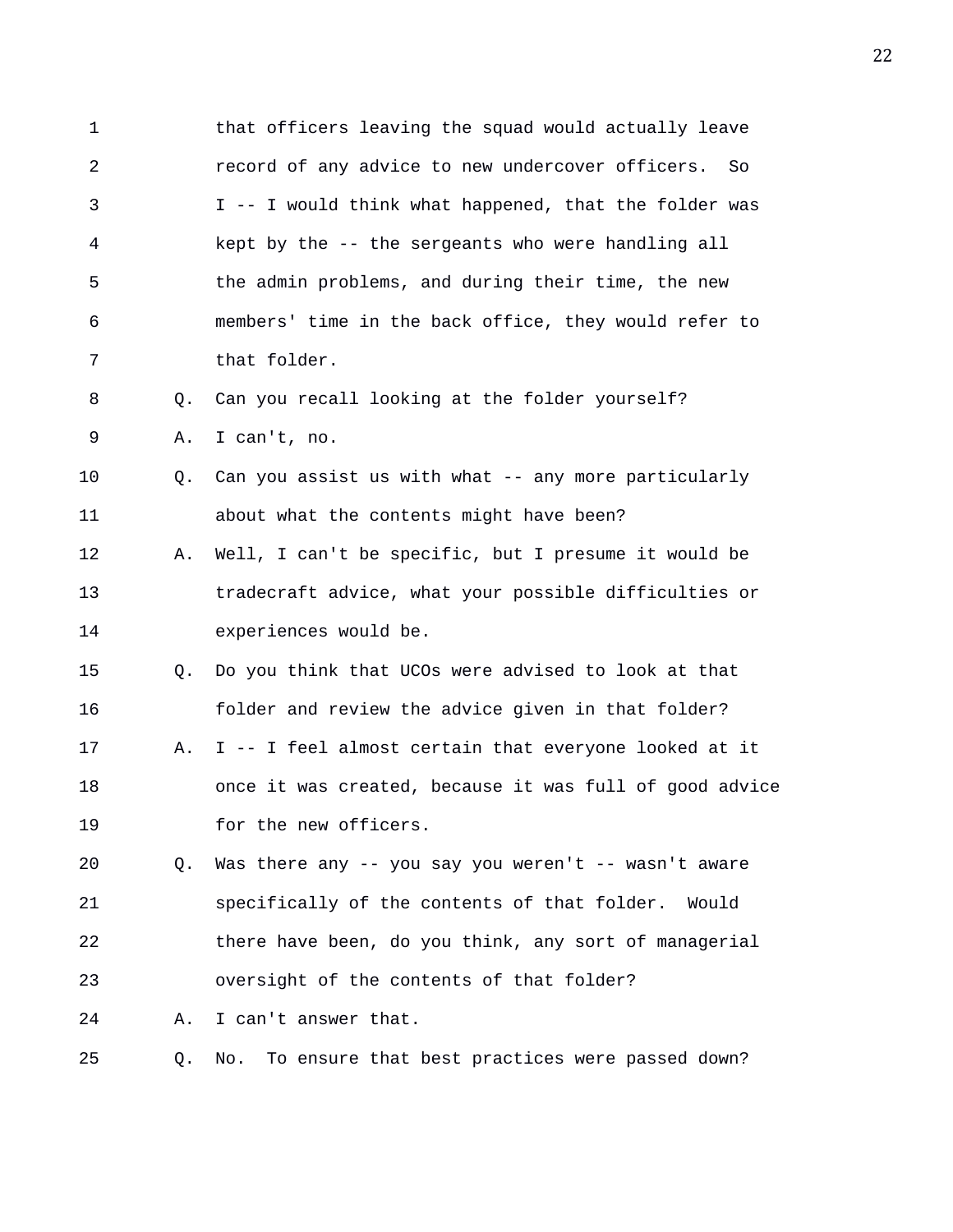| $\mathbf 1$ | А. | I -- you say "oversight". The -- management<br>No.       |
|-------------|----|----------------------------------------------------------|
| 2           |    | certainly wouldn't have put in their own views.          |
| 3           | Q. | No.                                                      |
| 4           | Α. | No.                                                      |
| 5           | Q. | If there was something in that folder which was -- may   |
| 6           |    | have caused -- may have been bad advice, do you think    |
| 7           |    | that might be picked up by --                            |
| 8           | Α. | Oh, yes.                                                 |
| 9           | Q. | -- senior managers?                                      |
| 10          | Α. | I'm certain that when they were debriefed, the           |
| 11          |    | management would hear what the problems were and would   |
| 12          |    | be aware of the -- the type of information the officer   |
| 13          |    | would have put into that folder. $I$ -- I mean, the      |
| 14          |    | difficulties experienced by officers needed to be shared |
| 15          |    | with other officers so that they didn't fall into the    |
| 16          |    | same trap.                                               |
| 17          | Q. | Yes.                                                     |
| 18          |    | Mike Ferguson, of course, had previously been            |
| 19          |    | deployed. He was an experienced undercover officer, and  |
| 20          |    | you say that he would take the lead on providing         |
| 21          |    | instructions on tactics and the practicalities of being  |
| 22          |    | undercover. The impression given from your witness       |
| 23          |    | statement is that he built on his own experience as      |
| 24          |    | a former SDS officer. Is that a fair assessment?         |
| 25          | Α. | Absolutely. That's the only way you could do it,         |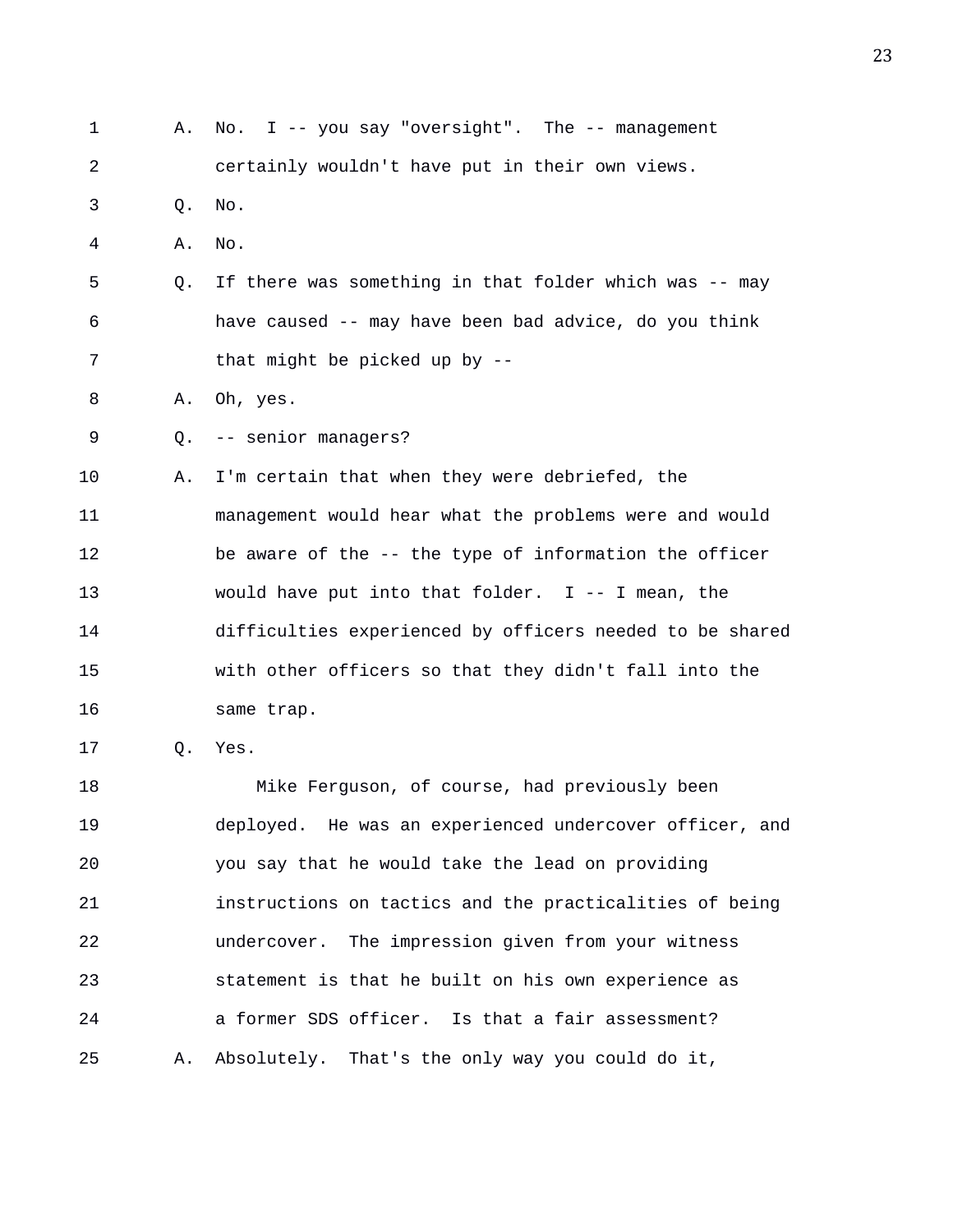1 really.

2 Q. Thank you.

3 I just want to ask a little more detail about the 4 guidance that was given to undercover officers about 5 their conduct when they were deployed undercover. 6 Were officers given any specific advice about 7 drinking alcohol in their undercover roles? 8 A. Other than the need to be aware of the dangers of drink 9 and driving, it wouldn't be -- it wouldn't be likely 10 specific, and the reason for that is that they were 11 police officers. They've all come up through the 12 training system, disciplinary system and that, and they 13 knew quite well, because you have examinations all the 14 time. There's no reason to suggest that they didn't 15 know that the disciplinary result of any misbehaviour 16 would be very serious. 17 Q. Was there any recognition, though, that this was a very 18 different role that they were undertaking where their 19 whole life had become their work and that alcohol may 20 cause difficulty for them in undertaking that work 21 responsibly? 22 A. I think they knew that, and you're quite right; it was 23 a very difficult thing to have a double life and -- and 24 certainly to keep in with the crowd, the crowd they were 25 interested in.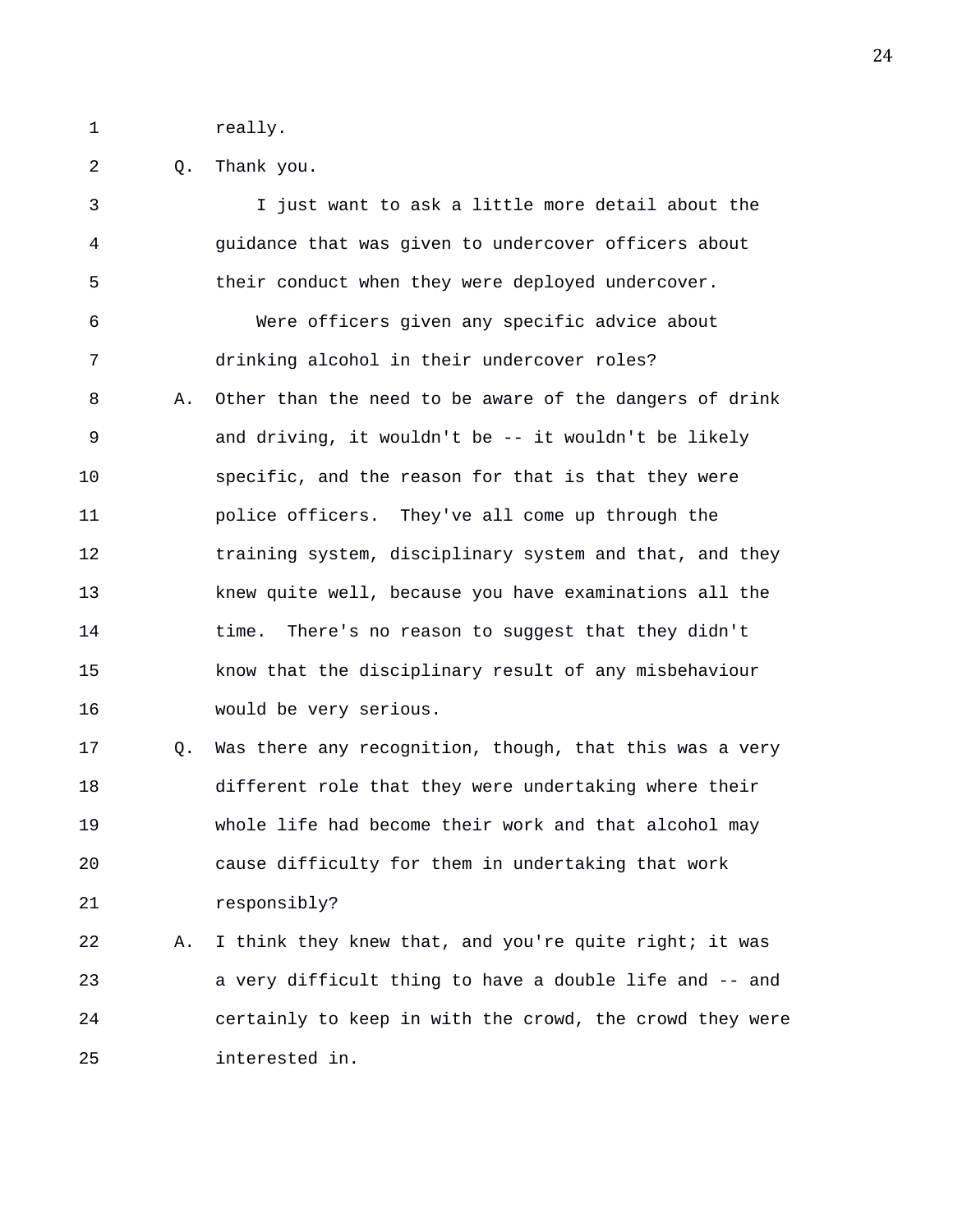1 As far as the consumption of alcohol was concerned, 2 the -- the major problem was drink and driving. Each 3 officer had a vehicle and the laws of drinking and 4 driving -- drink and driving existed in those days and 5 they couldn't afford to get into trouble and lose their 6 licence; lose their licence and they had no job. 7 As far as the formal discipline would be concerned, 8 it would be up to the chief officer to take into account 9 what the job was. 10 Q. So the main anxiety was about drinking and driving 11 rather than the disinhibiting effects of alcohol -- 12 A. Yes. 13 Q. -- in a close-knit social group, because we've heard 14 that alcohol has played its part -- 15 A. Well, I'm sure it has, yes. 16 Q. -- in the sexual encounters undertaken by UCOs, but that 17 wasn't something that you bore in mind at the time? 18 A. No. It's a very difficult problem. You're asking them 19 to do a job which basically is quite alien to their 20 training. You also have to appreciate that they are 21 working in an environment or having to work in 22 an environment where that environment have their own 23 standards, and to be successful in that environment, you 24 have to join them. But, as an undercover officer, you 25 have this additional problem of knowing that you --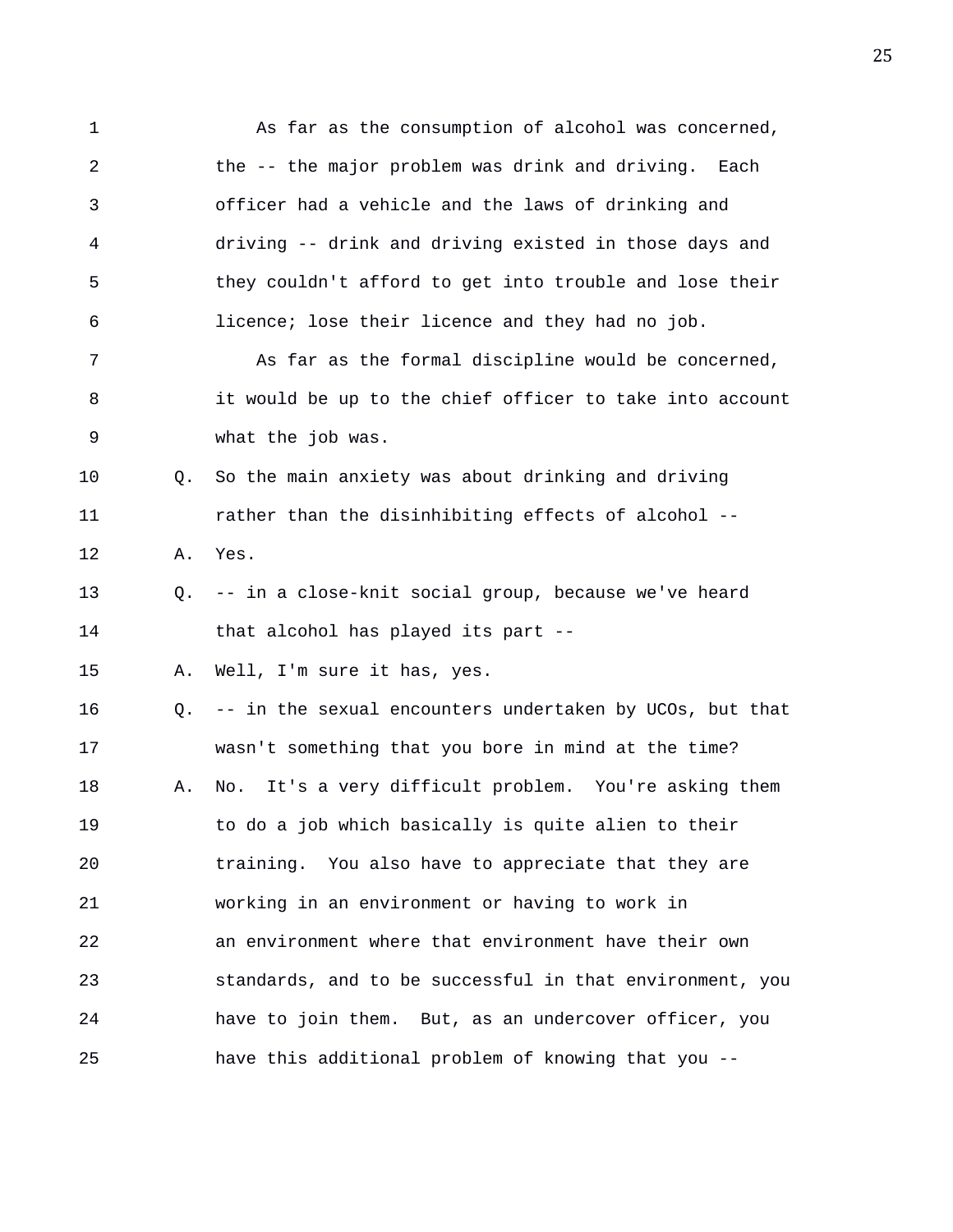1 there's certain things you can't do.

2 Q. Thank you.

3 How about any guidance on the conduct of personal 4 relationships and the limits of those relationships and 5 perhaps the guarding against building up too close 6 a connection with people they came across in their 7 undercover roles? 8 A. No, I don't think there was official guidance. That was 9 the type of thing that the chief inspector I was working 10 with, or myself, if it was brought up in discussion, we 11 would advise them of the -- the difficulties and the 12 problems which it might entail. 13 Q. So that formed the basis of some informal guidance, if 14 it came up in an individual deployment; is that ... 15 A. It would be informal or personal guidance, rather than 16 a laid down regulation. 17 Q. But it didn't form any basis of any kind of introductory 18 guidance when the UCO joined the unit? 19 A. I can't answer that, because certainly the period 20 I recall with Mike Ferguson, because of his experience, 21 he did most of the briefing for new officers. 22 Q. Thank you. 23 Sexual liaisons. In your witness statement, you say 24 that you considered that a sexual liaison with any 25 individual whilst on duty would have been contrary to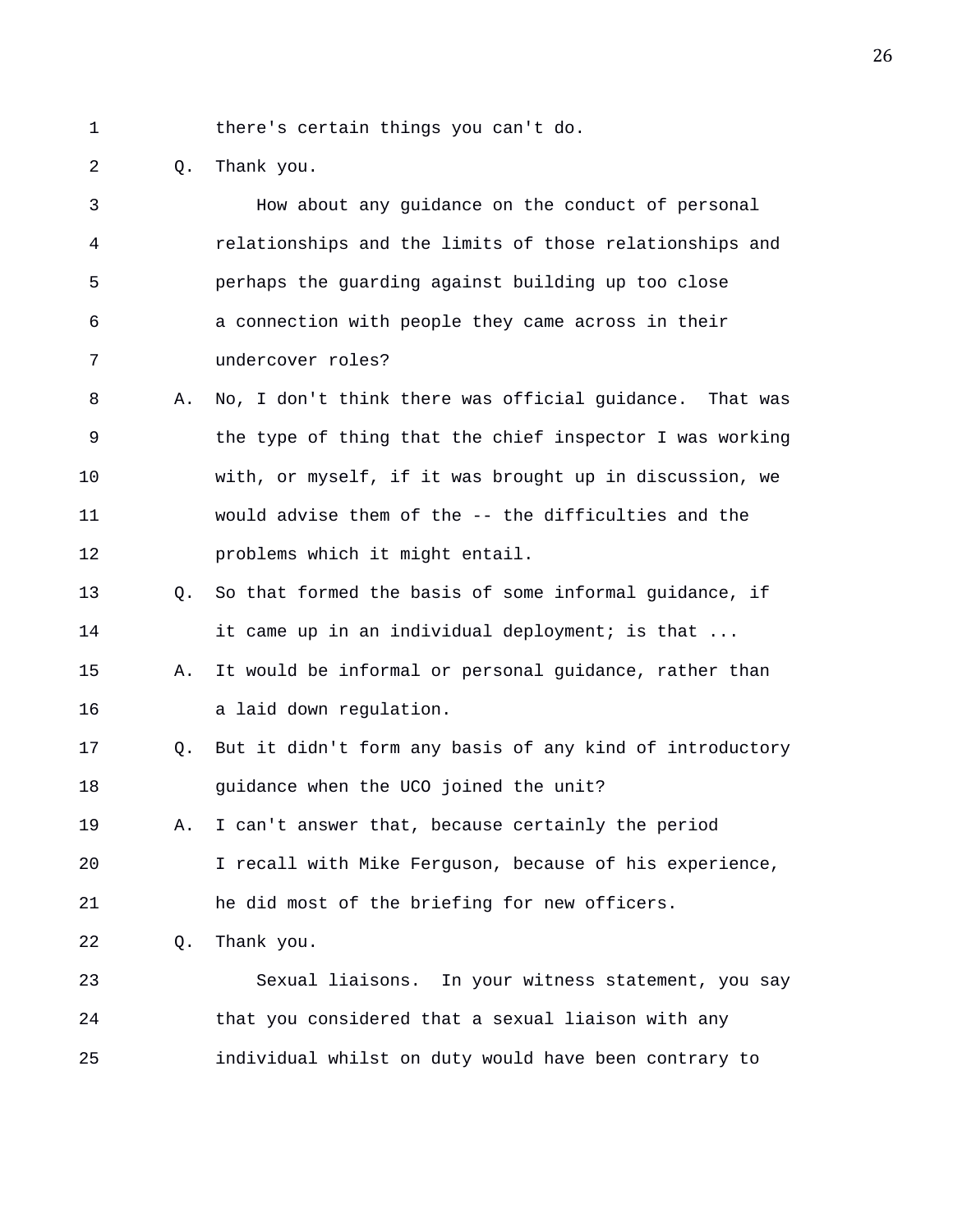1 police regulations. What police regulations do you have 2 in mind there? Are those police regulations that cover 3 discipline? 4 A. Yes. 5 Q. So bringing discredit on the reputation -- 6 A. Force. 7 Q. -- of the force? 8 A. Absolutely. 9 Q. And were all the officers in the SDS during your time 10 aware that any sexual liaison in their undercover role 11 would have been -- would come under those police 12 regulations? 13 A. Well, certainly all the officers I spoke to were aware 14 of that. 15 Q. You also say in your witness statement you didn't give 16 specific guidance to officers about sexual conduct -- 17 contact other than a reminder of the police regulations 18 that -- and the guidance for all serving officers was 19 that it would be an offence under the police regulations 20 to have a sexual liaison on duty. Was that something 21 that you told officers in terms? 22 A. I -- I can't honestly say whether I told everyone that. 23 I must admit that I, being rather old-fashioned, 24 presumed that people knew the police regulations, 25 particularly all those officers, I would think, had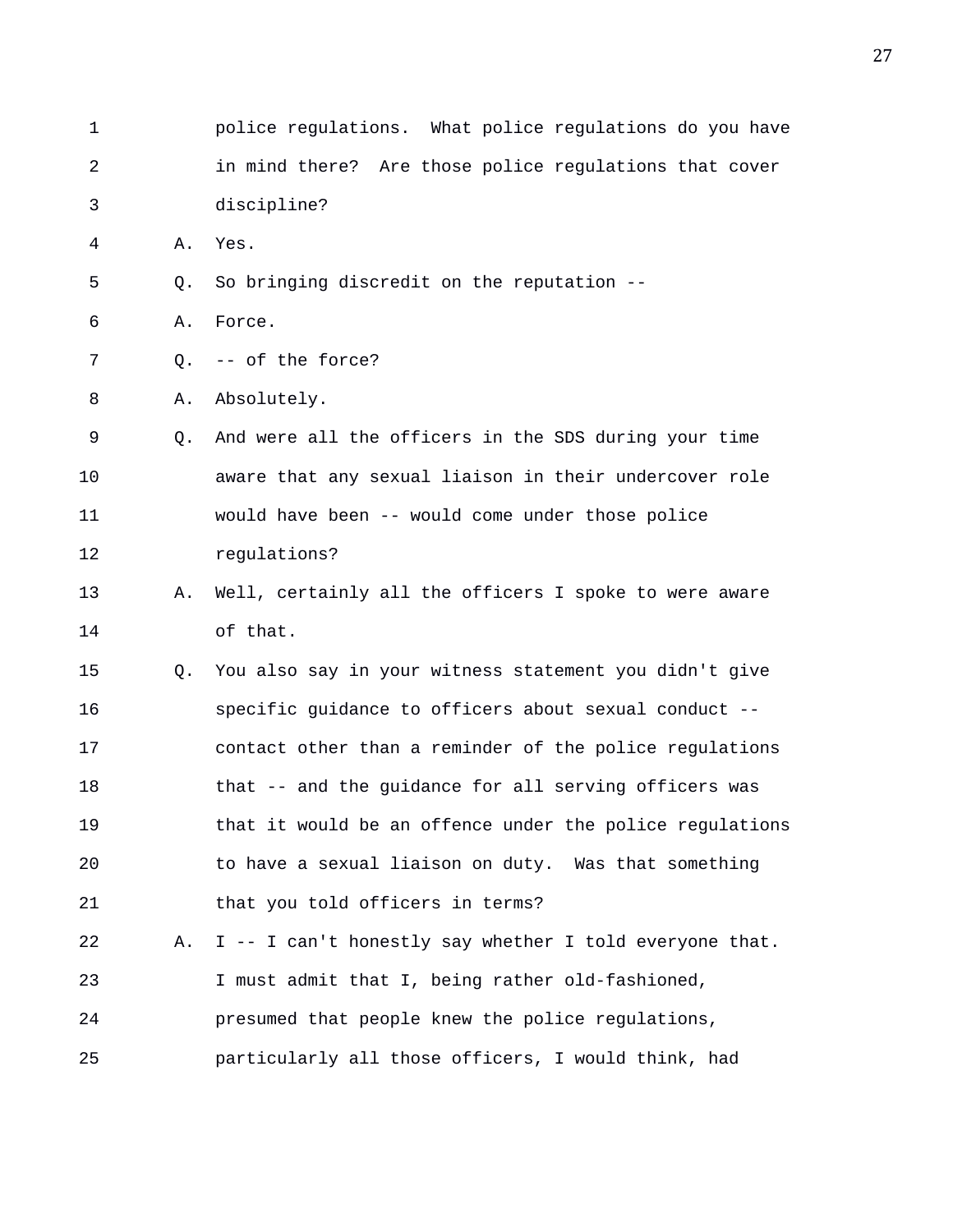1 five years police service or -- or even more -- well, 2 a lot more, and -- and that -- those were the rules 3 throughout the time. So, no, I most probably didn't 4 specifically say, "Now, look here, chaps", or whoever, 5 "Remember police regulations, don't have sexual 6 relationships". 7 Q. We know that during the course of your service with 8 the SDS, at least eight officers were deployed 9 undercover. I'm not going to -- you may want to refer 10 to the  $-$ - have you got a  $-$ 11 A. I have. 12 Q. -- list in front of you? I'm not going to ask you for 13 any names. I just want to -- so that you're aware of 14 who I'm speaking about. HN304, HN354, HN80, HN126 -- 15 THE CHAIRMAN: Pause a moment. He's -- 16 MS HUMMERSTONE: Sorry. 17 THE CHAIRMAN: You're having a look. 18 MS HUMMERSTONE: So sorry. I'm so sorry. That's my fault 19 entirely. 20 THE CHAIRMAN: Do it a bit more slowly. 21 A. I was going to -- no -- 22 MS HUMMERSTONE: My fault entirely. So sorry. 23 THE CHAIRMAN: Start again. 24 MS HUMMERSTONE: HN304, I think, was deployed undercover 25 during your period.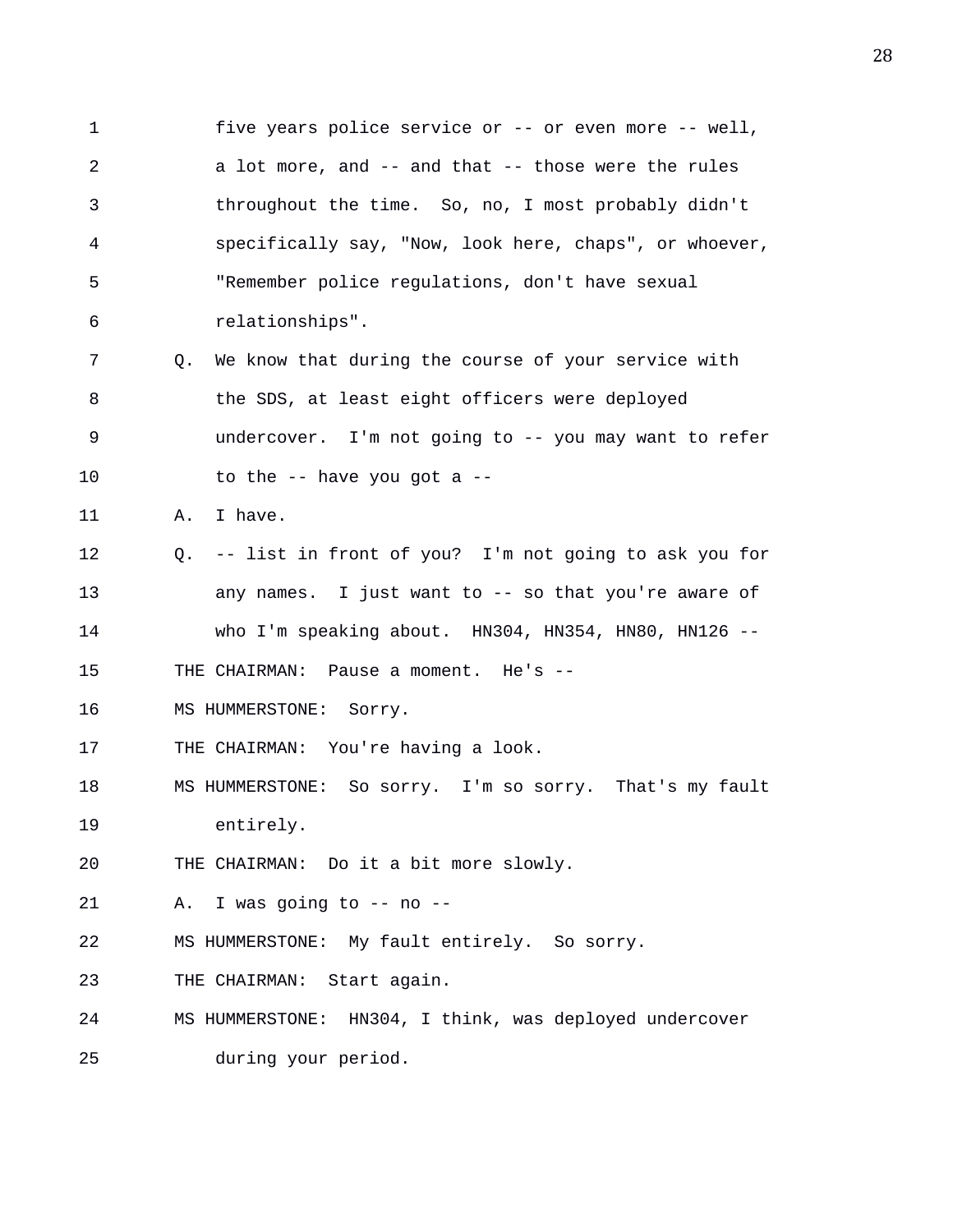| 1              | Α. | Yes, yes.                                           |
|----------------|----|-----------------------------------------------------|
| $\sqrt{2}$     | Q. | HN354, in January 1977 he was deployed.             |
| $\mathfrak{Z}$ | Α. | Oh, yes.                                            |
| $\overline{4}$ | Q. | HN80?                                               |
| 5              | Α. | Yes.                                                |
| 6              | Q. | HN126?                                              |
| 7              | Α. | Yes.                                                |
| $\,8\,$        | Q. | HN356?                                              |
| $\mathsf 9$    | Α. | Oh, yes, yes.                                       |
| 10             | Q. | HN96?                                               |
| 11             | Α. | Sorry, I didn't get the last                        |
| 12             | Q. | 96.                                                 |
| 13             | Α. | Oh, 96. I beg your pardon.                          |
| 14             |    | Oh, yes, yes.                                       |
| 15             | Q. | HN106?                                              |
| 16             | Α. | Yes.                                                |
| 17             | Q. | And HN155?                                          |
| 18             | Α. | Yes.                                                |
| 19             | Q. | Of those, we know that HN354, that we now know as   |
| 20             |    | Vince Harvey --                                     |
| 21             |    | A. Oh, right, yes.                                  |
| 22             | Q. | -- had sexual relations with four women in his      |
| 23             |    | undercover role, and HN155 may have done so.        |
| 24             |    | You say in your witness statement that you          |
| 25             |    | weren't -- because you weren't aware of any officer |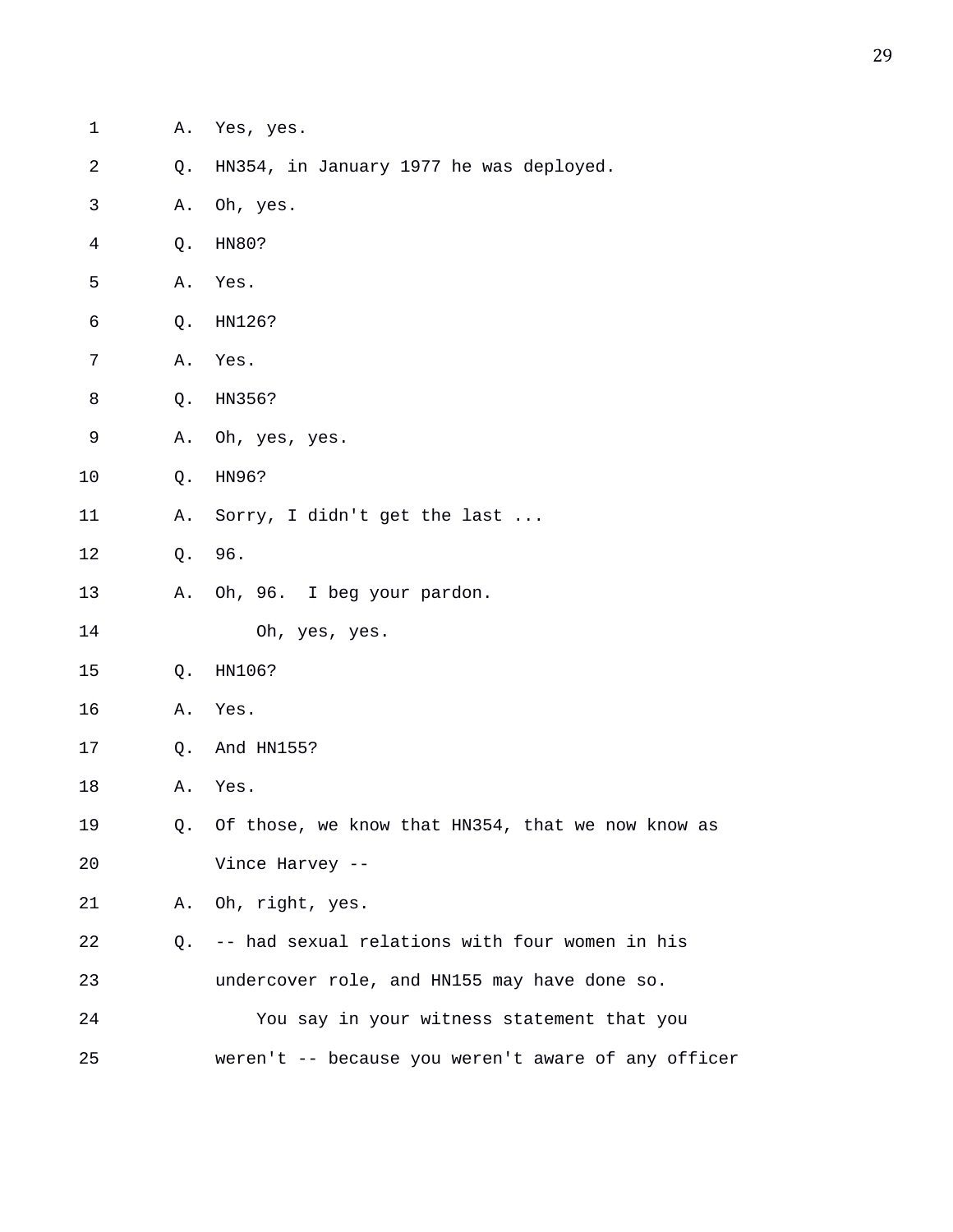1 having sexual contact with any person whilst operating 2 undercover, you had no reason to think that the guidance 3 needed to be made stronger or expressed any differently. 4 HN354 has told this Inquiry that stricter guidance 5 would have caused him to make different decisions. 6 Whatever guidance you gave about sexual contact 7 undercover, do you accept it was not particularly 8 strict? 9 A. No, I don't suspect that at all. I -- I was quite -- 10 well, always have been strong on police discipline, and 11 I would have thought that if they were having a problem 12 with this particular aspect, they would approach either 13 myself or the DCI to discuss the problem and the way 14 forward. 15 Q. Thank you. We're going to come on to talk about that in 16 a moment. 17 Just dealing with other aspects of guidance to 18 undercover officers, the commission of criminal 19 offences. You say that you gave advice that the 20 commission of criminal offences was not permitted and it 21 was made abundantly clear that you would -- that they -- 22 that undercover officers should not indulge in criminal 23 activity, excluding peaceful protests, activities such 24 as billposting or leafletting.

25 Can you recall when advice of that nature was given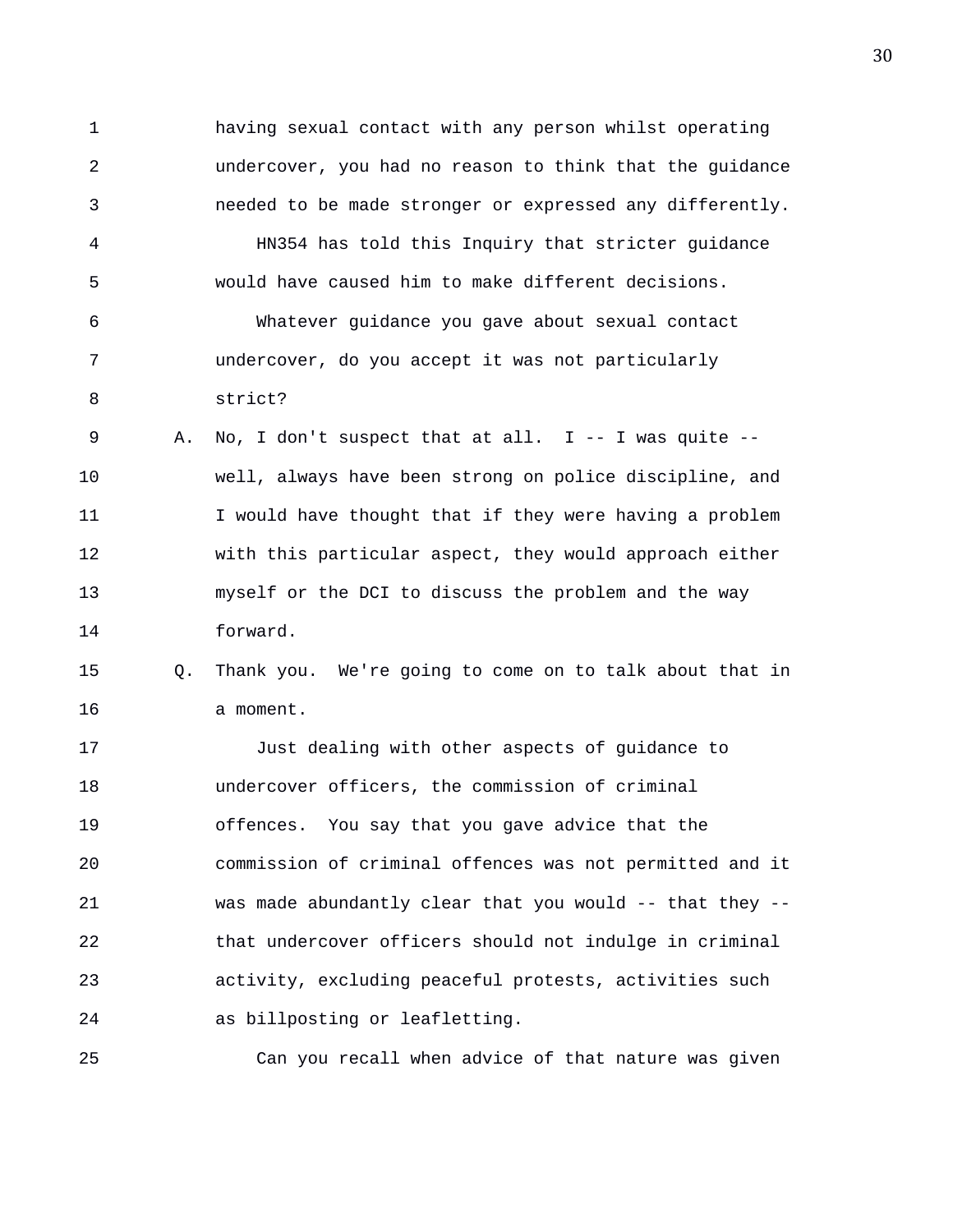1 to undercover officers? Would that have been at the 2 beginning of their deployment or ad hoc during the 3 course of their deployment? 4 A. Throughout their employment. 5 Q. Was that advice formal or informal; can you remember? 6 A. Can you sort of enlarge on what you term as "formal" and 7 "informal"? 8 Q. Well, was this a question of, you know, sitting 9 the officers down in a room and sort of delivering 10 an edict, as it were, from management figures, or was it 11 simply something that came up during conversations with 12 them during the course of their deployments? 13 A. Initially, they would have been given that advice. 14 Although I didn't do it, I'm quite sure that 15 Mike Ferguson would have done. But the informal stuff 16 would be normally at a meeting or -- not necessarily 17 a group meeting, but we used to meet them individually, 18 and that was the opportunity to actually get -- seek any 19 problems they were facing and also to advise them on 20 the way forward. 21 Q. Thank you.

22 Can I very briefly, please, have on the screen 23 {UCPI/28810/1}. This is a Security Services note for 24 file about a meeting that you attended with 25 Mike Ferguson and Trevor Butler right at the end of your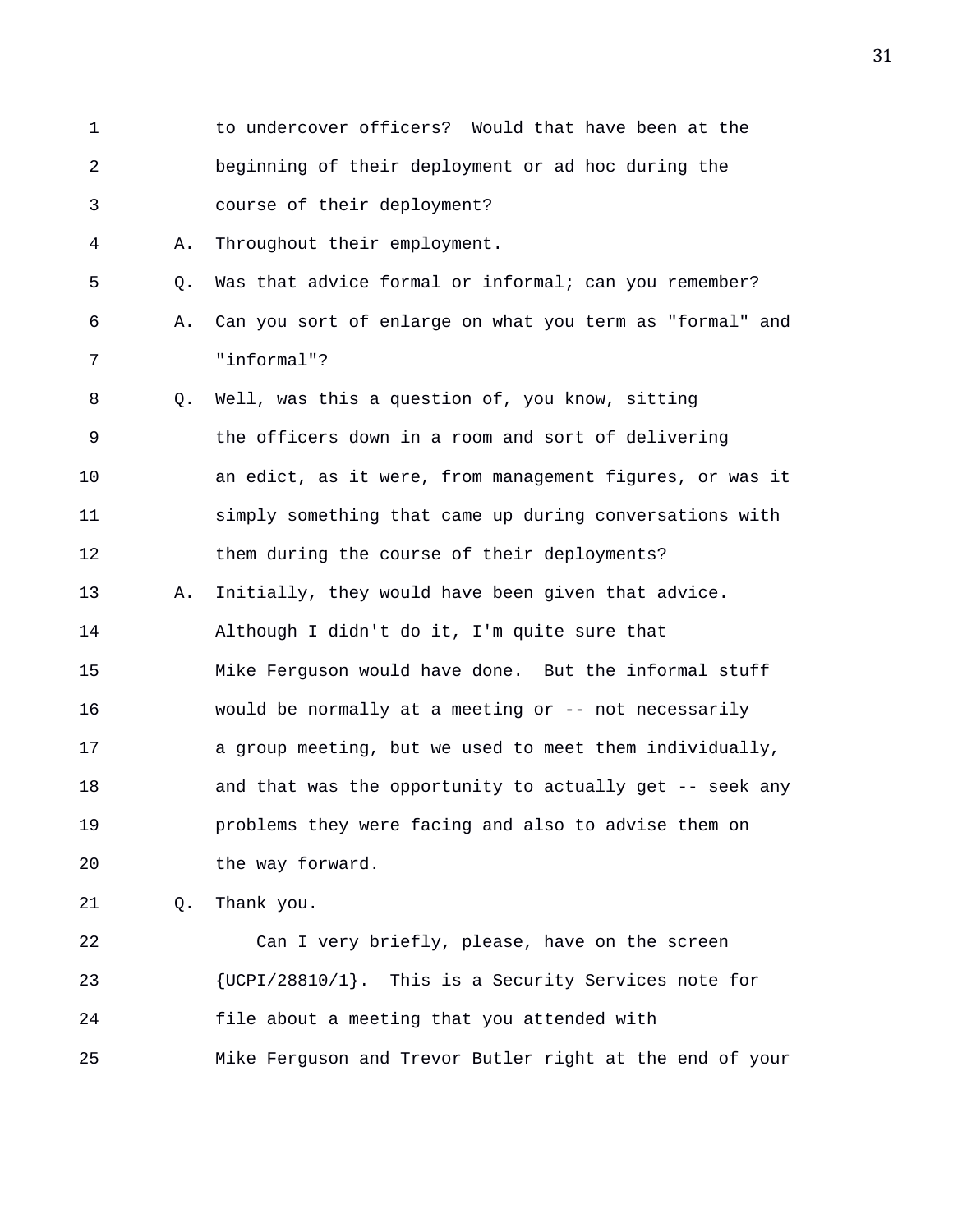1 time with the SDS.

2 Can we just, please, go to the second page of this 3 document {UCPI/28810/2} and to paragraph 3 at the 4 bottom, please. It says there: 5 "In general conversation we touched on the problems 6 of agents being involved in actions of varying degrees 7 of illegality. Ferguson remarked that certainly for 8 the more trivial offences this was no real hindrance to 9 their operation since they were often able to insulate 10 their sources even though this sometimes meant not 11 prosecuting other offenders." 12 You were asked about that, and your response was you 13 had no idea if that was an approach or an opinion 14 prevalent with others in the SDS, is that right, and 15 beyond? 16 A. All I can say at the moment is I believe that's the 17 first time I've ever seen that paragraph. 18 Q. Ah. I believe you commented on it in your witness 19 statement. 20 A. Right. 21 Q. But it's perhaps of no great moment, because you say 22 that you don't recall that being said, in your witness 23 statement, and you've got no idea whether others felt as 24 Mike Ferguson felt, whether that was a view prevalent.

25 You say that your approach was that you would not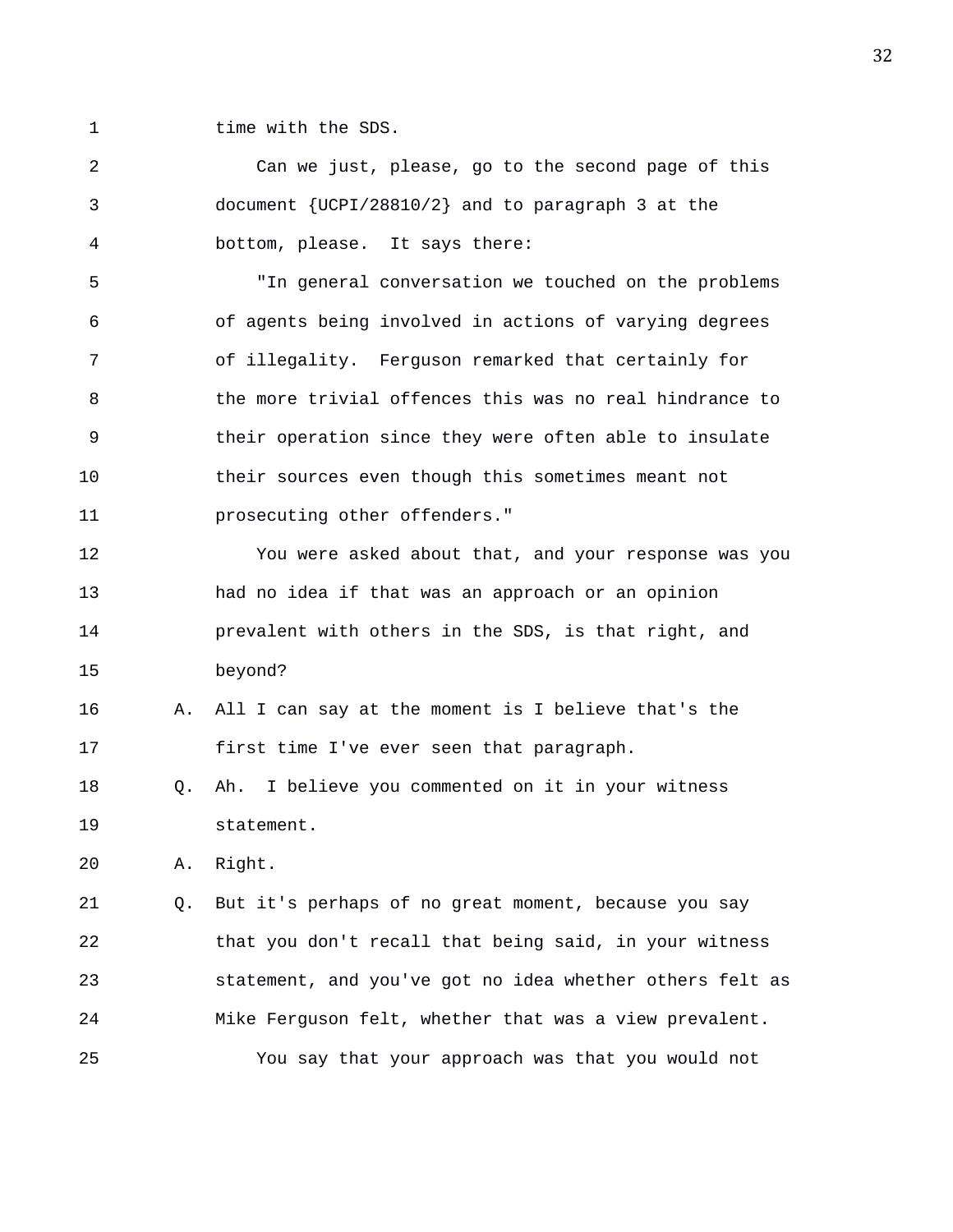1 authorise any conduct beyond peaceful protest; is that 2 right?

3 A. Yes, and leafletting, I think you mentioned, yes. 4 Q. Thank you. We can take that document down now, please. 5 THE CHAIRMAN: So you would have drawn the line at 6 billposting? 7 A. Not necessarily, sir. It would depend on the 8 circumstances the officer found them in. But no, I -- 9 I would say I most probably would say billposting was 10 all right.

11 THE CHAIRMAN: Thank you.

12 MS HUMMERSTONE: Positions of responsibility. You say in 13 your statement no specific guidance was given about 14 officers taking on positions of responsibility, no 15 permission was required, but there would have been 16 a discussion between the undercover officer and their 17 management, you and Mike Smith [sic]; is that right? 18 And you say there was some benefit to a UCO taking on 19 a position of responsibility within their target group 20 because it enhanced intelligence-gathering.

21 Can you recall whether Mike Ferguson expressed views 22 on undercover officers taking on active roles in groups? 23 Was that something that he actively encouraged; can you 24 recall?

25 A. Well, certainly it wouldn't have been discouraged if it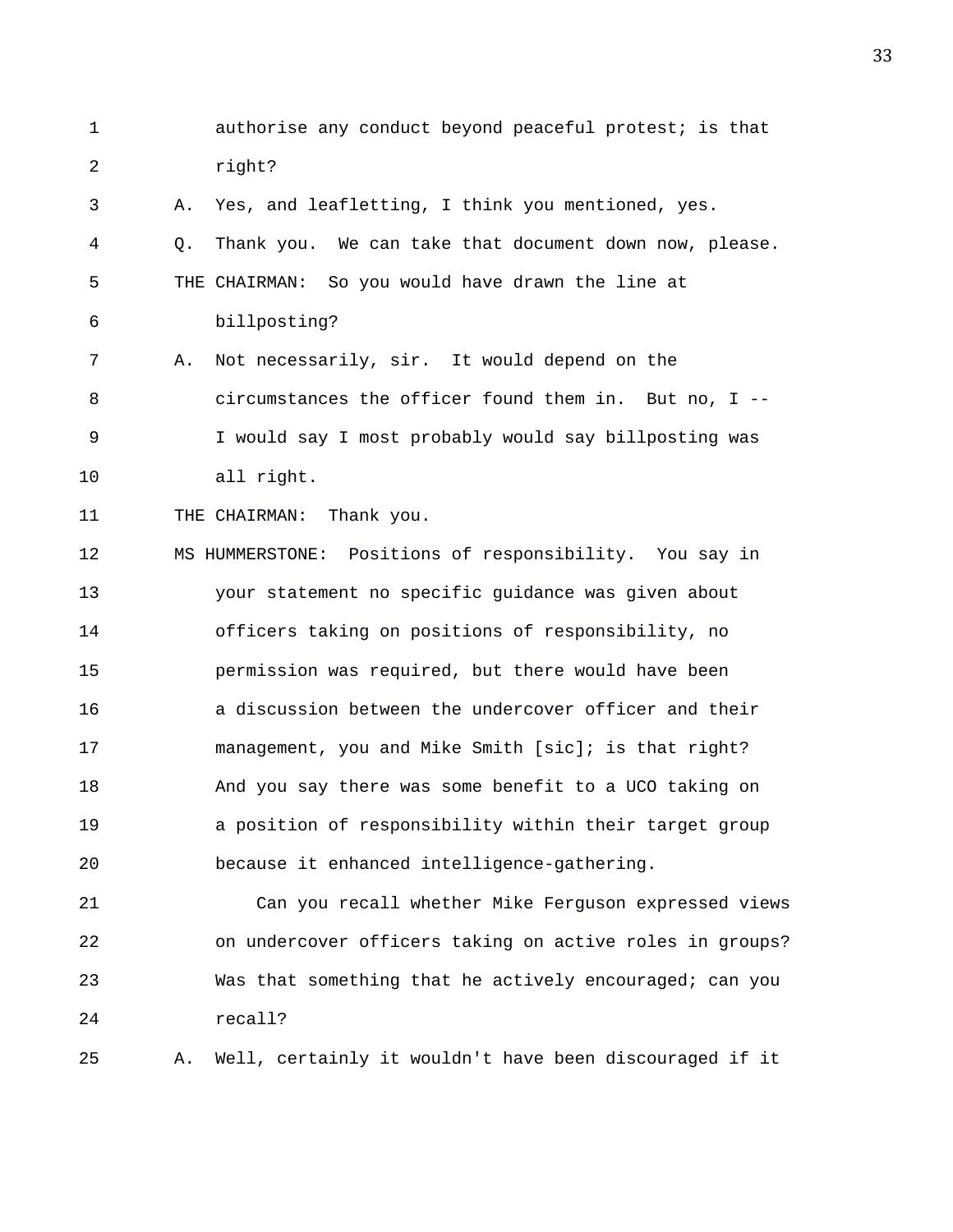1 was a role like treasurer or something, but if it was 2 a role which obviously involved future activities, 3 conspiracy or whatever, we wouldn't advise them. In 4 fact, we would go against them going into that. 5 Q. Thank you very much. 6 Prior to your joining the SDS, you say in your 7 witness statement you had a very limited understanding 8 of it or what its purpose was or what it did. 9 A. Absolutely true, yes. 10 Q. When you joined the SDS, was there any sort of briefing 11 you were given about what its purpose was and what its 12 methods were, or was it simply the informal guidance you 13 were given by Mike Ferguson again? 14 A. Or Geoffrey Craft, you tell me. 15 0. Or Geoffrey Craft. 16 A. Yes. 17 Q. You say that the role of the SDS in your witness 18 statement was to supply information to the agency or 19 agencies who had asked for information or assistance, 20 and: 21 "... this included A8 and the Security Services 22 although it is certainly possible that other parts of 23 Special Branch asked the SDS for intelligence." 24 Did you understand there to be any sort of limit on 25 the types of intelligence that were gathered?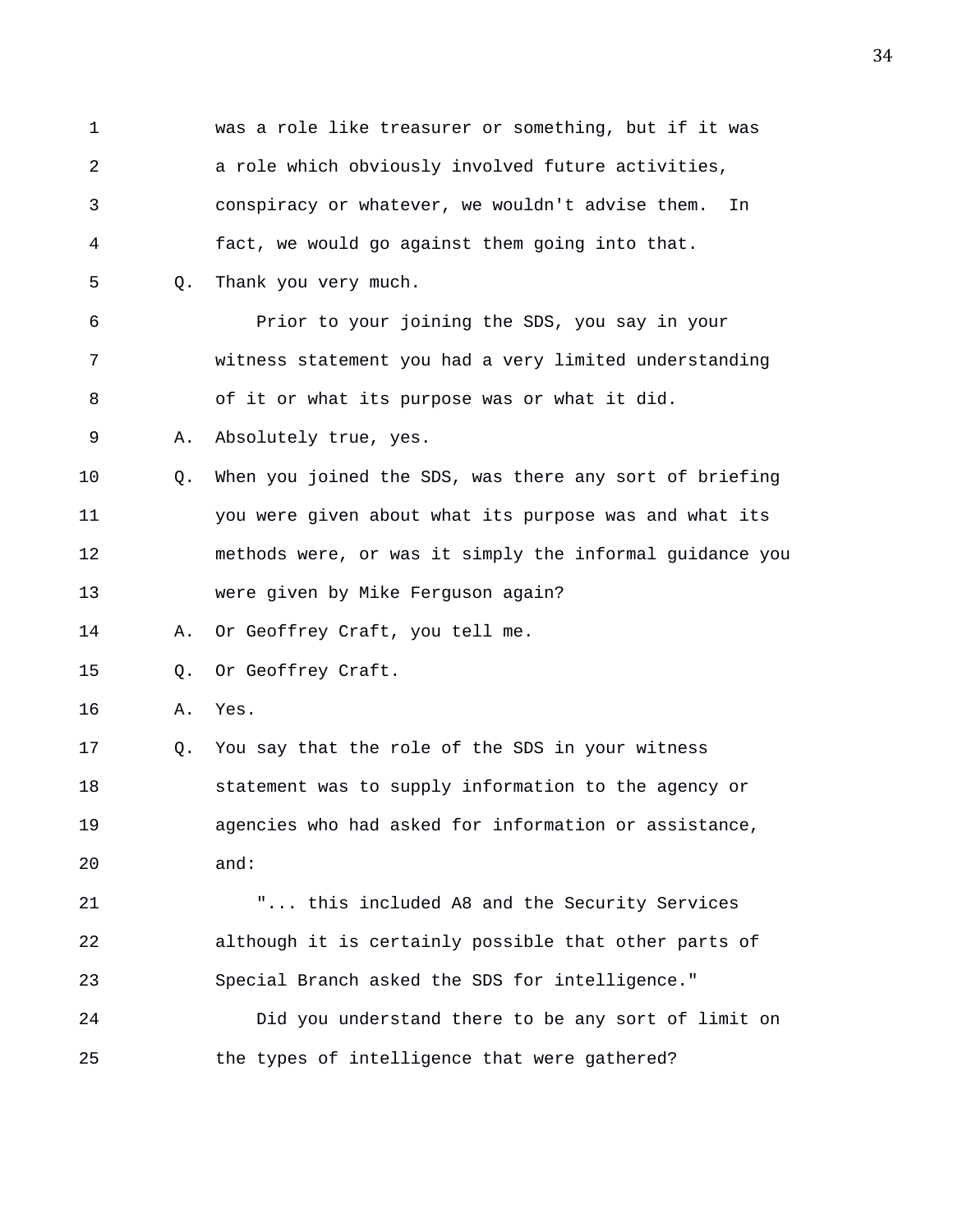1 A. No, the -- the answer has to be no, inasmuch as when 2 you're dealing with intelligence, you have to group in 3 as much as you can to ascertain whether or not the 4 intelligence, the overall intelligence, is valid or not. 5 So I'd say no, there wasn't any boundaries. 6 Q. Was it simply a question of hoovering everything up and 7 passing it on for assessment by others? Was that the 8 approach that was taken, do you believe? 9 A. Well, to some extent, I suppose it -- it was, but then 10 it's -- it's difficult to know exactly what is going to 11 be useful in due course, so ... 12 Q. When you say "to some extent", do you mean that there 13 might have been some sort of filtering of information, 14 or you don't know? 15 A. Well, no, the end result would be the -- the 16 organisation which wanted the information, not the SDS. 17 Q. Thank you. 18 Did you understand the purposes of the gathering of 19 the intelligence? Were you told by the, for want of 20 a better word, customers of the SDS what the purpose 21 was? 22 A. No, not specifically. It was all part of your 23 Special Branch training. You knew roughly what's going 24 to happen to it and why it was being collected. 25 Q. And would that -- would the undercover officers have had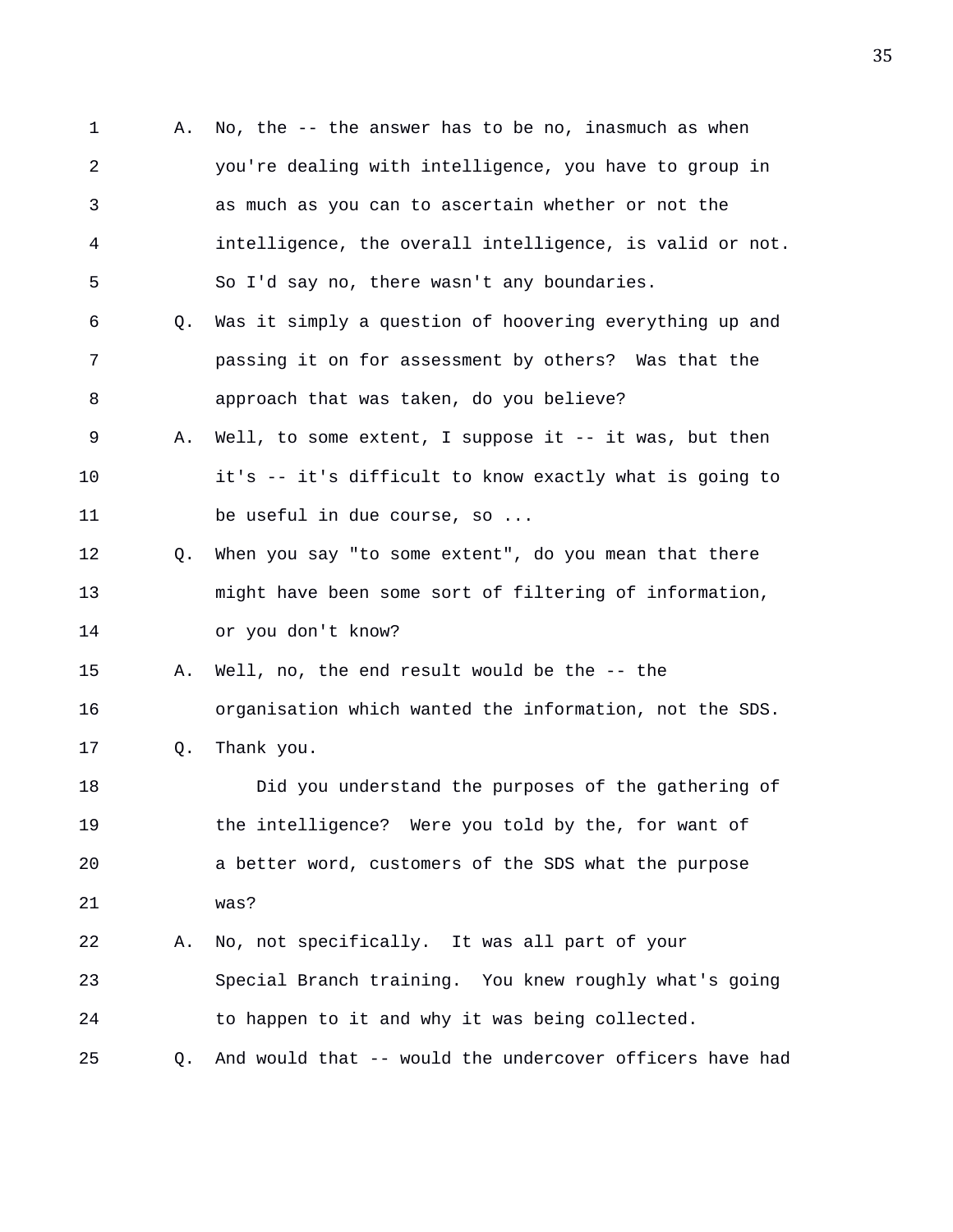| $\mathbf 1$ |    | a similar understanding of the purposes, that it was     |
|-------------|----|----------------------------------------------------------|
| 2           |    | something that they knew from their Special Branch       |
| 3           |    | training in a general sort of way, do you think?         |
| 4           | Α. | Absolutely. I'm not aware of undercover officers being   |
| 5           |    | inexperienced SB officers. There might have been,        |
| 6           |    | but                                                      |
| 7           | Q. | You say you didn't make any decisions on targeting or    |
| 8           |    | tasking. Those were made by other police and government  |
| 9           |    | departments.                                             |
| 10          | Α. | That's true.                                             |
| 11          | Q. | Dealing with the police departments first, which squads  |
| 12          |    | did you understand were making decisions on targeting or |
| 13          |    | tasking for the SDS?                                     |
| 14          | Α. | If it was internal, the very senior management of the    |
| 15          |    | sections concerned.                                      |
| 16          | Q. | And so are we talking S Squad, C Squad?                  |
| 17          | Α. | Yes, yes $--$                                            |
| 18          | Q. | Yes. So those are the squads we're talking about.        |
| 19          | Α. | -- the chief superintendent.<br>Hm.                      |
| 20          | Q. | And it's at that rank; chief superintendents were making |
| 21          |    | those decisions, to you --                               |
| 22          | Α. | Well, he had the overall responsibility for those        |
| 23          |    | decisions.                                               |
| 24          | Q. | By "government departments", do you mean the             |
| 25          |    | Security Services?                                       |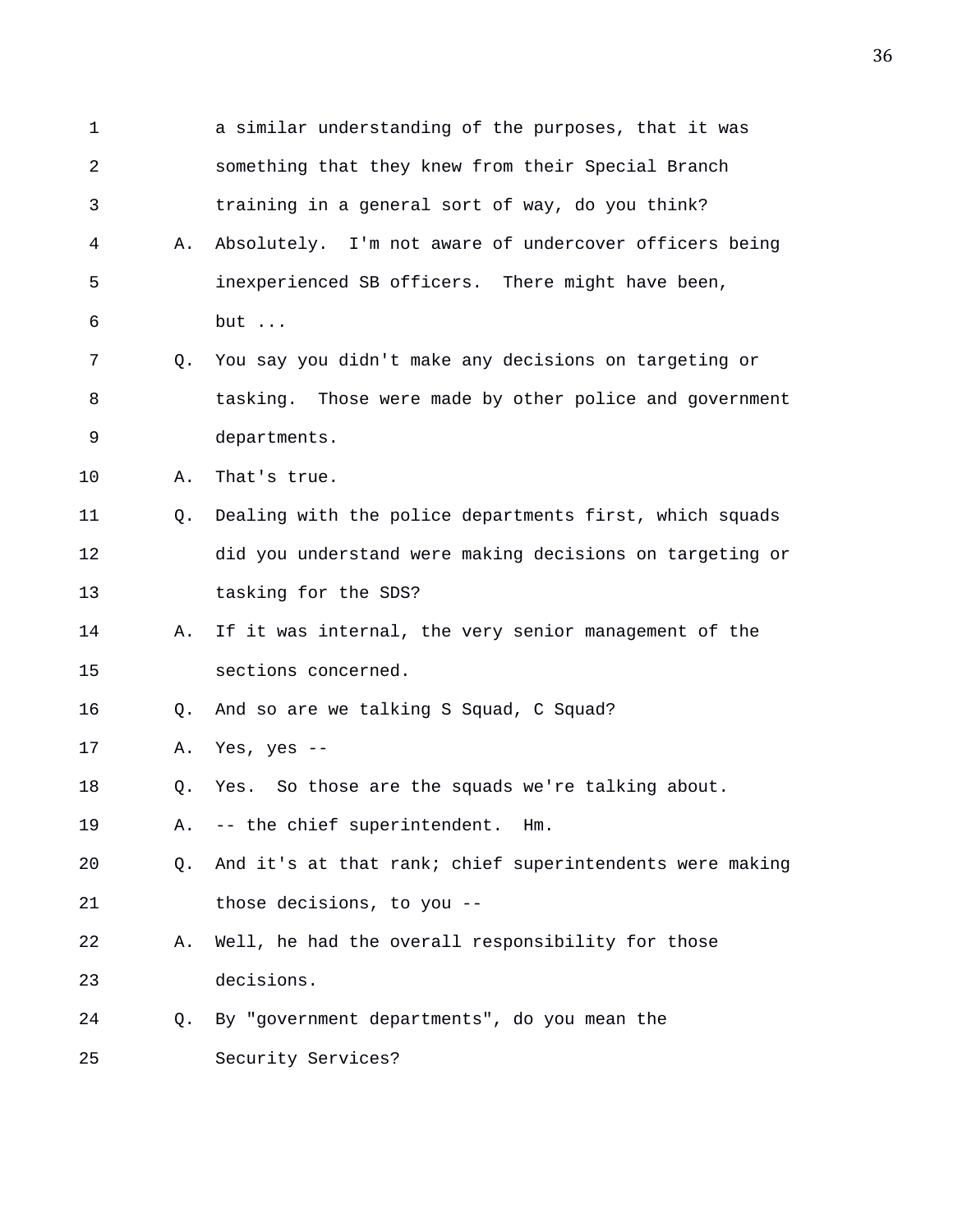1 A. I do.

| $\overline{a}$ | Q.             | And the Home Office, were they making any decisions on    |
|----------------|----------------|-----------------------------------------------------------|
| 3              |                | targets or tasking that you recall?                       |
| 4              | Α.             | Certainly I'm not aware of it.                            |
| 5              | Q <sub>z</sub> | The targeting or tasking that came into the SDS, was      |
| 6              |                | that written instruction? Did you receive written         |
| 7              |                | instructions about targeting and tasking?                 |
| 8              | Α.             | I can't recall. I should think it was a mixture.<br>If it |
| 9              |                | was internal, it would be on some document.               |
| 10             | Q.             | Right. But was it also delivered to you verbally?         |
| 11             | Α.             | Possible, before demonstrations or something.             |
| 12             | $\circ$ .      | And that would come from A8, would it?                    |
| 13             | Α.             | No, I don't recall ever being given a target from A8.     |
| 14             | Q.             | Right.                                                    |
| 15             | Α.             | We fed them, they didn't feed us.                         |
| 16             | Q.             | Right, thank you. I might ask you about that a little     |
| 17             |                | bit more in a moment.                                     |
| 18             |                | A number of officers deployed into the SWP during         |
| 19             |                | your time at the SDS. We know, for example, that HN354    |
| 20             |                | went into the Walthamstow branch of the SWP. Does the     |
| 21             |                | fact that he infiltrated the Walthamstow branch indicate  |
| 22             |                | anything of any particular significance about that        |
| 23             |                | branch, or was it simply that there was a geographical    |
| 24             |                | spread of SWP deployments around London; can you recall?  |
| 25             | Α.             | Yes, it would be the latter reason.                       |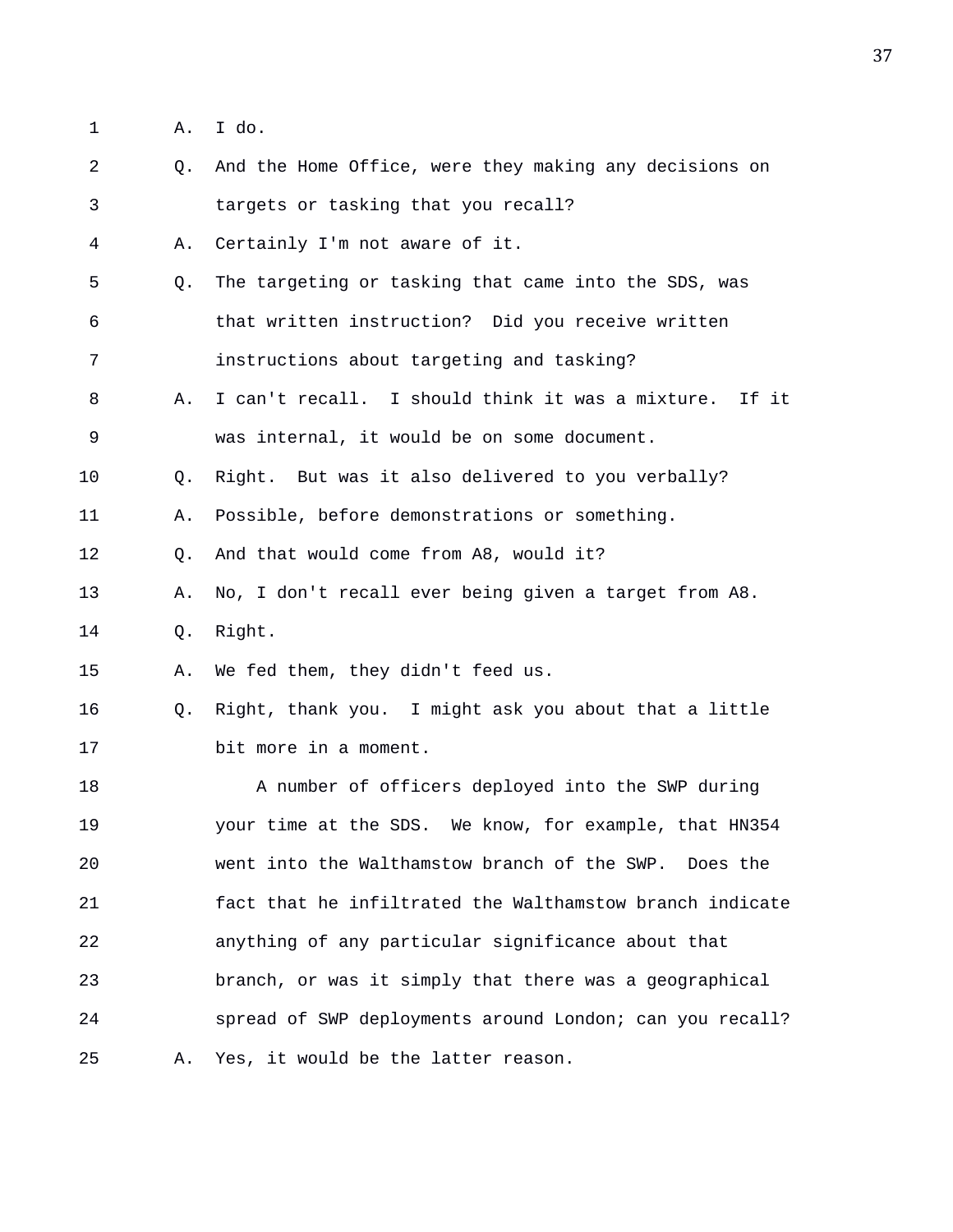1 Q. So just a geographical spread?

2 A. Yes.

3 Q. The extreme right wing. You say in your witness 4 statement that it was not infiltrated, but that the SDS 5 had it in mind that it might be in due course, and you 6 say that your recollection was that: 7 "... this was a high level policy decision, [but] 8 I was ... too junior to be part of [that]." 9 Can you assist us with why there was a high level 10 policy decision in the 70s not to infiltrate the extreme 11 right wing? 12 A. Not really. I had ideas. It -- it was a very violent 13 section and it was often involved in crime, so to put 14 an undercover officer into that would be very, very, 15 very difficult. Also, it was felt that a lot of 16 information about the right wing activities was actually 17 available through the left wing, because they were 18 particularly interested in what the right wing were 19 doing.

20 Q. Right, thank you.

21 Specific tasking requests. In your witness 22 statement, you deal with the channels through which 23 specific requests for intelligence were communicated, 24 and you said they would come through internal channels 25 via senior officers, then into the SDS and you would act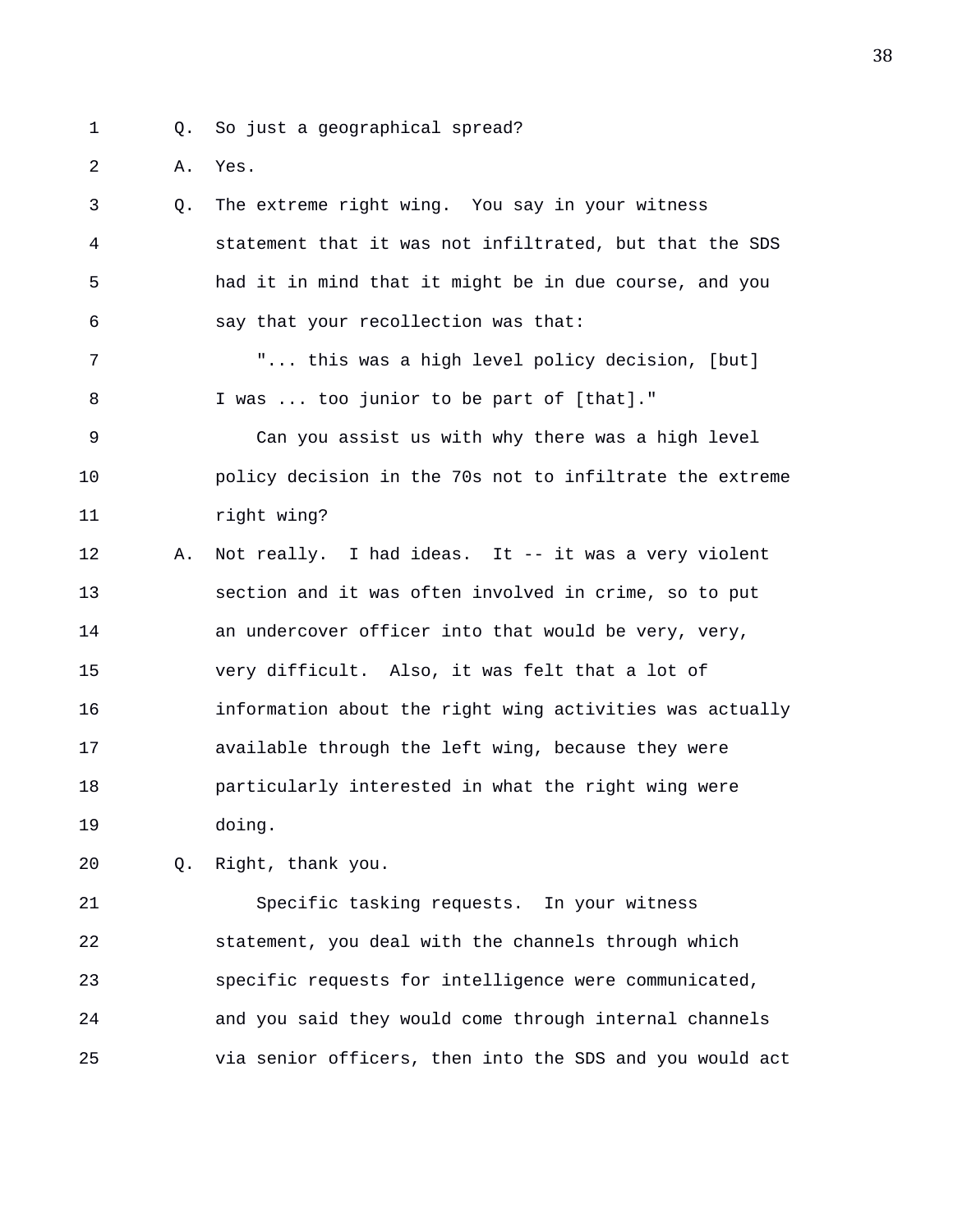1 accordingly, and by "internal channels", you mean 2 a senior SDS officer or, in exceptional circumstances, 3 to you.

4 Requests from the Security Services you say received 5 by at least a superintendent. A superintendent in which 6 squad? Do you mean in S Squad?

7 A. No. I -- I'm not -- I can't recall any requests from 8 the Security Service going direct to us in SDS. If --9 if there was direct -- an immediate request, it would 10 have gone through the -- the squad concerned. So most 11 of our business was with C Squad, so I would expect it 12 to come through the superintendent of C Squad.

13 Q. And how was that information then fed into the SDS? So 14 the superintendent of C Squad receives the tasking -- 15 the specific tasking from the Security Services, and 16 then how was that fed into the SDS?

17 A. I suspect verbally, and it would be noted on the minute 18 sheet that so and so was informed and action was taken.

19 Q. And to whom would that request come? To you, or to

20 Mike Ferguson, or to both of you?

21 A. Whoever was there, yes.

22 Q. Right.

23 Can you recall how frequently the Security Services 24 sent in requests for -- tasking requests?

25 A. A specific one? I can't, no.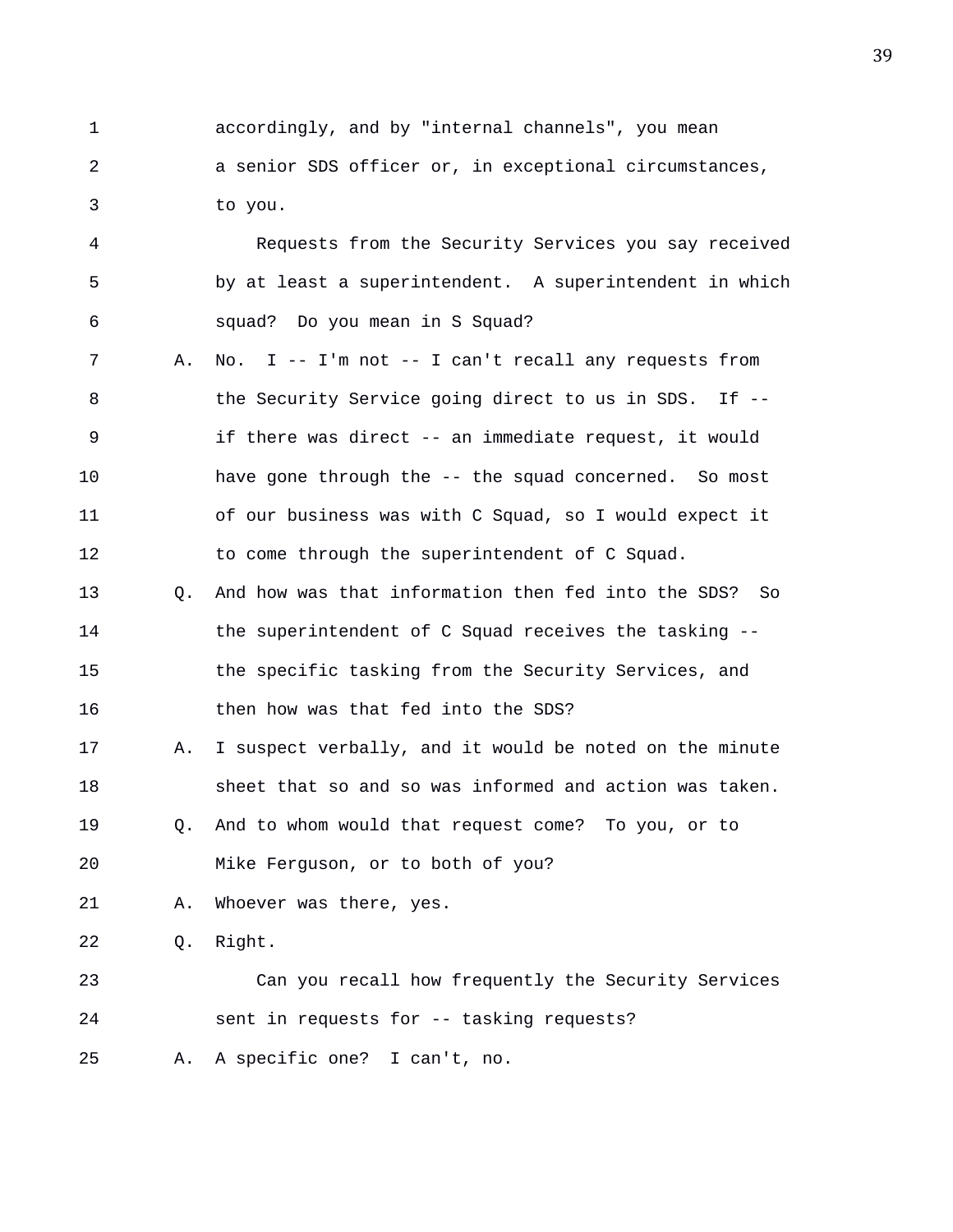1 Q. Was it sort of a number of times a week, or -- 2 A. I really can't tell, because they dealt with C Squad 3 chief superintendent, not with SDS. 4 Q. Right. 5 A. I mean, we were cut off, really. 6 Q. Were you aware when you received tasking requests of who 7 the ultimate customer was? If it came through that 8 channel, through C Squad, would you have known whether 9 that was a C Squad request or a Security Service 10 request? 11 A. Most probably, yes. 12 Q. Right, thank you. 13 Requests from other police departments. What was 14 the route into the SDS, please? So, for example, if you 15 had a request from C Squad -- 16 A. Mm-hm. 17 Q. -- so a police request, what rank of officer would be 18 doing the requesting? Would that be the superintendent 19 also? 20 A. You say a police request, what, outside Special Branch, 21 or ... 22 Q. No, sorry, I mean Special Branch requests. Would that 23 be at the rank of a superintendent that would make the 24 tasking request? 25 A. Certainly, or even the chief.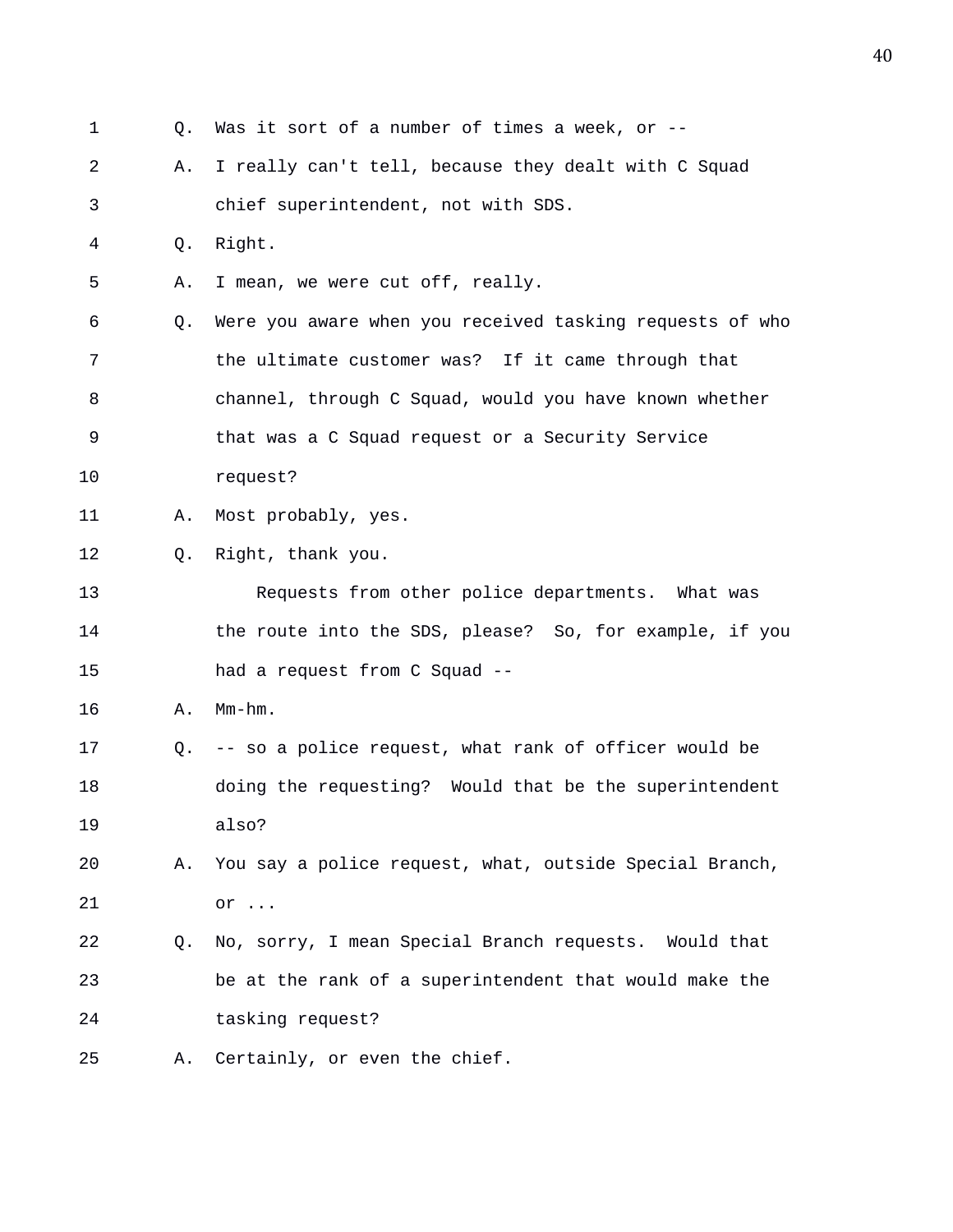1 Q. And thereafter, did it follow the same pattern, that it 2 would be communicated to -- either to you or to 3 Mike Ferguson, verbally or written? 4 A. Well, we -- we had meetings with our own superintendent, 5 and every day, and chief superintendent, and those sort 6 of things would be discussed, and I -- I should think 7 nearly all of them were verbal, because we're talking in 8 general about where we can locate our officers rather 9 than dealing with a specific request. So there would be 10 general discussions on what's going on, what -- what is 11 the flavour of the month and take it from there. So 12 a lot of it wouldn't be a formal minute from the -- 13 the superintendent. 14 Q. You had daily meetings, you say, with your 15 superintendents. That's the superintendents of S Squad, 16 is it? 17 A. Yes. 18 Q. And during those daily meetings, tasking requests and 19 things of that nature were discussed between you; is 20 that right? 21 A. Oh, absolutely. 22 Q. And you say that there would be a conversation about 23 what was the flavour of the month and how to service 24 those requests; is that right? 25 A. Whether we could or not, yes.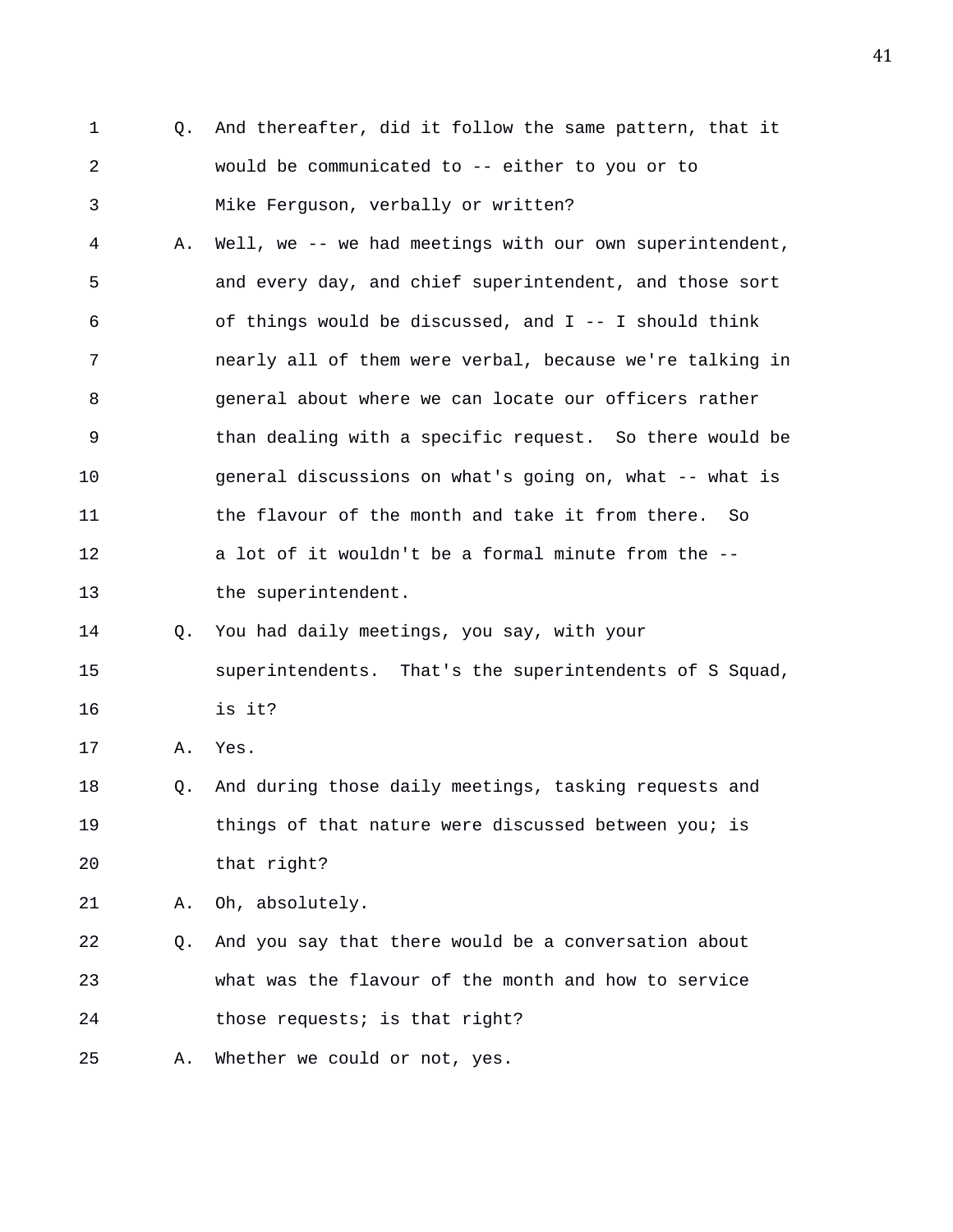| 1  | Q. | Does it follow that there was a discretion to decline    |
|----|----|----------------------------------------------------------|
| 2  |    | a tasking request at the SDS level if you weren't able   |
| 3  |    | to service it?                                           |
| 4  | Α. | Oh, absolutely, and very often we didn't have anyone who |
| 5  |    | could help in that situation.                            |
| 6  | Q. | A8 and the uniform public order unit. You say you        |
| 7  |    | didn't receive tasking requests from them; is that       |
| 8  |    | right?                                                   |
| 9  | Α. | As far as I'm aware, yes.                                |
| 10 | Q. | But you supplied information to A8?                      |
| 11 | Α. | Yes, but via the -- the squad.                           |
| 12 | Q. | Right.                                                   |
| 13 | Α. | So it went to C Squad normally.                          |
| 14 | О. | Right, thank you.                                        |
| 15 |    | And was that about specific events that you --           |
| 16 | Α. | Yes.                                                     |
| 17 | Q. | -- the sort of information you supplied to them?         |
| 18 | Α. | I mean, occasionally we would have direct contact with   |
| 19 |    | A8 if it -- if we got information about numbers for      |
| 20 |    | a particular demonstration in the immediate future; in   |
| 21 |    | other words, it had to be quickly communicated so that   |
| 22 |    | the local police or whatever could be prepared for       |
| 23 |    | the situation.                                           |
| 24 | O. | And was that -- did you use the telephone for            |
| 25 |    | communicating that sort of thing?                        |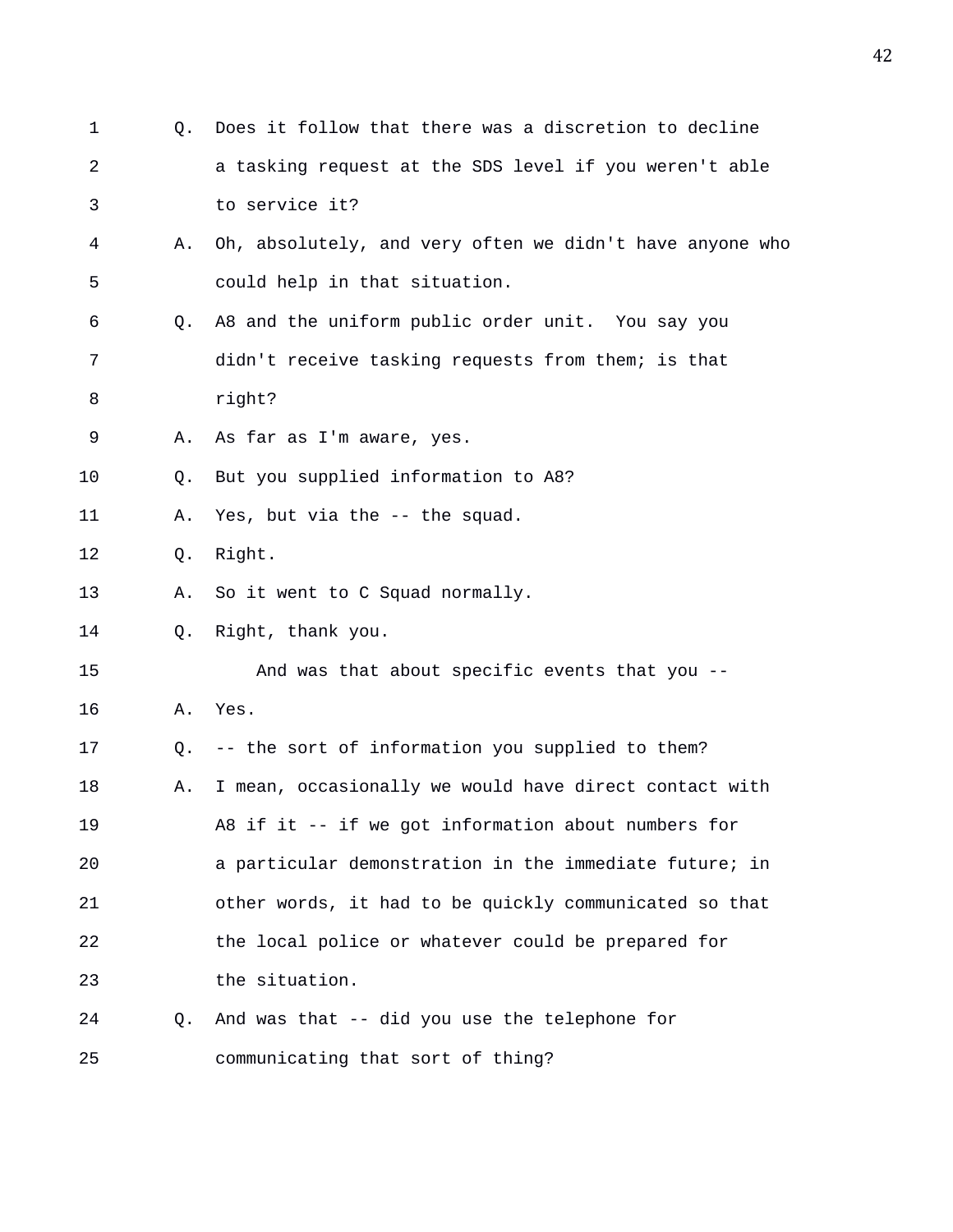- 1 A. Yes, it would be done by phone.
- 2 Q. Right, thank you.

| 3  |    | Overall SDS supervision. You had the daily meetings      |
|----|----|----------------------------------------------------------|
| 4  |    | with your superintendent that took place in the SDS      |
| 5  |    | office; is that right? They would come to you. And you   |
| 6  |    | say that was to discuss problems or progress.            |
| 7  |    | How long did those meetings typically last; can you      |
| 8  |    | recall?                                                  |
| 9  | Α. | It would depend on what was happening. I mean, the --    |
| 10 |    | a lot of the conversation would be generalities, because |
| 11 |    | you're always looking to the future. Targeting was       |
| 12 |    | never done instantly. It had to be plotted and planned,  |
| 13 |    | and the feasibility had to be examined. So, in these     |
| 14 |    | daily conversations, it would cover all sorts of         |
| 15 |    | topics/subjects.                                         |
| 16 | Q. | You -- during its course of those meetings, did you      |
| 17 |    | provide feedback about the activities of the UCOs in     |
| 18 |    | the SDS to the superintendent?                           |
| 19 | Α. | Only if it was significant.                              |
| 20 | Q. | Right.                                                   |
| 21 | Α. | I mean, it's not a daily report saying, "Joe Bloggs is   |
| 22 |    | very well, thank you".                                   |
| 23 | Q. | Right.                                                   |
| 24 |    | And if there was something significant, would that       |
| 25 |    | be likely to be an oral report, or would he put that     |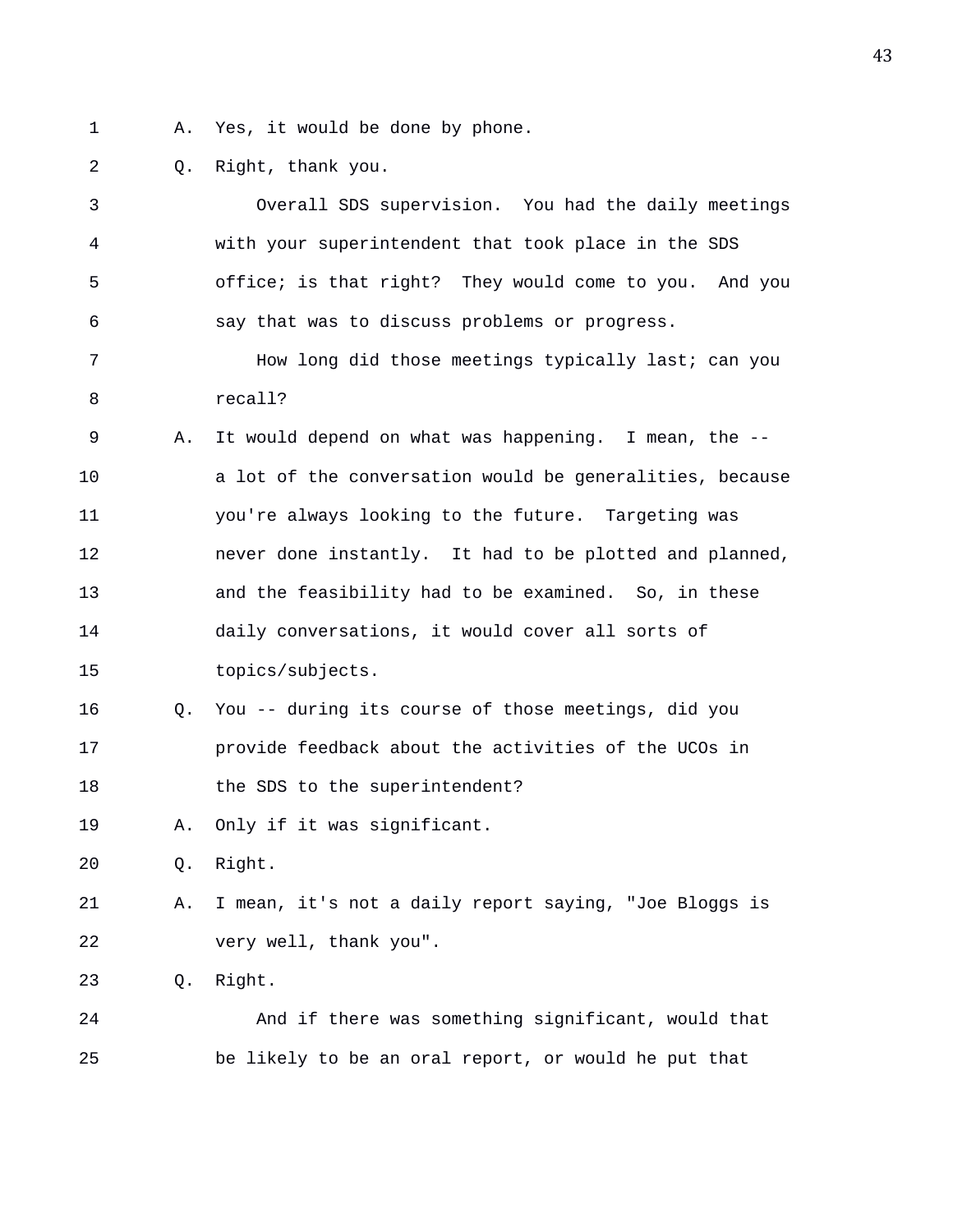| 1  |    | into writing?                                           |
|----|----|---------------------------------------------------------|
| 2  | Α. | It would be a discussion, initially.                    |
| 3  | Q. | Yes.                                                    |
| 4  | Α. | And if -- if it was something serious, it would be put  |
| 5  |    | on paper.                                               |
| 6  | Q. | If there were difficulties encountered with             |
| 7  |    | an undercover officer, were you required to run that by |
| 8  |    | the senior managers, the superintendents?               |
| 9  | Α. | No.                                                     |
| 10 | Q. | No. So that was something you could deal with           |
| 11 |    | internally?                                             |
| 12 | Α. | True.                                                   |
| 13 | Q. | Progress reports. You said you would discuss problems   |
| 14 |    | or progress. What do you mean by "progress"?            |
| 15 | Α. | I'm not sure what I meant. Can you                      |
| 16 | Q. | What you say is -- let me just find the paragraph and   |
| 17 |    | I'll read it to you. It's your paragraph 102            |
| 18 |    | ${MPS}/747578/36$ :                                     |
| 19 |    | "The Superintendent and/or the Chief Superintendent     |
| 20 |    | would be in the SDS office daily to see me and/or the   |
| 21 |    | Detective Chief Inspector to discuss problems or        |
| 22 |    | progress."                                              |
| 23 | Α. | Well, exactly what I've just said to you. We would      |
| 24 |    | discuss the current situation and into the future.      |
| 25 | Q. | Right, thank you very much.                             |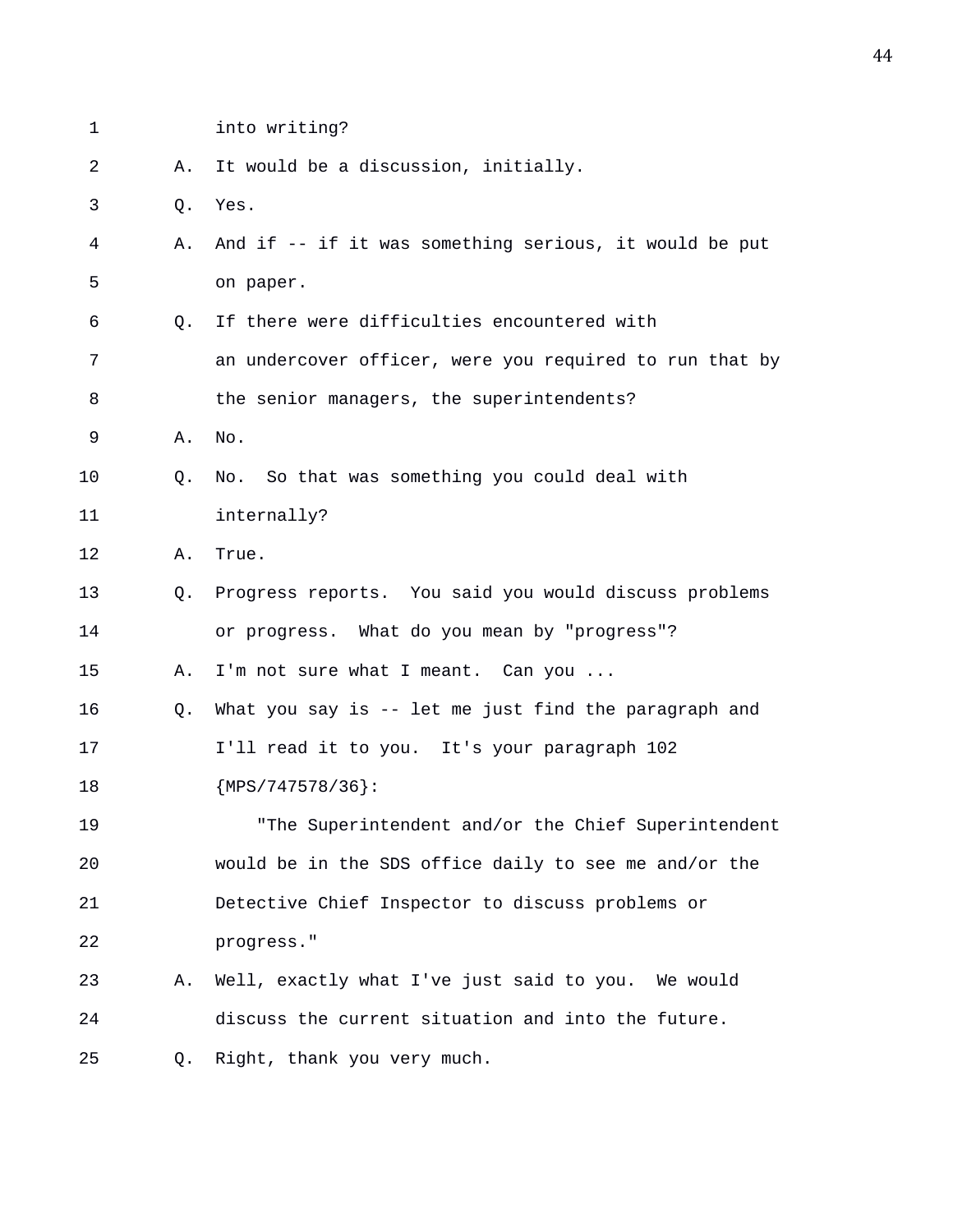1 Would you have characterised SDS supervision by your 2 superintendent as close supervision or not? 3 A. As far as the direction of the squad was concerned, yes, 4 I would say it was close, but actually, on day-to-day 5 dealings with the individuals, no, it wasn't. That was 6 down to the chief inspector and myself. 7 Q. Right, thank you. 8 Authorisations from senior managers. I want to just 9 talk about the limits of your -- sort of your autonomy. 10 If a UCO was to be withdrawn from the field, did that 11 require the authorisation of any senior manager outside 12 the SDS? 13 A. Well, it would do. It -- well, the -- the process would 14 go through senior management. 15 Q. Right. 16 A. The actual -- the reasons may not be given to senior 17 management in full -- 18 Q. Right. 19 A. -- because there was a very strong need to know policy 20 during my time. 21 Q. So the SDS could make the decision, but the process that 22 had to be followed then had to be sent up the chain; is 23 that -- have I understood that right? 24 A. Yes, because SDS was part of S Squad and S Squad had 25 a superintendent and also a chief superintendent. So it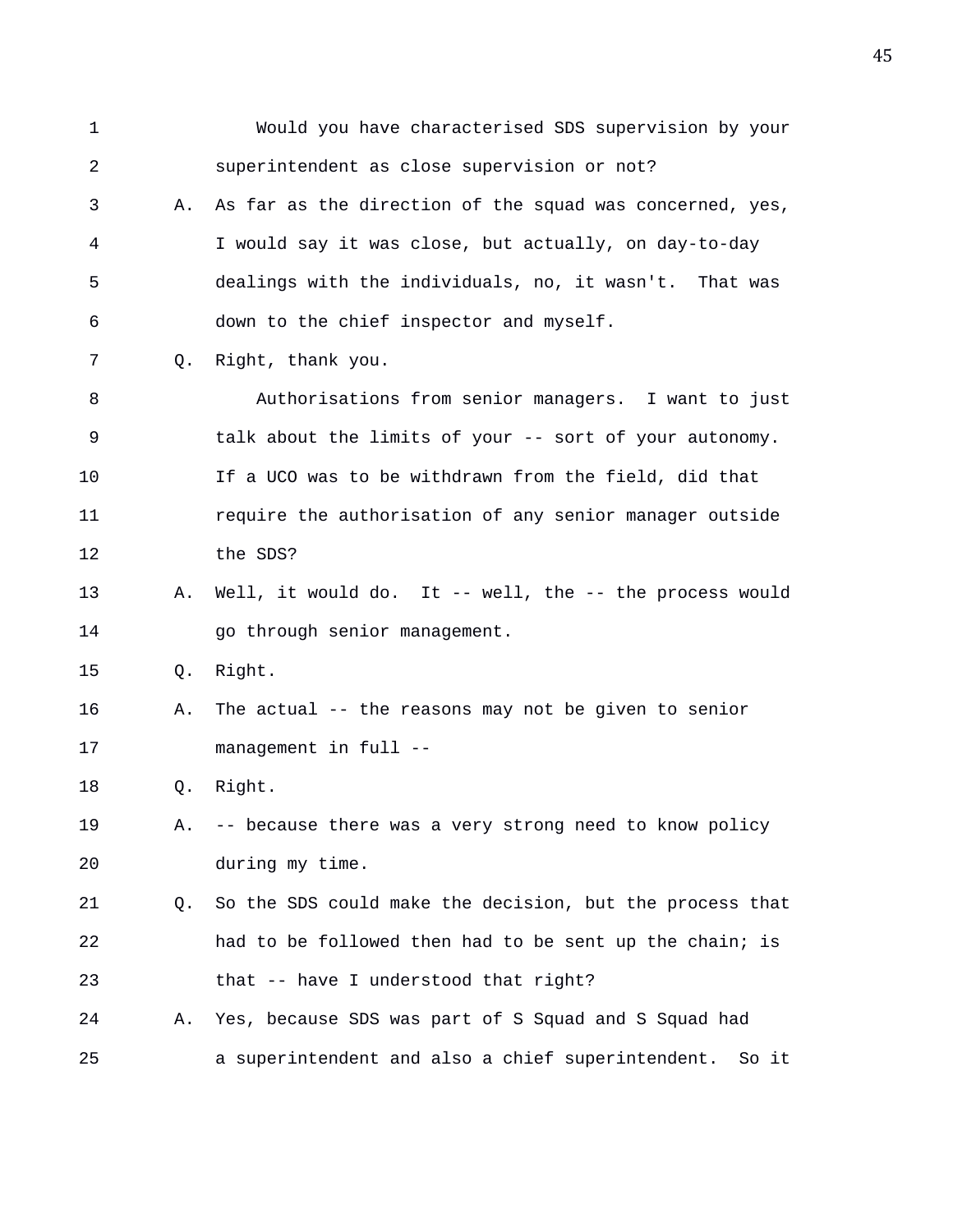- 
- 1 would go via them.
- 2 Q. How about recruitment of a new undercover officer? 3 Would that have required authorisation from the senior 4 managers?
- 5 A. Well, yes, to -- to get a posting to a different squad, 6 it had to go through a process.
- 7 Q. How about the deployment direction of a new UCO? I just 8 want to just understand what influence the SDS may have 9 had on where an officer was deployed.
- 10 We know, for example, that HN96 began his service 11 in -- during your time at the SDS in October 1978 and he 12 was deployed into the SWP, and he's said to have been 13 replacing another officer who was being withdrawn from 14 the SWP. That sort of deployment decision where 15 somebody is replacing another officer, is that the sort 16 of deployment decision which would have required any 17 sort of sign-off by senior management, or is that 18 something that you would have --
- 19 A. No.
- 20 Q. -- had the autonomy to do yourself?

21 A. No, it would -- senior management would know that so and 22 so is going into a particular area, and that would have 23 been discussed with us, as I said, in our daily 24 meetings. No, they -- they would accept the advice of 25 the chief inspector.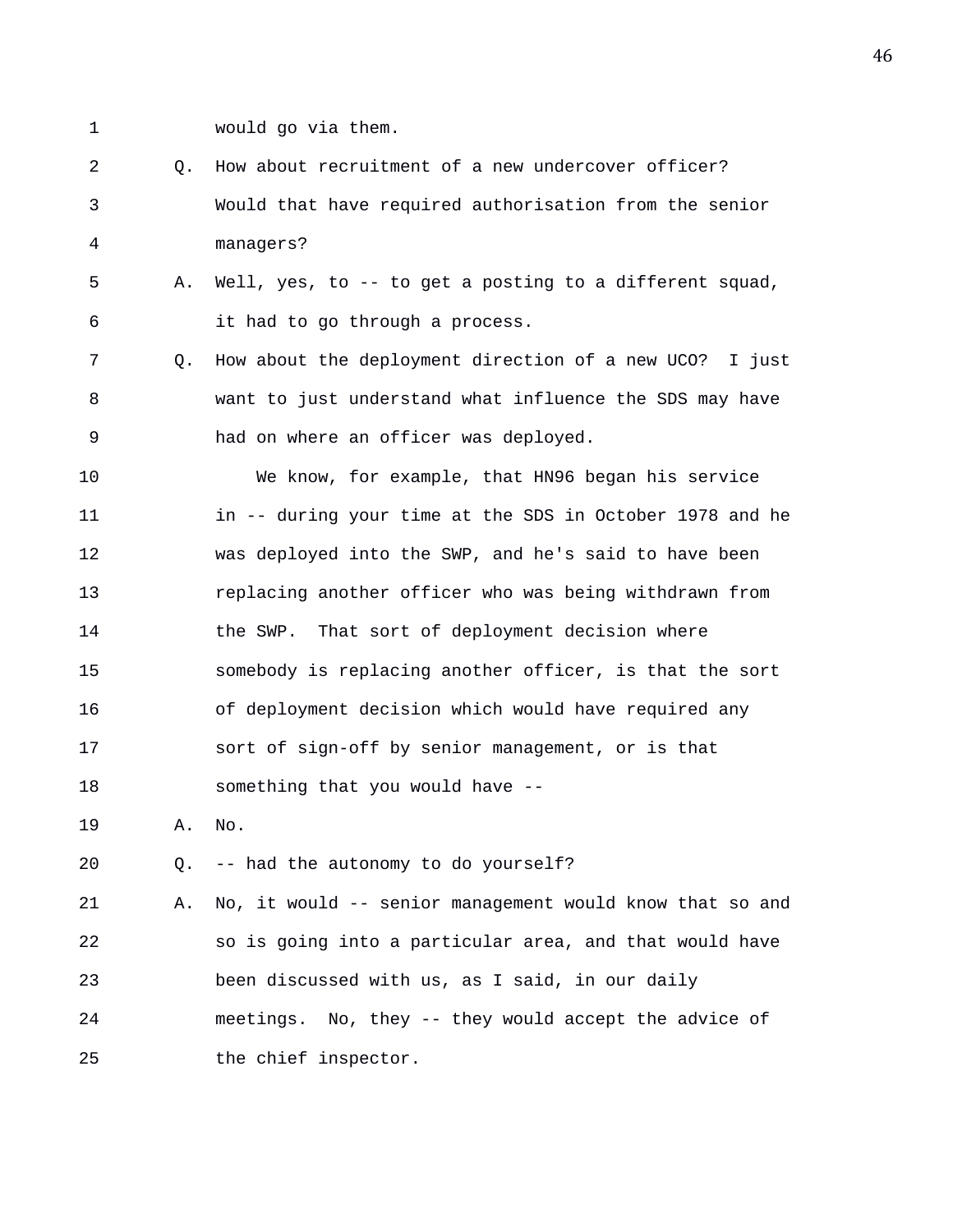1 Q. HN106, in case you just need to --

2 A. Can I?

3 Q. -- check. Can you remember who he is? Don't say 4 the name, but I just want you to -- 5 A. Yes. 6 Q. -- recollect who he was. 7 He says in his witness statement he wasn't directed 8 to any particular group, but was told to focus generally 9 on the far left and find another group other than 10 the SWP which was worth targeting. Was that 11 an instruction that would have been simply issued by SDS 12 managers, or -- 13 A. Yes, yes. 14 Q. -- would that have come further up the chain? 15 A. No. 16 Q. Okay. 17 A. That would be us. 18 Q. Thank you. 19 Travelling outside the Metropolitan Police area, we 20 know that you travelled with Detective Sergeant 21 Richard Walker to Blackburn to accompany four SDS 22 officers to a demonstration there. Is that the sort of 23 thing that would have required authorisation by senior 24 managers? 25 A. Oh, very much so, because the chief constable of the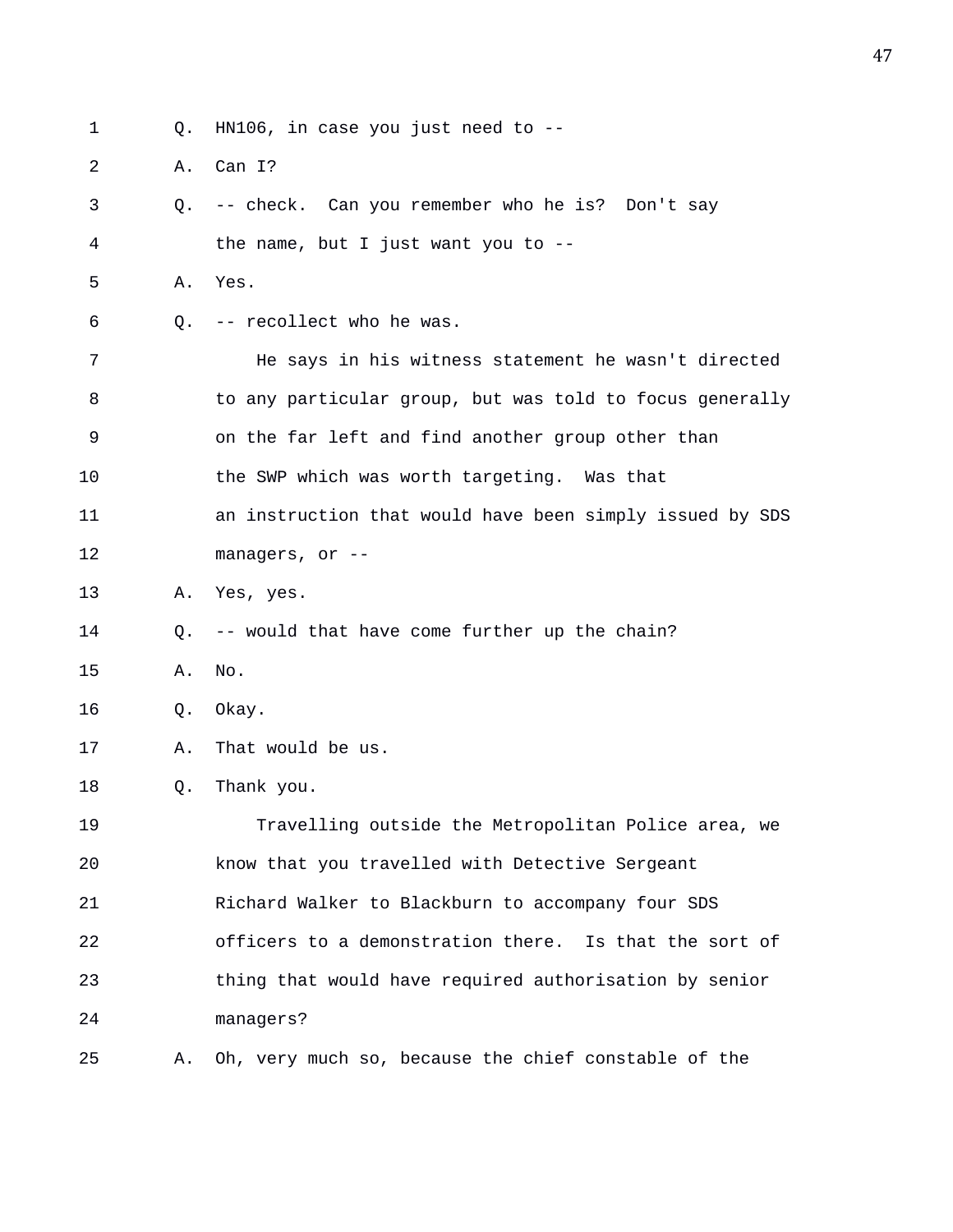1 force concerned would have to be informed.

2 Q. Whilst we're on this topic, I want to just ask you 3 a couple of questions about it.

4 Can we have up on the screen, please {MPS/730728/1}. 5 The initial note from Geoffrey Craft says:

6 "At least four of our SDS field officers are under 7 heavy pressure from their organisations to take part in 8 a demonstration in Blackburn and refusal on their part 9 would undoubtedly put their cover at risk. It is 10 proposed, therefore, that they be instructed to join 11 their 'colleagues' in the day's activities and that 12 DI McIntosh and DS Walker travel to Blackburn on the 13 Saturday morning to be on hand should any difficulty 14 arise."

15 The purpose of your travelling to Blackburn appears 16 to be to safeguard those officers so that you could step 17 in should any difficulty come up during the course of 18 that demonstration; is that right?

19 A. That's correct.

20 Q. What would local police be told about your presence, or 21 would they be told anything at all about your presence 22 there?

23 A. Well, as I say, the chief constable or his deputy would 24 have been informed, and we liaised with their 25 Special Branch. Blackburn would be Lancashire,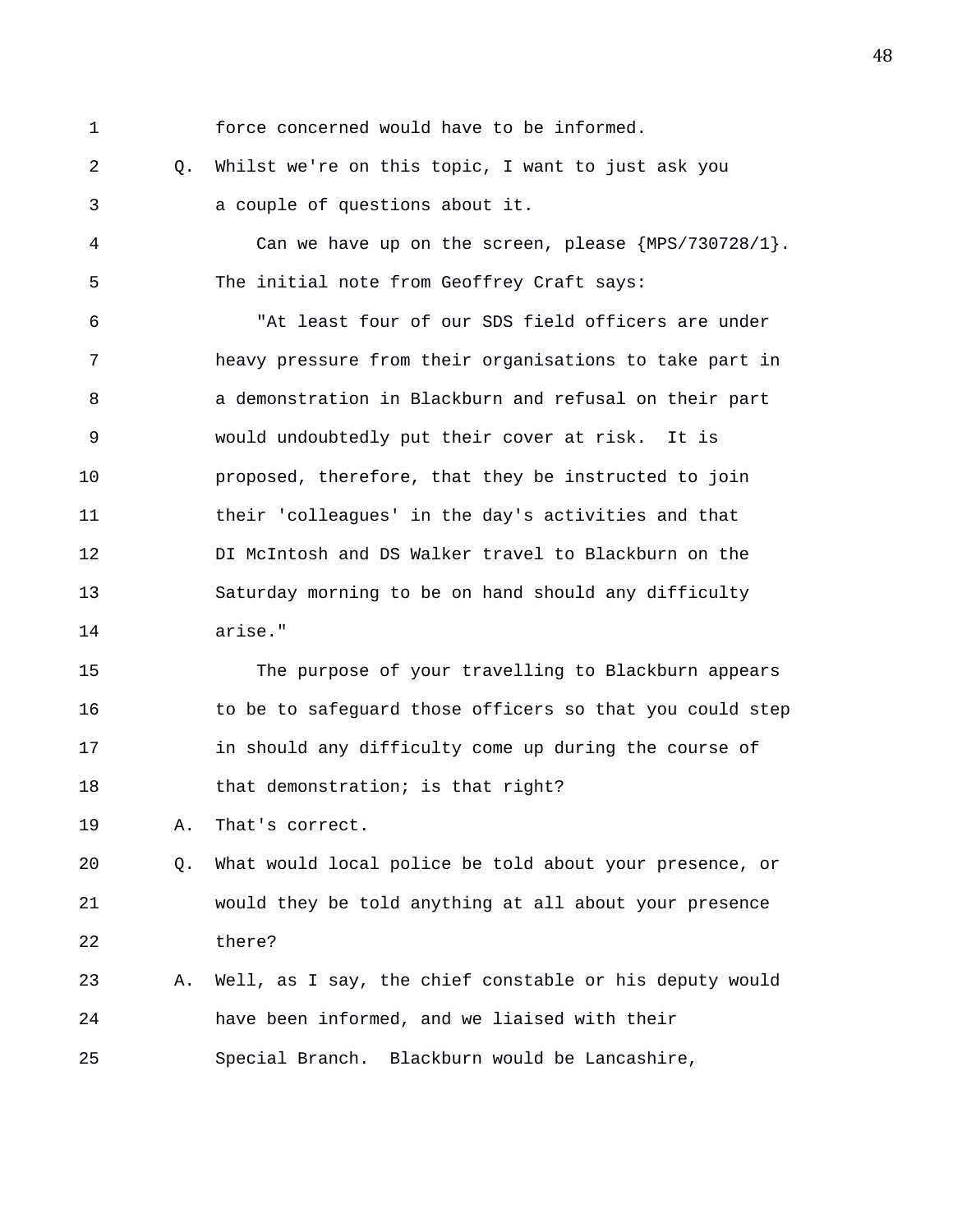1 I suppose.

2 Q. Right. 3 You can take that down now, please, and can we have 4 up on the screen {MPS/730729/1}. This is a letter of 5 thanks from the Lancashire Police headquarters. 6 The second paragraph: 7 "The demonstration was concluded without any serious 8 incident and the assistance of your Detective Inspector 9 McIntosh and Detective Sergeant Walker ... is very much 10 appreciated." 11 What sort of assistance would you have given to 12 the -- 13 A. That, in my mind, is just a very polite letter. In 14 fact, our presence was sitting in an office hoping that 15 the right wing hadn't attacked the left wing and injured 16 any of our officers -- 17 Q. Right. 18 A. -- and that was basically it. 19 Q. Right. So that looks as if it's simply a form of words 20 that's used to acknowledge your presence. 21 A. Yes. 22 Q. Thank you very much. 23 You can take that down. 24 Recruitment. You say that you were involved in 25 the recruitment of undercover officers and you list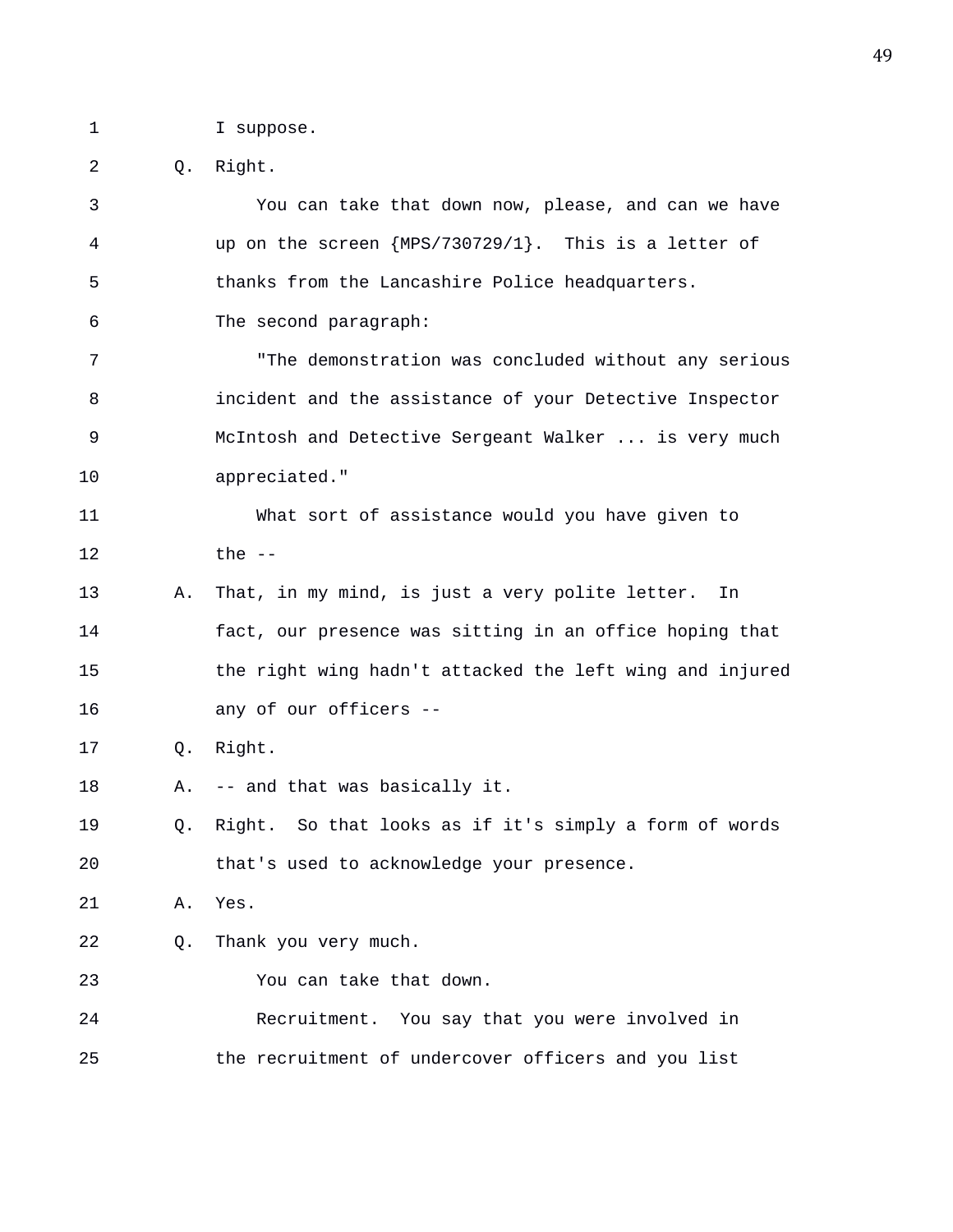1 the particular qualities you were looking for when you 2 made that decision. You say that you had a preference 3 for stable, reliable, mentally relaxed and dependable 4 UCOs, amateur dramatic enthusiasts, because essentially 5 you were asking them to be actors in their role. 6 Recommendations, you said, would often come through 7 the back office sergeants. Is it through people that 8 they had known during the course of their previous 9 police career in the Special Branch? 10 A. Yes. It -- I expect an understanding most probably came 11 through at that level, because they are officers who 12 actually knew the young new officers, whereas, I mean, 13 I -- I'd been in Special Branch something like 12 years 14 by the time I was a DI and I didn't know many of 15 the individuals, particularly as part of my time had 16 been away from London anyhow. 17 Q. And did you -- once you received a name or a tip off 18 about somebody who might be a suitable candidate, did 19 you then ask around about that person generally in 20 Special Branch? 21 A. Yes, we did. 22 Q. You say in your witness statement you would have asked 23 their superior officers about them. Did you also speak 24 to their contemporaries? 25 A. No. We couldn't, really. I mean, if they're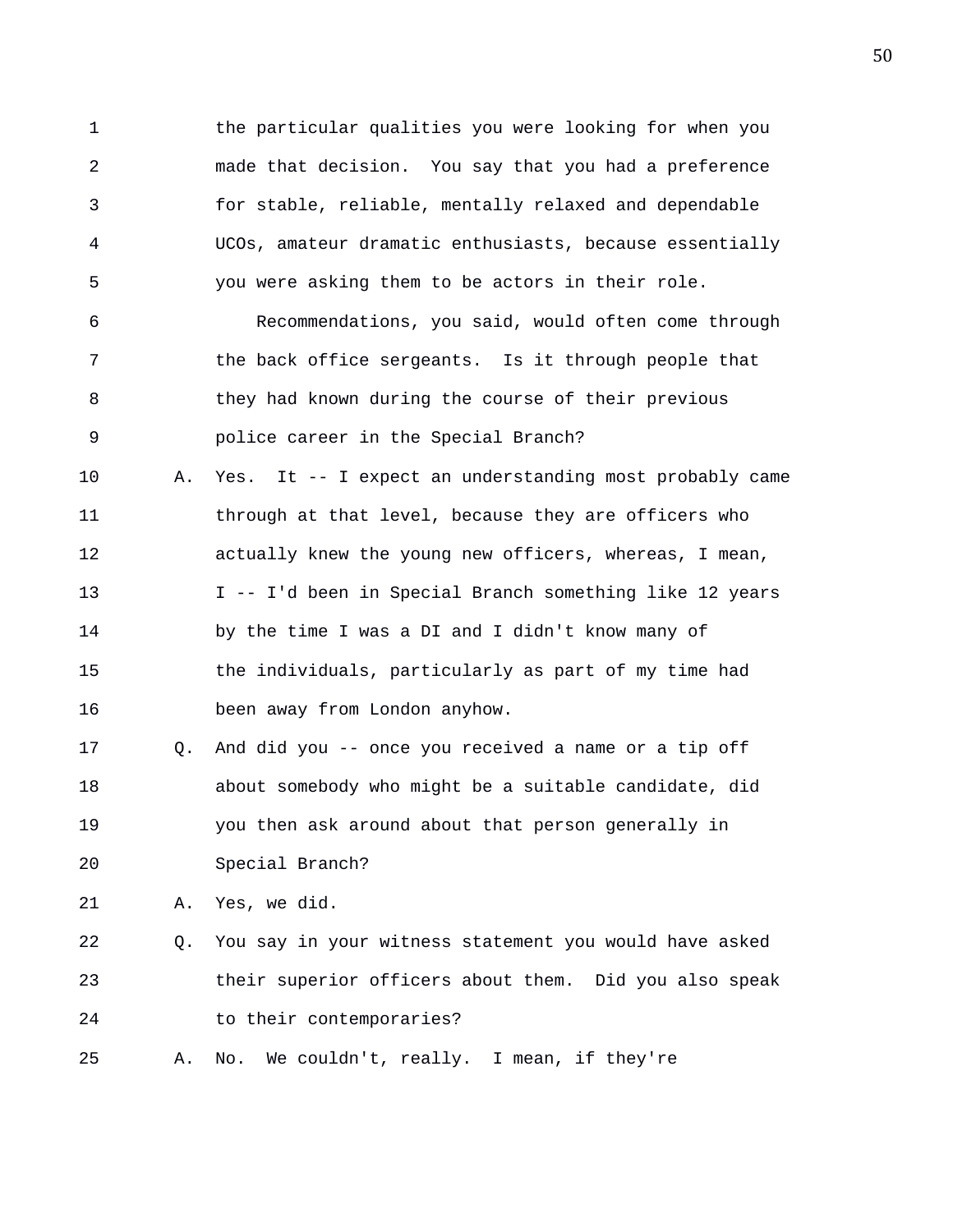1 contemporaries, you've got -- the problem is -- in 2 Special Branch is, or was, it was a very small 3 department and therefore you had lots of little cliques, 4 and to find out about a particular individual anything 5 of real value, you couldn't afford to go into that 6 clique because it wouldn't be a good assessment, whereas 7 the other officers in the back office could because they 8 knew colleagues of that era.

9 Q. So that was something that was sort of informally 10 delegated, was it --

11 A. Oh, absolutely --

12 Q. -- to the back office staff?

13 A. -- because in general in Special Branch at that time, 14 no one outside SDS knew what exactly they were doing. 15 They knew that people disappeared for a number of years 16 and on very odd occasions were brought into the yard, 17 because they had to be seen in the yard, and they all 18 were very scruffy.

19 Q. I think you say in your witness statement that 20 Special Branch was like a family. You repeated it's 21 sort of a small --

22 A. As -- as I say, yes.

23 Q. Was it -- did reputation sort of travel round 24 Special Branch? You could find out about somebody's 25 reputation relatively easily?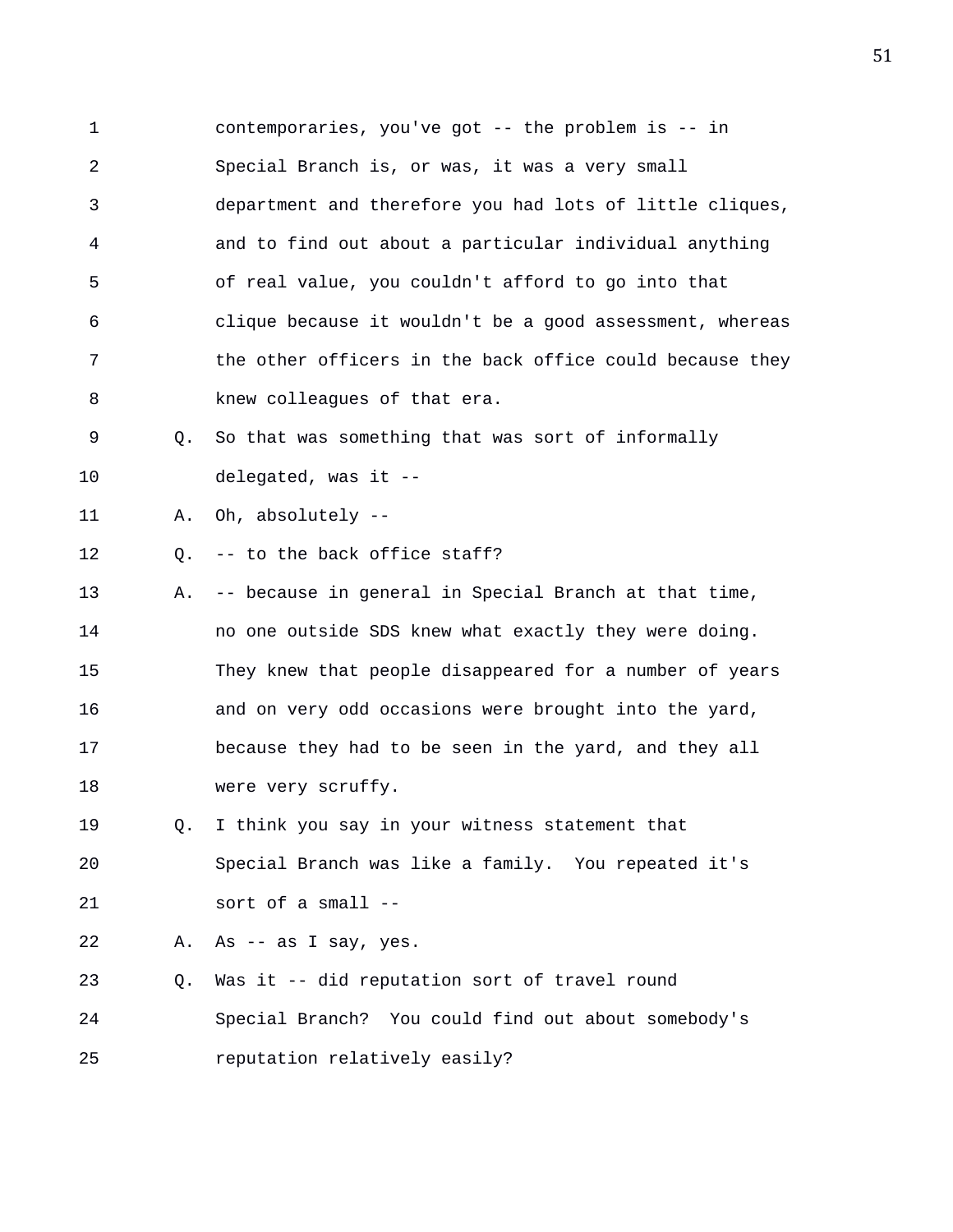1 A. Well, to some extent, but it depends on the individual 2 and how prepared they are to talk about their private 3 lives.

4 Q. Yes.

- 5 A. So you only got a reputation maybe as seen from 6 a professional eye.
- 7 Q. If we've heard that various officers had reputations in 8 Special Branch for being womanisers, is that the sort of 9 reputation which would have affected your view as to 10 their suitability during your enquiries?
- 11 A. It would, but it would depend exactly what the 12 reputation -- the basis of the reputation. I mean, to 13 be quite frank, a lot of -- there was a lot of banter. 14 It's a band of men, or it was in those days, and in any 15 institution where it's all male, there is always banter, 16 and I dare say there may be similar banter amongst 17 women, I don't know. And where you've got banter, you 18 often had people, rather like the social media, saying 19 things in fact they hadn't done or wouldn't do, but were 20 keeping in with the crowd. So you had to be very 21 careful of making an assessment purely on banter. 22 Q. So that wasn't necessarily something that you would have

23 taken terribly seriously?

24 A. Well, in one way we would, because you don't want 25 an individual who you knew was likely to behave in such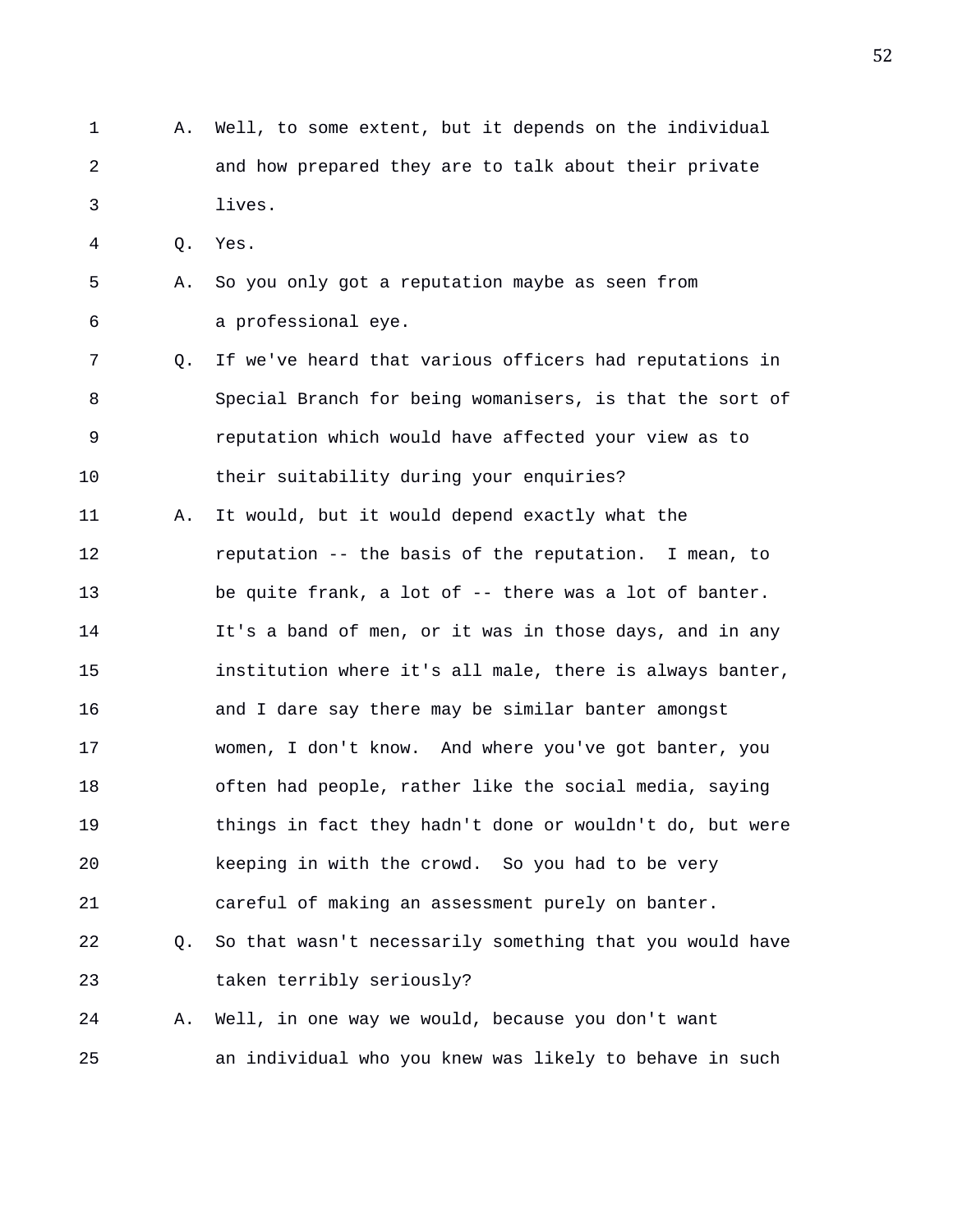1 a manner in close contact with women. Yes, it would be 2 an important feature. 3 Q. HN155. If you need to refer to the list that you've 4 got, then do. 5 A. I think I know -- 6 Q. Thank you. 7 A. -- who you're talking about. 8 Q. He describes Mike Ferguson firing questions at him prior 9 to his deployment to ensure that he was prepared for it. 10 A. Yes. 11 Q. Was that something common? Did Mike Ferguson tend to do 12 that with UCOs when they first started? 13 A. Geoff Craft as well. I mean, that was -- part of the 14 **job was to make sure they're prepared to go out and test** 15 their cover story and all the aspects with it, yes. 16 Q. And would that have touched on, do you think, the risk 17 of engaging in any sort of sexual relationship sort 18 of -- 19 A. I've no idea. 20 Q. No idea. 21 A. I mean, he was an experienced field officer at one time. 22 Q. A major factor in their suitability, you say in your 23 witness statement, was the marital status of the 24 undercover officer or potential undercover officer,

25 because there was an appreciation that undercover life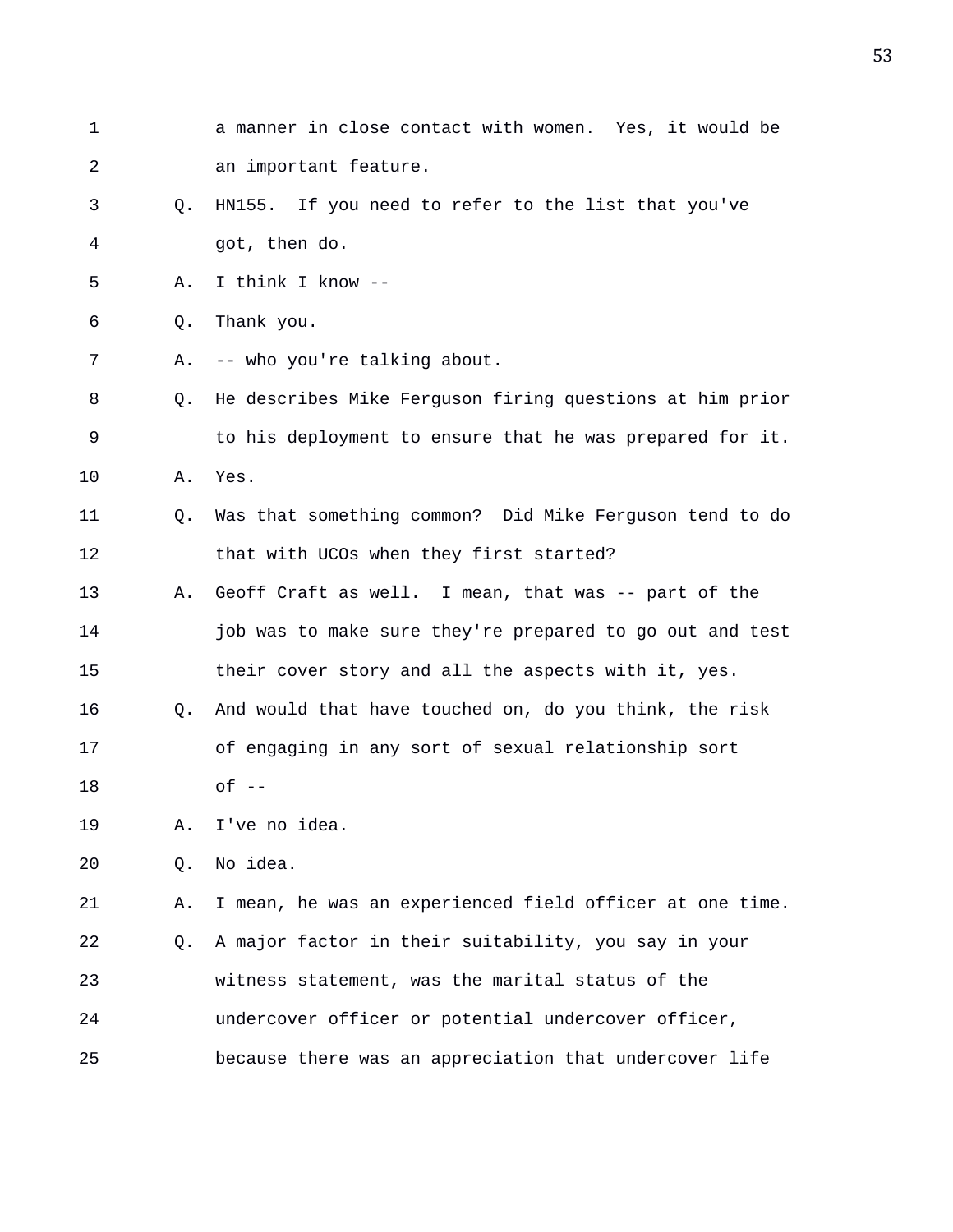1 was a difficult one and domestic stability was very 2 important. You say that you spoke -- always spoke to 3 the spouse or the partner of an undercover officer to 4 assess how acceptable a new way of life would be in 5 respect of their domestic life. How would you assess 6 that?

7 A. Well, we spoke -- on the occasions we did meet the 8 officer's wife, it was prior to them going out. So one 9 of the main purposes of these meetings was actually to 10 introduce ourselves to the lady, make it abundantly 11 clear that we were available at all times should they 12 have any problem, and -- and that was the main objective 13 of meeting them.

- 14 Q. How would you assess whether the pressured and difficult 15 role of the UCO would be one that their domestic life 16 could withstand?
- 17 A. You couldn't really. You had to accept what the good 18 lady was saying to you. I mean, you can -- you can only 19 enquire about domestic situations. We certainly didn't 20 investigate them.

21 Q. What did you say to the spouse or the partner about the 22 life that their partner was going to undertake? What 23 were you able to say to them about it?

24 A. Well, basically that they would be working long hours 25 and a lot of it would be evening work and, "You wouldn't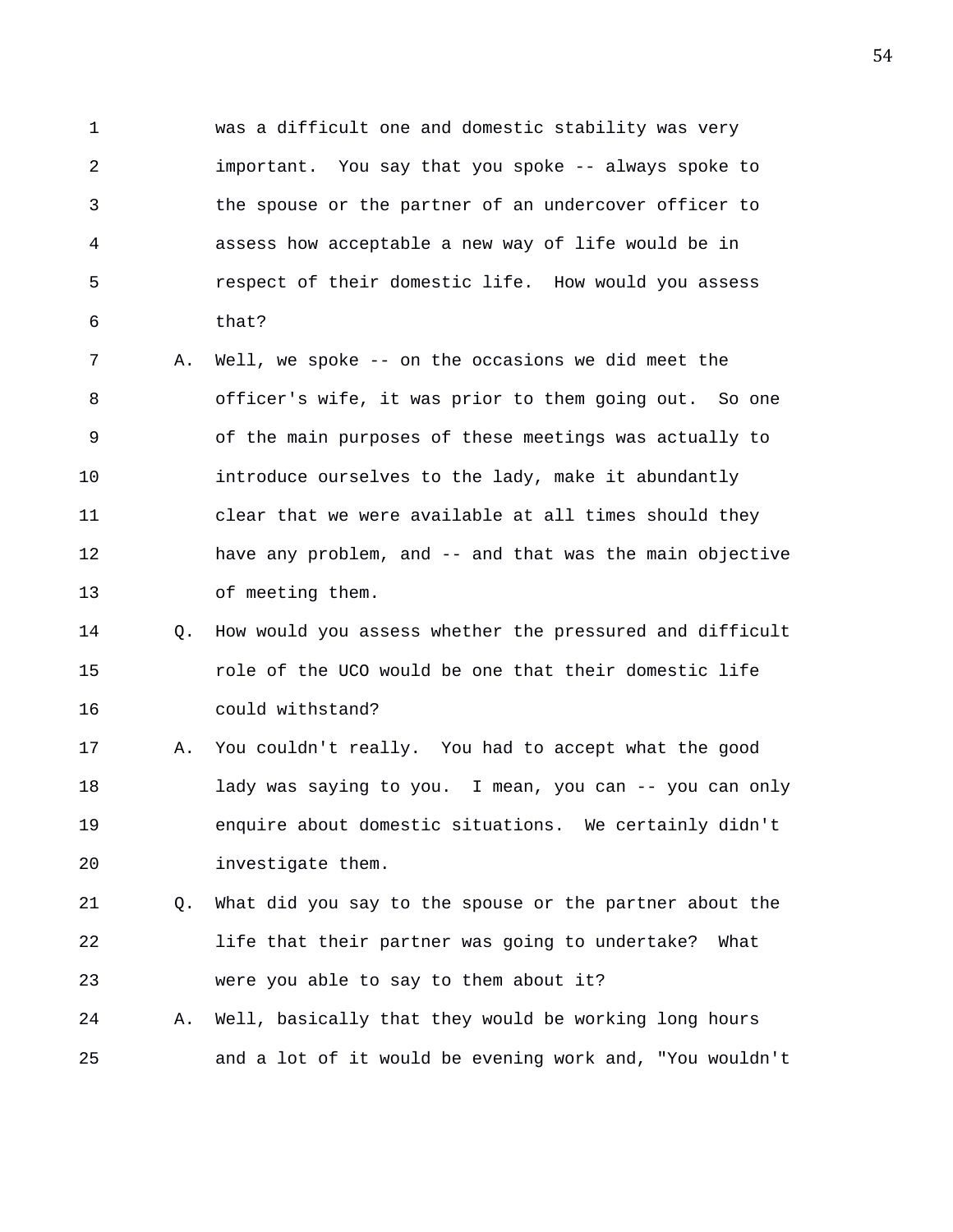| 1  |    | be seeing your husband for very long periods".           |
|----|----|----------------------------------------------------------|
| 2  | Q. | So it was largely about the absences from the --         |
| 3  | Α. | Yes.                                                     |
| 4  | Q. | -- domestic house?                                       |
| 5  | Α. | General welfare, really, (a) acquainting them with what  |
| 6  |    | the circumstances may involve and (b) to reassure them   |
| 7  |    | that they had two -- two numbers, two officers to        |
| 8  |    | approach, and hopefully we came over as understanding    |
| 9  |    | and caring individuals to give them confidence to        |
| 10 |    | contact us.                                              |
| 11 | О. | And did you give them any sort of indication of the      |
| 12 |    | sorts of risks that there might be involved --           |
| 13 | Α. | No.                                                      |
| 14 | O. | -- in their husbands' deployments?                       |
| 15 | Α. | No.                                                      |
| 16 | Q. | And did you assist them with how to raise a concern if   |
| 17 |    | they were worried about something with their husbands    |
| 18 |    | and the sort of things that might have been of concern?  |
| 19 | Α. | Other than introducing ourselves and saying we were open |
| 20 |    | 24 hours a day for any problem.                          |
| 21 | 0. | You say in your witness statement you wanted to gain     |
| 22 |    | their trust. What was the purpose of that for you?       |
| 23 | Α. | Whose trust?                                             |
| 24 | Q. | The spouse. You wanted to gain the trust of the spouse.  |
| 25 | Α. | Yes.                                                     |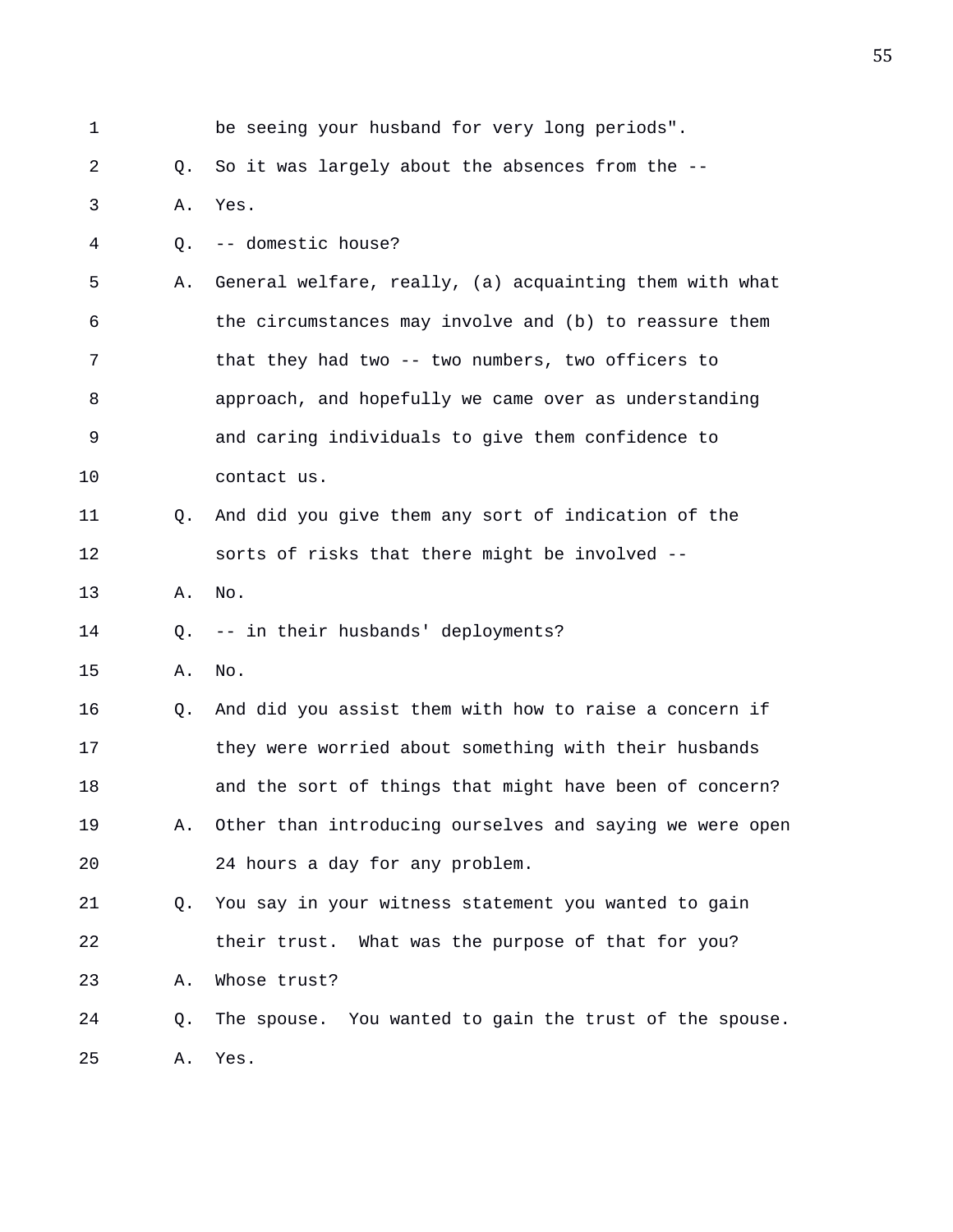- 
- 1 Q. What was the purpose of gaining their trust?
- 2 A. As I said, welfare reasons. If they had problems, they 3 could contact us and we could sort it out.
- 4 Q. You also say that a stable domestic life or their 5 marital -- it was likely to reduce the temptations of 6 any sexual liaison whilst undercover. Was that 7 a reason -- one of the other reasons why you would have
- 8 a preference for a married officer?
- 9 A. Absolutely.
- 10 Q. So the temptation of a sexual liaison undercover was 11 a risk that was actively considered; is that right?
- 12 A. Of course, facts of life.
- 13 Q. Was that explained to the undercover officer or to their 14 spouse when they were recruited, that anxiety?
- 15 A. Certainly not to the spouse. We wouldn't say to her, 16 "You realise that there's an opportunity that he might 17 have a sexual relationship", no.
- 18 Q. Did you have any ongoing contact with the spouse during 19 the course of the undercover officer's deployment?
- 20 A. I can't recall it. I can't recall it.
- 21 Q. So it wasn't a question of checking in with them 22 occasionally?
- 23 A. Oh, far from -- no, definitely not.
- 24 Q. Simply that they could phone you --
- 25 A. Yeah.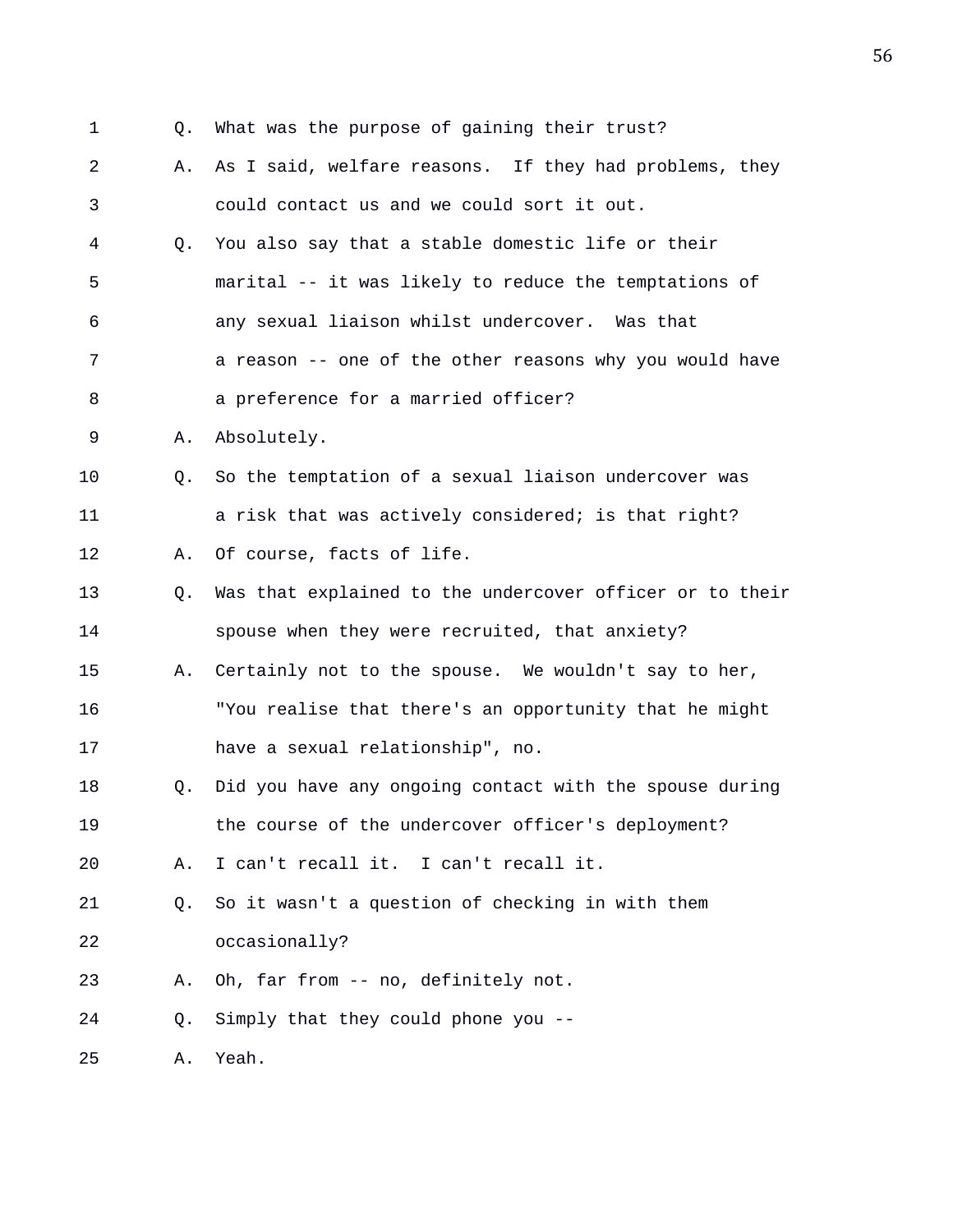- 
- 1 Q. -- were anything to arise?
- 2 A. Open door policy.
- 3 Q. We understand that HN354, Vince Harvey's --
- 4 A. Yes.
- 5 Q. -- longstanding relationship broke down during the 6 course of his deployment. Was that something that you 7 or Mike Ferguson were aware of?
- 8 A. I can't speak for Mike Ferguson, but I certainly wasn't. 9 In fact, when I learned of this Inquiry and his 10 behaviour, I was amazed.
- 11 Q. If you had learned of that, would that have concerned 12 you, that he was no -- that he was a single man --
- 13 A. Oh, absolutely. Absolutely. Security risk.
- 14 Q. And what would you have done about it, do you think?
- 15 A. Well, I -- I would have expected the chief inspector to 16 have him withdrawn and the matter certainly would have 17 been taken up to the superintendent/chief superintendent 18 level --

19 Q. Right.

- 20 A. -- without a doubt.
- 21 MS HUMMERSTONE: Right, thank you very much.
- 22 Sir, I wonder if that's a suitable moment at which 23 to have a break.
- 24 THE CHAIRMAN: Certainly it would be.
- 25 We will now have a quarter of an hour's break. If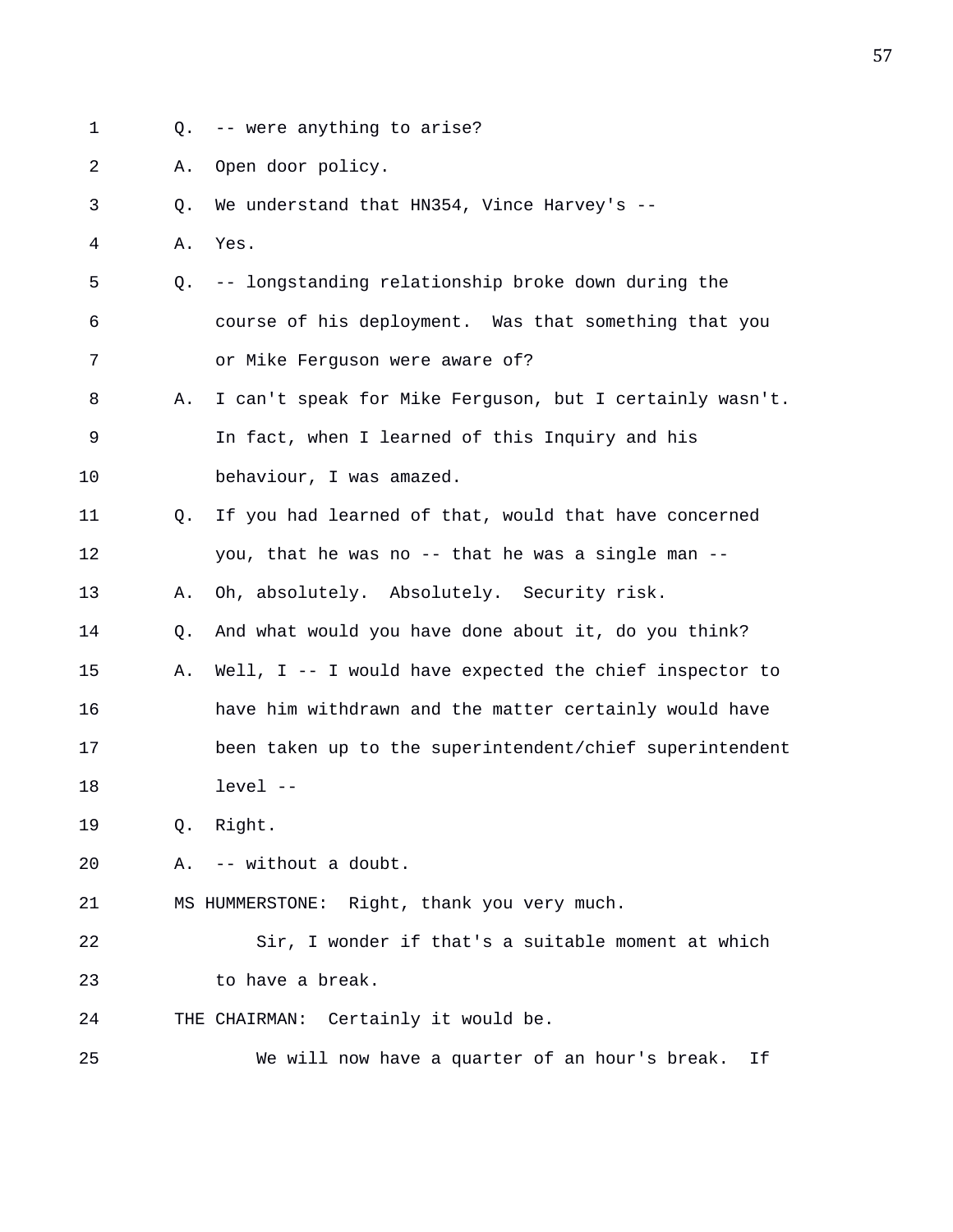| 1  | at any stage while you're giving evidence, which is          |
|----|--------------------------------------------------------------|
| 2  | quite a long process, you want a further break, all you      |
| 3  | have to do is to say so and we will accommodate it.          |
| 4  | Thank you very much, yes.<br>Α.                              |
| 5  | THE CHAIRMAN: We'll adjourn for 15 minutes.                  |
| 6  | (11.46 am)                                                   |
| 7  | (A short break)                                              |
| 8  | $(12.01 \text{ pm})$                                         |
| 9  | MS HUMMERSTONE: Mr McIntosh, can I just take you back to     |
| 10 | your last answer, because I don't want there to be any       |
| 11 | confusion about it.                                          |
| 12 | HN354, Vince Harvey, we understand his relationship          |
| 13 | broke down during the course of his deployment and you       |
| 14 | said you didn't have any idea of that, the relationship      |
| 15 | breakdown. I then asked, if you had known about the          |
| 16 | relationship breakdown, would that have concerned you?       |
| 17 | I wonder if you could just revisit your answer.              |
| 18 | I should make it clear, I was referring to his<br>Α.<br>Yes. |
| 19 | relationship whilst out in the field, not --                 |
| 20 | That's what $I$ --<br>Q.                                     |
| 21 | -- not previous.<br>Α.                                       |
| 22 | That's what I wanted to clarify --<br>Q.                     |
| 23 | Yes.<br>Α.                                                   |
| 24 | -- with you.<br>Q.                                           |
| 25 | So can we just go back over that, please. Had you            |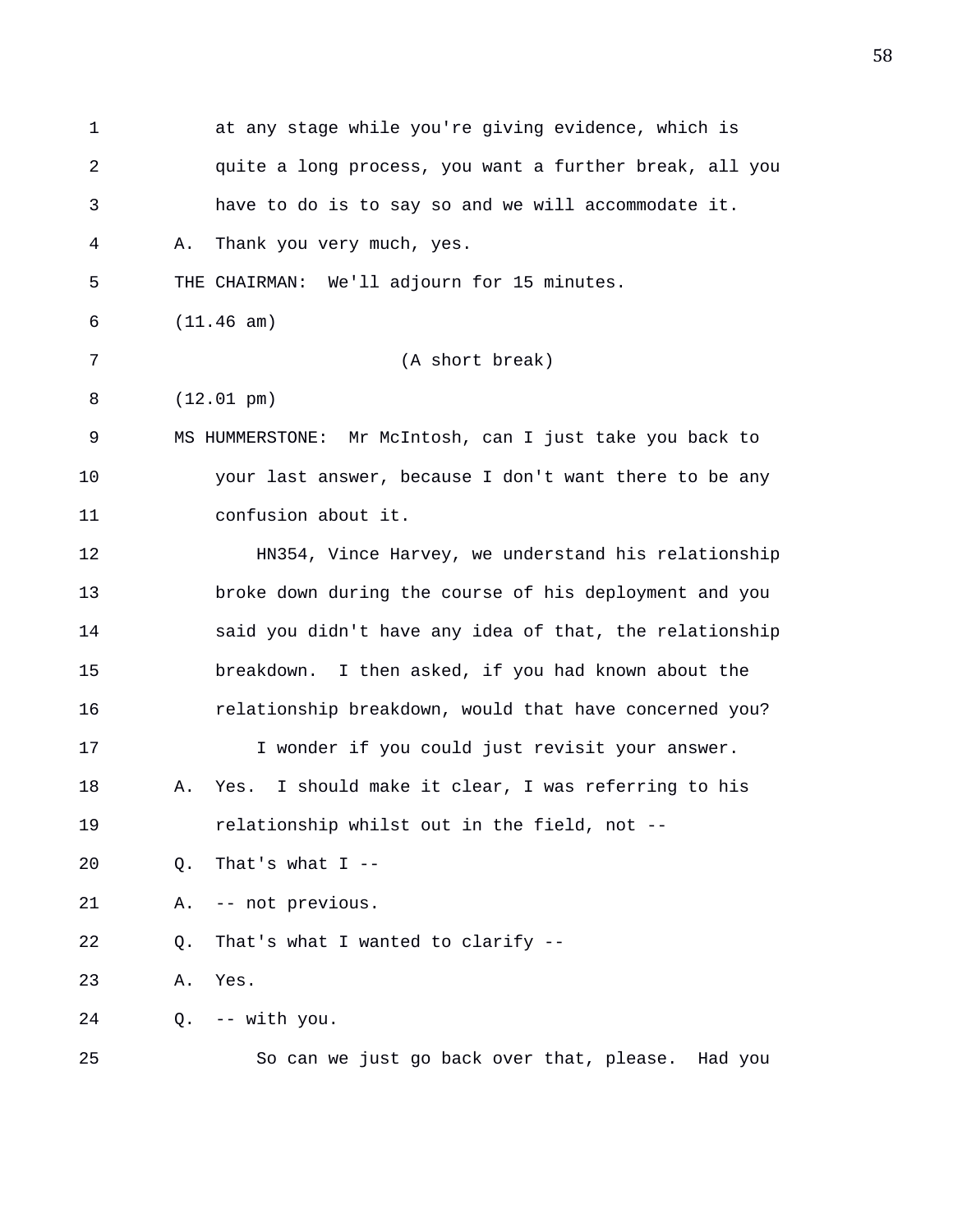1 known about his -- the relationship his -- long term 2 relationship breakdown when he was deployed, would that 3 in and of itself have been something that concerned you? 4 A. It would have done, but -- well, it certainly would have 5 done, because I firmly believed it was better to recruit 6 married men and Vince Harvey was a single man -- 7 Q. And -- sorry. 8 A. -- but someone considered that he would be an exception. 9 Q. Had you known about the breakdown of that relationship, 10 would it have -- what would you have done about it? 11 A. I'm not certain. It's -- it's hard to go back, to some 12 extent. I'd most probably have looked at it from 13 a welfare point of view completely, because it was 14 nothing to do -- indirectly it was to do with his -- 15 most probably, his working duties. On the other hand, 16 it was purely a domestic matter and it was too late to 17 withdraw him from the field because he wasn't married. 18 No, I would only have dealt with it as a welfare matter 19 to see if I could assist either party. 20 Q. Was the fact that he was not married and single, albeit 21 in a long term relationship, something that concerned 22 you when he was coming into the unit? 23 A. Yes, because I personally thought married men were 24 better, a better risk.

25 Q. And was that something that you expressed openly, your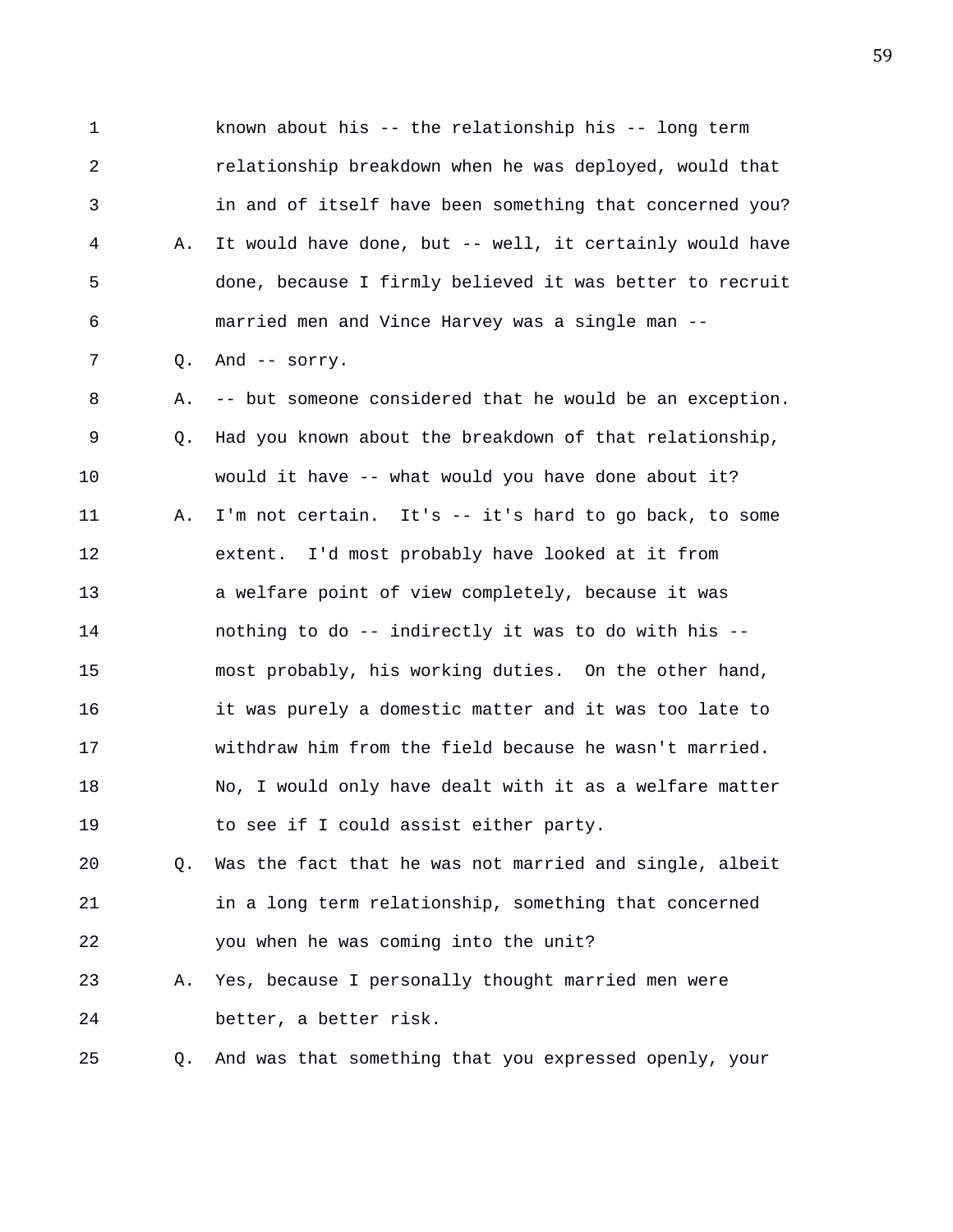- 1 reservations?
- 2 A. Oh, it wouldn't have been a secret, particularly with my 3 chief inspector, because general chitchat, you know. No 4 secrets professionally.
- 5 Q. Thank you.

6 Moving on now, please, to cover identities. You 7 said that you did not have any role in the inventing, 8 developing or assessing of cover identities, but you did 9 have an advisory role in the building of cover 10 identities. What do you mean by "advisory"; can you 11 recall?

12 A. Well, I -- I certainly believed in the system of getting 13 the birth certificates of very young children who had 14 died.

15 Q. And why did you believe in that system?

16 A. Why? Well, I'd heard of the system. It -- it wasn't 17 a secret system at all. It was in the public eye, if 18 you read books and stuff like that. It seemed a good 19 system from the point of view it gave them a definite 20 date of birth and a birth certificate for the casual 21 look. Nothing was computerised in those days.

22 I didn't think it had -- well, and I've been proved 23 wrong, but I didn't think it had any risk of exposure. 24 The chances were so long that, to me, it wasn't a risk 25 and therefore, I didn't think it could cause any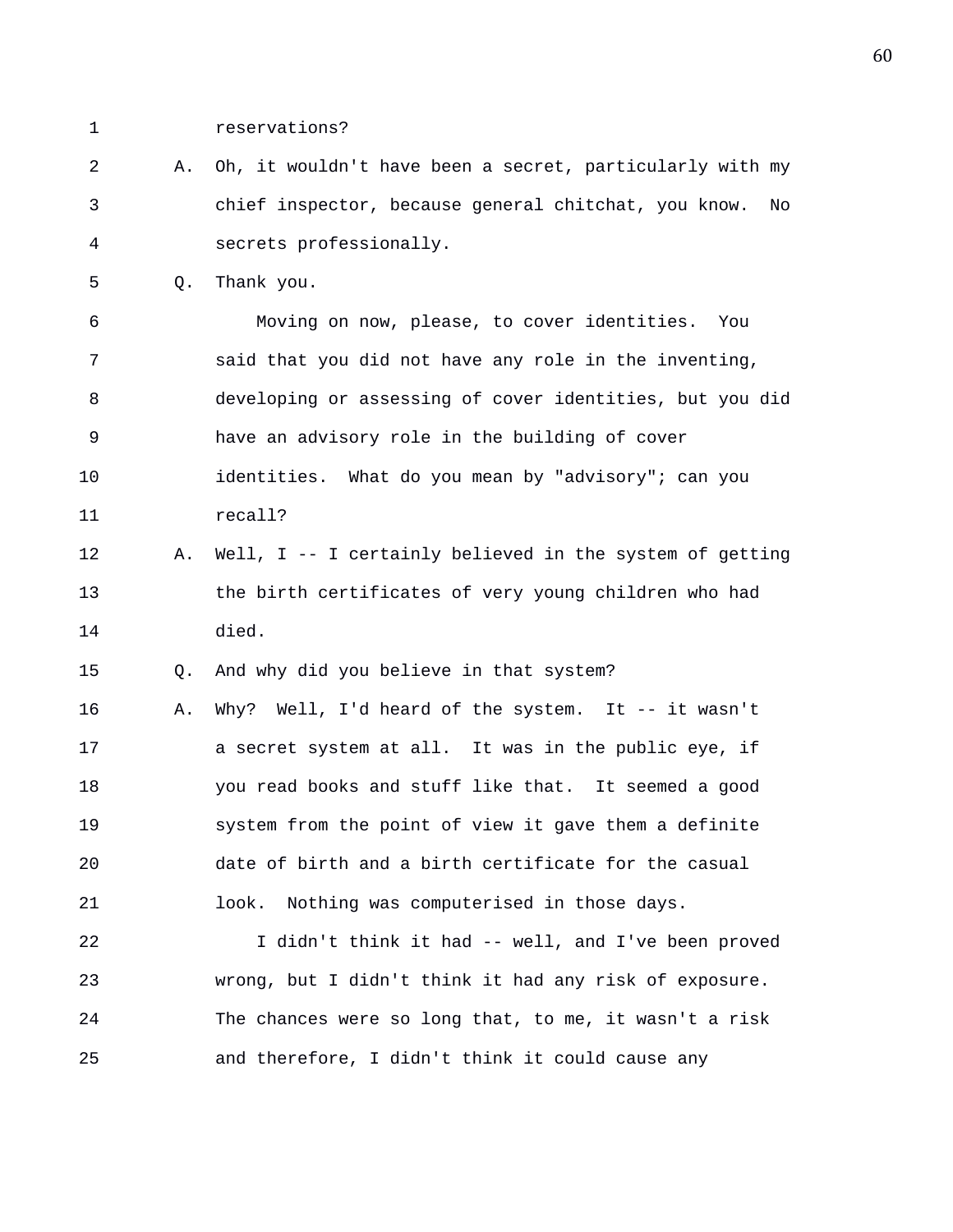| $\mathbf 1$ |    | embarrassment to the deceased's parents/relatives.       |
|-------------|----|----------------------------------------------------------|
| 2           | O. | Does it follow at the time you didn't consider any       |
| 3           |    | ethical implications of using the identity of a --       |
| 4           | Α. | No, I didn't.                                            |
| 5           | O. | -- child who had died?                                   |
| 6           | Α. | No.                                                      |
| 7           | Q. | Can you recall any active consideration of the ethics of |
| 8           |    | that $-$                                                 |
| 9           | Α. | No, none at all.                                         |
| 10          |    | $Q. -- tactic?$                                          |
| 11          |    | Of course, the families are now aware that the           |
| 12          |    | identities of their children have been used. Does it     |
| 13          |    | cause you now to question the ethics of using that       |
| 14          |    | tactic?                                                  |
| 15          | Α. | No, I don't go back at all on -- on my views. I think    |
| 16          |    | it's most unfortunate that this Inquiry has enabled the  |
| 17          |    | poor families and relatives to realise that this has     |
| 18          |    | happened. In normal circumstances, it wouldn't have      |
| 19          |    | happened. I mean, it's extraordinary.                    |
| 20          | Q. | HN80, in his witness statement, he said that using the   |
| 21          |    | full details of a real child caused him distress and so  |
| 22          |    | whilst he did obtain a birth certificate of a real       |
| 23          |    | child, he changed the first name. Were you aware of      |
| 24          |    | that?                                                    |
| 25          | Α. | No. Can I see who the person was? HN80?                  |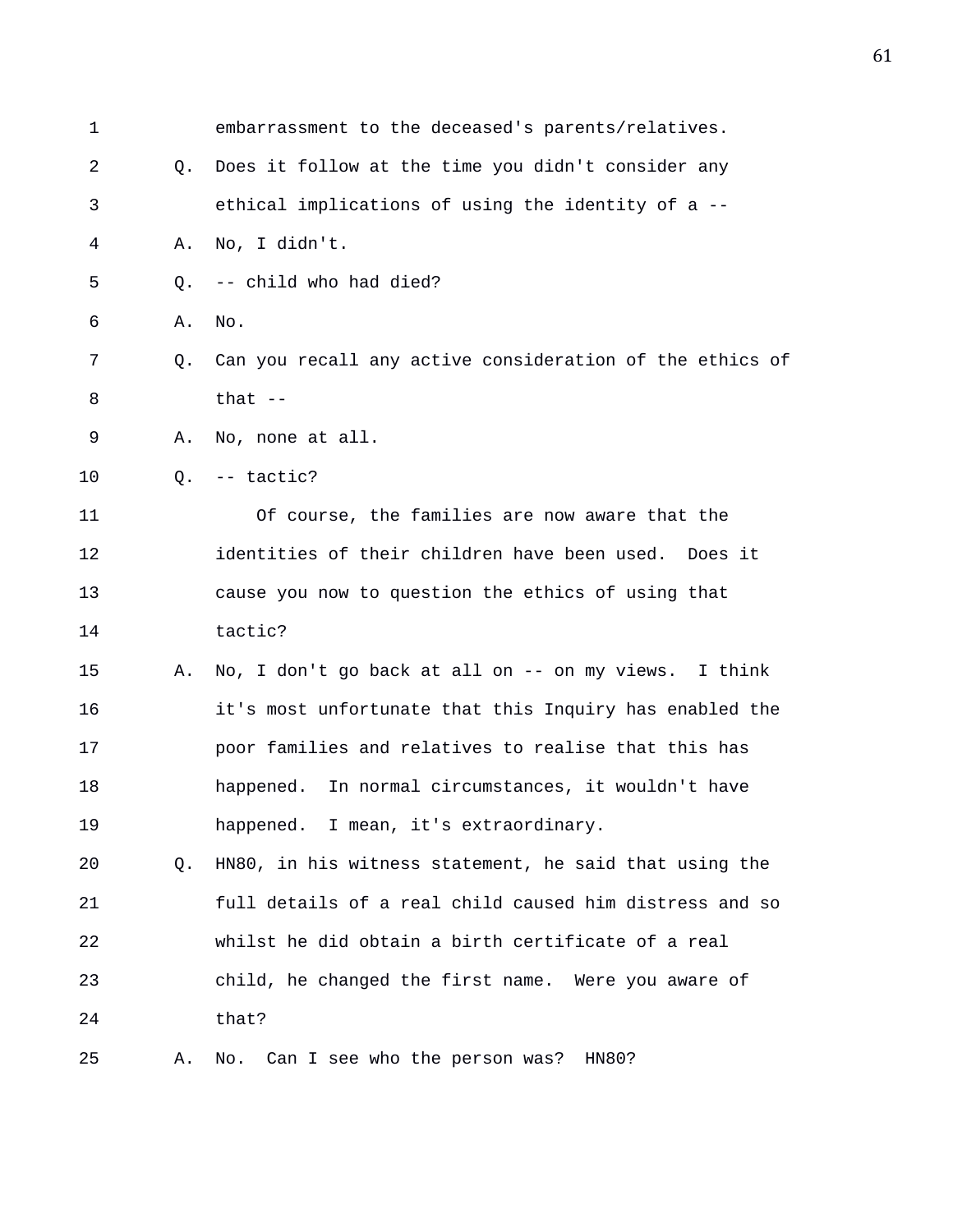- 
- 1 Q. HN80, yes, of course.

2 A. No, I certainly wasn't aware of that, no.

3 Q. Thank you.

4 HN297, Rick Clark --

5 A. Oh, yes.

6 Q. -- whose name is open. Your period of deployment 7 overlapped with him for a certain period. I think he 8 came out in September 1976. Can you recall him being 9 withdrawn from the SDS?

10 A. No, I can't, actually, and I don't know why, because 11 it's an event of great significance operationally. I do 12 recall being present outside the pub with a surveillance 13 team and that because we knew that this particular 14 officer had been uncovered --

15 Q. So you think --

16 A. -- and -- and -- oh, sorry, that's my foot -- and we 17 feared that as a result, this follow-up meeting, there 18 could be violence or whatever, and that's all I knew. 19 I didn't know any details of it, so I presumed that 20 Geoff Craft had dealt with it with another back room 21 staff, which accounts -- as I said at the beginning of 22 the -- my interview, I don't recall working with Geoff. 23 Q. Yes, but you were aware of a potential compromise in 24 Rick Clark's case?

25 A. Oh, absolutely, yes.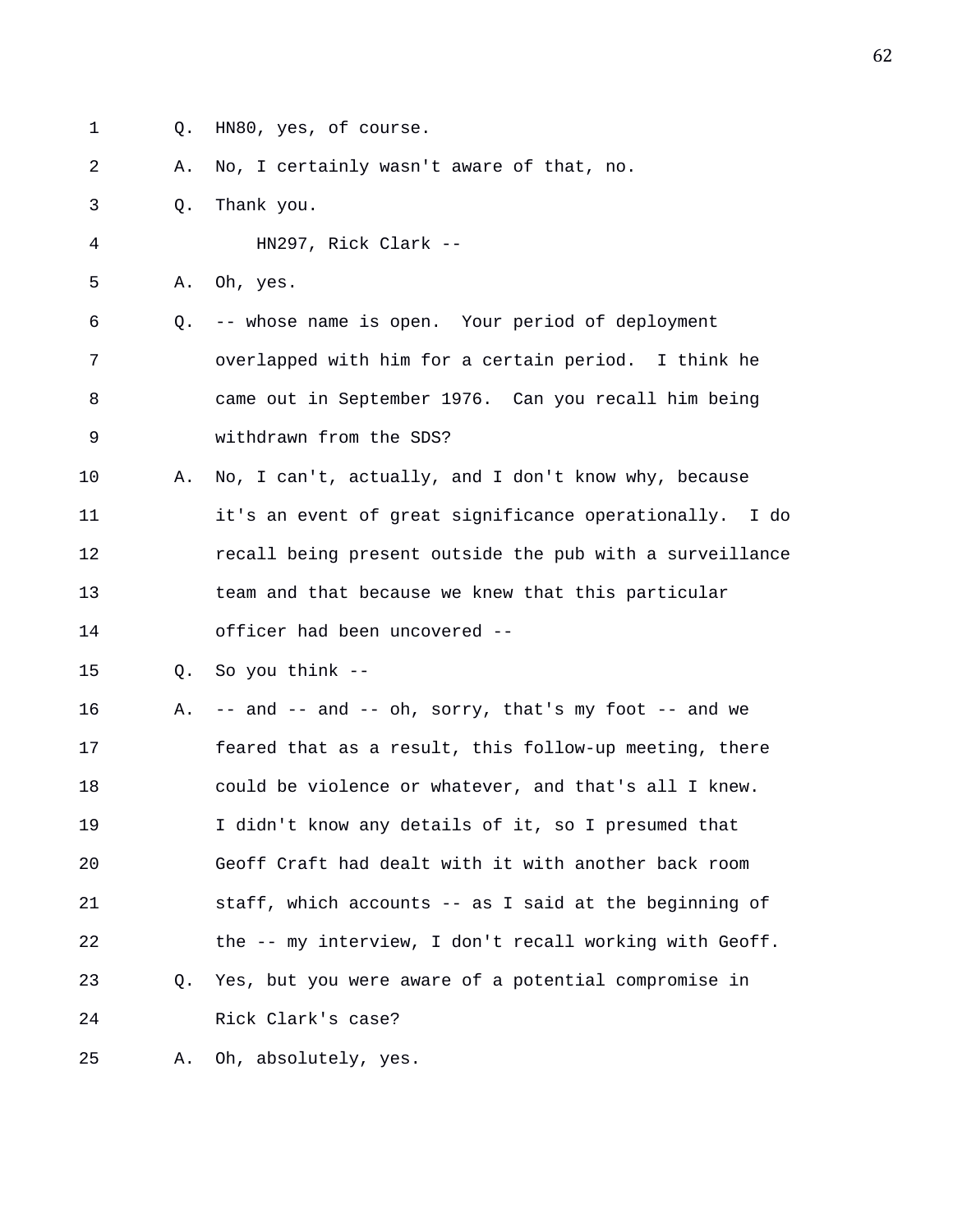- 1 Q. And were you aware that that potential compromise was 2 the birth certificate and the death certificate that he 3 was presented with? 4 A. I'm not sure whether I was, but I'm certainly aware now. 5 Q. Did that, as you understood it, potential compromise
- 6 prompt any kind of review or re-thinking of the practice 7 of using identities of children who'd died that you can 8 recall?
- 9 A. I don't -- as I say, I don't recall it, but I'm sure it 10 did, it -- and particularly how -- how it occurred. 11 I mean, what were the circumstances? We did know that 12 there were certain organisations which had very severe 13 security checks, hence the reason why, for all 14 undercover officers, we had strong background stories.

15 How or why the organisation felt or knew, I -- 16 I don't know, but to be able to do that, they must have 17 gone up to Somerset House or St Catherine's House, or 18 whichever was holding the records, and done all the 19 searches to prove this. Very strange, in my mind.

20 So, in answer to your question, without doubt we 21 would have been very concerned and looked at the whole 22 practice as to the way forward.

23 Q. But it's not something -- his compromise was not 24 something that you think you were told about? 25 A. I'm sure I wasn't told about it, other than he had been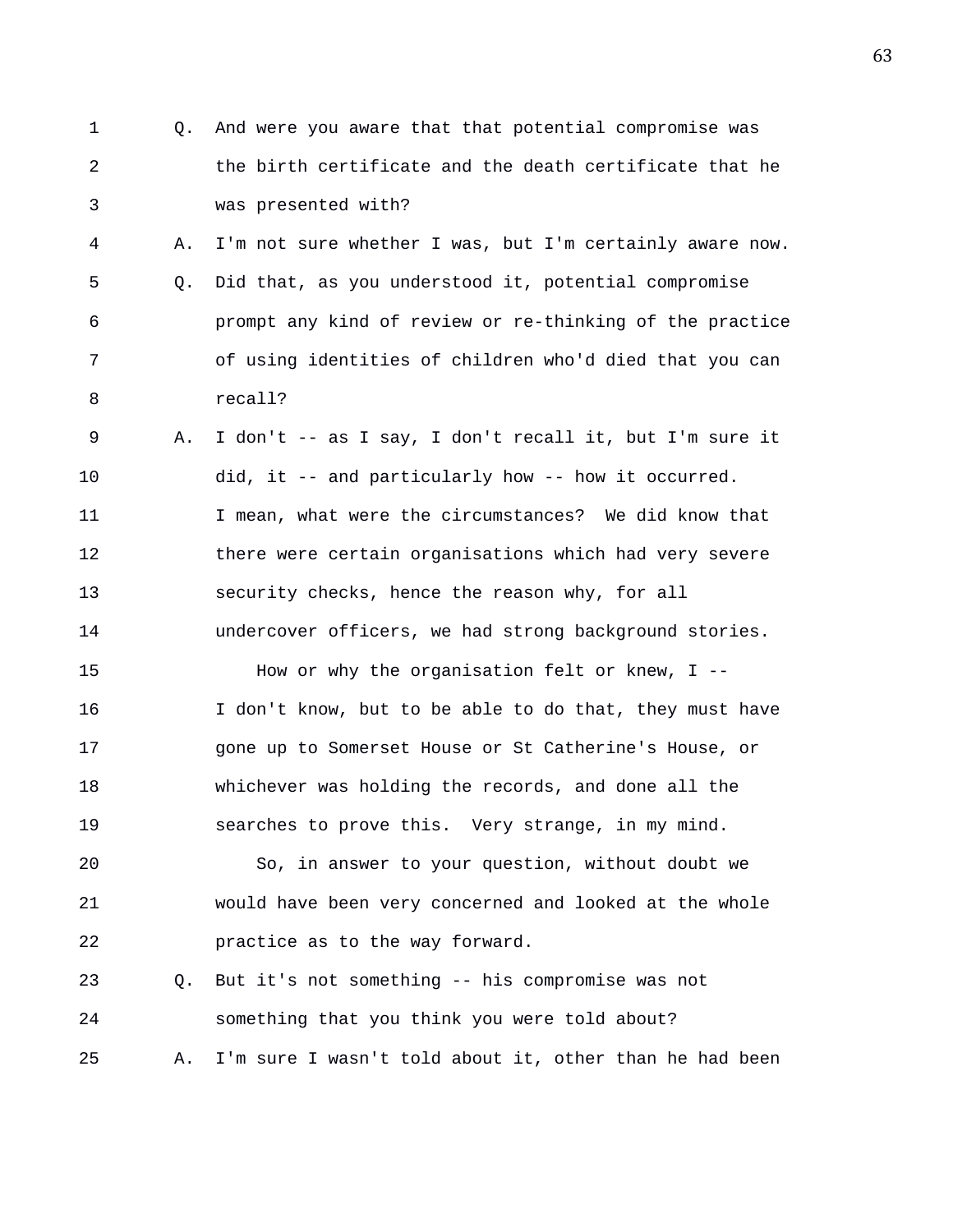1 exposed.

| 2  | 0. | I'll deal with it now because we're dealing with 297.     |
|----|----|-----------------------------------------------------------|
| 3  |    | One of the officers, undercover officers, indicates that  |
| 4  |    | he had heard from Rick Clark that the reason for his      |
| 5  |    | compromise was his sexual dalliances. Did you hear        |
| 6  |    | anything like that --                                     |
| 7  | Α. | No.                                                       |
| 8  | Q. | -- or were you aware of anything like that?               |
| 9  | Α. | I didn't. I wasn't aware of his dalliances.               |
| 10 | Q. | Right. I'll deal with that a little later in a bit more   |
| 11 |    | detail.                                                   |
| 12 |    | Supervision of the undercover officers. You               |
| 13 |    | describe --                                               |
| 14 |    | THE CHAIRMAN: Forgive me for interrupting, but if you're  |
| 15 |    | moving from the exposure of Rick Clark, HN297, there's    |
| 16 |    | a question I would like to ask at this stage.             |
| 17 |    | MS HUMMERSTONE: Oh, please do.                            |
| 18 |    | THE CHAIRMAN: You remember going to a pub --              |
| 19 | Α. | Yes.                                                      |
| 20 |    | THE CHAIRMAN: -- and in effect performing a surveillance  |
| 21 |    | and, if necessary, protection role for Rick Clark --      |
| 22 | Α. | Yes.                                                      |
| 23 |    | THE CHAIRMAN: -- who was inside the pub.                  |
| 24 | Α. | Yes, meeting colleagues.                                  |
| 25 |    | You understood him to be meeting<br>THE CHAIRMAN:<br>Yes. |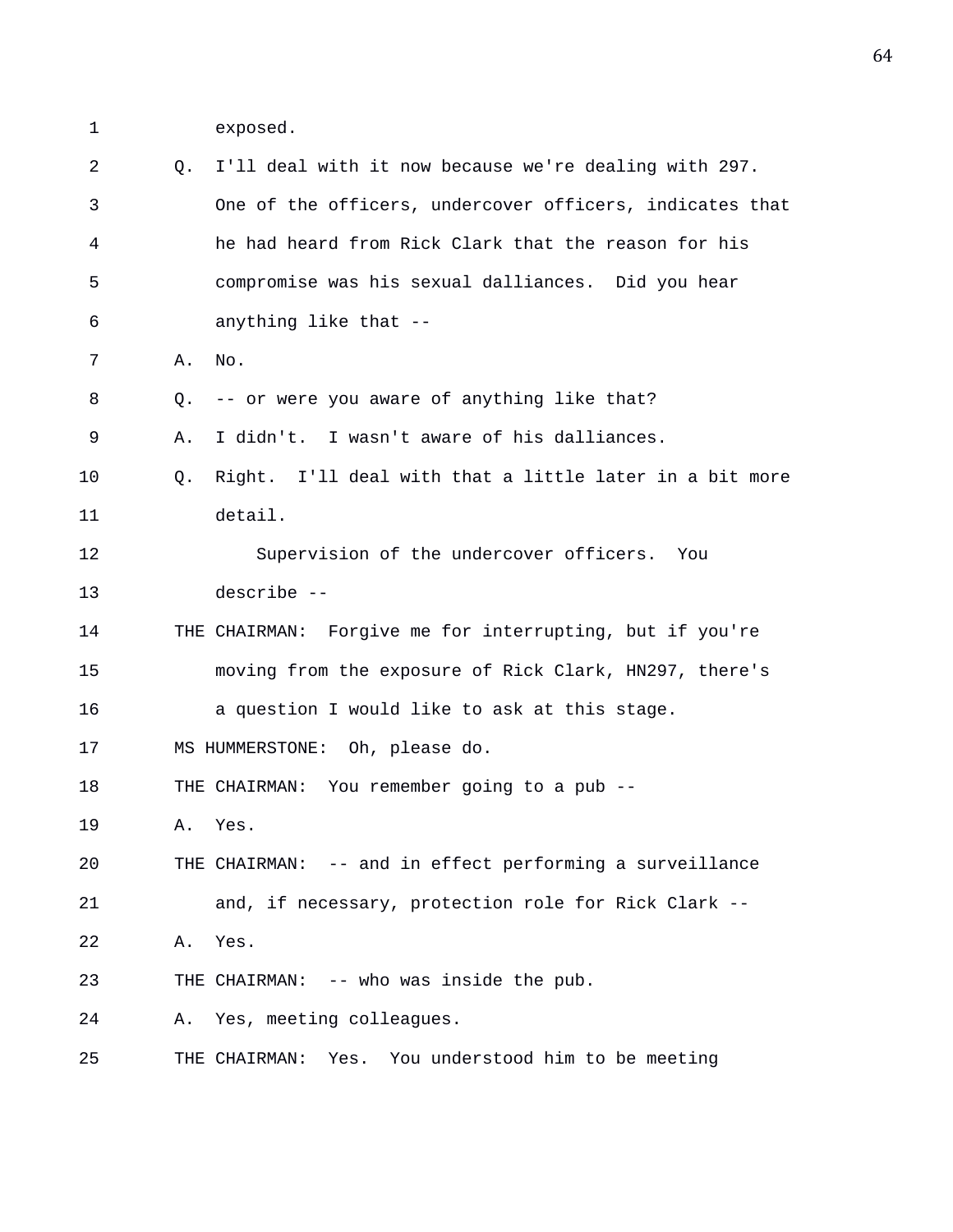1 people --

2 A. Yes.

3 THE CHAIRMAN: -- who were going to confront him? 4 A. Well, or take the issue on. Presumably, he'd -- he had 5 been confronted at some time, otherwise we wouldn't have 6 known he had been exposed. 7 THE CHAIRMAN: So you knew he had been exposed? 8 A. No, I'm sorry, Chairman. I'm saying that we wouldn't be 9 keeping surveillance on this meeting unless we knew that 10 he had been exposed -- 11 THE CHAIRMAN: Yes. 12 A. -- and because of that, we feared for his safety. 13 THE CHAIRMAN: So you did know he had been exposed? 14 A. I -- yes, I had been told that. 15 THE CHAIRMAN: By members of a group or one of the groups 16 that he'd infiltrated? 17 A. I'm sorry, I -- I was told that presumably by a member 18 of the office -- 19 THE CHAIRMAN: Yes. 20 A. -- not by the group. 21 THE CHAIRMAN: No, no, of course not, but he had been 22 exposed by someone in a group that he had something to 23 do with. 24 A. I beg your pardon. Absolutely, yes.

25 THE CHAIRMAN: Did you attend outside the pub alone or with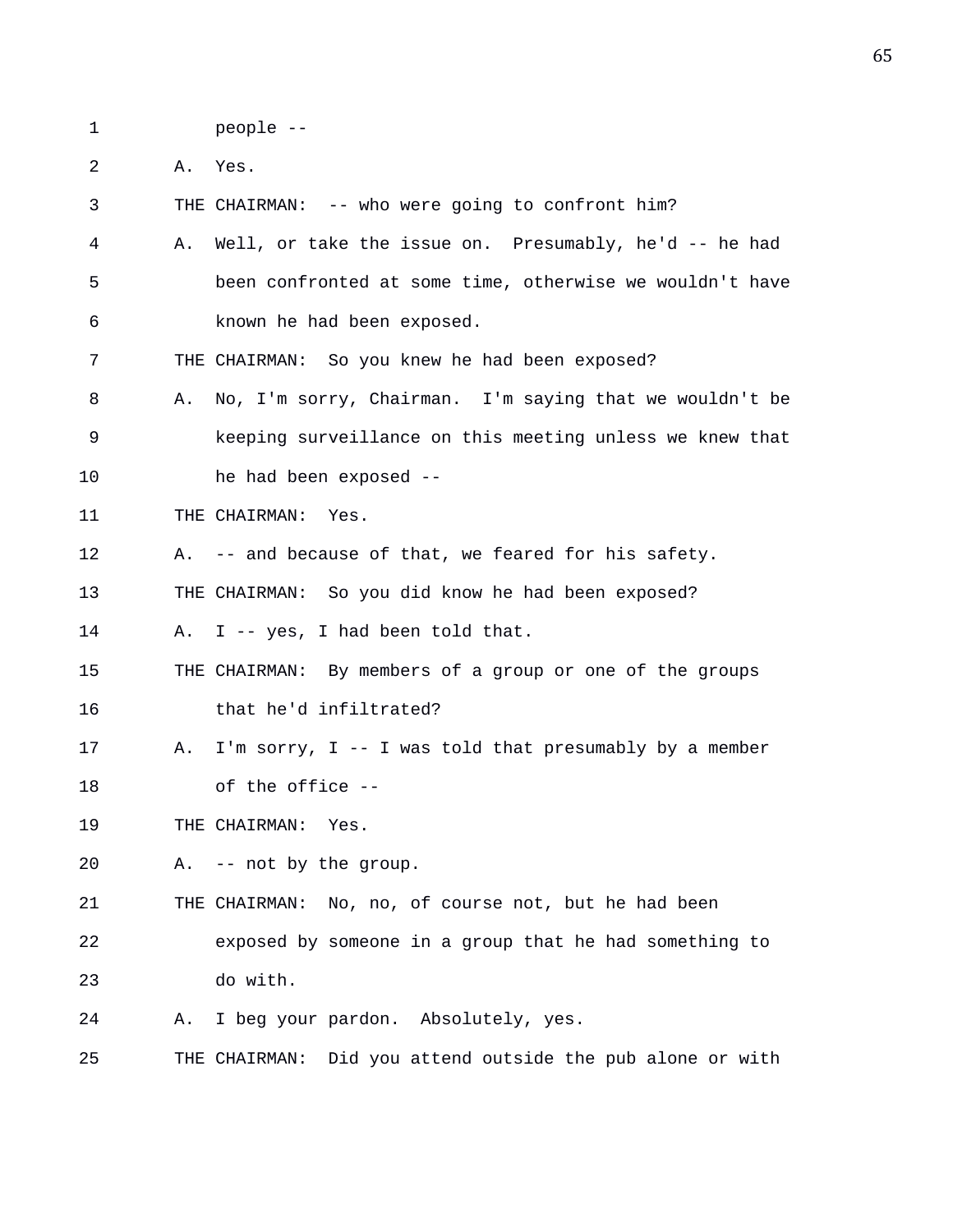1 other people?

| 2  | Α. | No, we were $--$ there were several of $--$ of us, including   |
|----|----|----------------------------------------------------------------|
| 3  |    | members of the surveillance -- the Special Branch              |
| 4  |    | surveillance team.                                             |
| 5  |    | THE CHAIRMAN:<br>Yes.                                          |
| 6  |    | Anyone else from the SDS?                                      |
| 7  | Α. | Not that I'm aware of, no. Well, other than the back --        |
| 8  |    | the chief inspector or -- or maybe someone in the back         |
| 9  |    | office.                                                        |
| 10 |    | THE CHAIRMAN: So your recollection is that the chief           |
| 11 |    | inspector or someone in the back office was with you?          |
| 12 | Α. | Well, someone told me that this meeting was going to           |
| 13 |    | take place and it was decided, because we feared that          |
| 14 |    | the officer was in danger or could be in danger, that          |
| 15 |    | surveillance and our presence was around there.                |
| 16 |    | THE CHAIRMAN:<br>Right.                                        |
| 17 |    | Yesterday I was told by Geoff Craft that he had been           |
| 18 |    | outside the pub with Derek Kneale.                             |
| 19 | Α. | I -- I can't comment on that, $\sin$ , because --              |
| 20 |    | THE CHAIRMAN:<br>No.                                           |
| 21 | Α. | -- I don't recall. I personally don't recall being out         |
| 22 |    | on an operation with Derek Kneale.                             |
| 23 |    | THE CHAIRMAN:<br>No.                                           |
| 24 | Α. | He was the superintendent, I think, at the time.               |
| 25 |    | It may be that the truth, although neither of<br>THE CHAIRMAN: |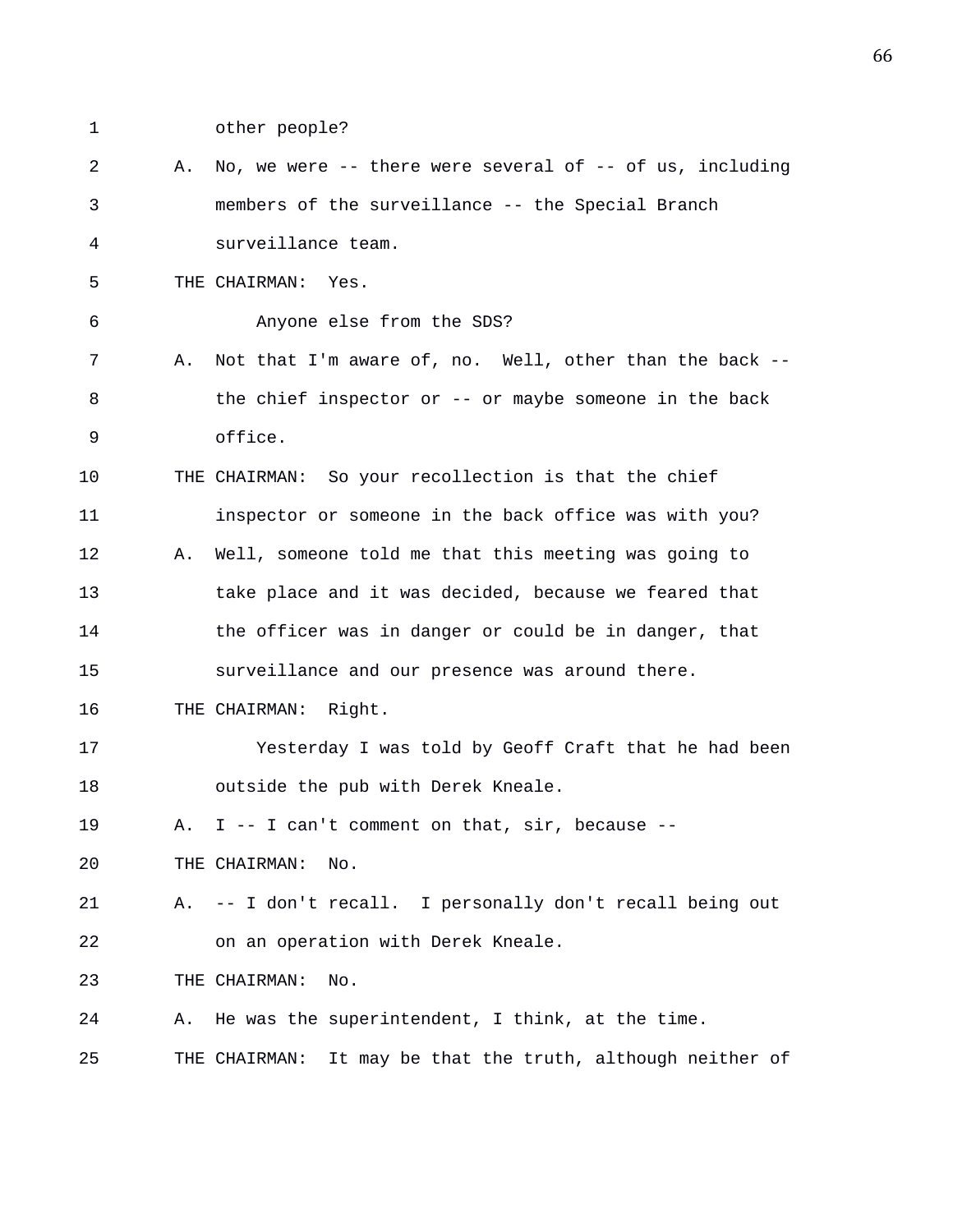| 1  |    | you remember it, is that you and Geoff Craft were there.  |
|----|----|-----------------------------------------------------------|
| 2  | Α. | If you had asked earlier on, sir, that would have been    |
| 3  |    | my answer.                                                |
| 4  |    | THE CHAIRMAN: Right.                                      |
| 5  | Α. | Yes.                                                      |
| 6  |    | THE CHAIRMAN: So as best as you can remember --           |
| 7  | Α. | Best I can remember.                                      |
| 8  |    | THE CHAIRMAN: -- it was you and Geoff Craft.              |
| 9  | Α. | Yes. I certainly can't recall being out with the          |
| 10 |    | superintendent.                                           |
| 11 |    | THE CHAIRMAN: Yes.                                        |
| 12 |    | MS HUMMERSTONE: Your primary concern as the DI at the SDS |
| 13 |    | was that -- you say the morale and safety of              |
| 14 |    | the individual officers and their day-to-day running and  |
| 15 |    | welfare, and I just want to explore what that meant in    |
| 16 |    | practice and how closely officers were monitored or       |
| 17 |    | supervised.                                               |
| 18 |    | You say in your witness statement you had weekly          |
| 19 |    | meetings. We've heard in fact they were twice-weekly      |
| 20 |    | meetings --                                               |
| 21 | Α. | That's correct.                                           |
| 22 | Q. | -- is that right?                                         |
| 23 | Α. | Yes.                                                      |
| 24 | Q. | And also there were -- were there daily telephone         |
| 25 |    | conversations from the officers?                          |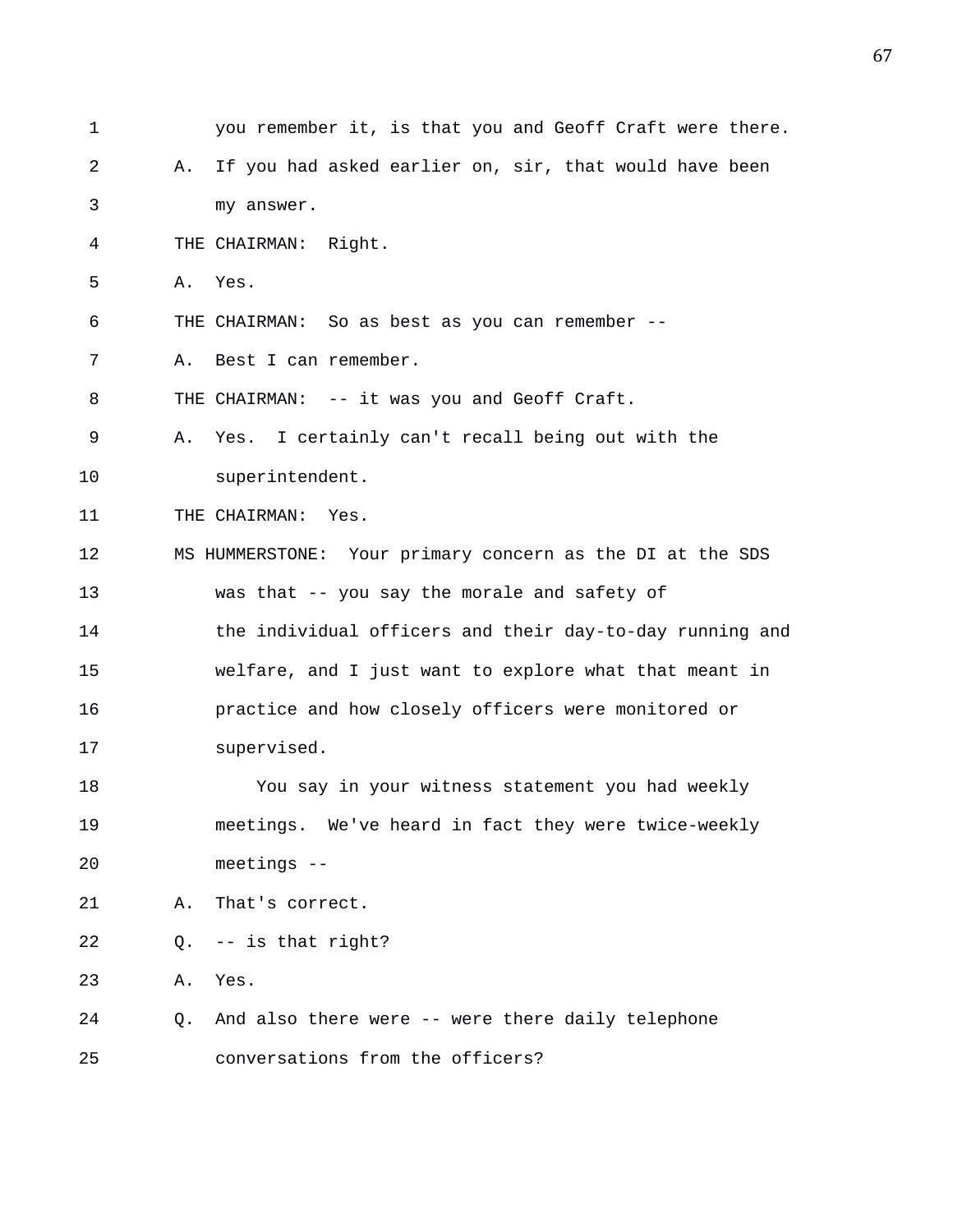- 1 A. They phoned in every day, yes.
- 2 Q. I just want to deal with the telephone conversations 3 first. What was their purpose? What was the reason for 4 the daily telephone conversation?
- 5 A. To -- to know they were still with us.
- 6 Q. Right. So was there -- was an update on their -- it was 7 a welfare check, was it?
- 8 A. Well, it's a mixture of -- in the police force, we used 9 to have to check in every day and check off every day. 10 In these circumstances, they didn't phone to check off 11 because of their job.
- 12 Q. Over the telephone call, would you receive an update on 13 their -- the daily activity of the undercover officer or 14 not?
- 15 A. No, not necessarily, no.
- 16 Q. And would you ask them for any sort of progress report 17 about what they'd been doing or --
- 18 A. No, no. I'd be interested in their welfare, that they 19 were okay and everything was ticking over.
- 20 Q. And so the day-to-day -- their day-to-day activities, 21 would you have been aware of them; where they were 22 going, what they were doing?
- 23 A. Not in detail, no.
- 24 Q. The twice-weekly meetings, those took place at the safe 25 house, we understand.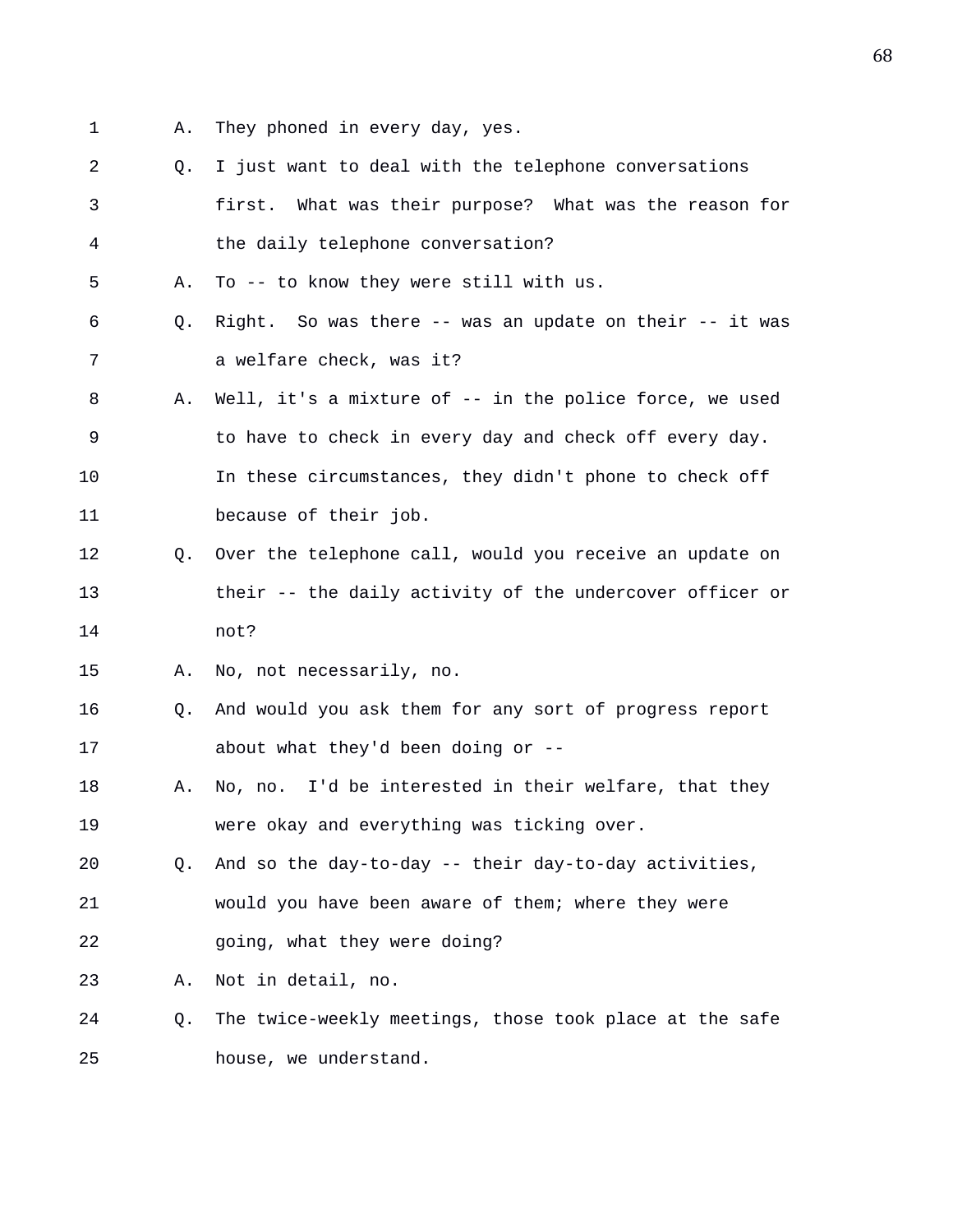1 A. Yeah.

2 Q. And those were meetings that you attended with 3 Mike Ferguson --

4 A. Yes.

5 Q. -- is that right?

6 A. Yeah.

7 Q. Did you meet all the officers together at some stage? 8 A. Yes. The safe houses had more than one room and very 9 often Mike Ferguson would go into the room where all the 10 officers were writing up their notes or doing whatever, 11 and I would be in a separate room, because we had to 12 keep diaries. We had to vet their expenses and stuff 13 like that, so I would be doing that side of the job and 14 Mike Ferguson was normally -- would normally be there 15 for general chat, or taking individuals aside to deal 16 with whatever was current.

17 Q. Were you present during the general chat that you can 18 recall?

19 A. Very, very seldom. Very seldom.

20 Q. So you were dealing with the sort of admin paperwork, 21 were you --

22 A. Yeah.

23 Q. -- in a side room?

24 A. Yes.

25 Q. Mike Ferguson would be in the main sitting area with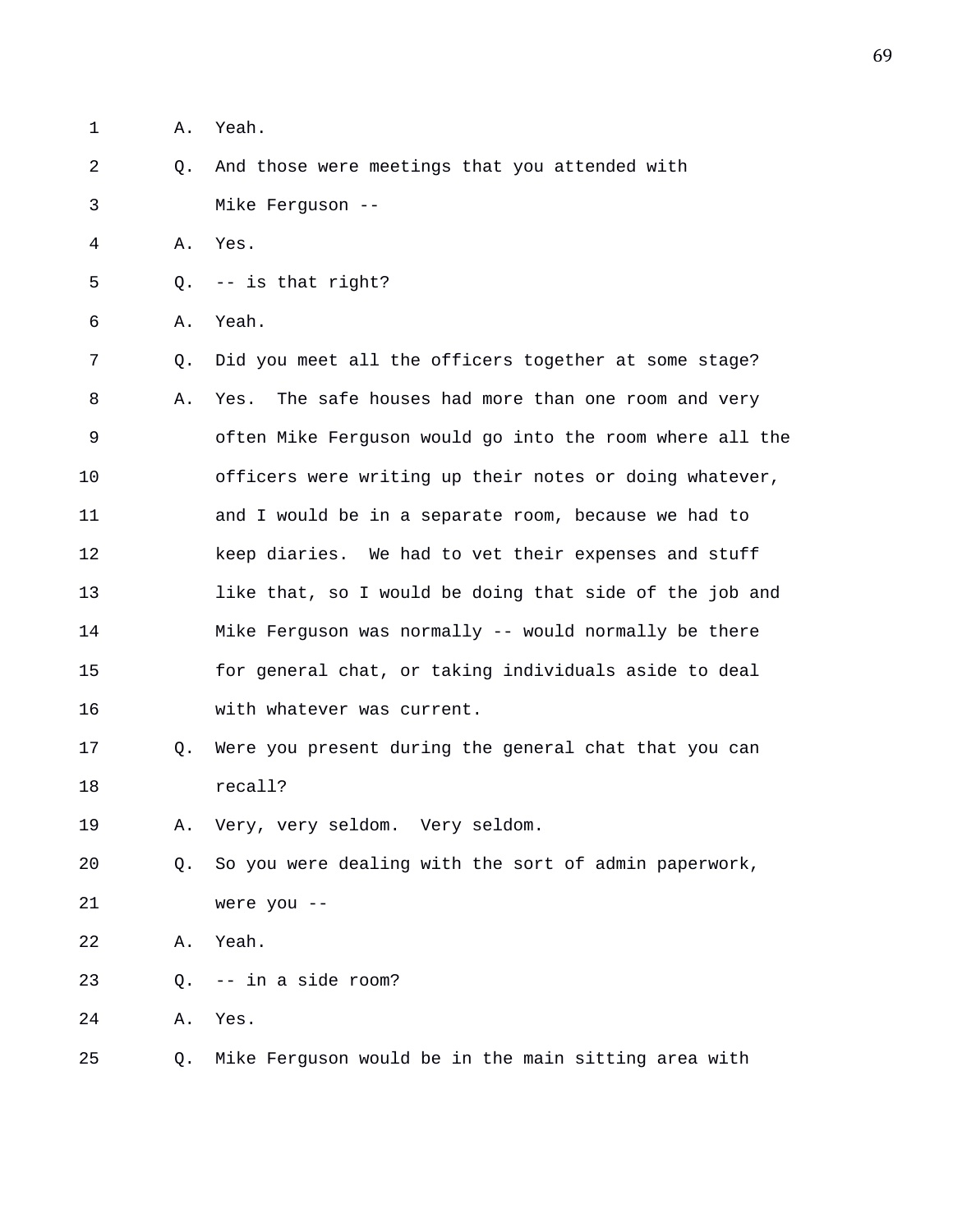- 
- 1 the officers?

|  |               |  |  | A. Yes, he'd be in and out according to the day's |  |  |
|--|---------------|--|--|---------------------------------------------------|--|--|
|  | requirements. |  |  |                                                   |  |  |

- 4 Q. You also -- or Mike Ferguson spoke to them individually. 5 Did you speak to them individually?
- 6 A. On occasions, yes.
- 7 Q. And during those individual conversations, did you take 8 an account of their activities, what they'd been doing 9 over the past few days since you'd last had
- 10 a face-to-face meeting with them?
- 11 A. Yes, which would normally daytime be looking after that 12 are cover story; in other words, place of work and 13 activities and that, and then their involvement at other 14 times in the evenings.
- 15 Q. And would they tell you then which demonstrations they 16 had been to or which meetings they had been to or 17 matters of that nature?
- 18 A. Yeah, they would report -- actually, they would draft it 19 out and the draft would be turned into a report.
- 20 Q. And so at those meetings, they had already drafted, had 21 they?
- 22 A. Well, it depended on the individual. Some had already 23 done it, others did it during the meeting, or aside of 24 the meeting.
- 25 Q. And you took their notes or their reports from them,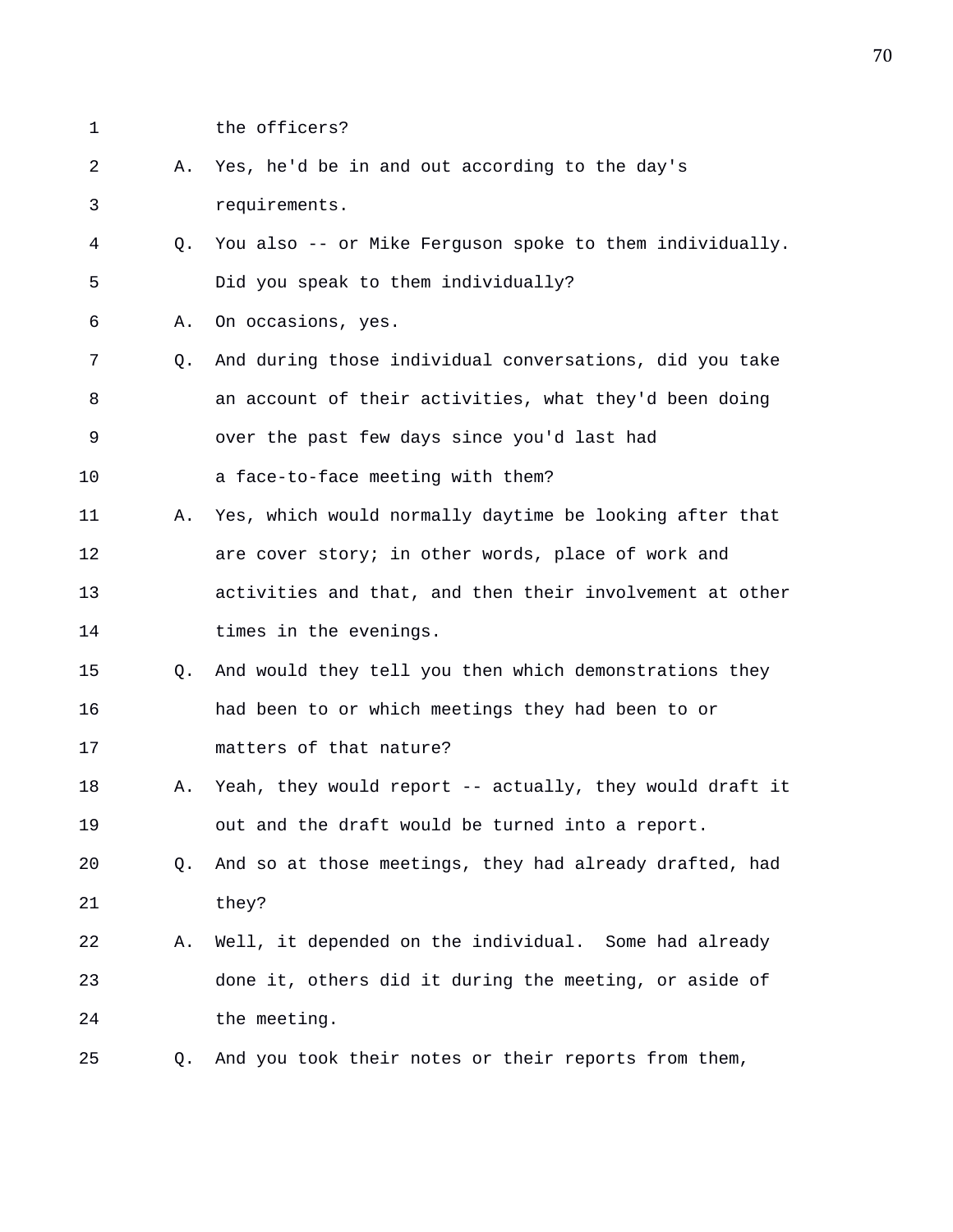| 1  |    | did you, to process back in the back office?             |
|----|----|----------------------------------------------------------|
| 2  | Α. | They were collected, yeah.                               |
| 3  | Q. | Was it at the safe house during these meetings that      |
| 4  |    | individual officers were given their tasking? If         |
| 5  |    | a request had come in for a particular brand of          |
| 6  |    | intelligence or intelligence on a particular group --    |
| 7  | Α. | Yes.                                                     |
| 8  | Q. | -- or event --                                           |
| 9  | Α. | It would be done -- they would be given it at the safe   |
| 10 |    | house.                                                   |
| 11 | O. | And would that be a verbal instruction from you,         |
| 12 |    | a verbal --                                              |
| 13 | Α. | Yes. Yes, it would.                                      |
| 14 | O. | And both you and Mike Ferguson involved in that process, |
| 15 |    | or just Mike Ferguson?                                   |
| 16 | Α. | Mainly Mike.                                             |
| 17 | Q. | Would you and Mike Ferguson have had a general awareness |
| 18 |    | of the day-to-day activities of the undercover officers  |
| 19 |    | that you were looking after?                             |
| 20 | Α. | Well, only a general. We -- we didn't go out spying on   |
| 21 |    | them.                                                    |
| 22 | Q. | Overtime claims.                                         |
| 23 | Α. | Yeah.                                                    |
| 24 | Q. | Is that something that you had to deal with?             |
| 25 | Α. | Yes.                                                     |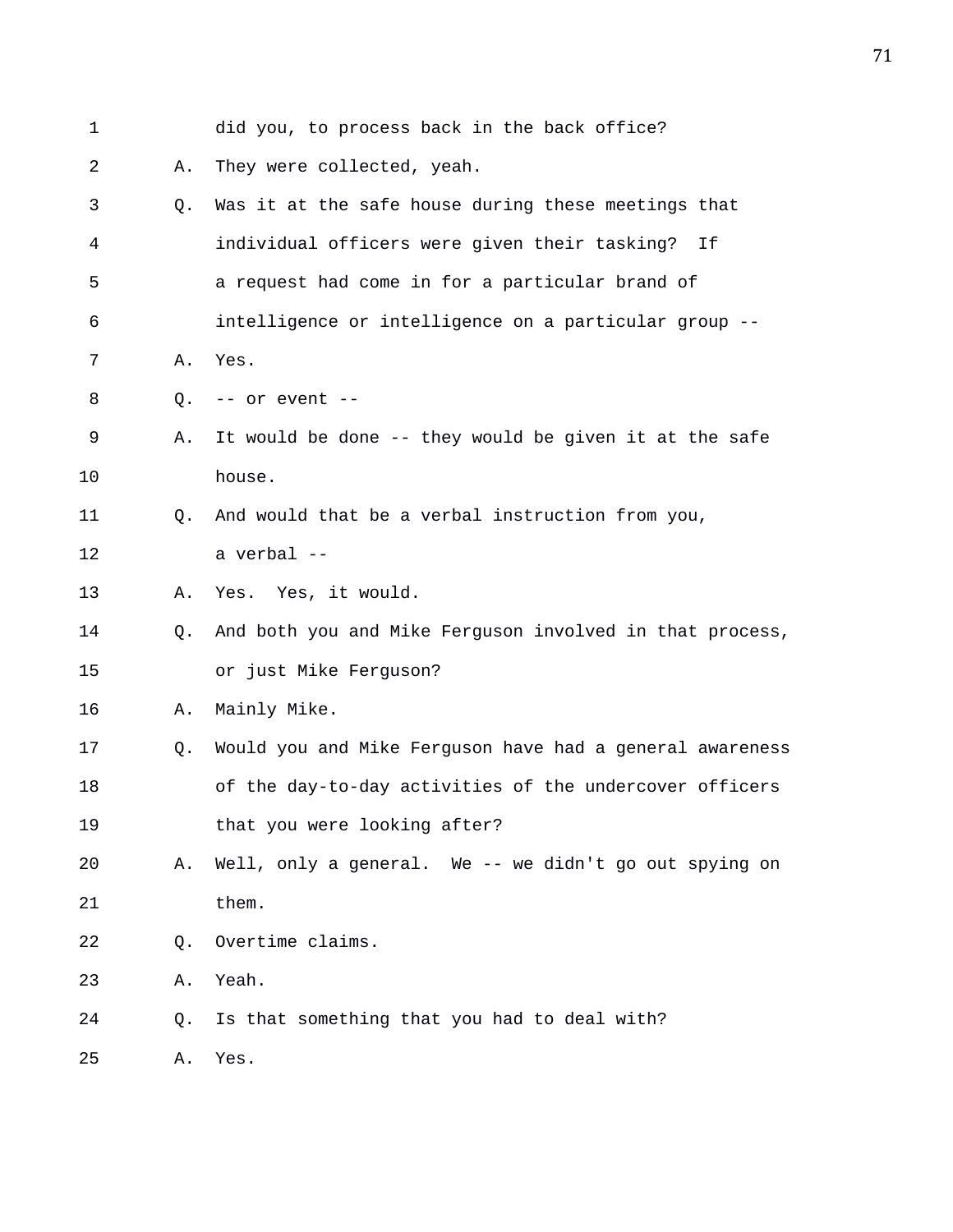1 Q. From their overtime claims, could you have built up 2 an idea of the hours that officers were working? 3 A. Oh, yes. 4 Q. And was lengthy hours -- if someone was working lengthy 5 hours, would that have been of some concern? 6 A. Well, it was of concern for two reasons. One -- one was 7 welfare and the other reason was the cost. 8 Q. Right. 9 HN354 has, I think, told us that he was working 10 seven days a week, 14 hours a day -- 11 A. Mm-hm. 12 Q. -- and rarely took a day off. 13 Would you have offered any sort of words of advice 14 about those sorts of lengthy hours to the officer 15 concerned; can you recall? 16 A. Well, constantly, because there was tremendous pressure 17 at the time from the -- from Scotland Yard as a whole on 18 overtime, and so the -- the pressure was passed down 19 through the management line and everyone was required to 20 try and curtail overtime. This particular job, it was 21 virtually impossible to curtail it. 22 Q. So the sort of overarching management concern was 23 the money, but your concern was also the welfare of 24 the officers; is that right? 25 A. Oh, absolutely right, and I have to stress that the --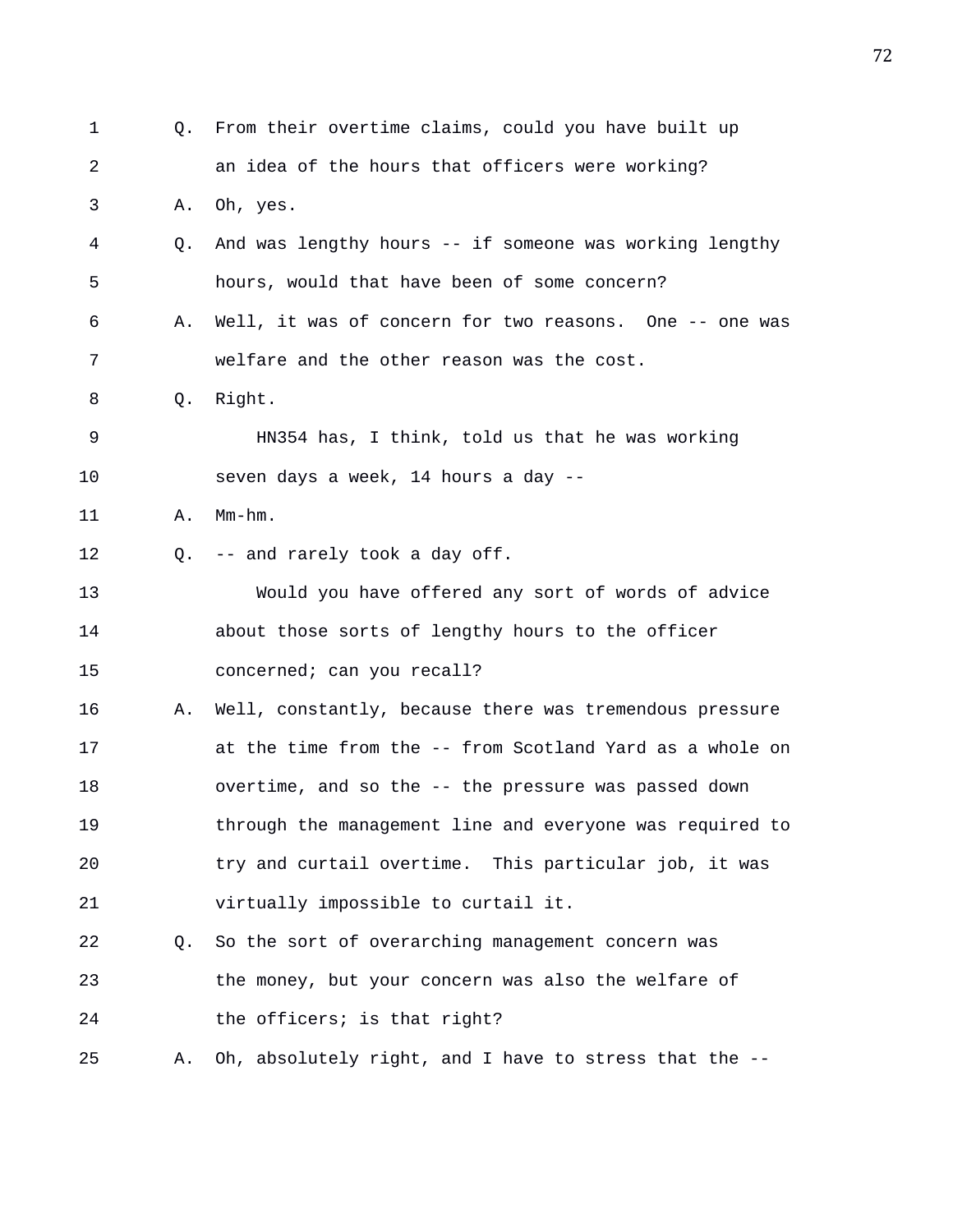1 there was tremendous pressure from outside to reduce it 2 because of the cost and, in my mind, it didn't consider 3 the job being done. But personally, I -- I was very 4 concerned of the long hours, but I couldn't see a way of 5 actually reducing it without jeopardising their cover. 6 Q. What were your concerns about them working long hours? 7 What sort of welfare concerns did you have? 8 A. Well, it meant that they weren't ever getting home and 9 being with their wives and children. 10 Q. Was there any concern that they were becoming too close 11 to the individuals in their target group? Was that 12 something that occurred to you? 13 A. It -- it -- no, it wasn't one voiced, I have to say. 14 There's always a risk of that and it's very hard to 15 actually control, because if you're not there or got 16 witness of what people were doing, it's very hard to 17 actually say, other than where's the evidence that 18 they're not doing what they say they're doing. 19 Q. Did you build up a close relationship with the officers 20 in the SDS during your time there? 21 A. I like to feel that I did. 22 Q. And did you feel the relationship was such that it would 23 encourage any disclosure of any concerns they might have 24 had, the officers, to you? Was it that sort of 25 relationship? They could discuss problems that they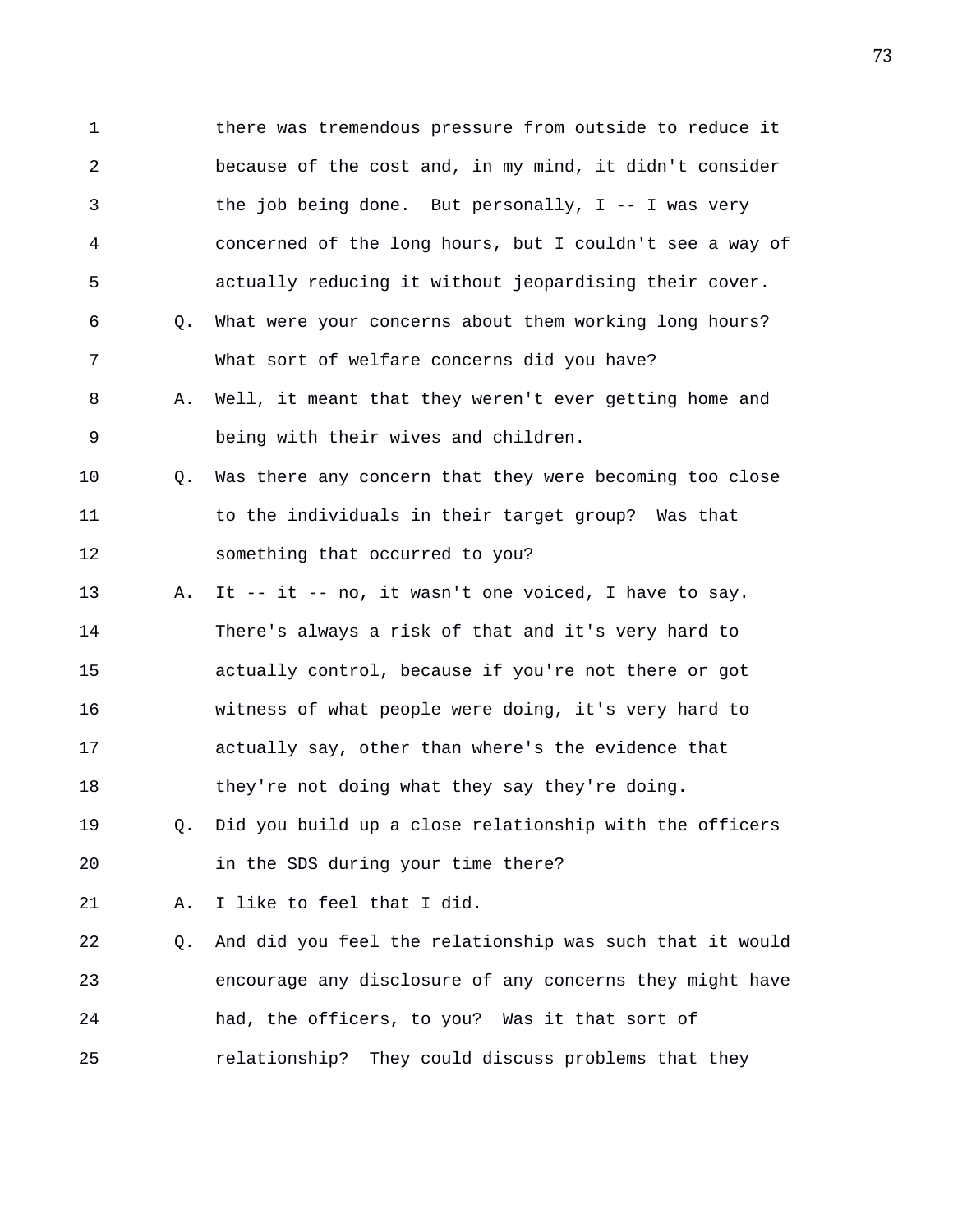1 had.

2 A. Yes, it was, but we have to acknowledge that some of the 3 problems they might have, which may -- may have been 4 self-induced, they wouldn't tell a senior officer. 5 I mean, although they're undercover officers, they are 6 police officers, and there is, or was then, a very 7 strict discipline and respect for rank, and the SDS was 8 exceptional. I say "exceptional", but maybe 9 Special Branch was different to the main police force, 10 but outside, you never referred to anyone of rank above 11 you by their first name. 12 In the SDS, that rule wasn't enforced because we 13 wanted to gain their confidence so that we would be told 14 what any problem was. But if -- I wouldn't expect them 15 to say, "I'm having a problem, I'm sleeping with 16 a member of the group". 17 Q. That was not something you would have expected them to 18 say to you? 19 A. Certainly not, because I think they would feel, and 20 I would agree with them in principle, it could 21 jeopardise their whole career. 22 Q. How about Mike Ferguson? Was he the sort -- did he 23 build up a close relationship with -- 24 A. Oh, he did exactly the same, yes. 25 Q. And was he the sort of man who could be confided in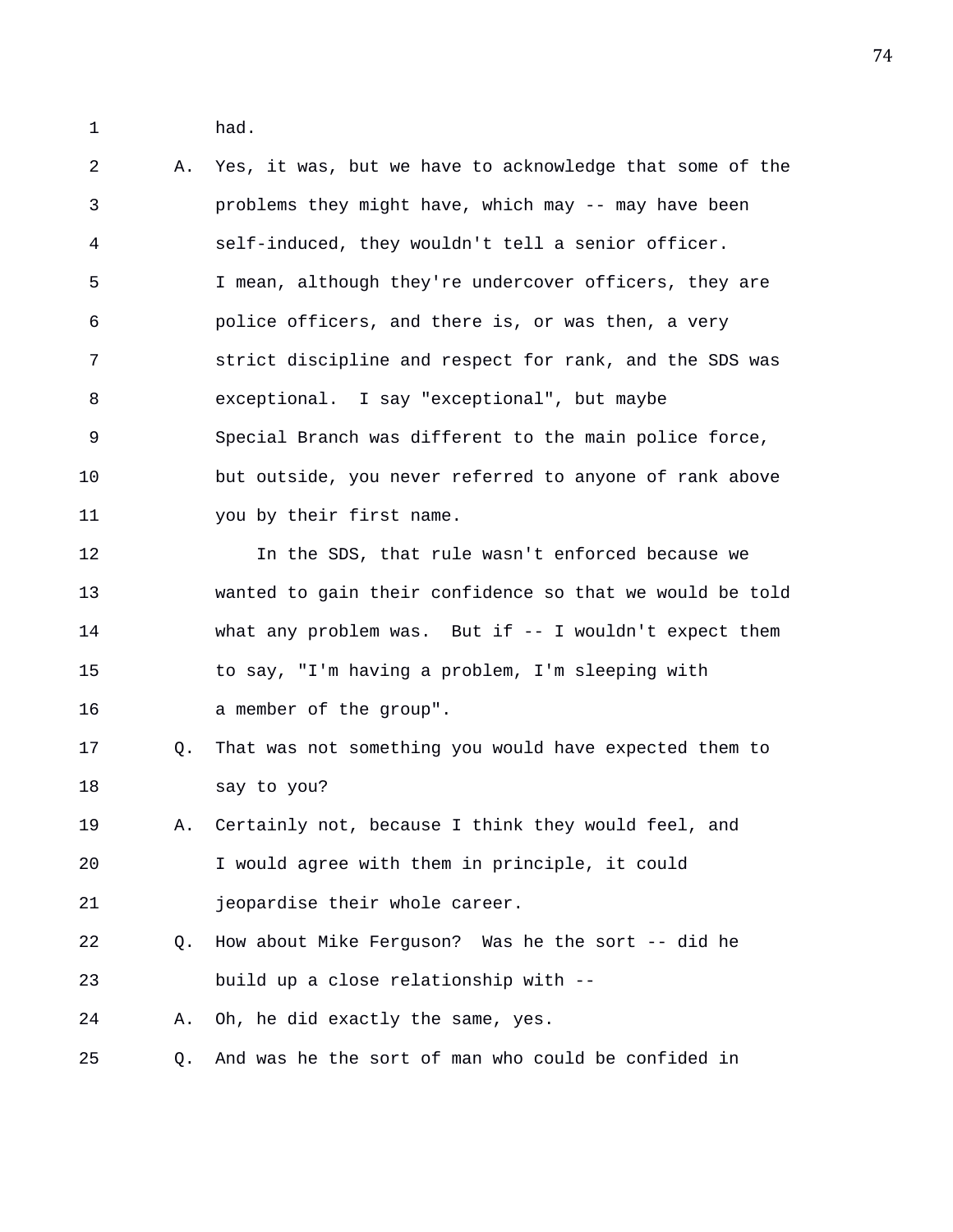| 1  |    | about difficulties that were being encountered, with the |
|----|----|----------------------------------------------------------|
| 2  |    | caveat that sexual relationships, you think, were off    |
| 3  |    | the table?                                               |
| 4  | Α. | Absolutely. I have absolutely no doubt about that.       |
| 5  |    | He -- he was a man's man.                                |
| 6  | Q. | Thank you.                                               |
| 7  |    | And did they come to you with problems, the              |
| 8  |    | undercover officers, that you can recall? I don't need   |
| 9  |    | to know the details of them, but                         |
| 10 | Α. | Well, yes, yes. But I have to say, I don't remember      |
| 11 |    | many domestic problems.                                  |
| 12 | Q. | It's clear from your witness statement that you were     |
| 13 |    | aware of the risk that undercover officers might engage  |
| 14 |    | in sexual contact in their undercover identities, and    |
| 15 |    | one of the steps you took to mitigate that risk was      |
| 16 |    | the preference for officers that were married; would     |
| 17 |    | that be fair?                                            |
| 18 | Α. | That would be fair, yes.                                 |
| 19 | Q. | Was that risk -- was that a serious concern for the SDS, |
| 20 |    | do you think?                                            |
| 21 | Α. | Yes, but from the security angle of the whole operation. |
| 22 | Q. | That was going to be my next question. Why was it        |
| 23 |    | considered to be a serious risk?                         |
| 24 | Α. | Why?                                                     |
| 25 | Q. | Yes.                                                     |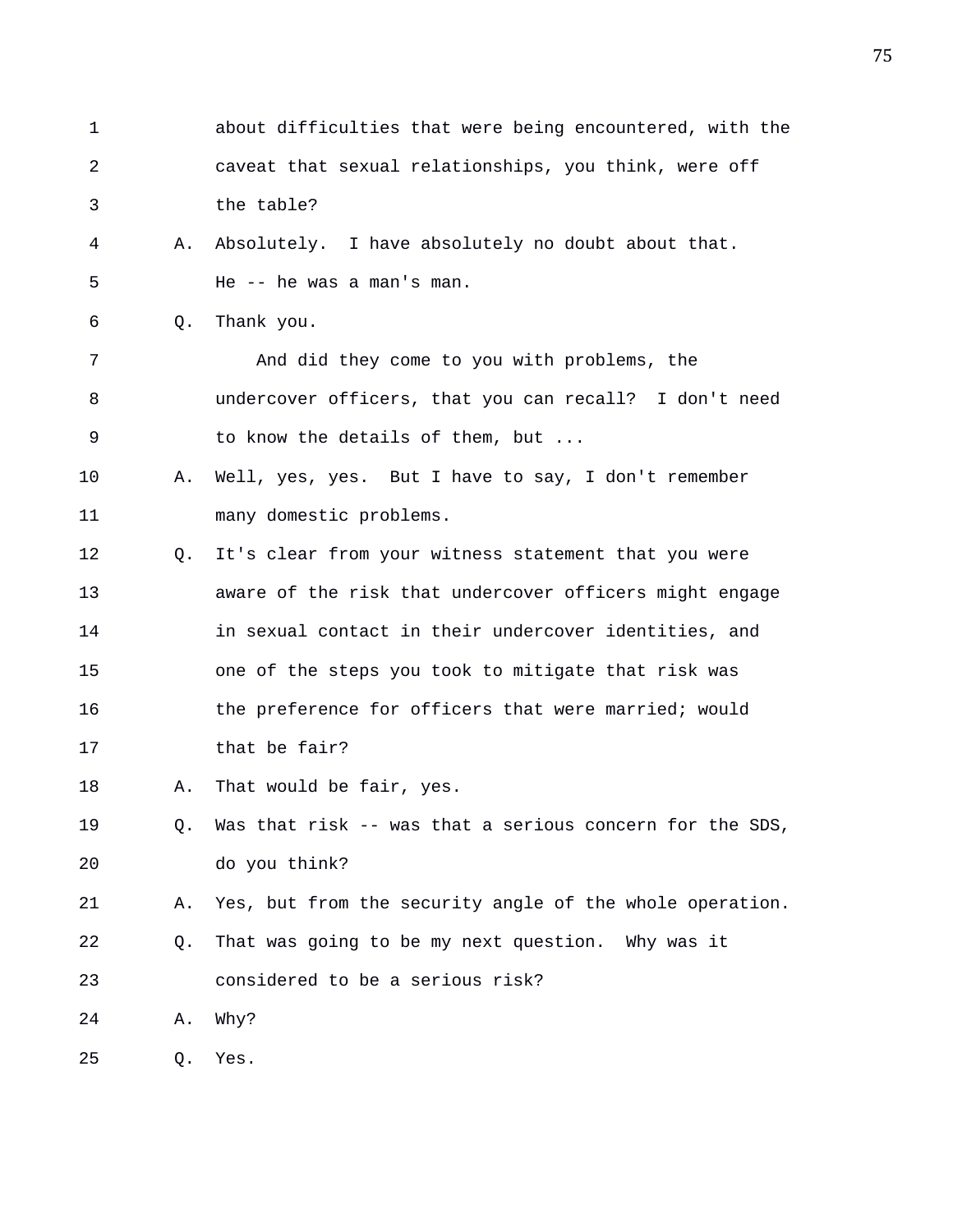1 A. Because if you've got that close sort of relationship, 2 you might let slip something, and I guess, you having 3 said that Rick Clark had been involved with women, that 4 most probably was how it came out. I don't know. 5 Q. So it was the -- the anxiety for the SDS, you say, was 6 the -- was that this could jeopardise the operation -- 7 A. The whole security of the operation. 8 Q. Did you also consider that an officer engaging in sexual 9 activity in those circumstances was abusing his position 10 and his power at that time? 11 A. Not at all, no. I -- I would have viewed it as, if you 12 take away the discipline side, of something which is 13 between male and female, or of whatever sex, and things 14 happen, and the mental track of that is down to the 15 individual. 16 Q. You say in your witness statement that there were 17 discussions about the issue of girlfriends for these 18 undercover officers who were posing as single men in 19 their target groups, because it made it difficult for 20 them when dealing with female members of their group. 21 Was that something that the undercover officers brought

22 up with you at the safe house, can you remember?

23 A. Oh, yes, yes.

24 Q. And was that something that Mike Ferguson would also 25 have been aware of? Were other officers present?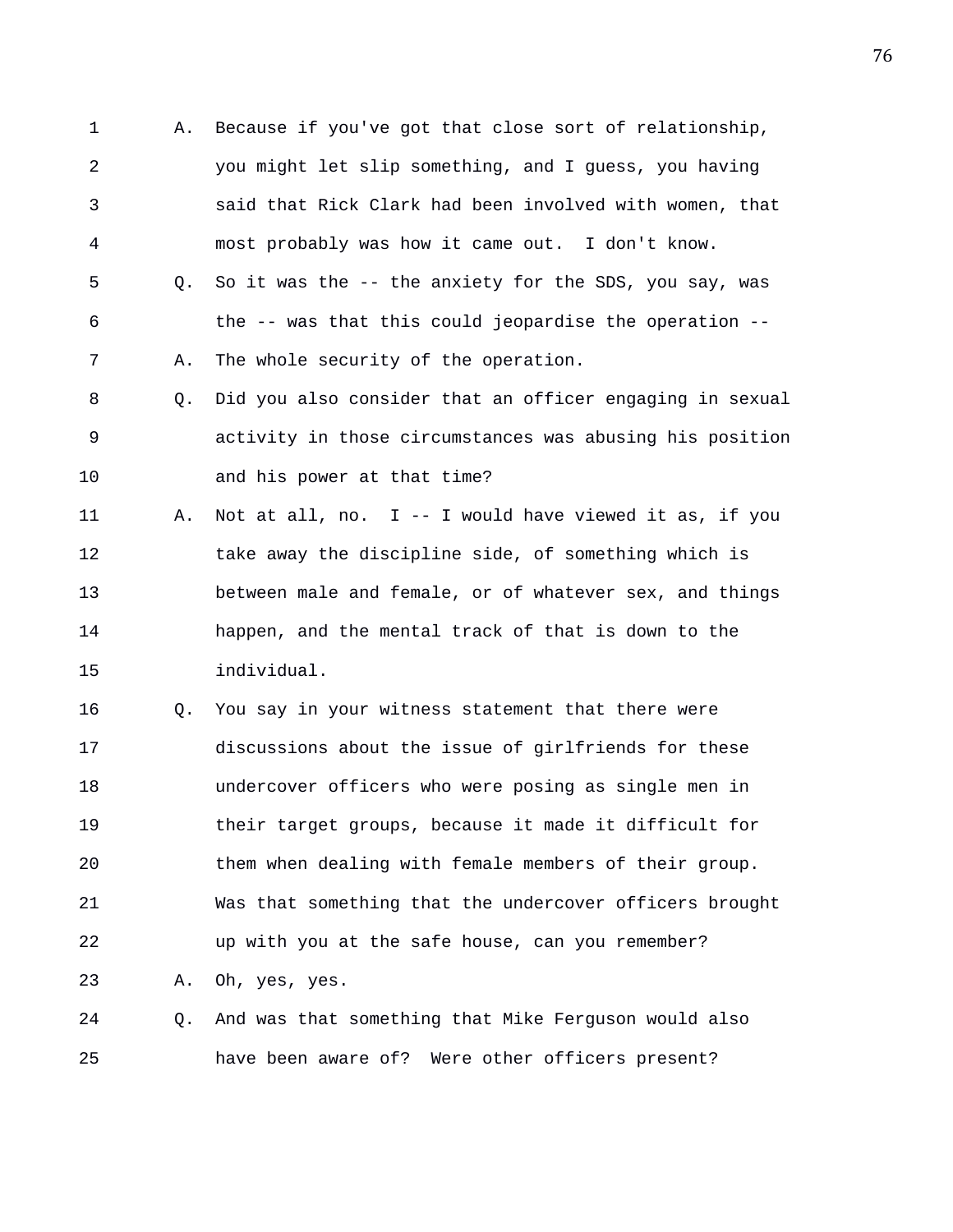1 A. Yes, yes.

| 2  | $Q_{\star}$ | And was that something that was shared outside the SDS   |
|----|-------------|----------------------------------------------------------|
| 3  |             | with any -- going into superintendent ranks?             |
| 4  | Α.          | It wouldn't have gone to higher level, because we were   |
| 5  |             | looking for ways of solving the problem, but it was felt |
| 6  |             | impractical to -- or, yes, operationally impractical --  |
| 7  | Q.          | Thank you.                                               |
| 8  | Α.          | -- to bring in our own.                                  |
| 9  | Q.          | Thank you.                                               |
| 10 |             | Risk factors that may have increased the risk of         |
| 11 |             | sexual activity being undertaken. We've mentioned also   |
| 12 |             | the long hours work. Was alcohol -- we've mentioned      |
| 13 |             | also alcohol.                                            |
| 14 |             | Personal relationship with activists, was that           |
| 15 |             | considered to be a risk factor when trying to identify   |
| 16 |             | when people might succumb to a sexual relationship if    |
| 17 |             | they were building up close relationships with members   |
| 18 |             | of their target group?                                   |
| 19 | Α.          | Well, it's difficult to answer, because we're talking    |
| 20 |             | about human relations and yes, there is a risk. There's  |
| 21 |             | a risk of this sort of behaviour in any circumstances    |
| 22 |             | and in any large group, institution, whatever.           |
| 23 | Q.          | And was that something that you tried to monitor through |
| 24 |             | your conversations with the undercover officers?         |
| 25 | Α.          | We tried to sense that, but it's not something they      |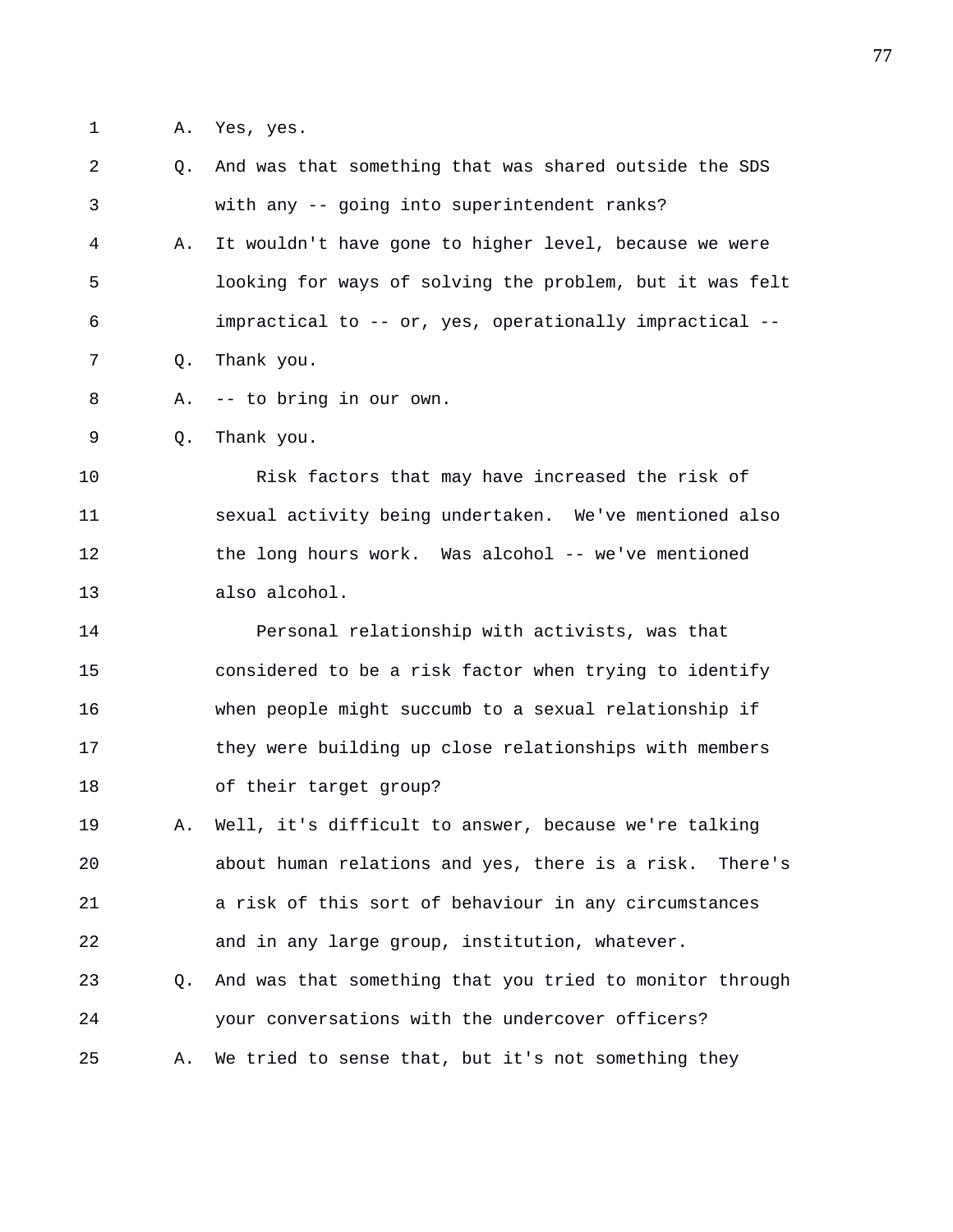1 would talk about, to be quite honest.

2 Q. And how about social activities that they might be 3 undertaking with members of their target group? Was 4 that something that you tried to get a sense of through 5 your conversations with the undercover officers in the 6 safe house? 7 A. Well, not from a sexual point of view, no. The 8 participation in social activities was all necessary as 9 part of their cover and it -- very strange to have 10 a member who doesn't partake in all the functions of 11 the organisation. 12 Q. And how about the period of time that an undercover 13 officer was deployed? You say in your witness statement 14 there was a four-year maximum during your period. 15 A. Yeah. 16 Q. Was that something that you felt quite strongly about, 17 that it should be four years? 18 A. I did. I actually -- I know it's four years, but that 19 includes the period in the back office learning the art, 20 etc, and I used to think three years was maximum. But, 21 of course, there are always circumstances and pressures 22 one way or the other where rules are bent, I guess. 23 Q. And you say in your witness statement that that would 24 avoid -- that that absolute maximum would avoid the 25 possibility of officers going rogue. What did you mean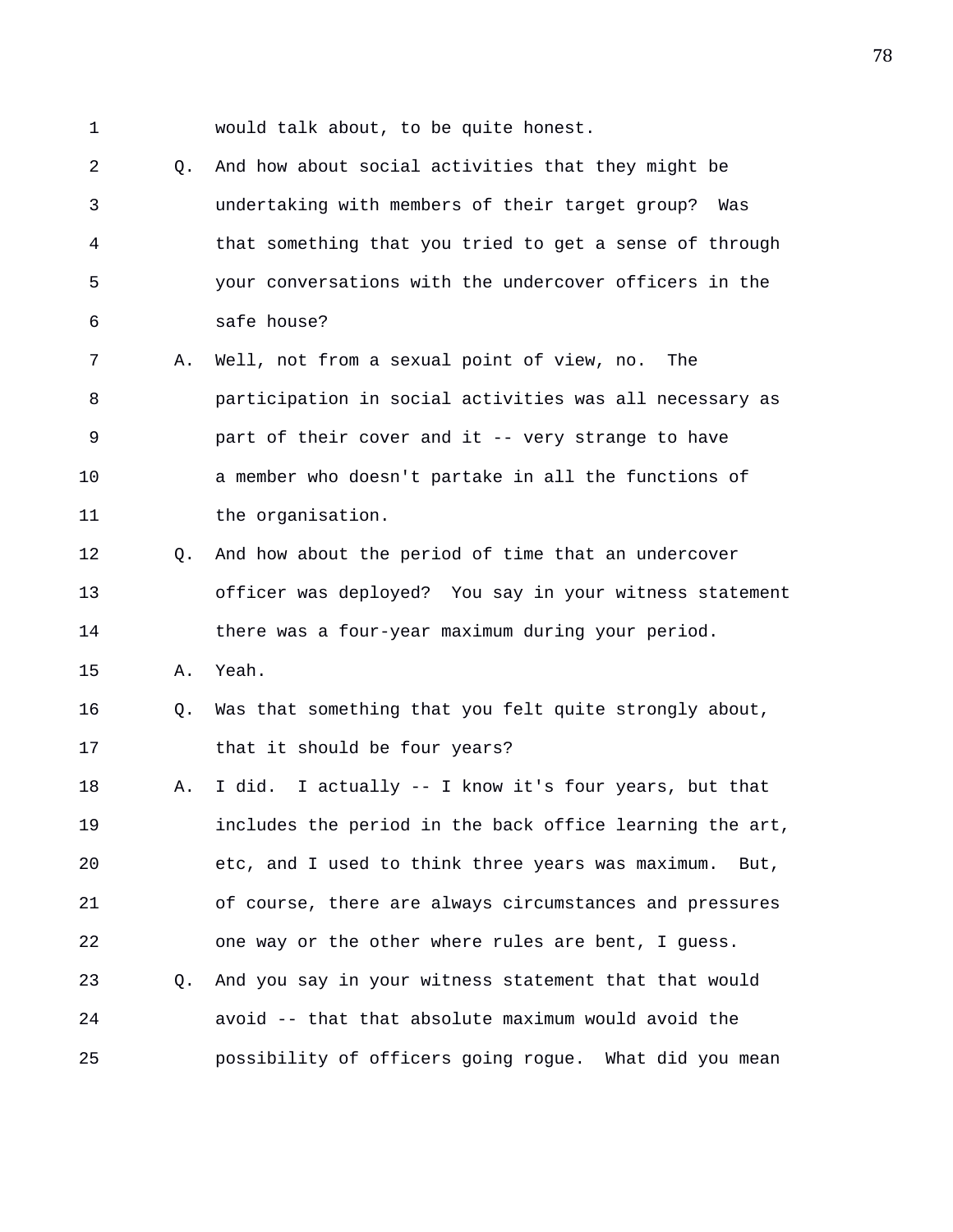- 
- 1 by "going rogue"?

2 A. Well, forgetting that they are actually police officers 3 and therefore not acting as they should do. 4 Q. And did you mean engaging in sexual activity with -- 5 A. I meant across the board. 6 Q. Thank you. 7 In his evidence, HN354, Vince Harvey, told us that 8 he spoke to, he thought, Geoff Craft about an activist 9 who'd expressed a sexual interest in him and asked his 10 advice as to how to respond to that. Was that something 11 that you were aware of? 12 A. No, certainly not. 13 Q. Did you consider that there might have been incentives 14 for undercover officers to engage in sexual activity, 15 for example to enhance their cover, that that might have 16 been a difficulty? 17 A. Definitely not. None at all. 18 Q. Did you believe it would have enhanced their cover or 19 not? 20 A. It would in practice, but we would never recommend that 21 or encourage it, no. 22 Q. And how about enhancing their intelligence-gathering 23 capabilities, that there might have been pressure on 24 an officer to enhance that by the use of sexual 25 activity?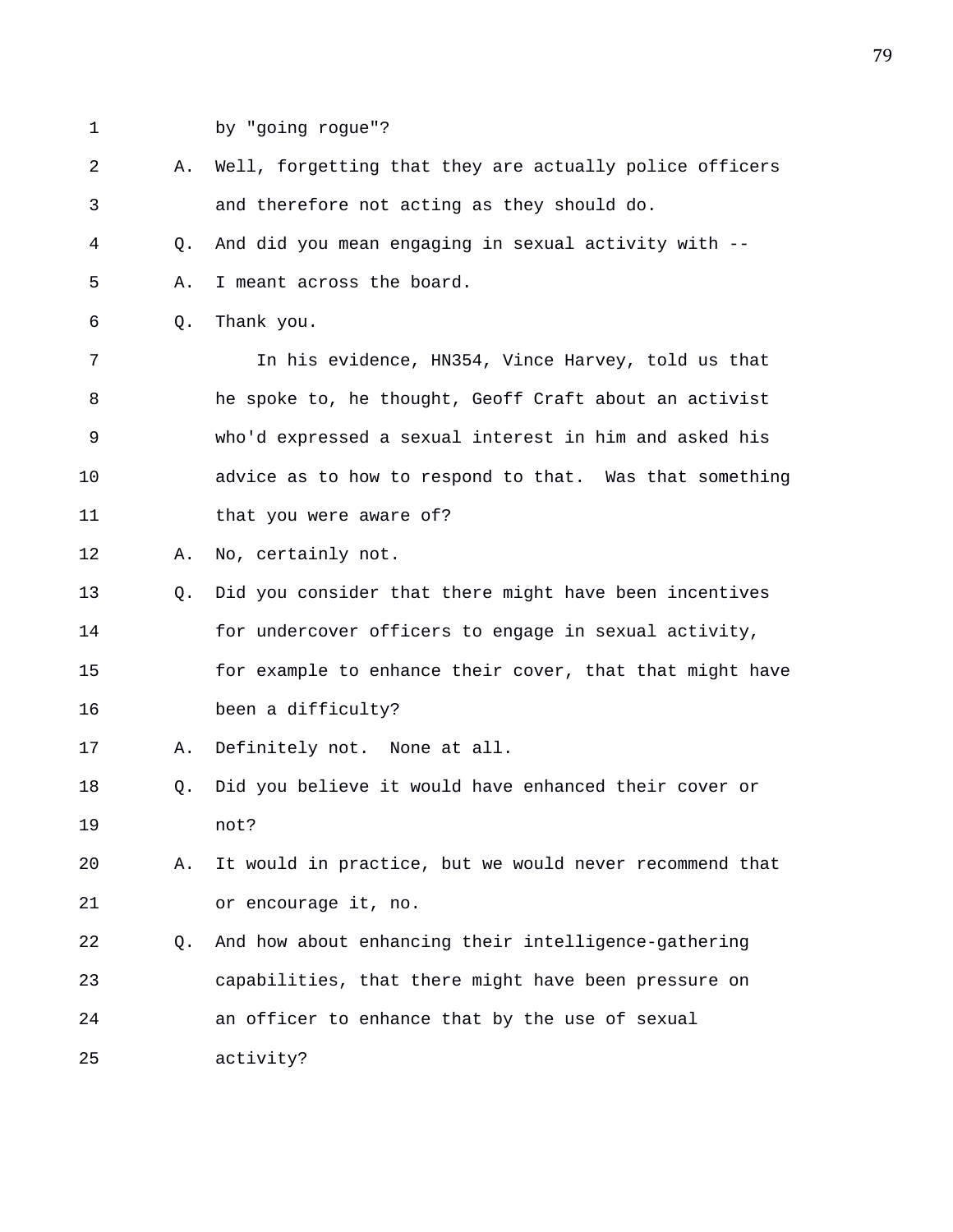| 1  | Α. | Well, in fact, that may well be true, but we didn't at   |
|----|----|----------------------------------------------------------|
| 2  |    | any stage encourage or suggest it.                       |
| 3  | Q. | Thank you.                                               |
| 4  |    | It's understood that the meetings at the safe house      |
| 5  |    | had a dual purpose. Part of it was admin and tasking     |
| 6  |    | and matters of that nature, but there was also a social  |
| 7  |    | purpose --                                               |
| 8  | Α. | Yes.                                                     |
| 9  | O. | -- of it to keep the undercover officer sort of grounded |
| 10 |    | in his real life and have an opportunity to relax with   |
| 11 |    | like-minded individuals --                               |
| 12 | Α. | With colleagues.                                         |
| 13 | Q. | -- going through the same sorts of things and have a bit |
| 14 |    | of time off effectively, and I want to ask you a little  |
| 15 |    | bit about that now.                                      |
| 16 |    | Was that something you were a supporter of, that         |
| 17 |    | period of time when they could just simply relax and be  |
| 18 |    | themselves?                                              |
| 19 | Α. | Absolutely, yes.                                         |
| 20 | Q. | And was that -- once the sort of business side of the    |
| 21 |    | meetings was over, was it a relaxed and informal sort of |
| 22 |    | atmosphere at the safe house, as we've heard?            |
| 23 | Α. | Yes, yes.                                                |
| 24 | Q. | And you've told us, and it's been endorsed by officers   |
| 25 |    | that we've heard from, that the usual police hierarchies |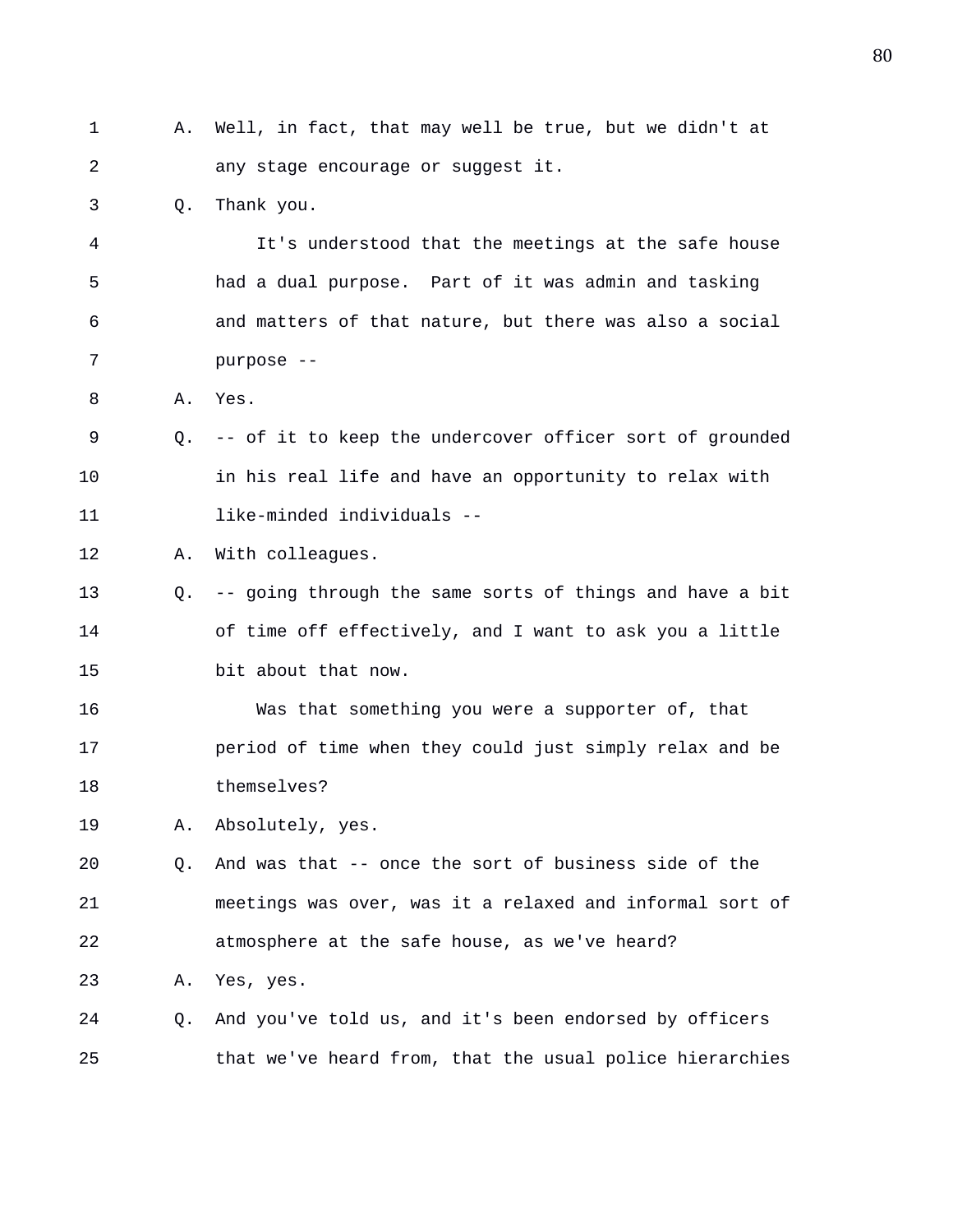1 weren't so evident in the SDS. And did you feel 2 the undercover officers were able to relax and be 3 themselves with you -- 4 A. We did. 5 Q. -- and Mike Ferguson present? 6 A. We did. It was an important part, I -- I think, to see 7 how they were behaving, and as you rightly point out, to 8 give them an opportunity and an occasion where they -- 9 they could talk to colleagues and remind themselves that 10 they're still in the job, which was very, very 11 important. 12 Q. Would somebody make lunch for you all? 13 A. Yes, they would -- most probably interns would do their 14 own cooking and present a meal. 15 Q. HN304 has described those lunches as "long and moist", 16 indicating that officers had a drink or two. Can you 17 remember that? Do you recognise that description of 18 those lunches? 19 A. "Long and ..." Well, "long" I wouldn't deny. "Moist"? 20 I mean, what exactly does "moist" mean? Yes, there was 21 drinks, I guess, but there was never -- and they 22 couldn't afford to have any excessive drinking, because 23 all of them had cars or vans or whatever. 24 Q. He also said it might be followed by a trip to the pub 25 afterwards. Can you remember that?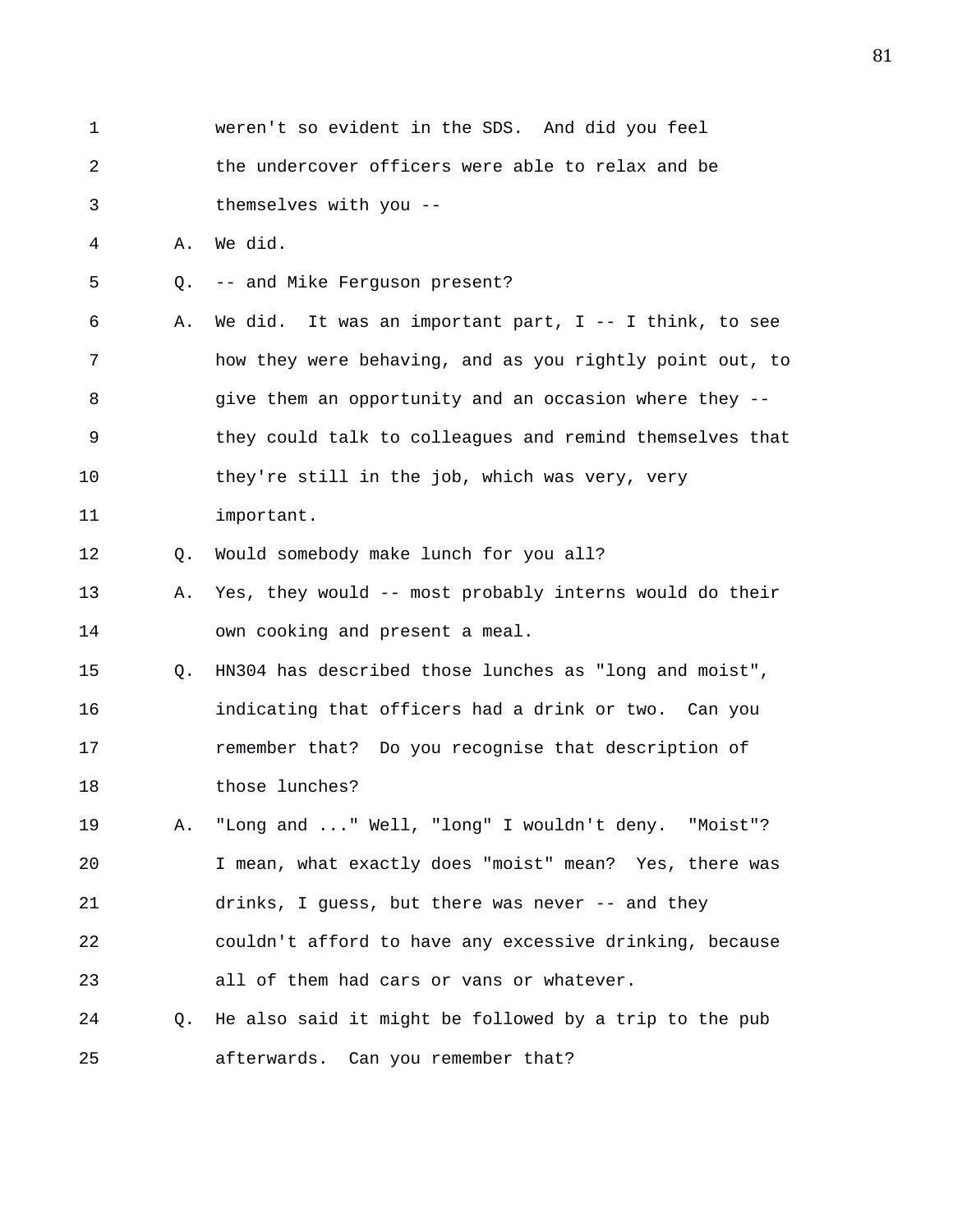| 1  | А.          | Well, I wasn't part and parcel of that. It certainly     |
|----|-------------|----------------------------------------------------------|
| 2  |             | wasn't with the back office management.                  |
| 3  | Q.          | Right.                                                   |
| 4  |             | You've described that the culture of Special Branch      |
| 5  |             | at the time was very much a sort of -- these were men    |
| 6  |             | together -- sorry, SDS; men together --                  |
| 7  | Α.          | Yes.                                                     |
| 8  | O.          | -- exchanging banter --                                  |
| 9  | Α.          | Yeah.                                                    |
| 10 | $Q_{\star}$ | -- jokes, things of that nature.                         |
| 11 | Α.          | Yes.                                                     |
| 12 | Q.          | And you've also said that very often there would be sort |
| 13 |             | of idle boasts about sexual prowess and things of that   |
| 14 |             | nature; would that be right?                             |
| 15 | Α.          | That would be quite right, yes.                          |
| 16 | Q.          | Was that the atmosphere at the safe house with these     |
| 17 |             | 12 men going through this --                             |
| 18 | Α.          | $Well1$ --                                               |
| 19 | Q.          | -- sort of experience?                                   |
| 20 | Α.          | -- there would be 12 men laughing and joking. Exactly    |
| 21 |             | what the content was would depend, I suppose, you know.  |
| 22 | Q.          | HN304 has told us that often activists in the target     |
| 23 |             | groups would be the butt of some of that sort of banter. |
| 24 |             | Can you remember that sort of --                         |
| 25 | Α.          | No.                                                      |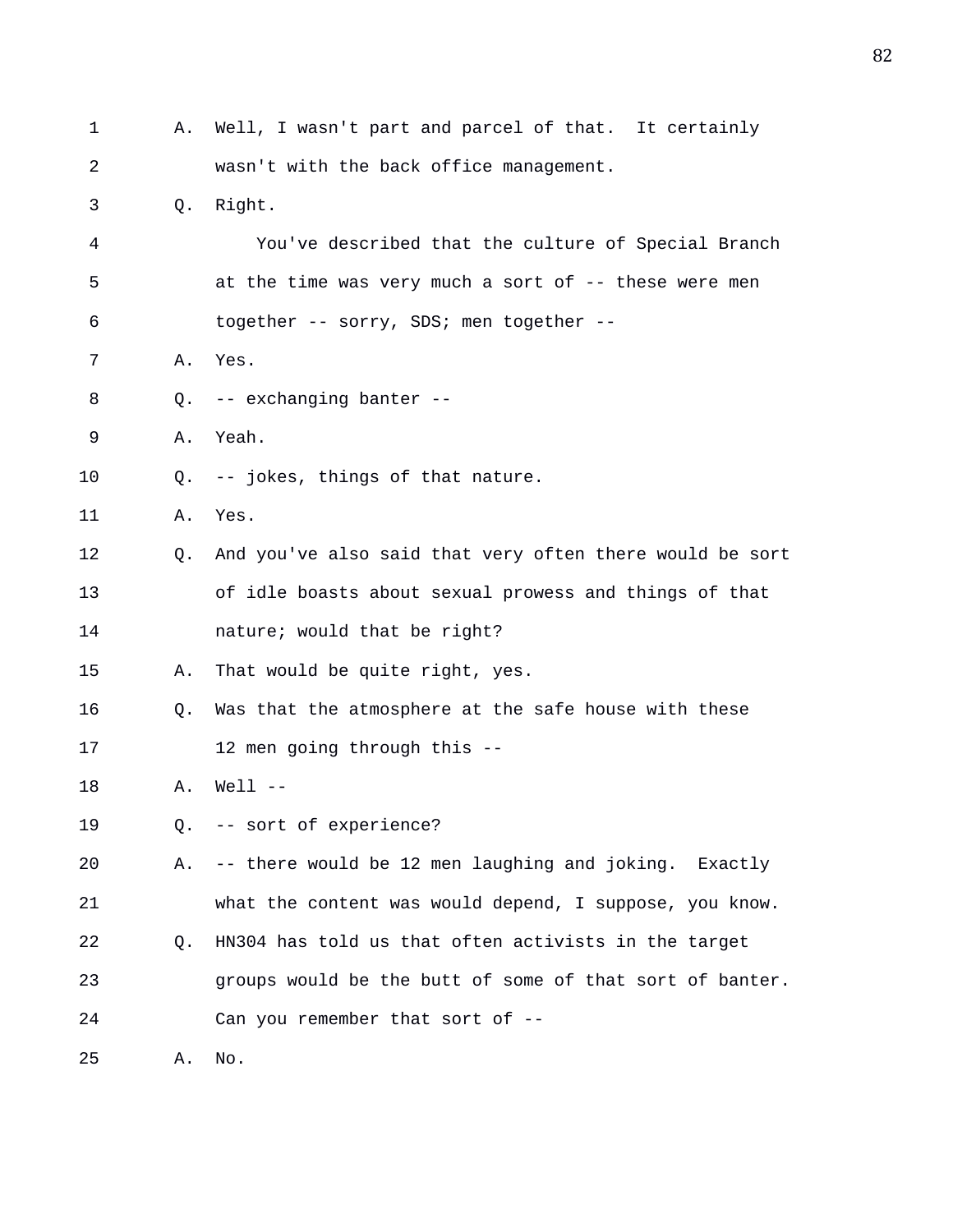1 Q. -- laughing and joking about activists or their groups? 2 A. No. I didn't -- I wasn't present for -- most of 3 the banter went in the group. I was dealing much more 4 with the admin in a different room. If -- and on 5 occasions I did join the -- the meal, the lunch or 6 whatever. That sort of individual banter wasn't there. 7 It was general -- just general banter. There's no other 8 word for it, really. 9 Q. He also described that there were often jokes of 10 a sexual nature, which I think you accept that that was 11 the sort of thing that would go on; is that right? 12 A. Yes, I -- I couldn't deny that. There most probably 13 was. 14 Q. Can you recall anything said about activists in that 15 regard? 16 A. No, I certainly can't. 17 Q. Sexual banter in front of you. Was that something you 18 were perfectly happy to -- 19 A. It was something I'd been brought up with within the 20 **job**, not outside the job. 21 Q. Right. Right. 22 In particular, we have heard that there were jokes 23 about the sexual prowess of HN297, Rick Clark. HN304 24 has said that there were managers present during 25 conversations about Rick Clark and that managers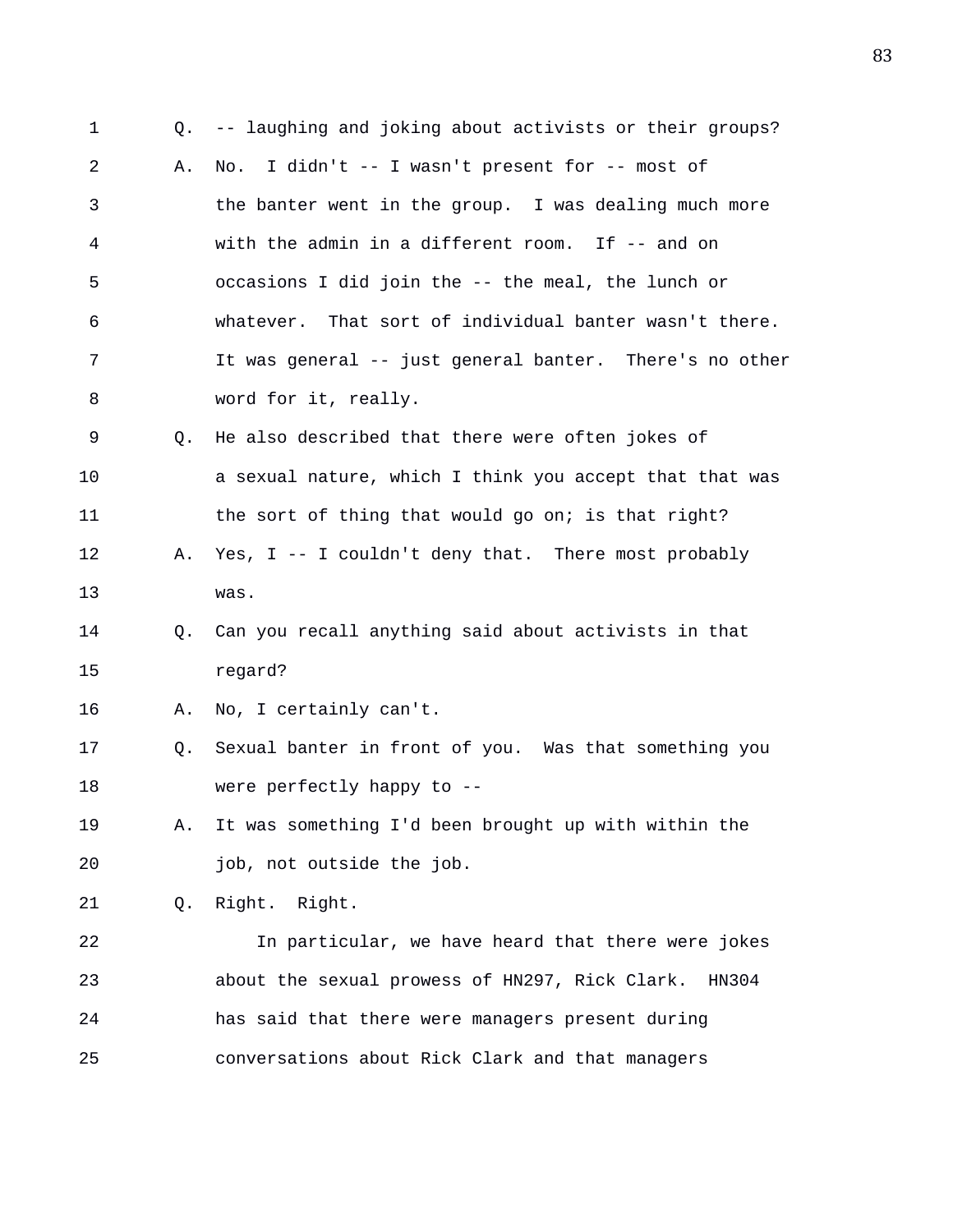| 1               |    | couldn't have failed to have understood that HN297,      |
|-----------------|----|----------------------------------------------------------|
| 2               |    | Rick Clark, was engaging in sexual activity in his       |
| 3               |    | undercover role. What's your reaction to that?           |
| 4               | Α. | Well, his perception is completely wrong. Completely     |
| 5               |    | wrong.                                                   |
| 6               | Q. | Were you aware that he'd engaged in sexual activity in   |
| 7               |    | his undercover role?                                     |
| 8               | Α. | No, I certainly wasn't.                                  |
| 9               | O. | And can you remember any sort of banter that might have  |
| 10              |    | suggested that there was any sexual activity --          |
| 11              | Α. | No.                                                      |
| 12              | 0. | -- with him going on?                                    |
| 13              | Α. | No.                                                      |
| 14              | Q. | We have been told that HN297 had a reputation as         |
| 15              |    | a womaniser. Does that surprise you, a description of    |
| 16              |    | him like that? I think a "carnivore" is how he has been  |
| 17              |    | described.                                               |
| 18              | Α. | He -- he was a very confident, outgoing person, and to   |
| 19              |    | me, he was the type who would brag about anything.<br>He |
| 20              |    | may well have been a womaniser, but I had no indication  |
| 21              |    | at all that he was indulging in such behaviour whilst on |
| 22              |    | duty.                                                    |
| 23              | Q. | The sort of person who would have bragged about sexual   |
| 24              |    | conquests --                                             |
| $\cap$ $\Gamma$ |    |                                                          |

25 A. Oh, yes.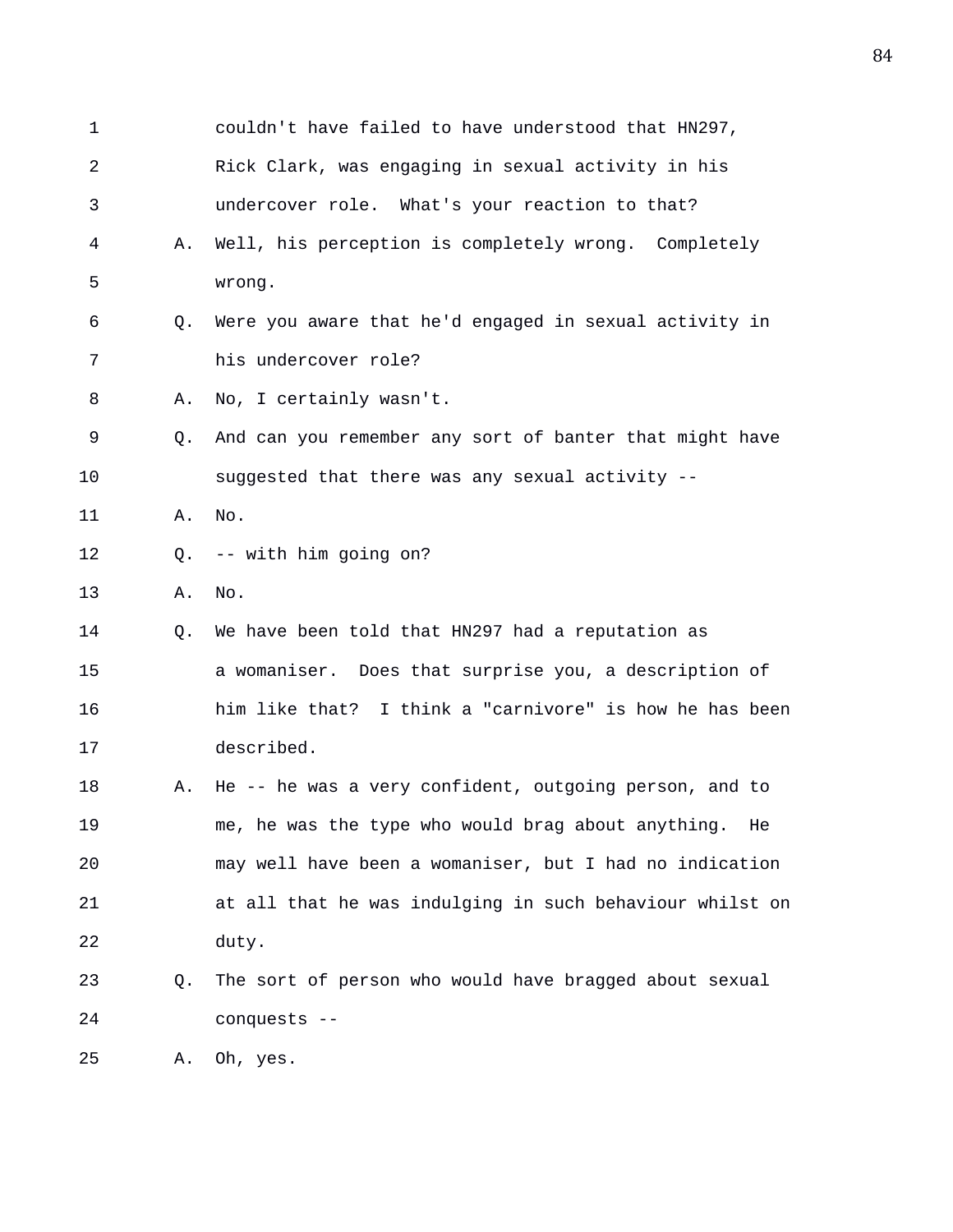1 Q. -- was he that type?

2 A. Yes.

3 Q. Does it surprise you to know now that he had sex with at 4 least four women whilst he was undercover in the SDS? 5 A. Does it surprise me? I don't know really whether it 6 does surprise me or not. I'm so used to, being in the 7 police for nearly 40-odd years, hearing about people 8 involved with sexual encounters that, no, I don't 9 suppose I was surprised. I was shocked, yes, because, 10 to me, he had let not only the SDS down, he had let 11 everyone down, and the end result is now this Inquiry, 12 and I think it's a great pity. 13 THE CHAIRMAN: Forgive me a moment. You talk as if you now 14 **remember him letting everyone down; is that right?** 15 A. That he -- his behaviour has let everyone down. 16 I'm saying, Chairman, that, as a result of his 17 behaviour, an Inquiry has been set up which is delving 18 into the whole operational practices of the SDS 50 years 19 ago and it's a great shame, because one of the proud 20 things of Special Branch was that the SDS was run 21 without the general knowledge of the Branch, let alone 22 the police force or anyone else. Now the whole thing's 23 been exposed, unravelled, and that's why I -- I think 24 it's a great shame that his behaviour -- well, 25 I'm ashamed of his behaviour, full stop.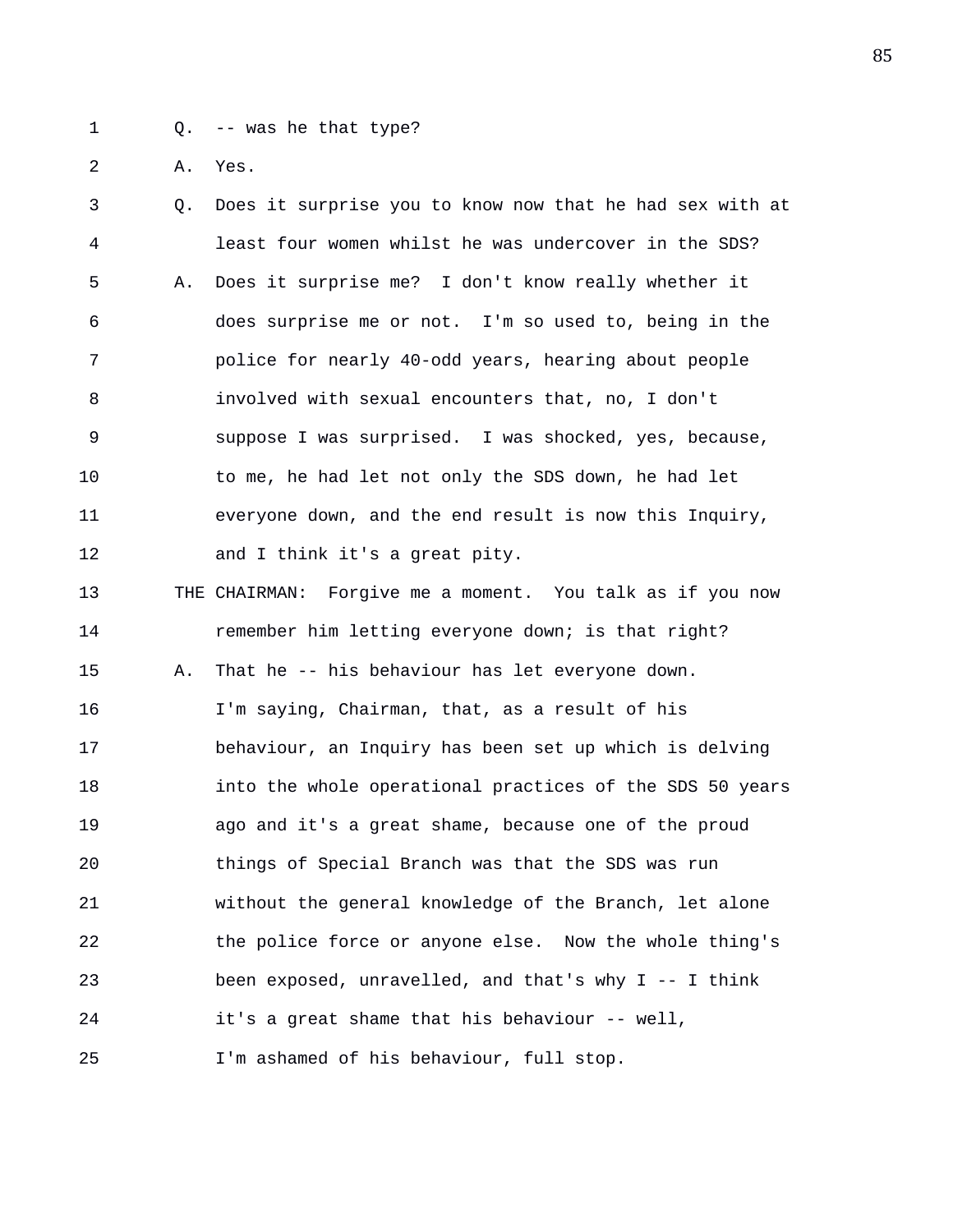1 THE CHAIRMAN: I think we're at cross-purposes. I had 2 understood you to say that at the time, you thought he 3 had let everybody down. 4 A. No, at the -- Chairman, I didn't know he had been 5 involved until this Inquiry was started. 6 THE CHAIRMAN: Well, I well understand that that was what 7 you say in your witness statement and what you've said 8 in evidence. 9 A. Sorry, if -- 10 THE CHAIRMAN: If I misunderstood what you said, thank you 11 for clarifying it. 12 A. Thank you. 13 THE CHAIRMAN: Forgive me. 14 MS HUMMERSTONE: HN300. I don't know whether you need to 15 remind yourself of who -- 16 A. No, I do -- I do know. 17 Q. -- that is. Thank you very much. 18 Were you aware of any reputation he had as 19 a womaniser? 20 A. I wasn't initially when he -- in fact, I -- I don't 21 recall when he actually joined the SDS, whether I -- 22 I was there at that time or not. 23 Q. You weren't, I think. 24 A. I was? 25 Q. You weren't, not when he initially joined the SDS.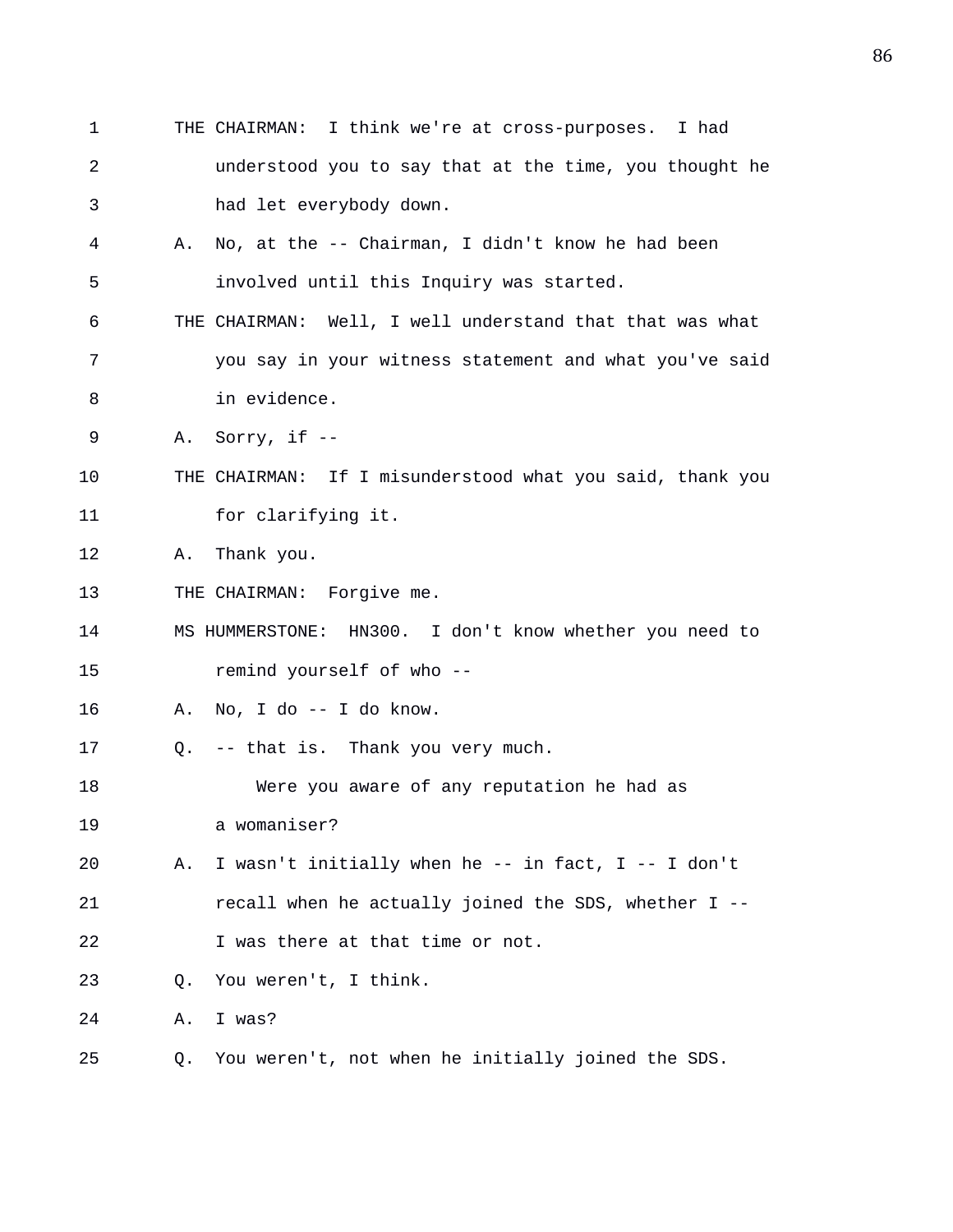- 1 A. No. So there he was and I --
- 2 Q. Did you become aware of it?
- 3 A. Yes. He was a strange character.
- 4 Q. And did you become aware of it during the course of his 5 SDS deployment?
- 6 A. I suspect so, yes; later on in his -- towards the end of 7 his stint.
- 8 Q. He's been described by one of the officers in closed 9 session as a "sexual predator". Does that assessment 10 accord with your memory of him?
- 11 A. I certainly would never put it into that category, but 12 that's an individual opinion, isn't it?
- 13 Q. You say you became aware of the fact that he was 14 a womaniser, or that sort of thing --
- 15 A. Yes.
- 16 Q. -- during the course of the latter stages of his --
- 17 A. Yes.
- 18 Q. -- SDS deployment.
- 19 He was withdrawn, we think, in November 1976, so 20 about five or six or seven months after you had joined 21 the SDS.
- 22 A. Mm.
- 23 Q. And we understand that he was withdrawn as a result of 24 his falling in love with an activist. Can you recall 25 that?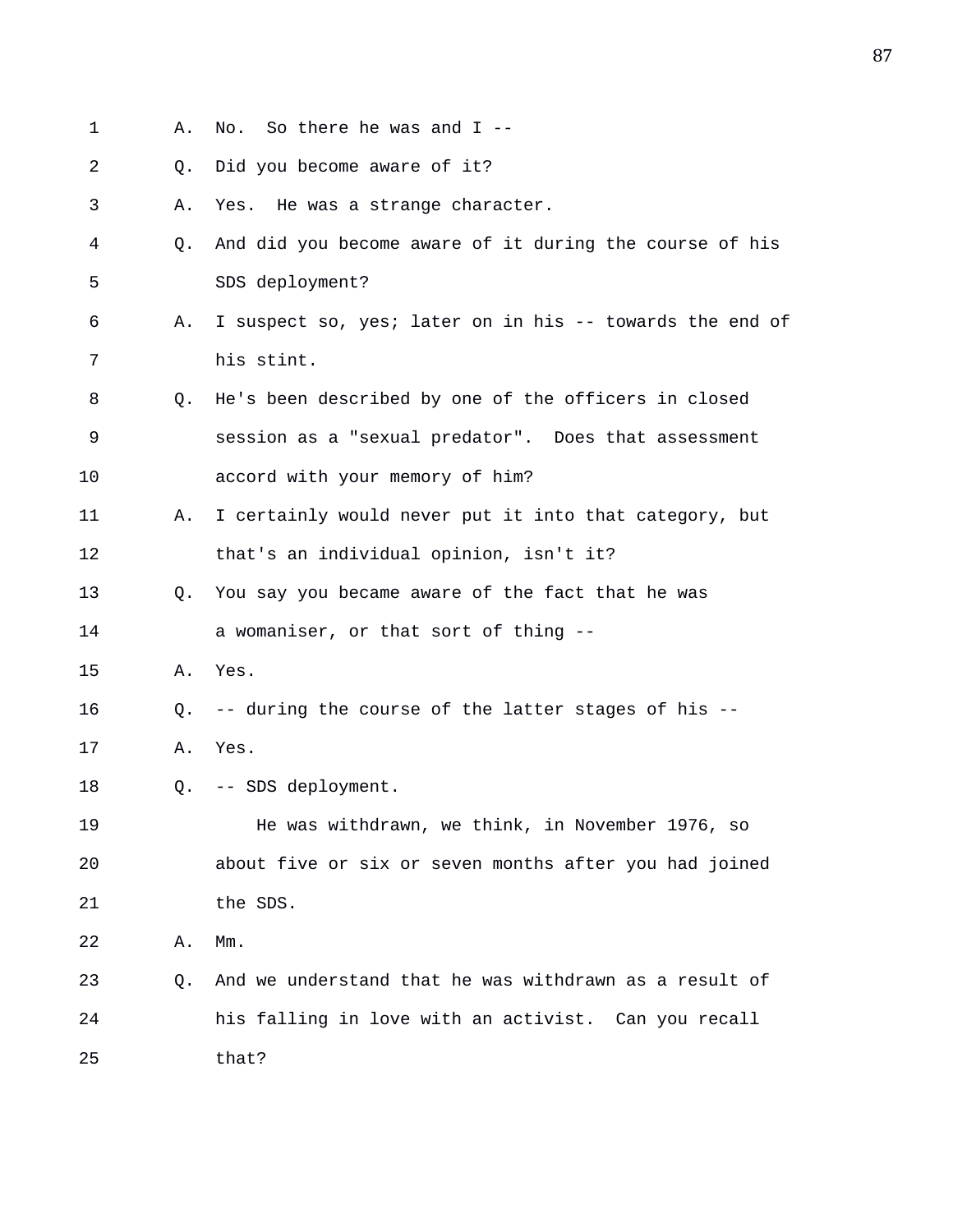1 A. No, I certainly can't. I didn't know anything about 2 that until the Inquiry started. 3 Q. What was it that you became aware of then during the 4 course of his SDS deployment that caused you to think 5 that there may be difficulties with him? 6 A. I think it was right at the end, general chitchat, I -- 7 I think. If I recall correctly, he'd -- he'd been 8 married a couple of times and his -- I think his 9 marriage was said to be on the rocks. 10 Q. So is that the anxiety, his marriage was on the rocks, 11 or that he was engaged in other sexual -- 12 A. No. Well, actually I thought -- 13 Q. -- matters? 14 A. -- he was being withdrawn because his time was up. 15 Q. I wanted to ask you about that, please. The Inquiry has 16 been told by an officer giving evidence in closed 17 session that he was -- HN300 confessed to him that he'd 18 fallen in love with an activist and that officer, that 19 closed officer, arranged a meeting with the SDS 20 management in a pub, told them about it, then HN300 was 21 then withdrawn, and the officer recalls that it was you 22 that was spoken to about HN300. 23 A. Yes. 24 Q. Can you recall --

25 A. No.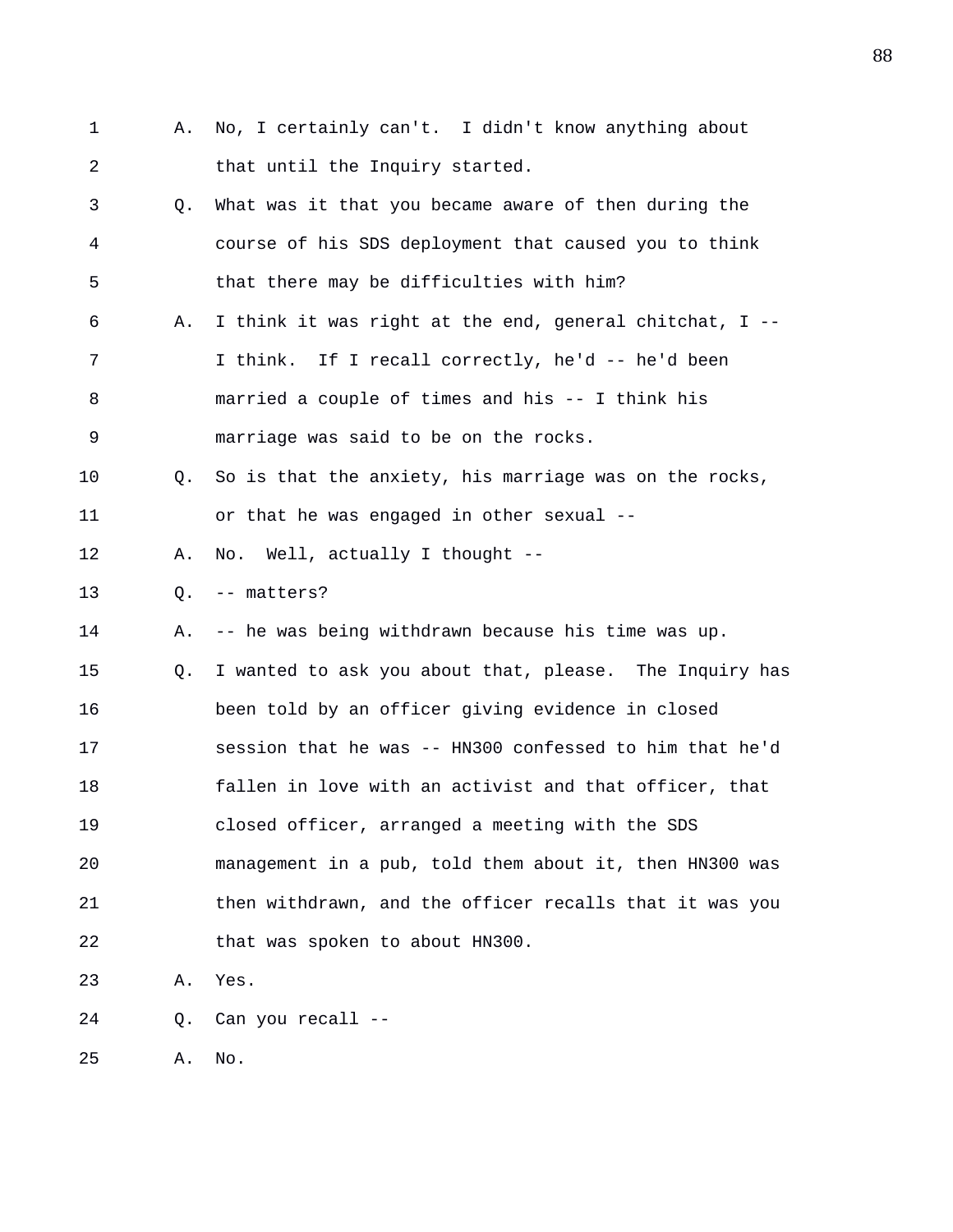- 
- 1 Q. -- being informed about that?
- 2 A. Definitely not, and all I can say is I don't remember 3 any of those circumstances, and I've read the transcript 4 of the officer concerned and he didn't know the name of 5 the person he told in the pub until my name was 6 suggested, so ... 7 Q. I think he mentioned "the officer with the Scottish 8 name". I think that was as far as he could recall. 9 A. Exactly, but whether it's a Scottish name or not, it 10 wasn't me. 11 Q. Right. 12 A. I mean, the circumstances he -- he enlarges on it and 13 the period of time 300 was with him, etc. So the 14 circumstances are such I couldn't fail but remember. 15 I mean, it's extraordinary. 16 Q. Had you been told that an officer had fallen in love 17 with an activist, what would you have done? 18 A. Well, it would have to be reported all the way up. He 19 would have to come out. I mean, it -- it would be 20 a very serious position, and it was. 21 Q. Would any disciplinary action have been taken against 22 him, do you think? 23 A. I have no idea. It would have gone right up top. It 24 wouldn't be anything an inspector would have a say in. 25 Q. But it wouldn't be just contained to the SDS then.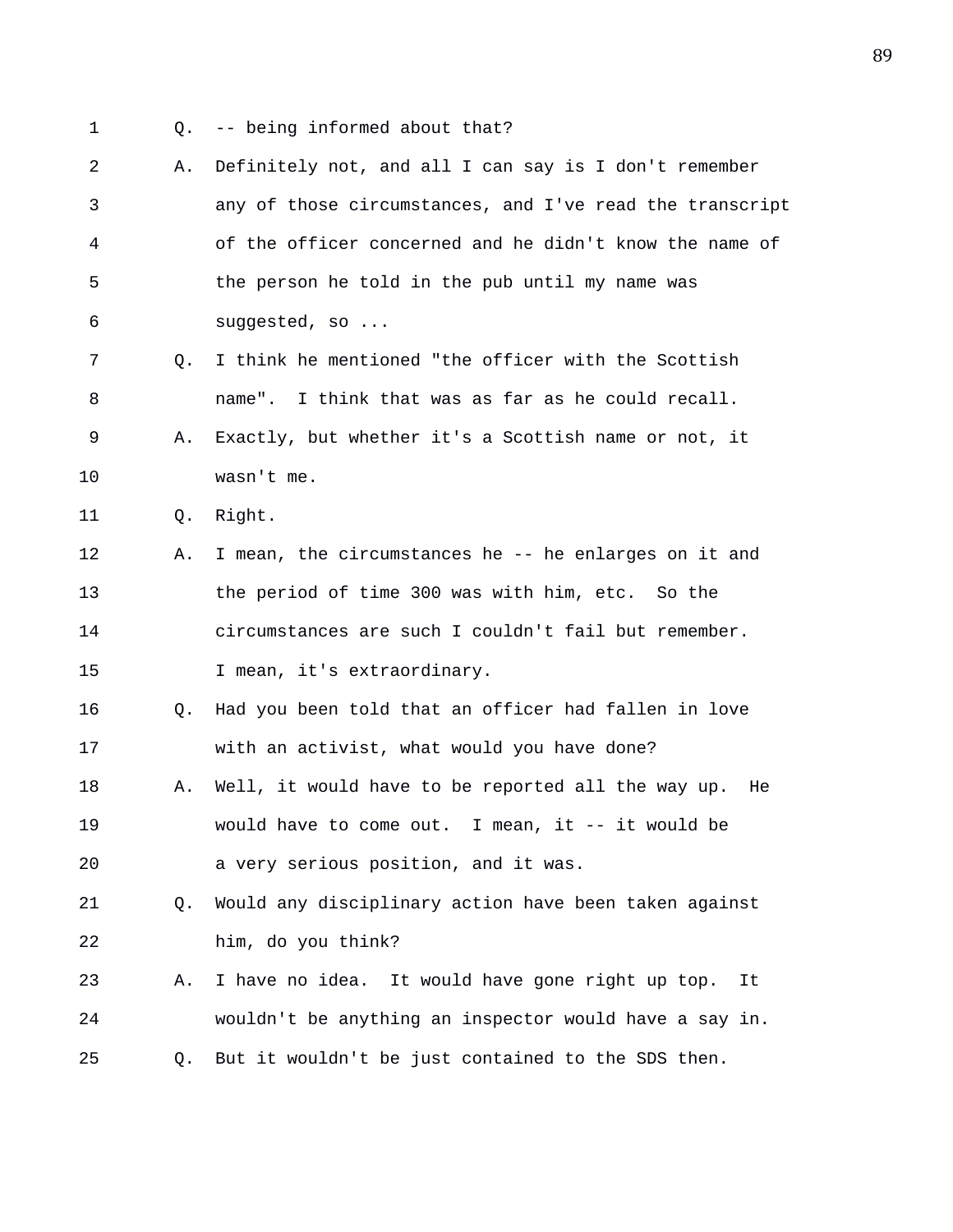1 A decision would be taken at much higher level and have 2 to be reported up. 3 A. The discussions would go up the tree. 4 Q. Might you have expected any further monitoring of him to 5 ensure that he didn't continue with any sort of 6 relationship with an activist outside his deployment? 7 A. Again, that wouldn't be my decision. 8 Q. We understand that he subsequently married this 9 activist. Was that something that you were aware of at 10 the time? 11 A. No, not until I was told. 12 Q. And what is your reaction to that? 13 A. I find it amazing and I find it amazing that rumour 14 control kept that secret. 15 Q. Would you have expected that to have resulted in any 16 particular action taken by your superior officers? 17 A. I would think he would have to move out of 18 Special Branch for a start. I mean, there's strong 19 vetting and he wouldn't meet the vetting criteria. 20 Q. We also know that HN354 and HN21 engaged in sexual 21 relationships, but didn't disclose them to SDS managers, 22 they say. 23 Had they disclosed those relationships to you, is it 24 likely they would have been subject to disciplinary 25 proceedings?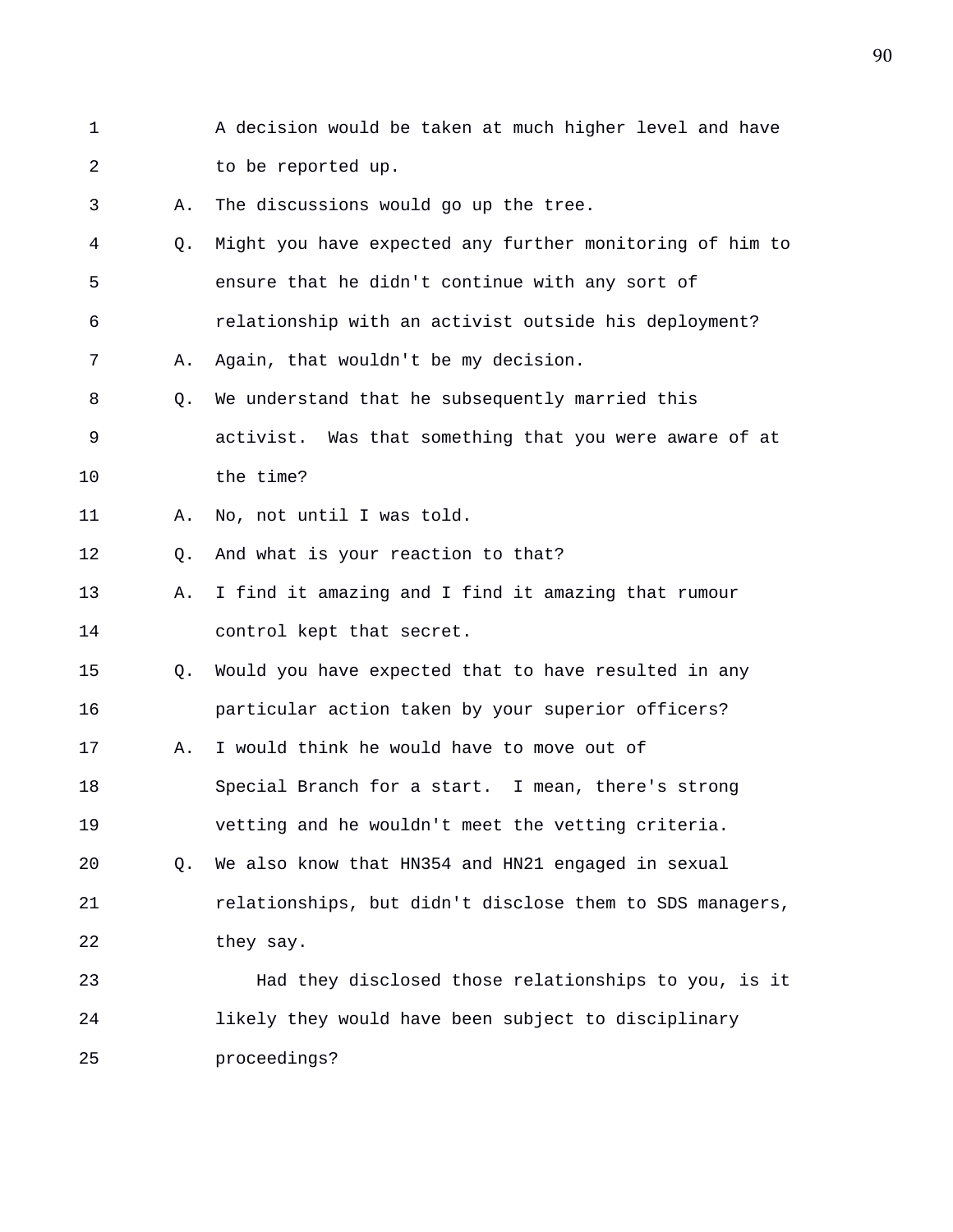| 1  | Α. | Well, all of the circumstances would have to be         |
|----|----|---------------------------------------------------------|
| 2  |    | considered and it -- it could have happened. The senior |
| 3  |    | management may have felt the circumstances were such    |
| 4  |    | that it wouldn't be a discipline.                       |
| 5  | Q. | HN126. I don't know whether you need to look at         |
| 6  |    | the list --                                             |
| 7  | Α. | Yes, please.                                            |
| 8  | 0. | -- to understand who that officer is.                   |
| 9  |    | (Pause)                                                 |
| 10 | Α. | Yes.                                                    |
| 11 | O. | Do you have any recollection of hearing that he had     |
| 12 |    | become close to a member of his target group?           |
| 13 | Α. | No.                                                     |
| 14 | Q. | No.                                                     |
| 15 |    | HN155.                                                  |
| 16 | Α. | Yeah.                                                   |
| 17 | Q. | Again, do you want to just check that you know who that |
| 18 |    | is?                                                     |
| 19 | Α. | Yes, I do know that one.                                |
| 20 | Q. | I think you overlapped for a very brief period of time. |
| 21 |    | Two things, HN155.                                      |
| 22 |    | Did you have any knowledge of HN155 getting stoned      |
| 23 |    | with activists, smoking marijuana?                      |
| 24 | Α. | No.                                                     |
| 25 | Q. | No.                                                     |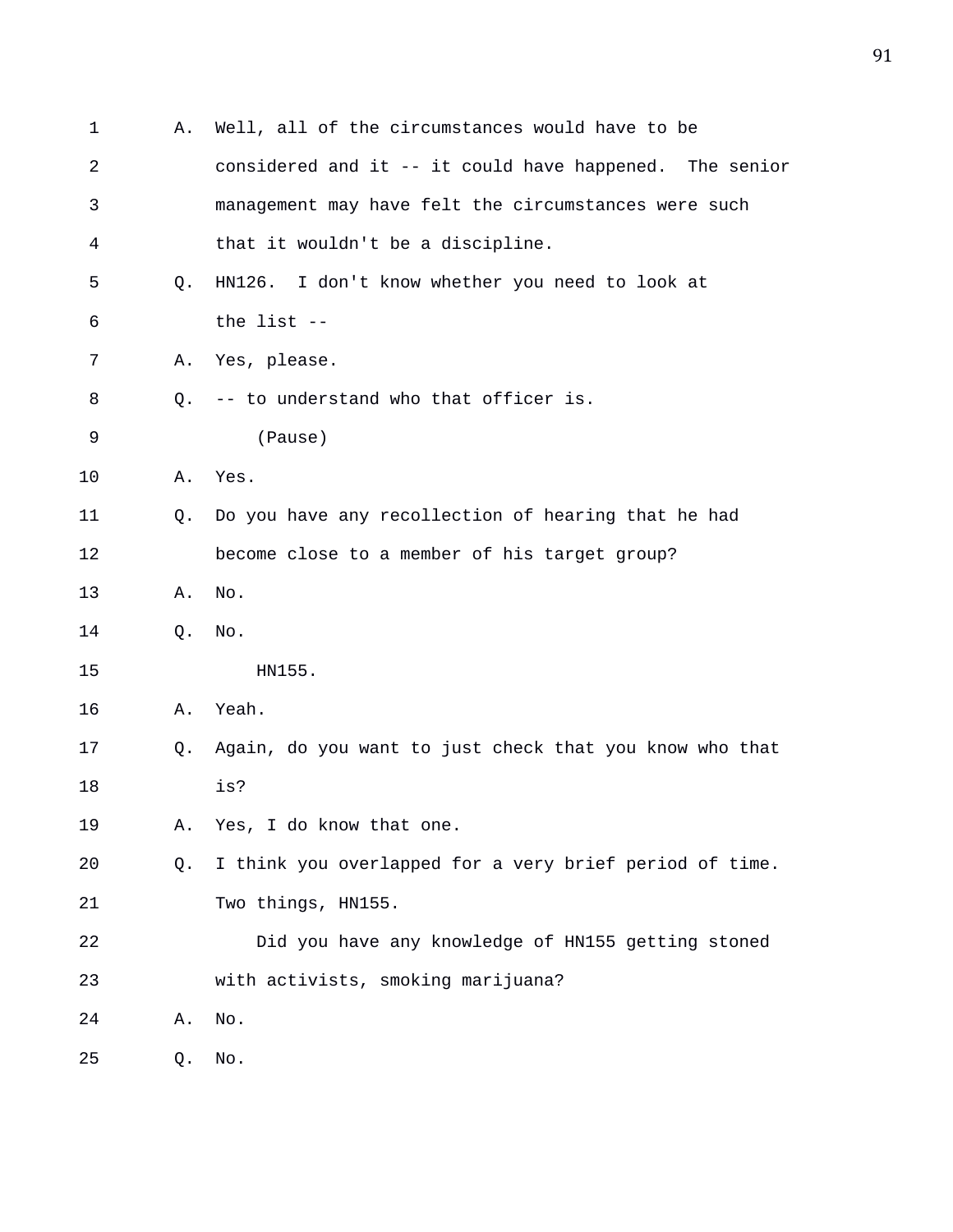1 A. H1 -- that particular officer, I don't think he actually 2 went into the field during my time. 3 Q. Right. 4 A. He was in the back office. 5 MS HUMMERSTONE: Thank you very much. Thank you. 6 Sir, I'm just about to move to another topic. 7 I don't have a great deal left, but I wonder whether 8 bthat might be an appropriate moment to draw stumps 9 until -- and I can finish off after lunch. 10 THE CHAIRMAN: Certainly. It will give me a minute or two 11 to ask about a topic you have asked about, which is 12 troubling me. 13 The officer who described how HN300 came out of the 14 field gave very clear evidence about what he had been 15 told by HN300 and what he did to deal with the matter -- 16 A. Yes. 17 THE CHAIRMAN: -- by reporting it to one or other of 18 the managers; in other words, the detective inspector or 19 the detective chief inspector -- 20 A. Yes. 21 THE CHAIRMAN: -- in the SDS. 22 As a matter of dates, that is you and Geoff Craft. 23 We know when these events occurred -- 24 A. Yes. 25 THE CHAIRMAN: -- and you were in fact the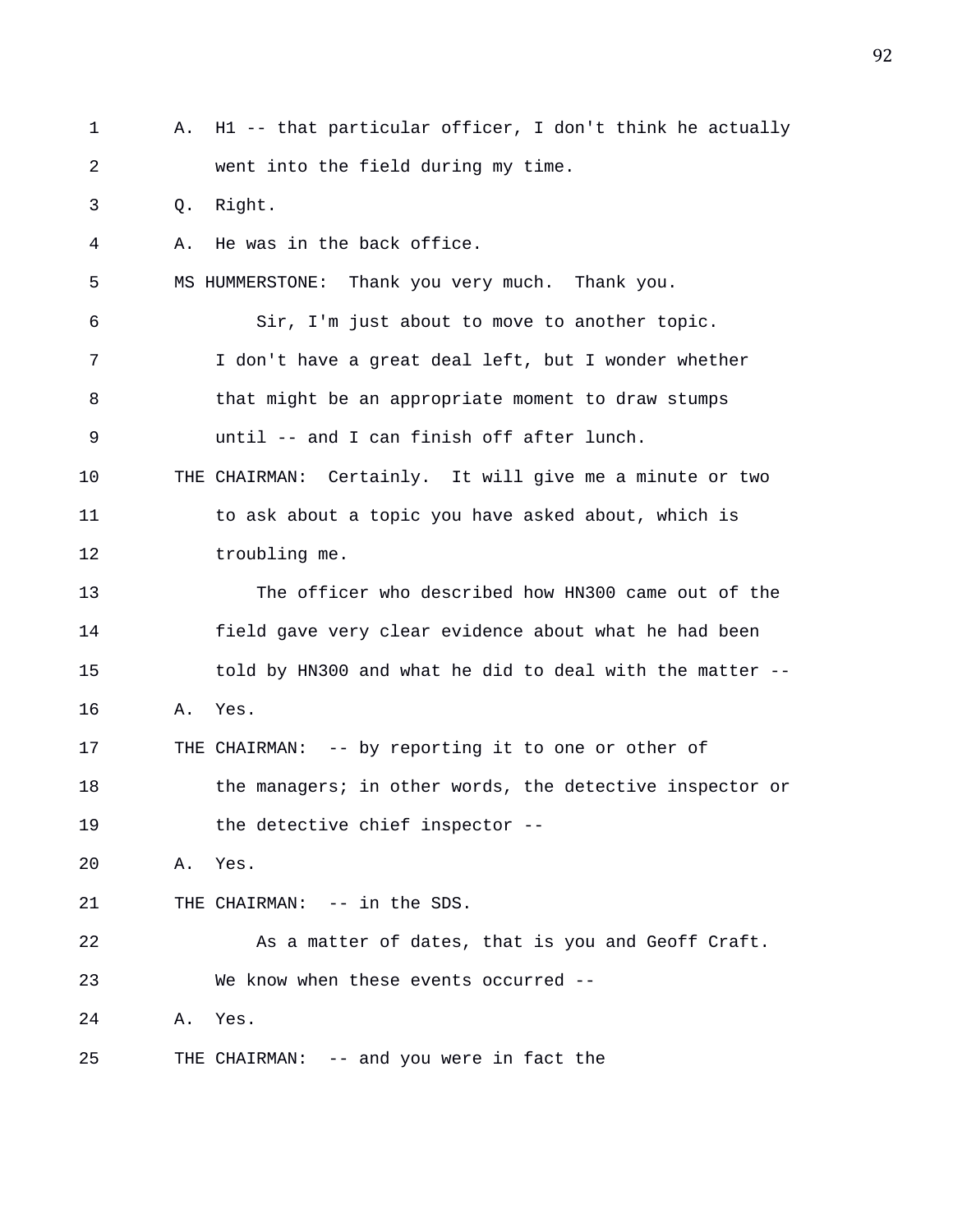1 detective inspector then and Geoff Craft was the 2 detective chief inspector then.

3 A. Yes.

- 4 THE CHAIRMAN: And one of the puzzles is that neither of 5 you remembers clearly being in those positions together, 6 simultaneously.
- 7 A. That's correct, yes.
- 8 THE CHAIRMAN: I'm wondering whether, now you've read, as 9 you have, what the closed officer had to say and 10 reflected on it, you have any explanation which might 11 enable me to work out what happened.
- 12 A. Well, I -- I can only presume, but I -- I can't actually 13 produce any evidence to support this, Chairman.
- 14 THE CHAIRMAN: No.
- 15 A. There's clearly, in 1976, long periods when I wasn't 16 actually working in the office due to, as
- 17 **I've mentioned, various courses.**
- 18 THE CHAIRMAN: Yes.
- 19 A. And this event happened whilst I was away, and I say 20 that because it's such a big event, such a serious 21 event, that it would have stuck in my mind and I'm sure 22 it would have stuck in Geoff Craft's mind if I'd been 23 with him.
- 24 I wonder if there was an acting inspector, possibly 25 Les Willingale, who was actually with Geoff Craft on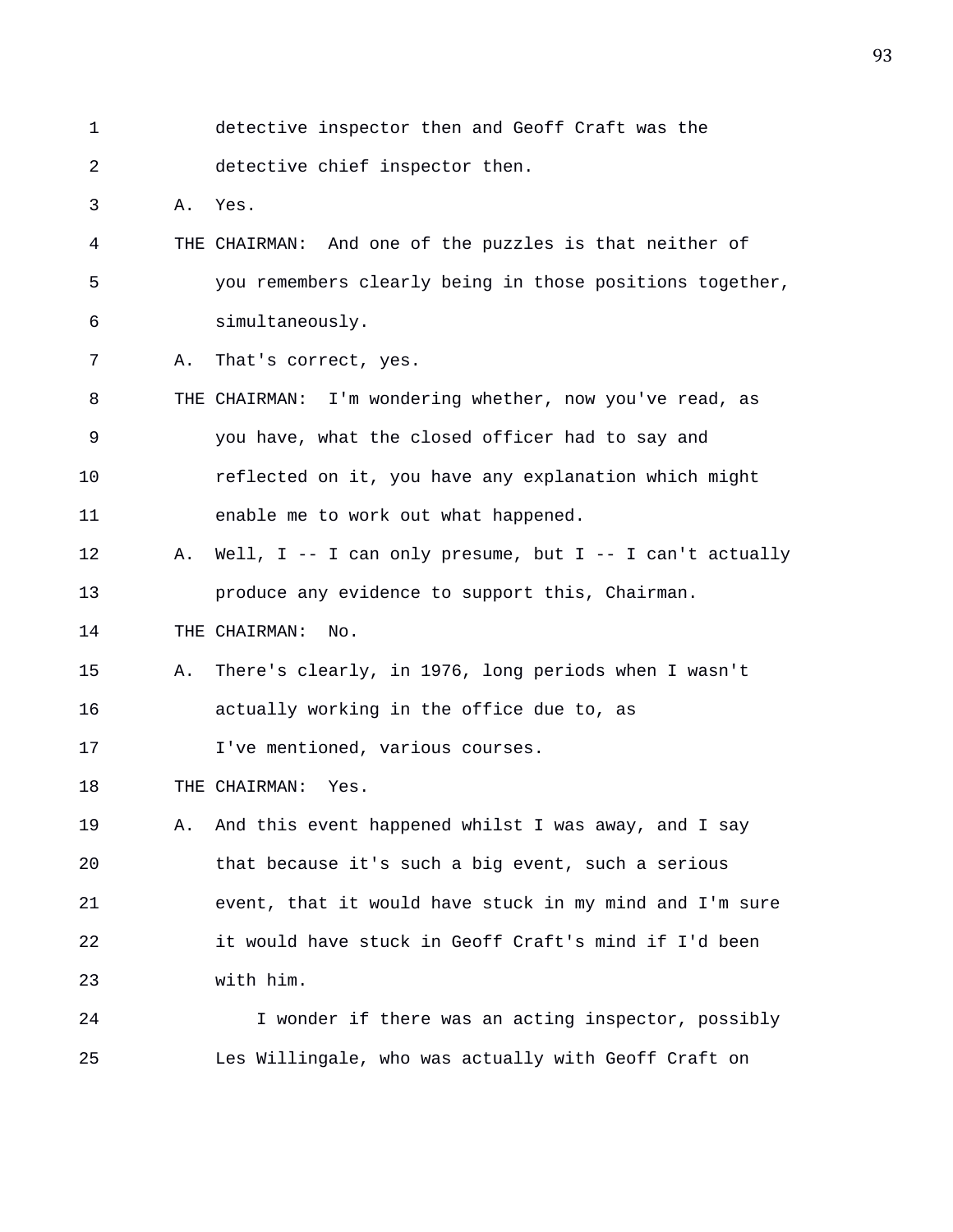| 1  |    | that occasion. It certainly wasn't me. Well, I can't        |
|----|----|-------------------------------------------------------------|
| 2  |    | imagine that it's a sort of incident that I could           |
| 3  |    | honestly claim I can't recall.                              |
| 4  |    | THE CHAIRMAN: Yes. So an explanation might be --            |
| 5  | Α. | Might be.                                                   |
| 6  |    | THE CHAIRMAN: -- that it was someone standing in your shoes |
| 7  |    | temporarily --                                              |
| 8  | Α. | Yes.                                                        |
| 9  |    | THE CHAIRMAN: -- and it might have been Les Willingale.     |
| 10 | Α. | That -- that's the only possibility I can come forward      |
| 11 |    | with.                                                       |
| 12 |    | THE CHAIRMAN: Thank you for that.                           |
| 13 |    | We will resume at 2.00, and you have roughly how            |
| 14 |    | long left?                                                  |
| 15 |    | MS HUMMERSTONE: Only about 20 minutes, I think.             |
| 16 |    | THE CHAIRMAN: Yes. Ms Hummerstone will have 20 minutes of   |
| 17 |    | her own questions and then we have a break of 20 minutes    |
| 18 |    | so that anybody else may raise topics with                  |
| 19 |    | Ms Hummerstone for her to ask you, and then you may be      |
| 20 |    | re-examined by your counsel.                                |
| 21 | Α. | Thank you very much.                                        |
| 22 |    | THE CHAIRMAN: But that will give you, I hope, some          |
| 23 |    | indication that your evidence may be finished by about      |
| 24 |    | 3 o'clock.                                                  |
| 25 | Α. | Thank you.                                                  |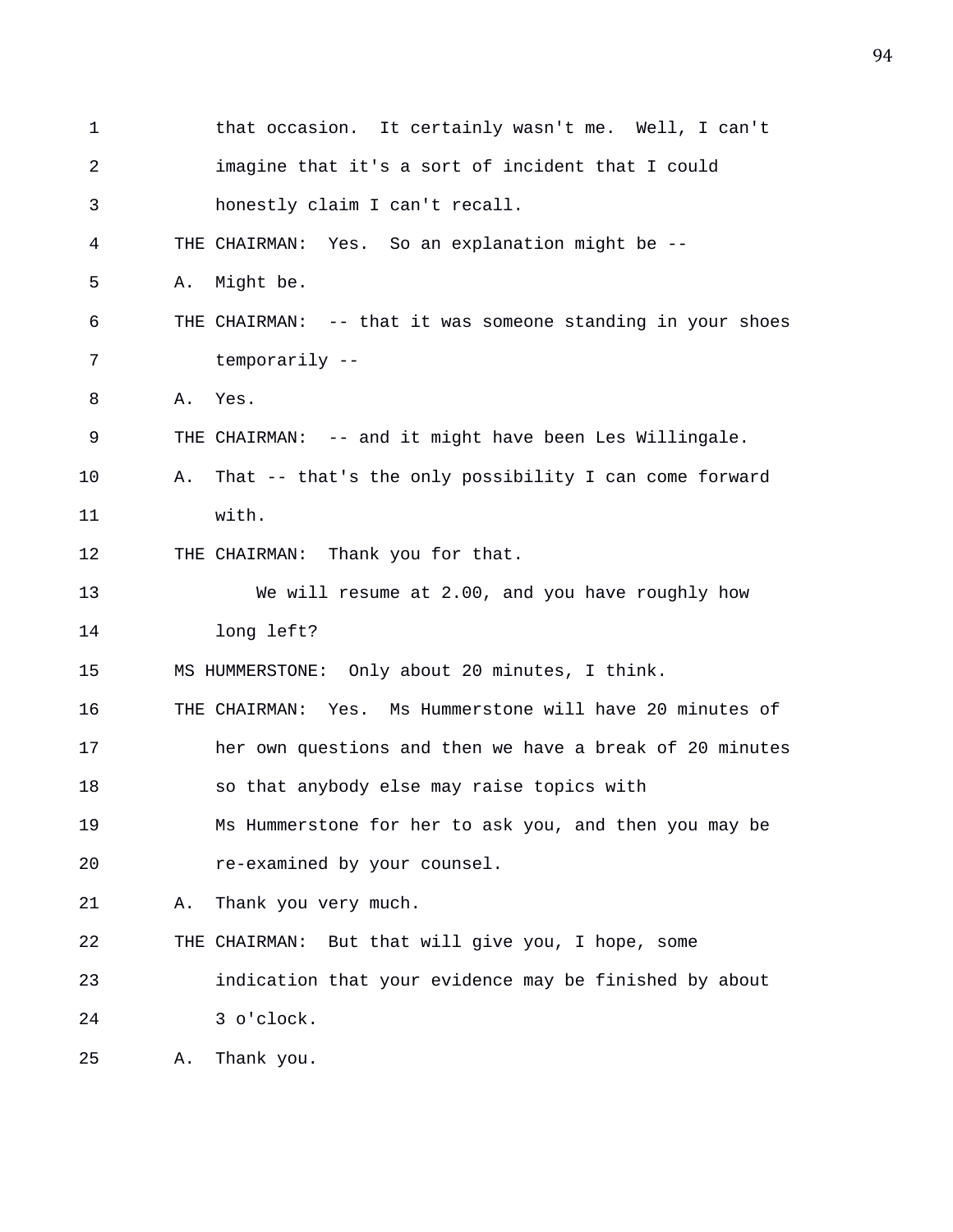1 (12.59 pm)

2 (The short adjournment)

3 (2.01 pm)

4 MS HUMMERSTONE: Three final topics from me at this stage, 5 Mr McIntosh.

6 The first one, the relationship with the 7 Security Services during the time that you were a DI at 8 the SDS. You say in your statement that you were too 9 junior in rank at that stage to have a great deal of 10 contact with the SDS, although you were aware that they 11 were one of the agencies that were making tasking 12 requests of the SDS; is that right?

13 A. I was well aware, yes.

14 Q. Can I ask, please, for document {UCPI/30893/1}, please, 15 to be put on the screen. This is a summary document 16 dated 17 August 1979 of the contact between the 17 Security Services and the SDS in the year-to-date. It 18 indicates that there was a meeting on 22 February. It's 19 the third line down. There appears to have been 20 a meeting that Mike Ferguson and you attended on 21 22 February 1979.

22 Can we just scroll down, please, to the 23 second paragraph.

24 I'm extremely sorry, I've left my hard copy bundle 25 back in my room which has got my highlighting on it.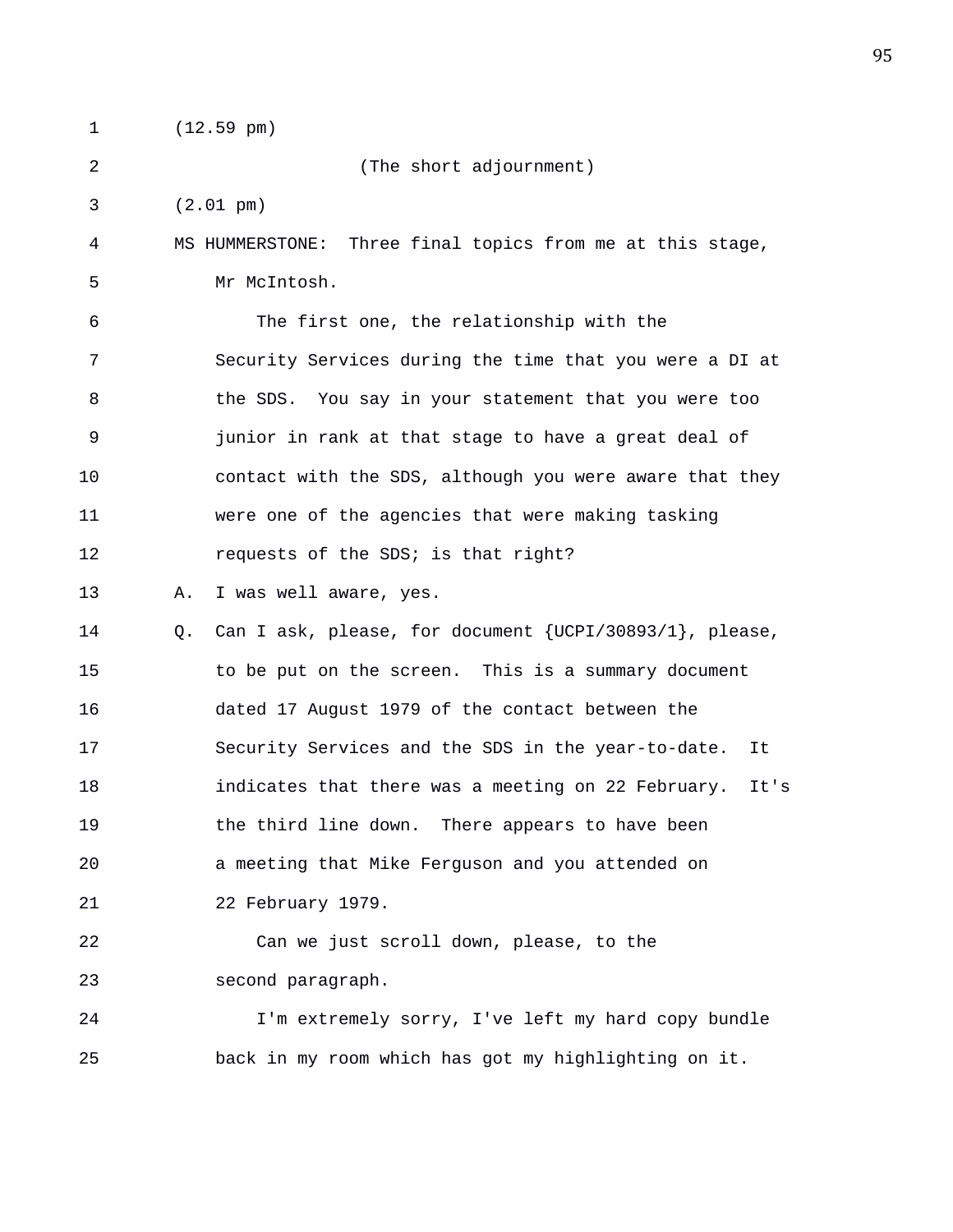1 I wonder if we could just briefly pause and I can ask 2 Ms Smith to go and collect that. I'm sorry. Otherwise, 3 it's going to take rather too long for me to scroll down 4 by eye. 5 Awfully sorry, Mr McIntosh. 6 THE CHAIRMAN: We'll pause a moment while your hard copy 7 bundle is rescued. 8 MS HUMMERSTONE: I'm grateful. I'm grateful, thank you. 9 (Pause) 10 Thank you very much. I'm sorry about that. 11 Paragraph 1 -- so just scroll back up the page, 12 please -- about two-thirds of the way down that 13 paragraph, or probably three-quarters of the way down 14 that paragraph: 15 "We agreed ..." 16 At the far right-hand corner: 17 "... to hold regular meetings at approximately 18 monthly intervals ..." 19 That's meetings between the SDS and the 20 Security Services. 21 Can you recall that from 22 -- from February, 22 meetings were held roughly monthly? Can you recall 23 that? 24 A. No, because it says SDS was reluctant to hold regular 25 meetings.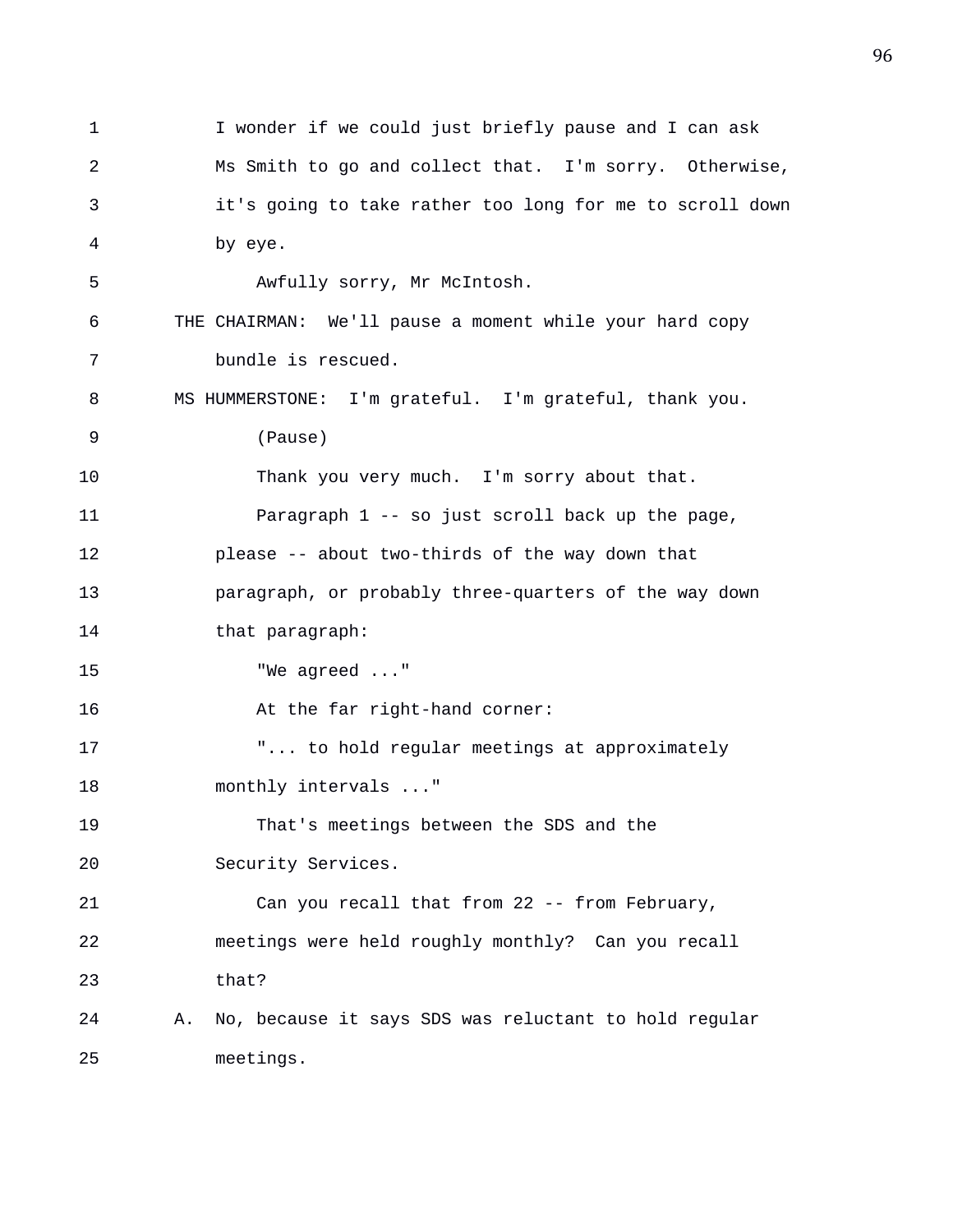- 
- 1 Q. Thank you very much.

2 Can we move on, please, to paragraph 2. It says 3 there that: 4 "SDS are ... ready to accept [regular] briefs from 5 F7, both on organisations and individuals, to attend 6 specific meetings where F6 ..." 7 Something redacted: 8 "... and to respond to specific feedback from 9 reports. We agreed that briefings would be passed on 10 unheaded, unattributable paper direct to the [Head 11 of] SDS, or by word of mouth." 12 Now, it seems that from roughly this period, the 13 chain of tasking was to come directly to the SDS rather 14 than through the superintendents. Can you recall 15 anything like that taking place? 16 A. No. I'm quite surprised, to be honest. 17 Q. It also indicates, the rest of this report, that 18 meetings were also being held with the -- with S Squad. 19 You indicate in your statement that, in your 20 opinion, the relationship with the Security Services was 21 a good one. Between the SDS and the Security Services, 22 it was a cordial relationship. 23 A. It was, as far as I knew, yes. 24 Q. Sorry, can you just take that document down, please. 25 Can we have another one up, please, very, very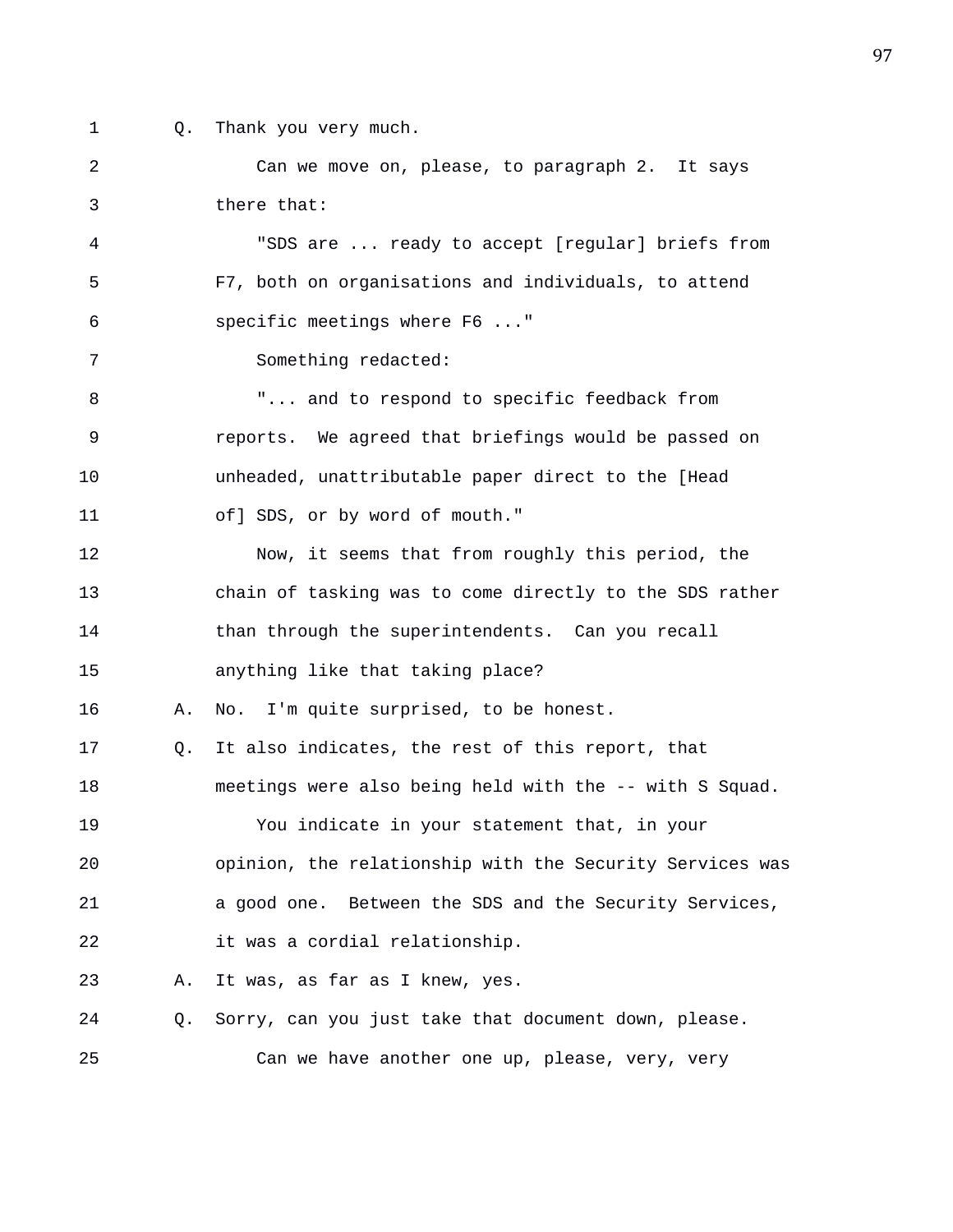1 quickly. {UCPI/28810/1}. This is a note of a meeting 2 on 2 October:

3 "... an opportunity to say farewell to 4 DI Angus MacIntosh and to meet his successor 5 Trevor Butler. After lunch at the Waterloo dispatch in 6 Adams Row we returned to CSH for discussions." 7 Was it common that, in your experience, SDS officers 8 would have lunch with the Security Services? Was that 9 something that happened regularly? 10 A. No, but from the previous minute, it looks as though 11 there was going to be a closer association. 12 Q. Right. 13 A. This is the -- as it says, apparently, and I certainly 14 don't deny it, that I went there with, I presume, 15 Mike Ferguson and Trevor Butler to say goodbye and for 16 them to meet Trevor Butler. 17 Q. Sorry, you can take that document down now, please. 18 Did the SDS, to your knowledge, keep any record of 19 communications with the Security Services, do you 20 remember? 21 A. No, I don't recall any, other than on documents; I mean, 22 minute sheets. There were loads of minute sheets for 23 every piece of paper, it seemed. 24 Q. Thank you very much. 25 Next disparate topic, please. You say in your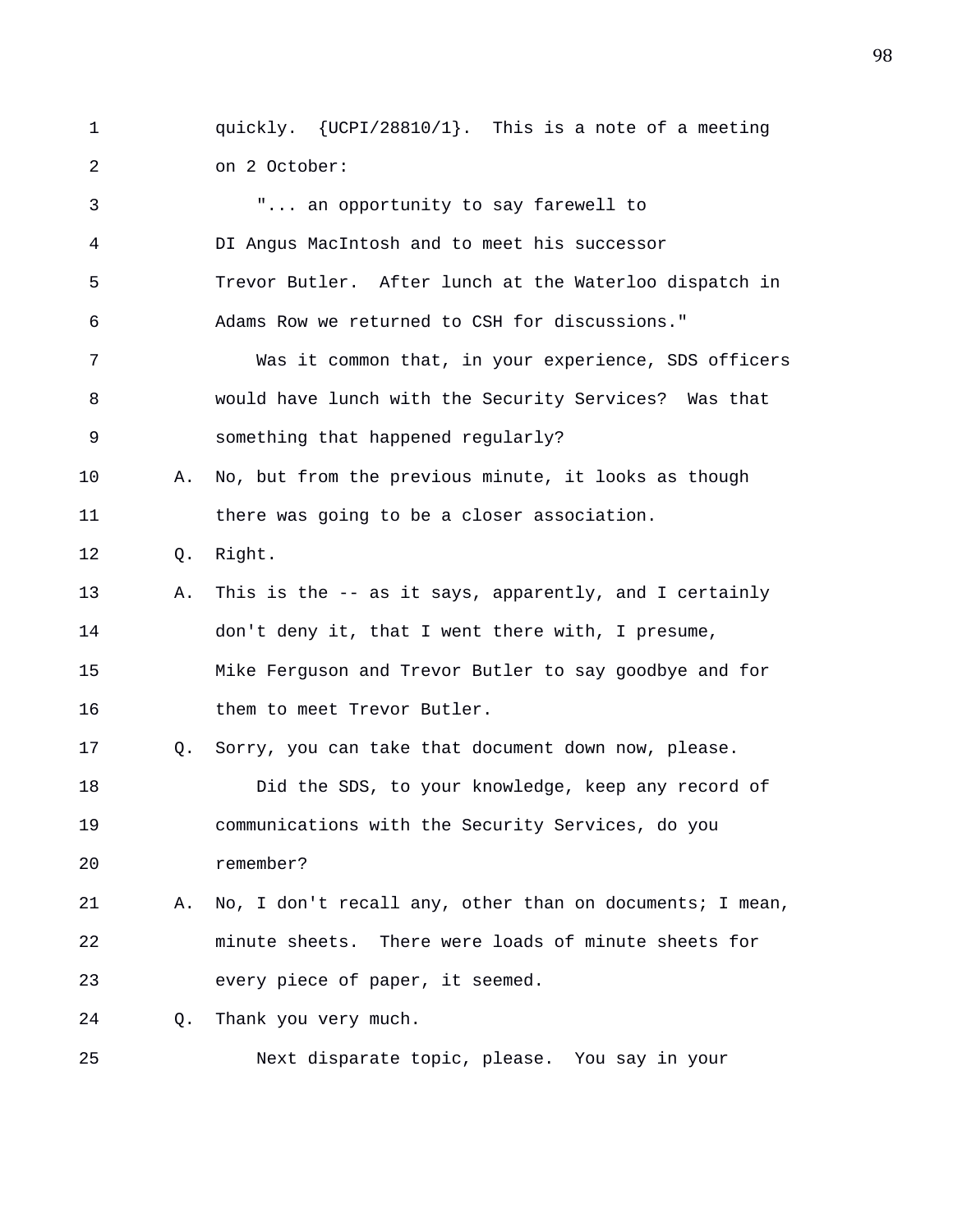1 witness statement that reporting for public order 2 purposes was ordinarily -- was undertaken normally by 3 way of a written report which would have been compiled 4 by Dick Scully from information provided by the UCOs. 5 So this is specifically about public order matters. Is 6 that a reference to a threat assessment, do you think? 7 Is that what you mean? 8 A. Well, yes, it -- no, it's part -- it's a report from 9 which threat assessments would be considered by the 10 branch producing the assessment. So it would normally 11 go to C Squad and they'd do the assessment. 12 Q. Can you help us at all about how C Squad prepared threat 13 assessments? 14 A. No idea, no. 15 Q. Do you know who received threat assessments? 16 A. Well, it would be the body requiring it. So if it was 17 the uniformed police, it would go to A8. 18 Q. Right, so it was just directed to the body that would be 19 dealing with that particular issue? 20 A. As far as I'm aware, yes. 21 Q. You say in your witness statement that urgent 22 information was relayed by phone about public order 23 matters. What do you mean by "urgent information"? 24 What sort of information would you have -- 25 A. Well, it could be within the 24 hours of the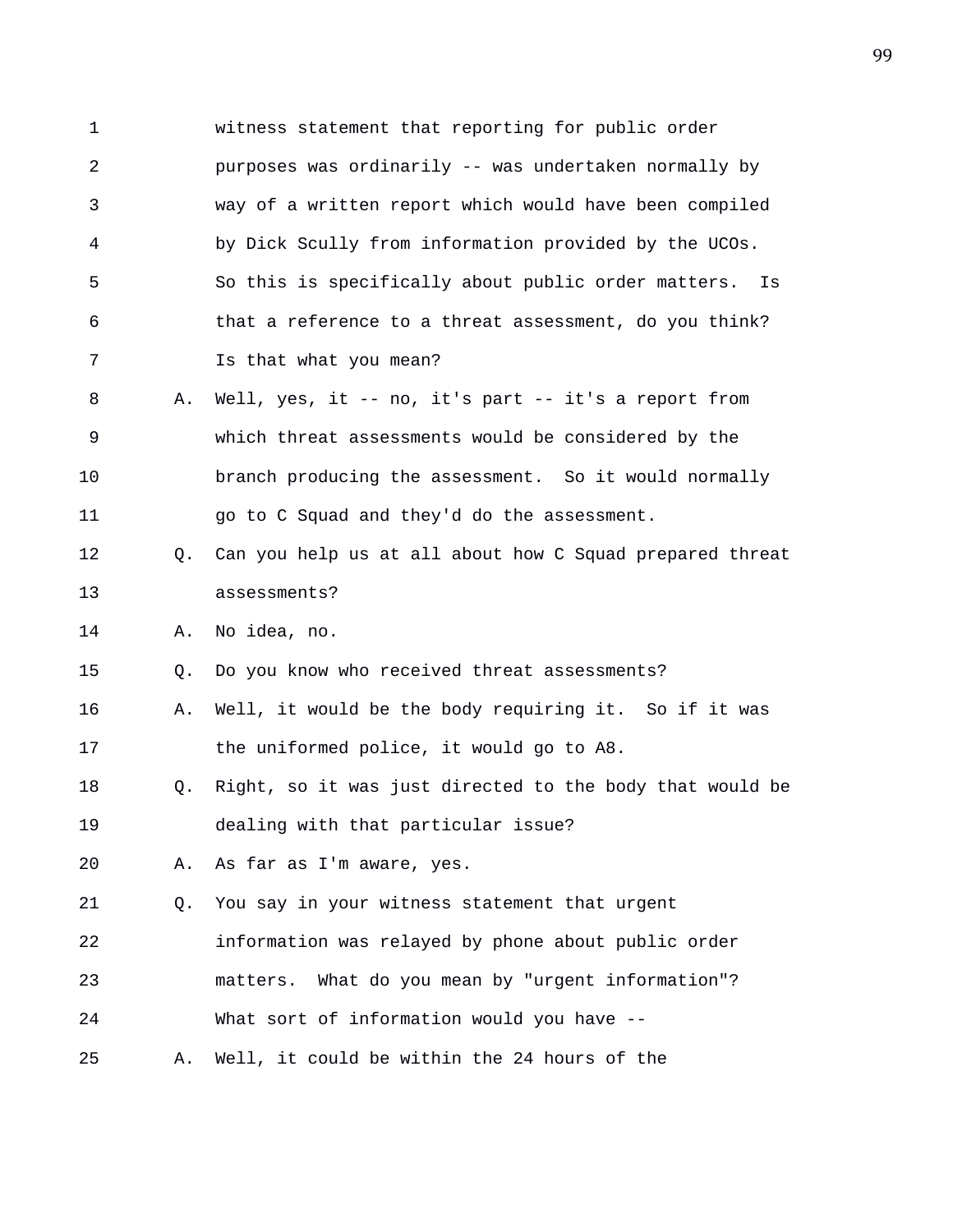1 demonstration. If one of our sources had information on 2 numbers likely to attend, change of plans, any 3 aggravation expected, that's what I would call urgent 4 information. 5 Q. And how frequently do you think that occurred, that sort  $6 \qquad \qquad$  of  $-$ 7 A. You'd have to go back to the history of demonstrations. 8 I mean, there were an awful lot of demonstrations during 9 my time, but to actually state, you know, number of 10 days, I couldn't tell you. 11 Q. Did you feel you were frequently having to undertake 12 those kind of telephone calls, or was it something that 13 was quite rare? 14 A. No, I felt it was most probably some of the most 15 important public order information we could pass on. So 16 we were always stressing to our officers that any new 17 information concerning a demonstration, no matter 18 where -- I mean, it didn't just have to be in the Met. 19 If it concerned Midlands or something, we'd phone it up 20 to Special Branch in the Midlands that information had 21 been received. 22 Q. And was it quite rare that you'd have to make those 23 telephone conversations, or was that relatively common? 24 A. It wasn't rare, but it certainly wasn't every day. 25 Q. Thank you.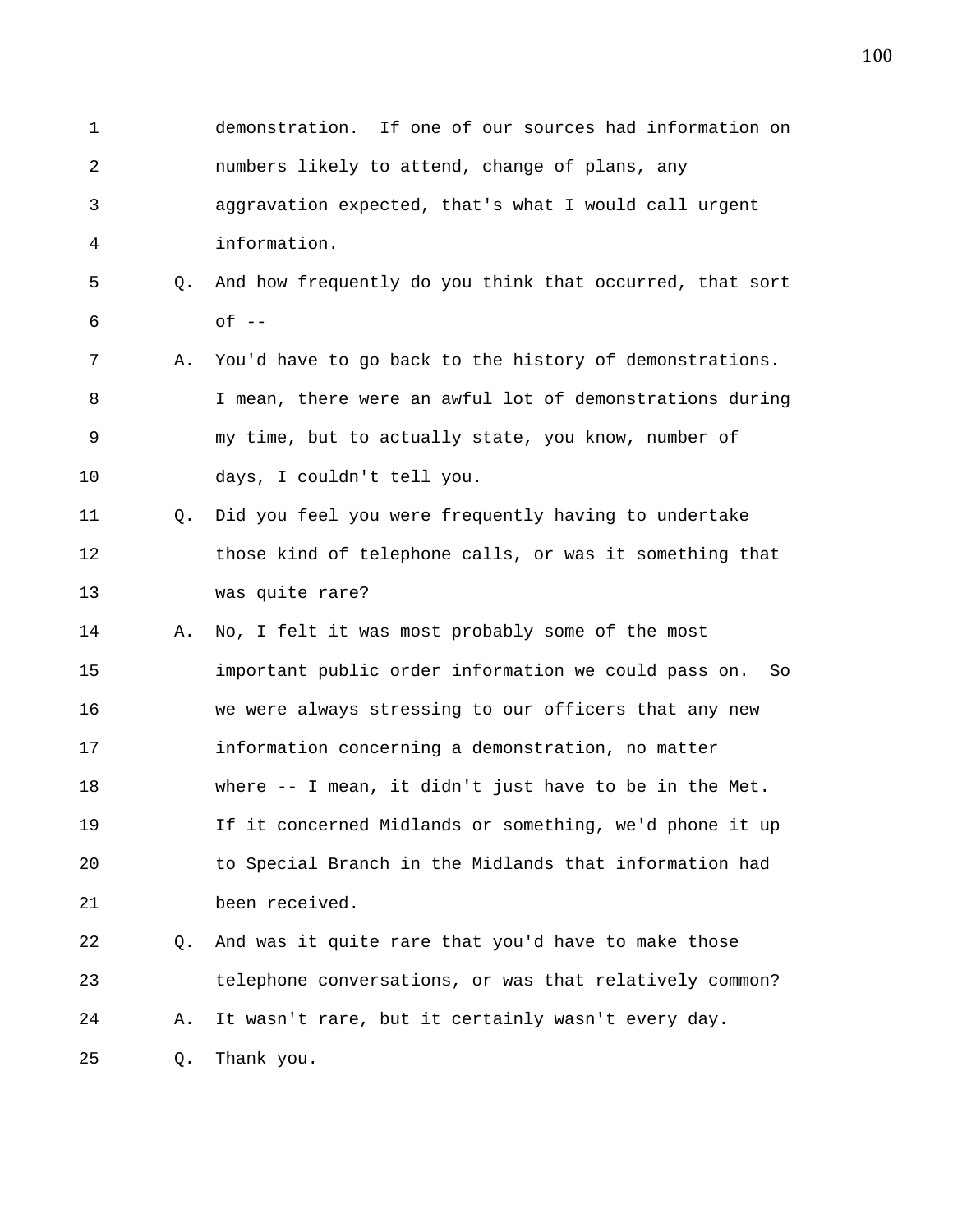| $\mathbf 1$ |    | Did the SDS ever receive feedback from any of            |
|-------------|----|----------------------------------------------------------|
| 2           |    | the SDS customers?                                       |
| 3           | Α. | As far as I can recall, only in a general sense.         |
| 4           |    | I mean, they were considered a very valuable source --   |
| 5           | Q. | And was there -- sorry, I don't want to cut across you.  |
| 6           | Α. | Sorry, and senior officers from various sections of the  |
| 7           |    | squad, and even top brass from the Yard, yeah.           |
| 8           | Q. | Did the SDS, to your knowledge, ever receive any         |
| 9           |    | critical feedback from any quarter?                      |
| 10          | Α. | I'm certainly not aware of that, no.                     |
| 11          | Q. | Thank you.                                               |
| 12          |    | Final topic at this stage. One of the officers who       |
| 13          |    | the Inquiry heard from in closed session was present at  |
| 14          |    | the demonstration in Southall at which Blair Peach       |
| 15          |    | received a fatal injury. That was on, I think,           |
| 16          |    | 23 April 1979. He said that he was warned by SDS         |
| 17          |    | managers not to attend the demonstration that day        |
| 18          |    | because the uniformed branch were going to clamp down on |
| 19          |    | the demonstration.                                       |
| 20          |    | Were you the manager that warned this officer not to     |
| 21          |    | go to that demonstration, do you think?                  |
| 22          | Α. | No, I wasn't, but I can understand that warning, yes.    |
| 23          |    | But I didn't, no.                                        |
| 24          | Q. | Why do you think that warning would have been given?     |
| 25          | Α. | Well, we don't want our officers arrested. We don't      |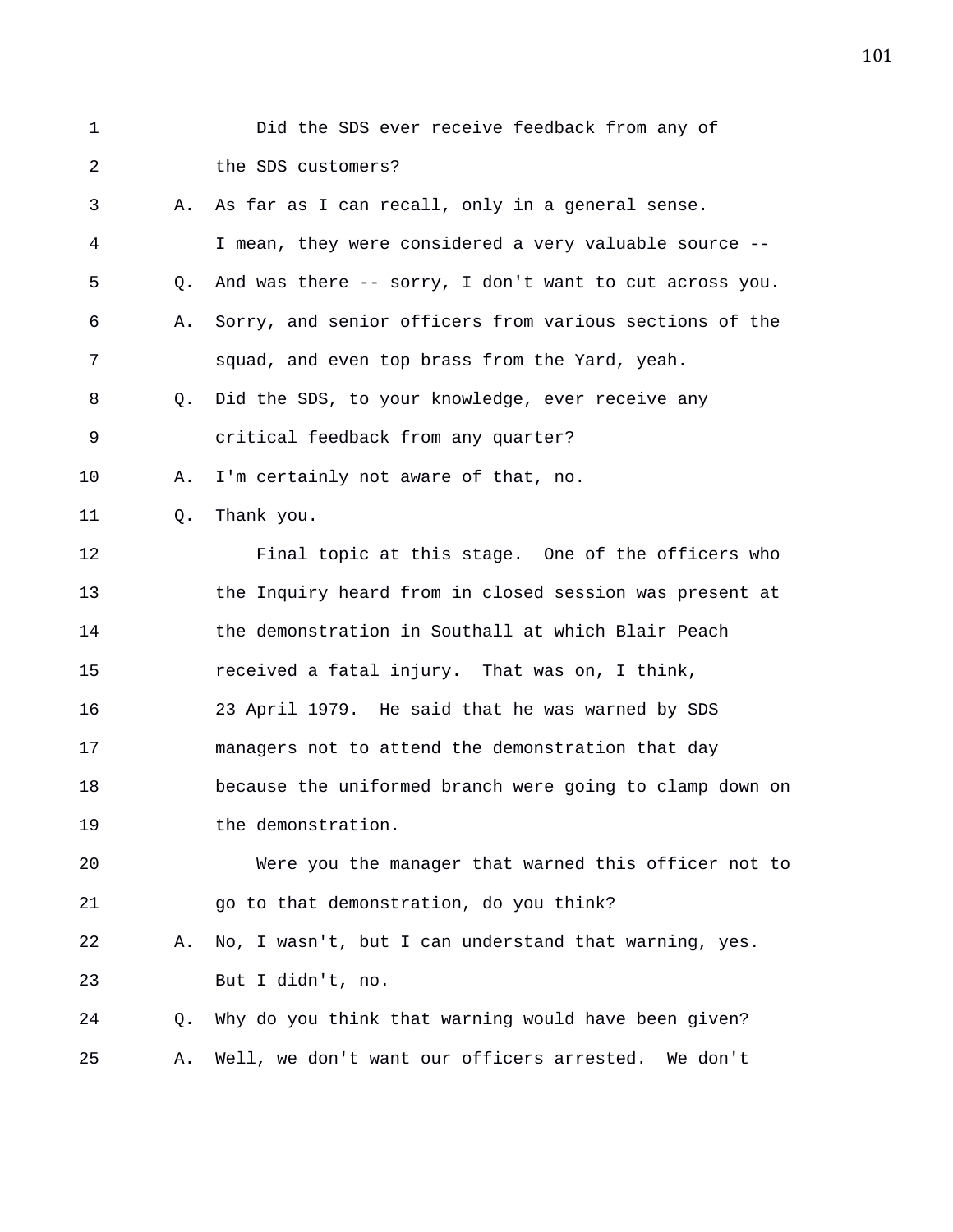1 want our officers involved in violence. It's as simple 2 as that. So if we had -- if we had, and it's very 3 unusual -- it's a fairly unusual statement, actually. 4 It sounds quite aggressive. I can't recall one like 5 that, to be honest. 6 Q. Can you recollect knowing that the uniformed branch were 7 going to clamp down more heavily on this demonstration 8 than others? Can you recall that? 9 A. No. As I said, I haven't heard of that type of message. 10 Q. This officer also states that SDS management arranged 11 for him to be smuggled into Scotland Yard later on to 12 make a statement about the demonstration, which he did 13 attend notwithstanding advice not to attend. 14 Can you recall arranging for an officer to be taken 15 to Scotland Yard to make a statement? 16 A. Not on this occasion. We used to smuggle in 17 occasionally for various reasons. 18 Q. Can you recall any pressure brought to bear on the SDS 19 to provide evidence favourable to the police in respect 20 of the Southall demonstration? 21 A. No, I certainly can't, no. 22 Q. Another officer who gave evidence in closed session said 23 that he was asked to attend Blair Peach's funeral by one 24 of his managers and, in fact, a report was then produced 25 with a list of names of other attendees.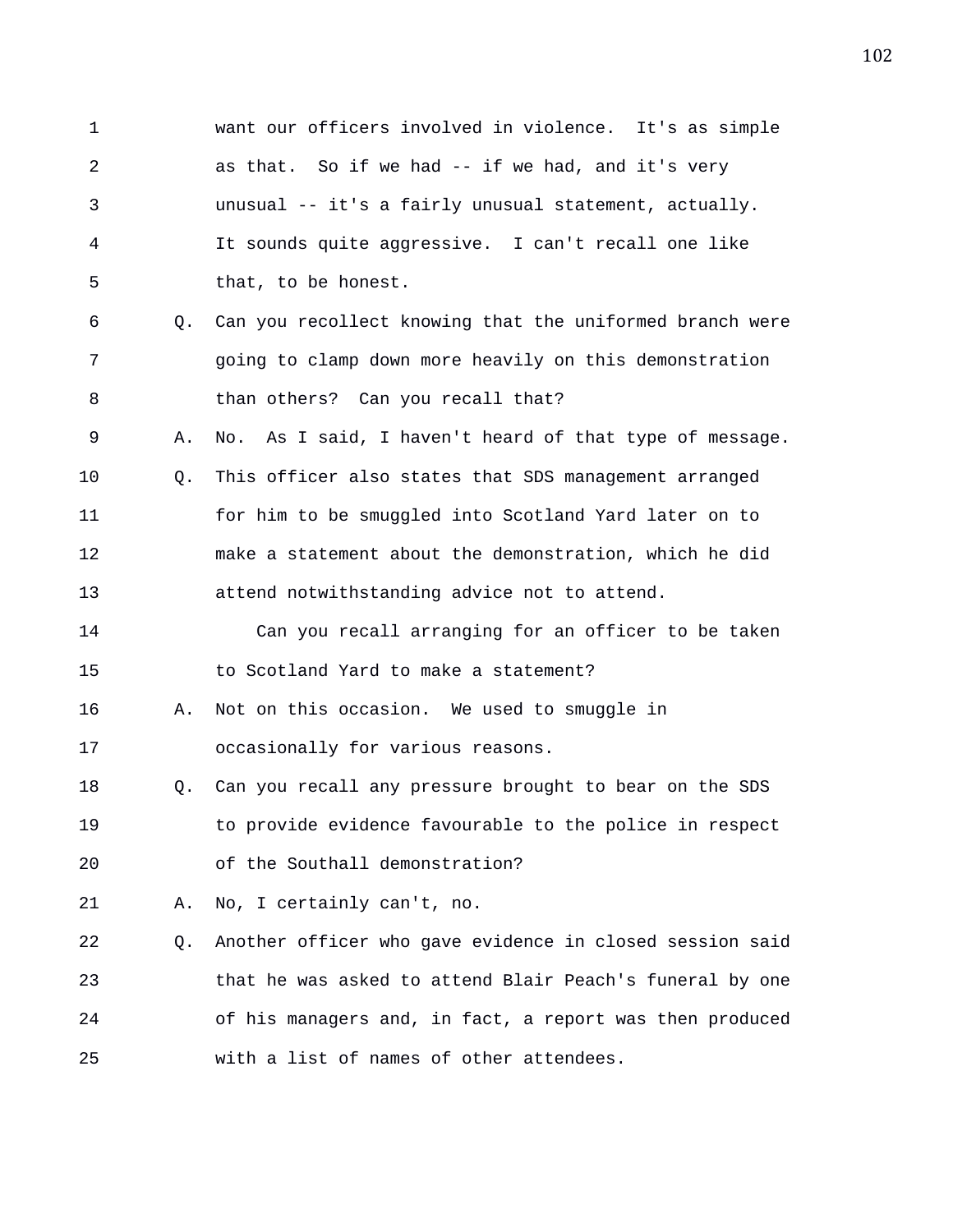| 1  |    | Can you recall, was that you who asked him to attend     |
|----|----|----------------------------------------------------------|
| 2  |    | the funeral, do you think?                               |
| 3  | Α. | I don't know either who told him or -- or who he is.     |
| 4  |    | I can understand the request by the management to ask    |
| 5  |    | the officer to attend, yes.                              |
| 6  | Q. | Why would the management have wanted an officer to       |
| 7  |    | attend that event?                                       |
| 8  | Α. | To attend?                                               |
| 9  | Q. | Yes.                                                     |
| 10 | Α. | In case -- anything to early identify disorder and also  |
| 11 |    | as normal coverage of an event, which was of interest    |
| 12 |    | because of the whole -- the whole reason of the -- the   |
| 13 |    | funeral was to -- for a person involved in extreme left  |
| 14 |    | wing politics and demonstration, that's all. And most    |
| 15 |    | probably, I -- I don't know which officer went or who    |
| 16 |    | asked him to go. It most probably fitted in well with    |
| 17 |    | his colleagues.                                          |
| 18 | Q. | You say in your witness statement that reporting on      |
| 19 |    | those attending events in connection with Blair Peach,   |
| 20 |    | you say, was due to their status as activists rather     |
| 21 |    | than as individuals who sought to discredit or criticise |
| 22 |    | the police; is that right? That was why these events     |
| 23 |    | were reported on, not about -- not because they were     |
| 24 |    | trying to discredit or criticise the police, but because |
| 25 |    | they were simply activists engaged in -- going to --     |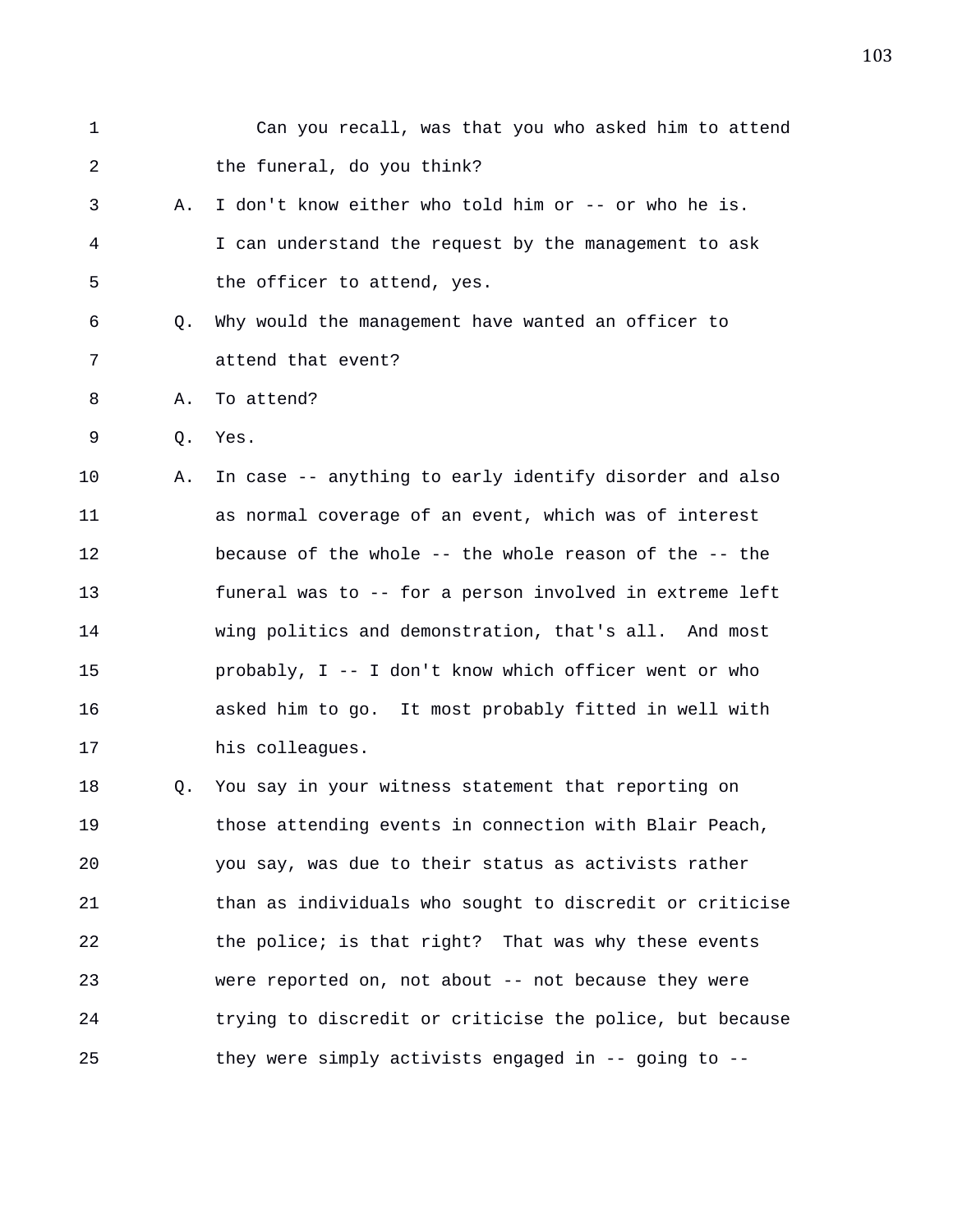- 
- 1 attending events --
- 2 A. Yes.

3 Q. -- and that's why they were reported on?

4 A. Yes, because --

5 Q. Is that your view?

6 A. Yes, anti-police.

7 MS HUMMERSTONE: Thank you very much, Mr McIntosh. I've got 8 no further questions for you at this time. 9 THE CHAIRMAN: Just one question before we break for 10 20 minutes. Many people might think it is distasteful 11 for a police officer, whether undercover or not, to 12 attend the funeral of someone who has died in the 13 circumstances we now know and record the names of all of 14 those capable of being identified who have attended it. 15 Do you have any observation to make about that? 16 A. Well, I can understand some people being upset by it, 17 particularly people close to the person's funeral. 18 However, in public disorder -- and I know I'm quoting 19 Northern Ireland, for instance -- funerals were often

20 a hotbed of problems. And it wasn't the true friends 21 and relatives of the -- the person whose funeral it was; 22 it was because there was an opportunity of demonstrating 23 against whatever they got in mind, but it would be 24 anti-police in one way or the other, or it could even be 25 the opposition, the National Front in this case, having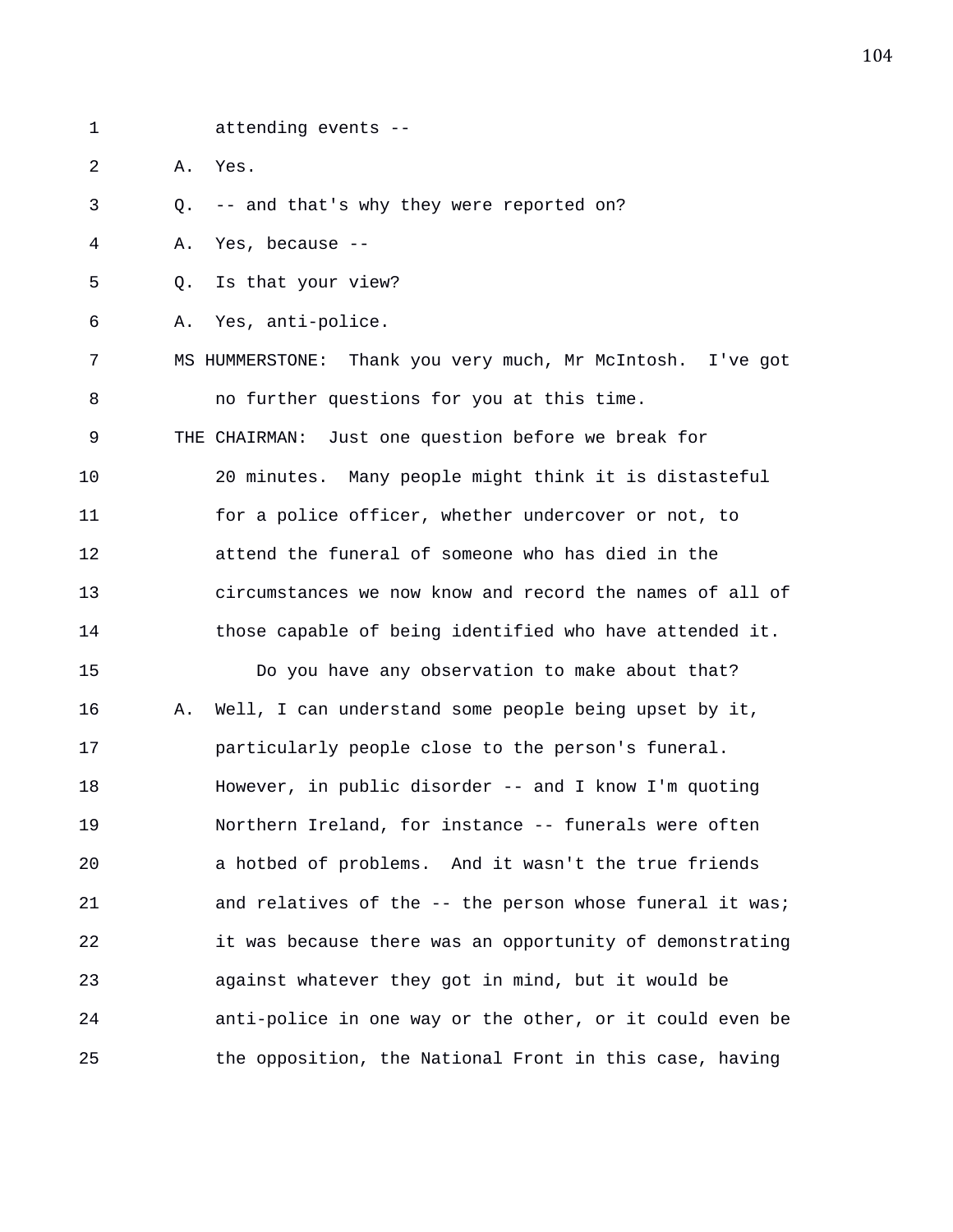1 their own demonstration.

2 Unfortunately, sir, I don't think there's a lot of 3 respect in those circumstances for the real reason of 4 the occasion. 5 THE CHAIRMAN: Thank you. We'll adjourn now for 20 minutes, 6 and would you be prepared to come back then and when 7 questions have been asked, as I've indicated, then your 8 evidence should be complete. Thank you. 9 (2.21 pm) 10 (A short break) 11 (2.59 pm) 12 THE CHAIRMAN: Ms Hummerstone, I understand there were 13 rather more questions than we might have anticipated. 14 MS HUMMERSTONE: There are a number of questions. I don't 15 think it's necessarily going to take me a long time to 16 get through them, I just wanted to make sure I had 17 a proper understanding of them. So I apologise for 18 the delay. 19 They're on disparate topics, and so I'm afraid if 20 you just bear with me whilst we go through them. 21 The first is this. You said you had an advisory 22 role in the undercover officers using the identities of 23 children who had died. Did you ever advise undercover 24 officers to visit the places where these children had 25 come from?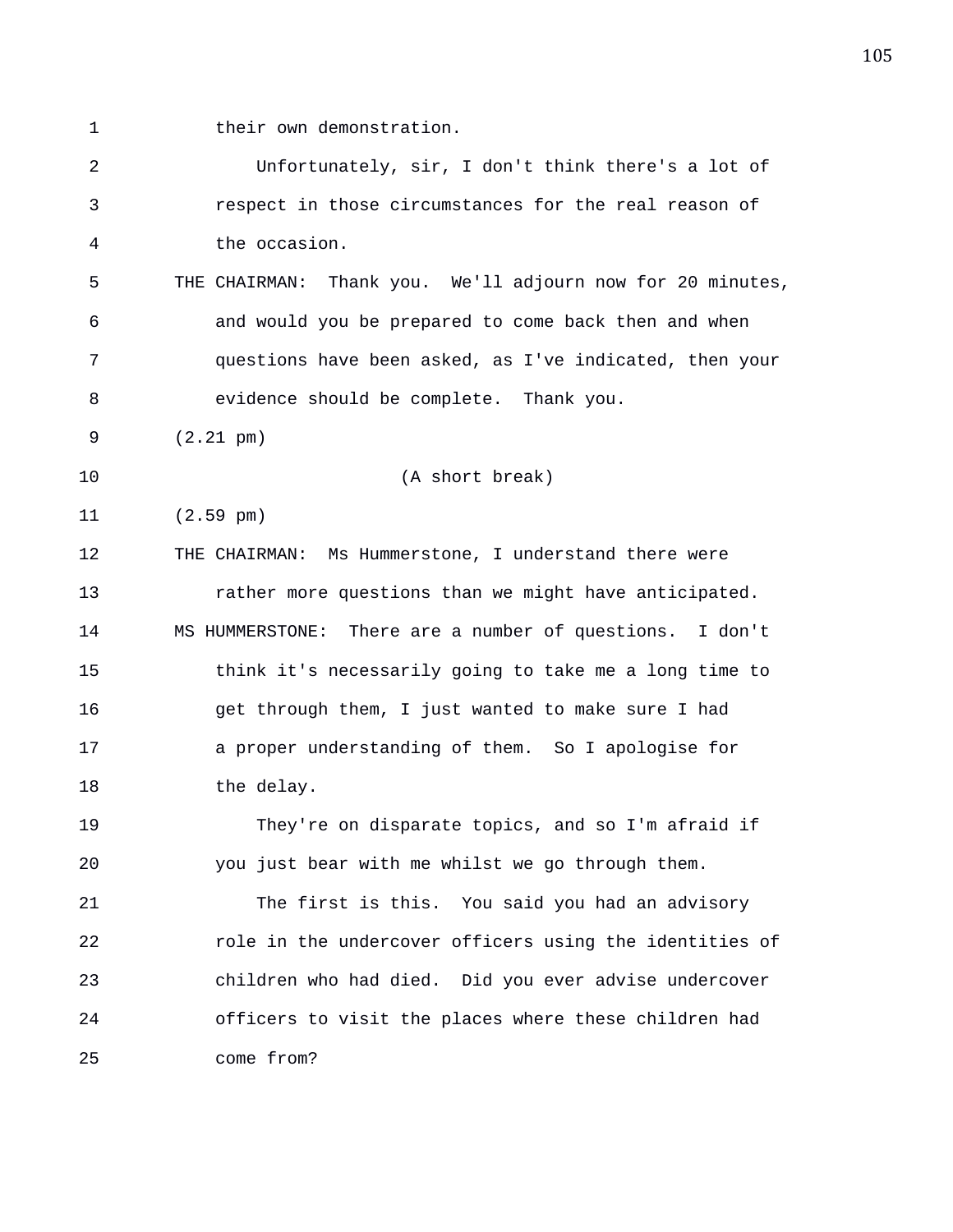1 A. No.

2 Q. Dealing now with reporting on individuals in connection 3 with the death of Blair Peach. I don't know whether it 4 will assist you, but if it does, HN21, the person who 5 attended Blair Peach's funeral, and HN41, who attended 6 the demonstration at which he received a fatal injury, 7 are on your cipher list. If you want to just refer to 8 them. Don't refer to them by name, but if you want to 9 just check that you understand who those officers are. 10 (Pause)

11 A. Yes.

12 Q. Thank you.

13 I just want to clarify an answer you gave right at 14 the end of your evidence about the reason for reporting 15 on events that had a connection to the death of 16 Blair Peach. In your witness statement, what you have 17 said is that you do not believe that activists involved 18 in events connected with the death of Blair Peach were 19 reported on because they sought to discredit or 20 criticise the police.

21 That's what you said in your witness statement and 22 I just want to clarify, because you seemed to give 23 an answer at one point about people being reported on 24 for being anti-police, and I just wanted to make sure 25 that you understood that.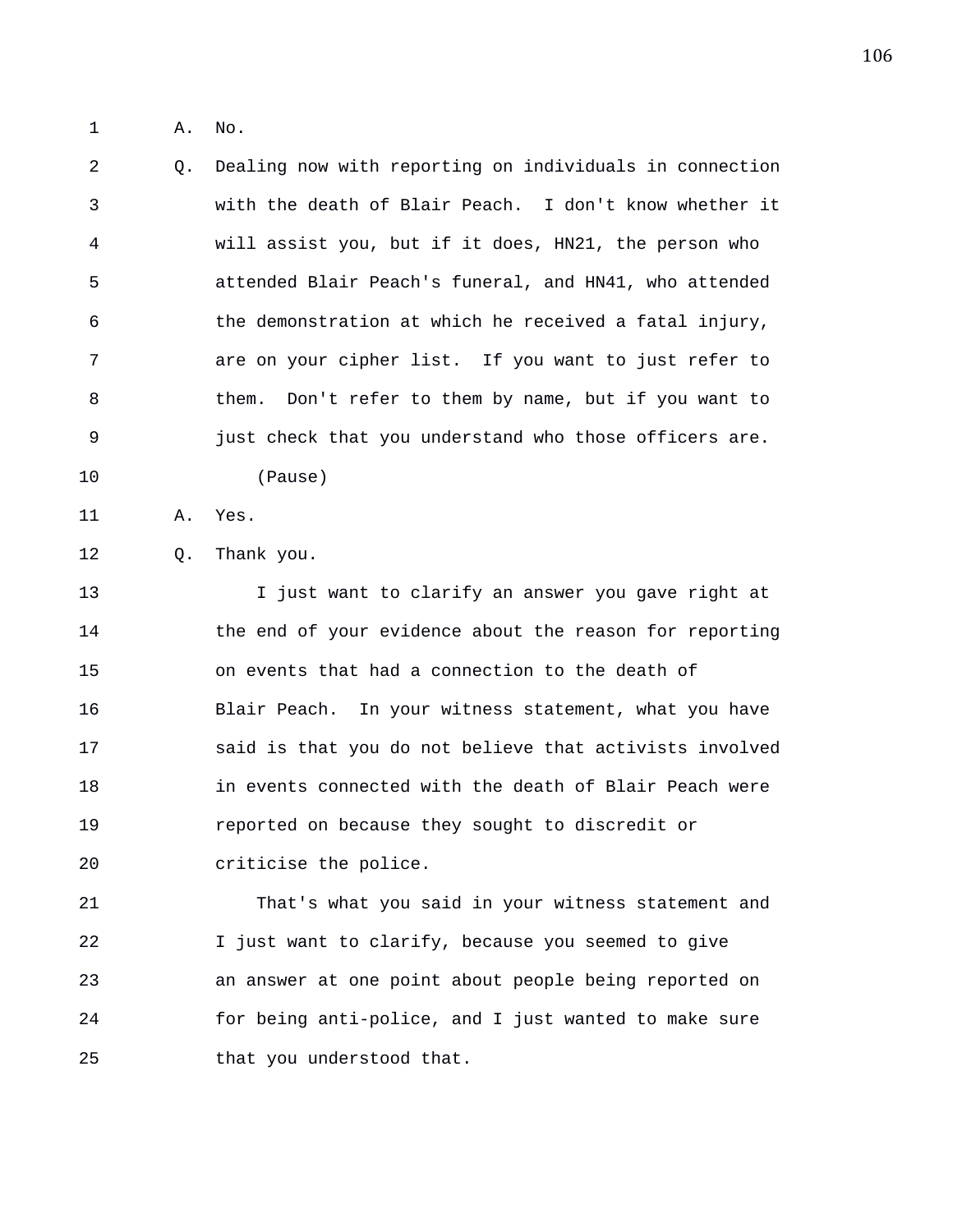1 What was your understanding as to why people 2 reported on, for example, attending the funeral or any 3 other matter in connection with Blair Peach? Why, to 4 your mind, would those people have been reported on? 5 A. Well, if -- if someone's been deputed to cover any form 6 of meeting and demonstration, it is their duty, if they 7 identified people, to report their presence. It's not 8 for them to decide. It's for the people who want the 9 reports to decide whether they are of interest or not. 10 So whether they are activists or -- or not, I don't 11 think that was relevant to the officers. They may well 12 have just identified activists because they're the only 13 people they knew.

14 Q. Why was it, though, do you think that people were 15 reported on who attended, for example, the funeral of 16 Blair Peach? What would be the justification for that? 17 A. I suspect it was thought that the ones identified, in 18 other words reported on, were connected with the 19 organisation or the -- the purpose of the demonstration 20 where I think Blair Peach was killed. I -- to be quite 21 honest, I don't recall the full details of the death of 22 Blair Peach, sorry.

23 Q. Thank you.

24 Just one more question about reporting on 25 Blair Peach's funeral. HN21 has given evidence and he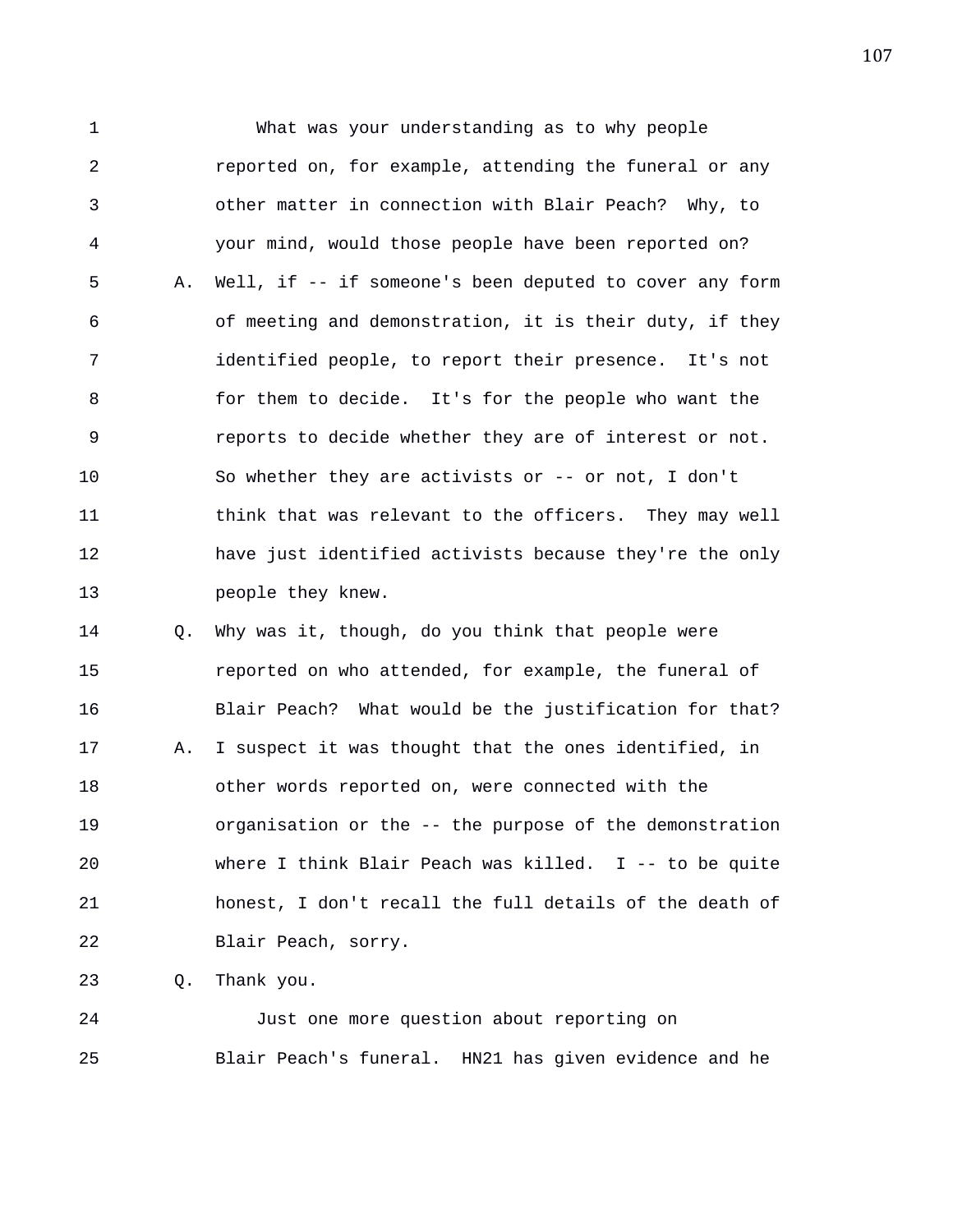1 said that he did not believe that the funeral would have 2 represented any public order risk, and I think your 3 answer in respect of the justification for that 4 reporting, or for attendance at the funeral, was that it 5 might have done. 6 Does his assessment, that it would not have raised 7 a public order risk, does that change your mind? What's 8 your reaction to that? 9 A. Not really, because it's a subjective conclusion. He, 10 because he was present and therefore saw what was going 11 on, could well have reached that conclusion and be 12 100% right. From my point of view, if I had been the 13 officer who had asked him to go, until I know who was 14 there, I can't come to that conclusion. 15 Q. Thank you. 16 Another topic now. You were asked by the Chairman 17 as to where you would set the limit on the commission of 18 criminal offences by -- 19 A. Oh, right. 20 Q. -- undercover officers. In your witness statement, 21 I think you said you would set that limit at billposting 22 and leafletting. 23 A. Yes. 24 Q. But when asked directly, I think you said you wouldn't 25 necessarily always put it there, and I just wanted to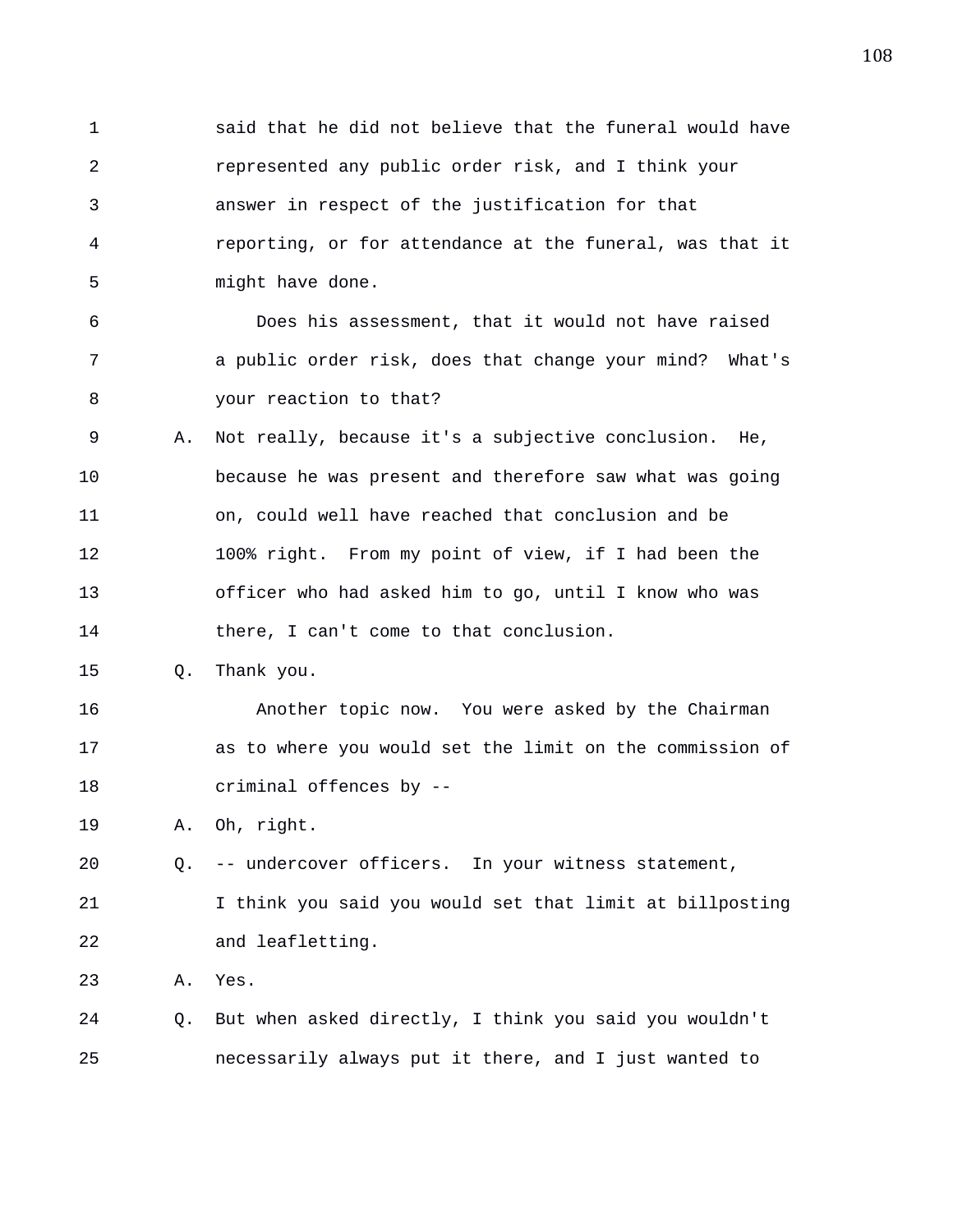1 understand where your boundary might have been for the 2 conduct of your undercover officers. 3 A. No, when I answered the Chairman's question, I had -- 4 the initial question, I thought it had included 5 billposting. I -- I muddled up leafletting, thinking 6 sticking leaflets -- 7 Q. Yes. 8 A. -- on walls, but -- but those are the two areas which 9 I -- I would term as very minor misdemeanours and 10 therefore not an embarrassment to law enforcement. 11 Q. How about the commission of public order offences? 12 A. Well -- 13 Q. Would that have been beyond the scope? 14 A. Well, it would be, but one has to accept there would be 15 circumstances where you can't get out of it, 16 particularly where you've got groups fighting each other 17 and you may be the unlucky one who feels the hand of 18 the law, because a lot of people never do. 19 Q. And how about obstructing police officers in carrying 20 out their duties? Would that fall outside the line? 21 A. Well, again, you'd have to look at the circumstances. 22 If it's a group of people doing that, there's no way -- 23 I mean, he's going to be included in that group 24 causing -- committing that offence. I'd certainly draw 25 a line on it if he was on his own and he did that.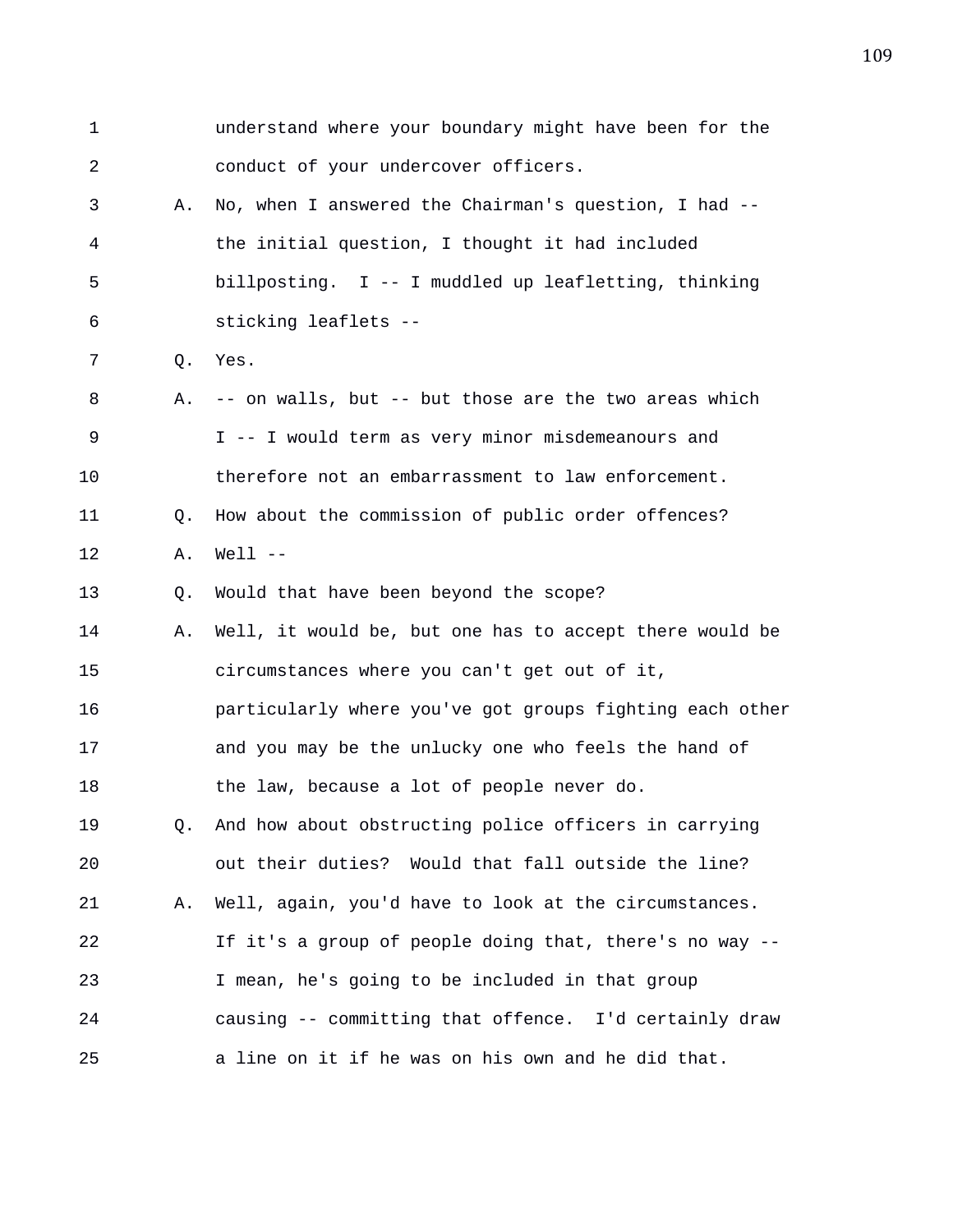- 
- 1 It was completely unacceptable.

2 Q. In your witness statement you refer to officers sailing 3 close to the wind. Is that what you mean by that, that 4 in the moment --

5 A. Can you give me the full sentence?

6 Q. Yes, of course, sorry. Sorry, yes. I'm sorry, let me 7 just find the full reference for you. It's at 8 paragraph -- paragraph 163, you're dealing with the 9 commission of offences by undercover officers. You say:

10 "There seems to have been some acceptance that UCOs 11 would necessarily have to sail close to the wind in 12 terms of conduct connected to their deployment. Conduct 13 unconnected to their deployment - such as drug dealing 14 or murder - would not have been sanctioned or 15 tolerated."

16 And you go on to deal with HN13, who was prosecuted 17 for conduct in connection with his deployment.

18 Perhaps I should have started earlier in the 19 sentence. This is your paragraph dealing with 20 commission of criminal offences whilst undercover. You 21 gave advice, you say, that the commission of offences 22 was not permitted:

23 "It was made abundantly clear that they could not 24 indulge in criminal activity, excluding peaceful protest 25 activities ..."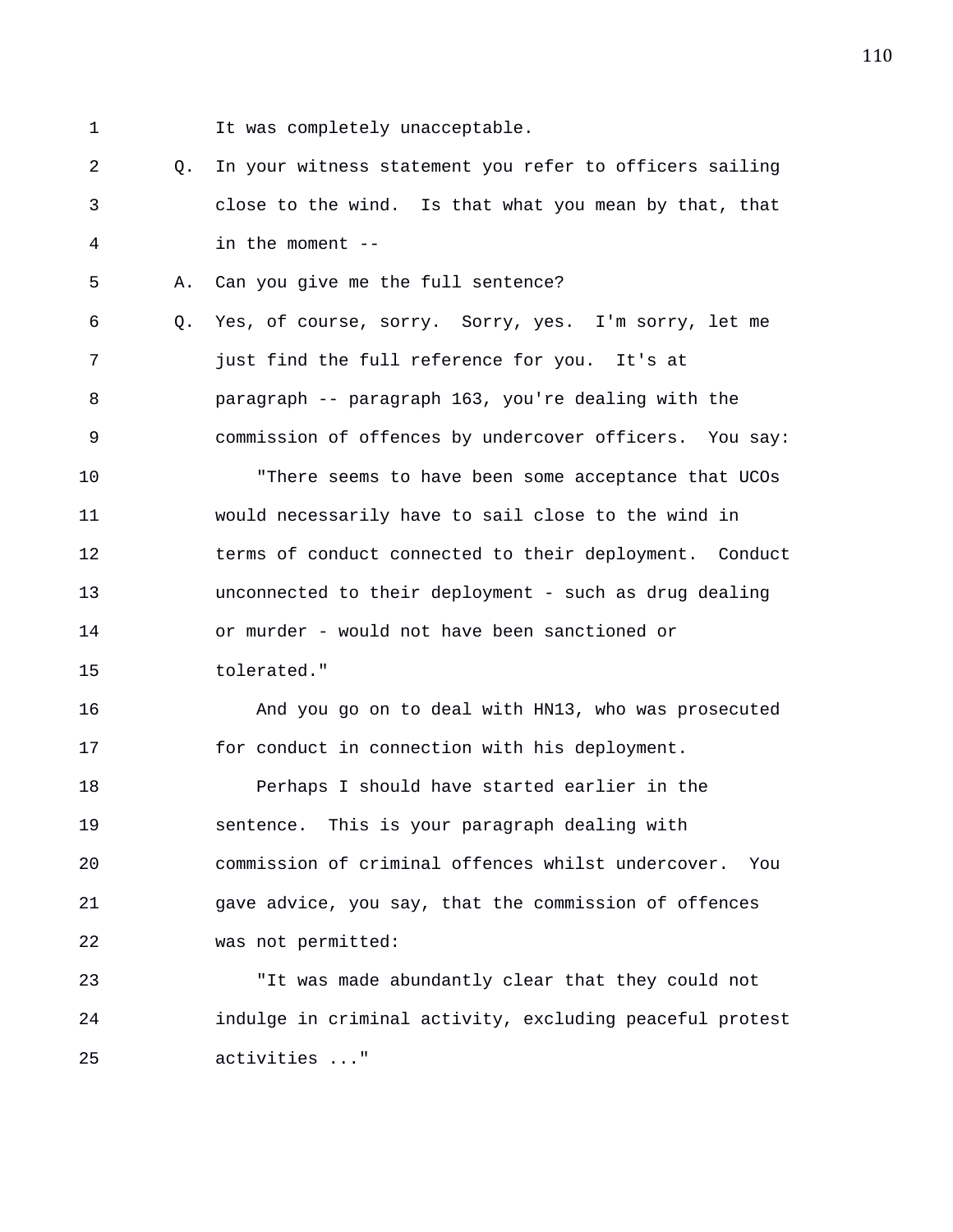1 You would have expected them to use their initiative 2 as to what conduct fell within an acceptable tolerance 3 range and you then say: 4 "There seems to have been some acceptance that UCOs 5 would necessarily have to sail close to the wind ..." 6 Is that what you -- is that what you're referring to 7 when you say an officer on his own acting you couldn't 8 have sanctioned, but in a group -- 9 A. Quite, yes. I'm sorry, I didn't appreciate -- 10 Q. No. 11 A. -- where you were coming from. 12 Q. I suspect it's my poor questioning. Thank you very 13 much. 14 Given that that was a risk and an area of some 15 difficulty for an undercover officer, was there any sort 16 of -- was there any definitive guidance given to them 17 about it, or was that something that would simply have 18 been impossible? 19 A. Well, quite right, it would have been impossible, and 20 you had to rely on the officers' judgment, which of 21 course, in hindsight, could be said to be wrong. 22 Q. Thank you. 23 Please can we have another entirely separate topic, 24 {UCPI/30893/1}. This is simply to see if you can assist 25 with a turn of phrase. I accept this is not a document

111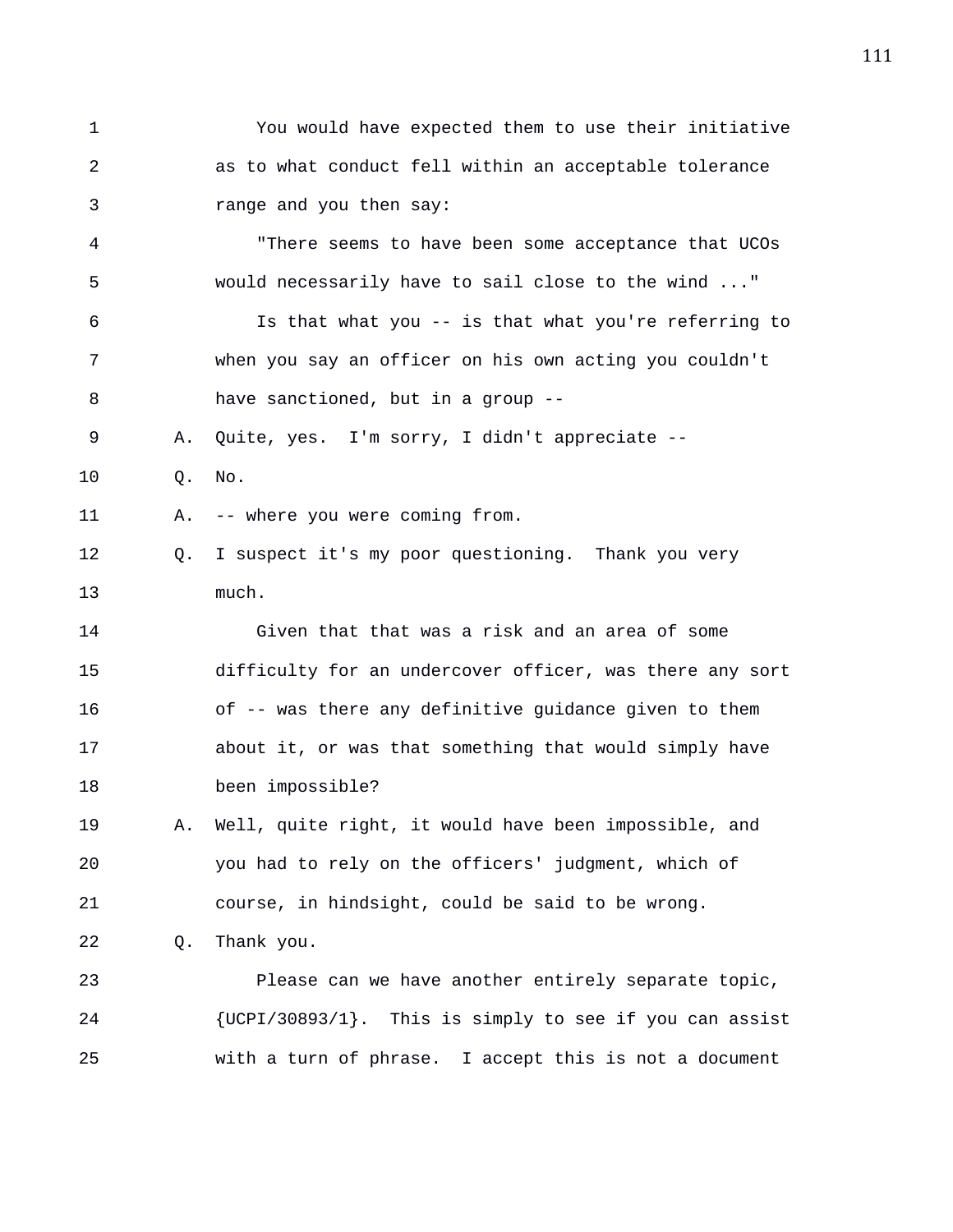1 drafted by you, but it reports a meeting attended by you 2 and Mike Ferguson with the Security Services. 3 In the first paragraph, about just over half the way 4 down, there is a sentence beginning: 5 "It was suggested that in some cases, particularly 6 with the Anarchist groups, it might prove necessary to 7 indoctrinate the desks. This SDS are reluctant to do in 8 principle, but will look at each case on its merits." 9 I'm asked to ask you do you know what's meant 10 by "indoctrinate the desks"? 11 A. I presume the desks of the Security Service dealing with 12 that particular problem. 13 Q. And "indoctrinate"? 14 A. Well, "indoctrinate" is -- to me, it's a level of 15 security which is very, very high. Vetting. 16 Q. Thank you very much. We can take that document down. 17 Another topic now, please, dealing with the wives

18 and partners of the undercover officers. You told us 19 that telephone numbers were provided to the wives and 20 the girlfriends of the undercover officers so that they 21 could contact you or Mike Ferguson if they had any 22 concerns.

23 Can you recall that any ever did contact you during 24 the time that you were there?

25 A. No, I can't, no.

112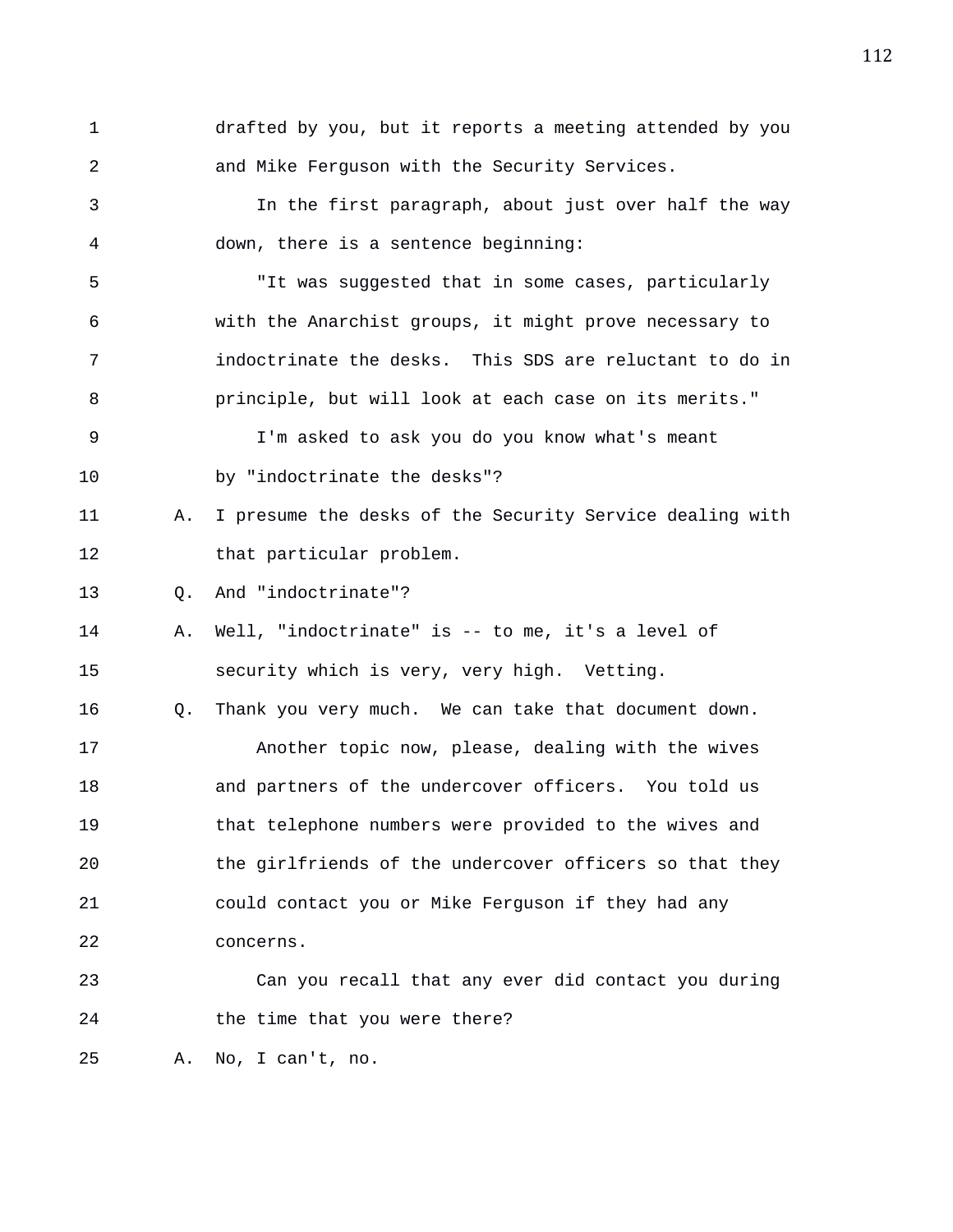1 Q. Thank you.

2 I asked you about what was said to the wives about 3 what their husbands were doing that required them to be 4 away from the marital home for long periods of time. 5 Was any explanation provided for their change of 6 appearance? We understand that they often grew their 7 hair long, were much less smart than they might have 8 been in their ordinary course of their work. 9 A. No. I'm pretty sure about this, because the change of 10 their experience happened to their wives' knowledge and 11 one, rightly or wrongly, presumed that they must have 12 told their wives or partners exactly why they wanted to 13 do it, and we wouldn't interfere with whatever reason 14 they had given -- given to their -- their loved ones. 15 Q. What was said to the wives or the girlfriends about what 16 their husbands were doing, what this change of job was 17 that required senior officers to come and visit them? 18 Can you recall? 19 A. Well, we would -- we would tell them that they were 20 doing a special job which is undercover and that it 21 could involve long hours, and if they had any concerns 22 about what was happening re domestic arrangements, they 23 were -- they were encouraged to contact us. 24 Q. Okay, thank you.

25 It would appear that the families of undercover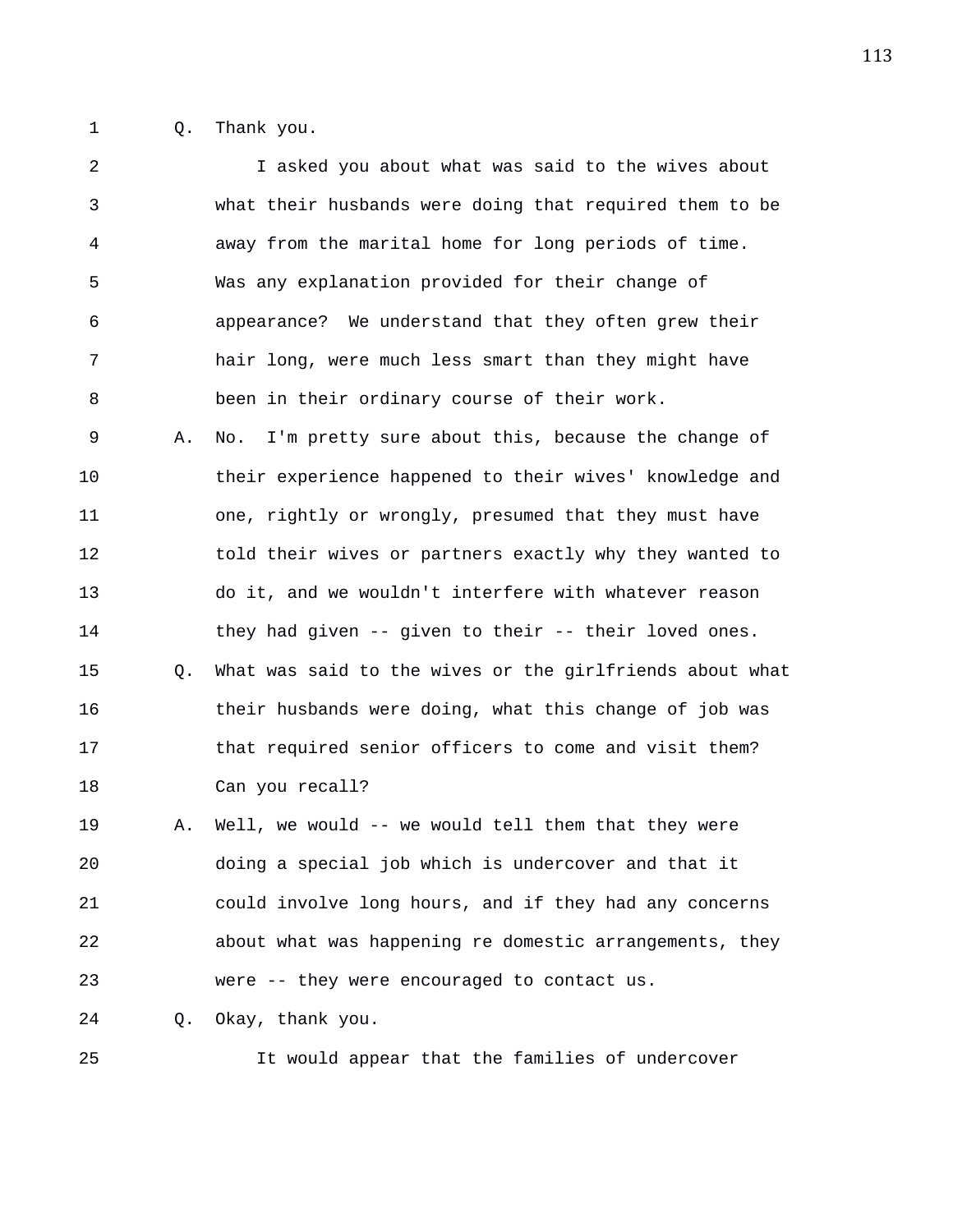1 officers performed a very important function for the SDS 2 to ensure the welfare of the officers concerned and that 3 they took on that very important role without much 4 understanding of the risks that were --

5 A. I think you're absolutely right --

6 Q. -- involved.

7 A. -- yes.

8 Q. Was there any concern within the management of the SDS 9 for the families rather than for the welfare of the 10 officers? Was there any concern about the welfare of 11 the families themselves?

12 A. Well, there most probably was, but I say that because 13 the -- certainly with Mike Ferguson, he knew exactly 14 what the stress and strains was on -- on the family. 15 I didn't, because I hadn't been out. There was the 16 difficulty that if you are dealing with something which 17 was considered not only important but must be kept 18 secret, how much you could actually tell the partner. 19 However, we didn't actually say to the officer, "You 20 mustn't say anything to your partner". We left that 21 very much to them, rightly or wrongly, to deal with that 22 situation.

23 Q. Right, thank you.

24 Dealing now, please, with guidance on sexual 25 contact. In your evidence, you said that the officers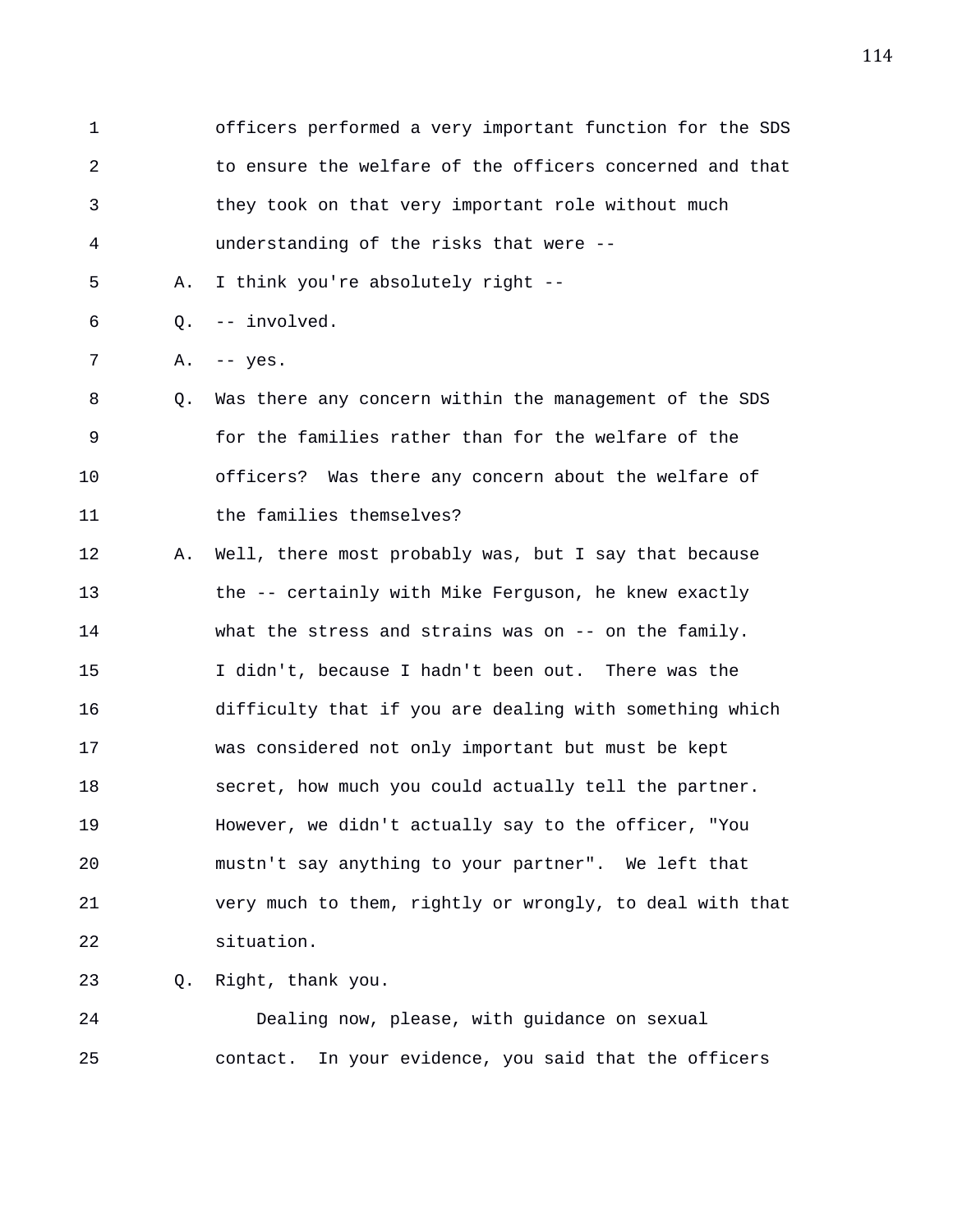1 that you spoke to would have been aware that sexual 2 contact in their undercover role was a breach of the 3 police regulations. 4 A. Definitely. 5 Q. The officers you spoke to, which officers would they be, 6 or would they simply be all the officers under your 7 command? 8 A. All of them would -- would be told or reminded. I mean, 9 they would know that. They've been in the police for 10 several years and it was -- I mean, it was no secret 11 that it was an offence, because there were unfortunately 12 often scandals which we read about. 13 Q. Thank you. 14 It's clear that the SDS and you in particular 15 appreciated the risk of sexual contact with officers and 16 civilians in an undercover role. During the course of 17 your meetings with the undercover officers, did you ever 18 directly ask them about the nature of their 19 relationships with activists? 20 A. No, I didn't ask if they were having any affairs, no. 21 Q. So that was never sort of probed -- 22 A. No, it wasn't probed and, in a way, I would have thought 23 it pointless, because I wouldn't expect any of them to 24 actually turn round to a supervising officer and say, 25 "Yes, I'm doing it".

115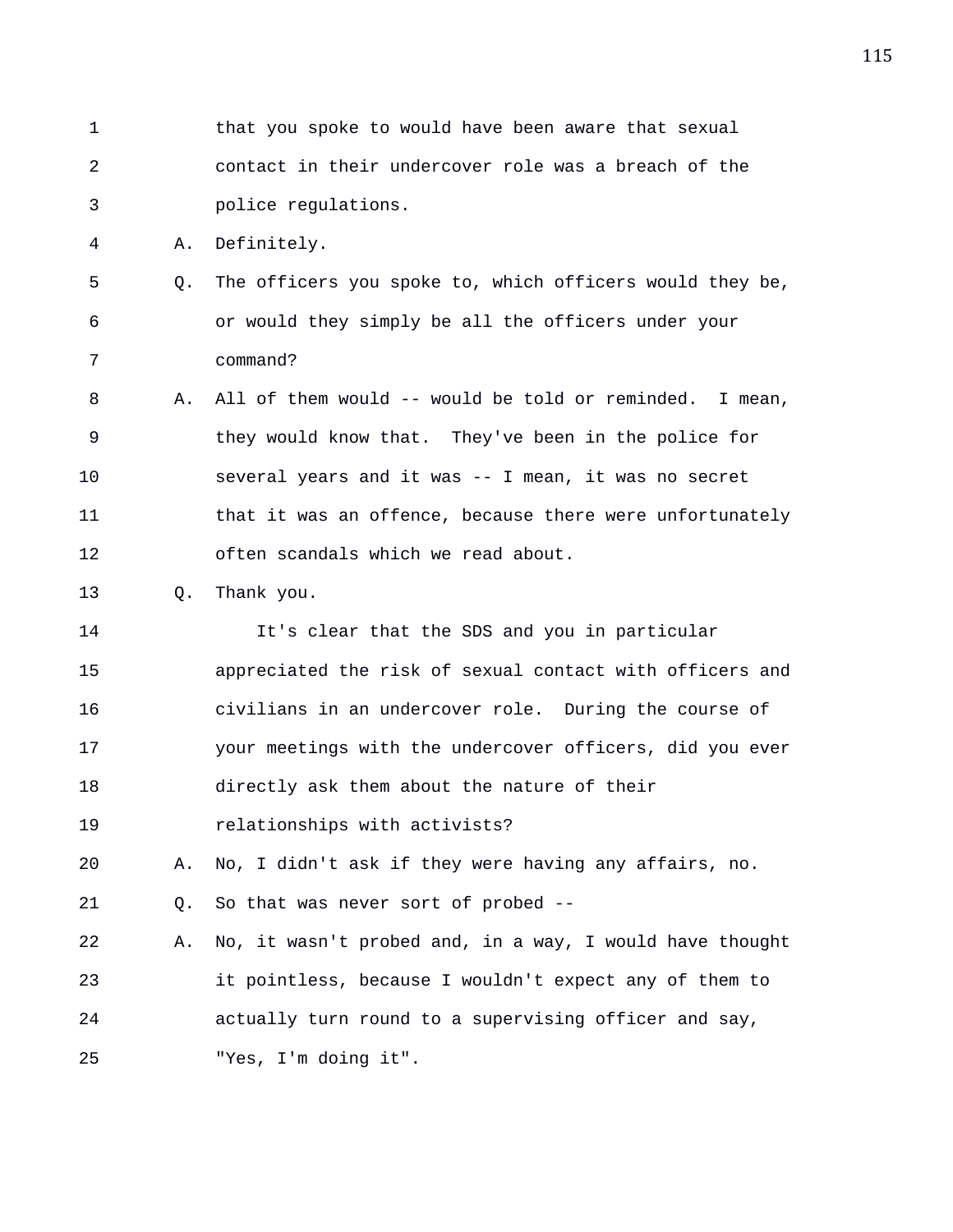1 Q. I suppose the purpose it might have served would be to 2 remind them of the prohibition on that sort of 3 behaviour. Was that ever considered? 4 A. No. We're not talking about children, we're talking 5 about grown men, and -- and they know what the risk 6 of -- of life is. 7 Q. You said in your evidence in relation to a question by 8 me -- I asked you to consider whether an officer having 9 sexual contact in his undercover role, whether you 10 considered that to be an abuse of his police power or 11 his position, and I think your answer was effectively 12 that you didn't think that because this was sexual 13 contact between consenting adults and that wasn't 14 something that you would have -- 15 A. That's right, from -- 16 Q. -- thought about. 17 A. -- from that angle, but it was an offence within the 18 organisation. So I'm not giving him the green light at 19 all. 20 Q. No.

21 Sexual contact with somebody whilst the officer is 22 undercover necessarily involves a deceit because it's in 23 an undercover -- they're in an undercover role. Does 24 that change your view as to whether that would 25 constitute an abuse of his police power or his position,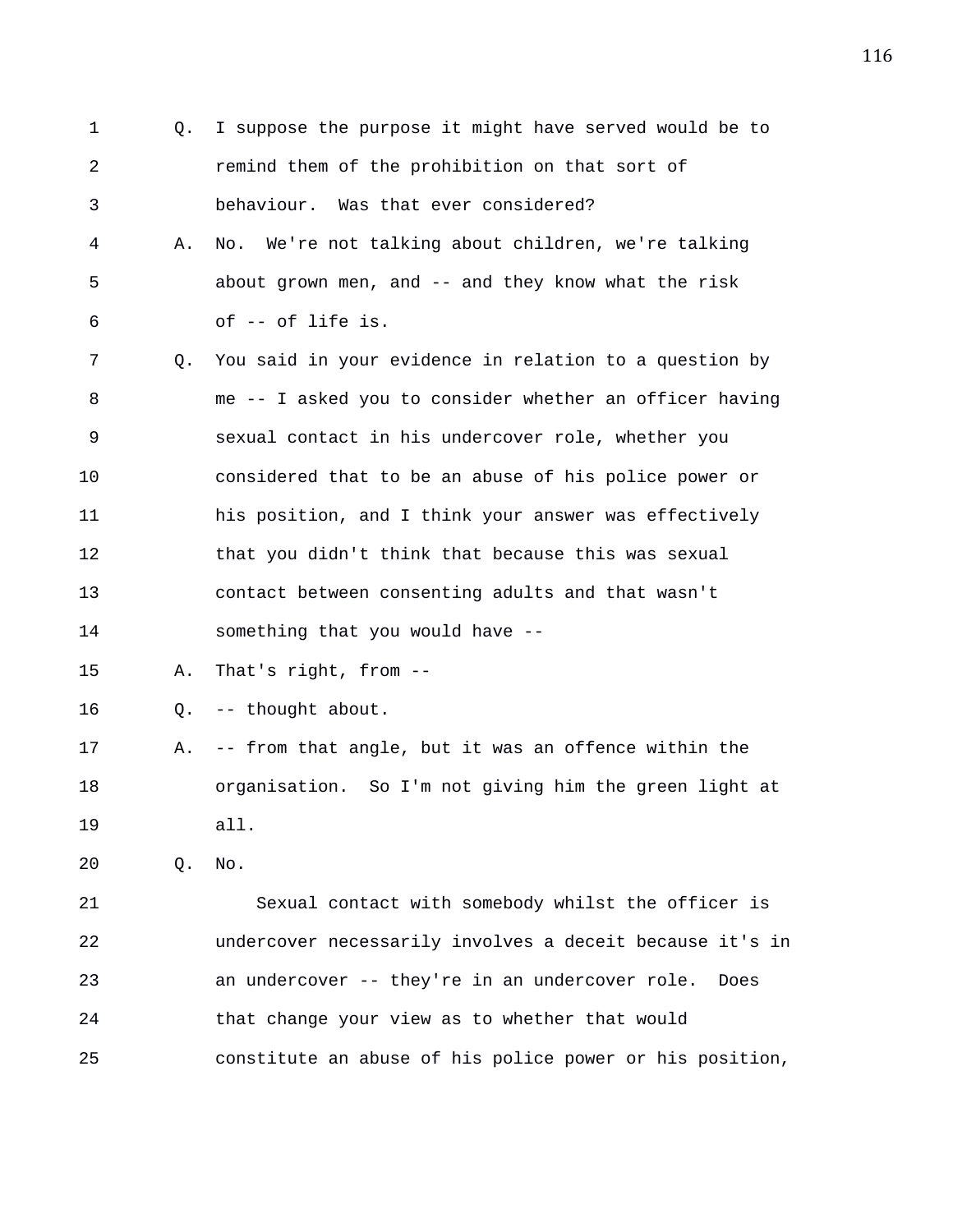1 because anybody engaging in sex with an undercover 2 officer doesn't know he's an undercover officer and 3 thinks he's a member of their group? 4 A. I can't really answer that, because I can't say does 5 everyone say before they have a sexual encounter, "What 6 is your occupation"? And if it's a certain one, do they 7 say, "Definitely not, because you are a policeman or

8 because you're a postman"? So no.

9 Q. Thank you.

10 You said that the issue of girlfriends was a topic 11 that came up at the safe house and Mike Ferguson would 12 have been well aware of conversations about that and the 13 difficulties that the undercover officers brought to 14 your attention.

15 Craft. It's not entirely clear to me whether you 16 can recall serving with him or you can't. I know that 17 you recall attending the public house to -- with him -- 18 A. Yes.

19 Q. -- in respect of HN297.

20 A. Yes, Mm-hm.

21 Q. Does it follow that you can to some extent remember 22 serving with him, or can you just remember that detail? 23 A. I know I served with him. You produced papers signed by 24 him which involves me. Strangely enough, maybe it was 25 quieter during that period. I don't know, but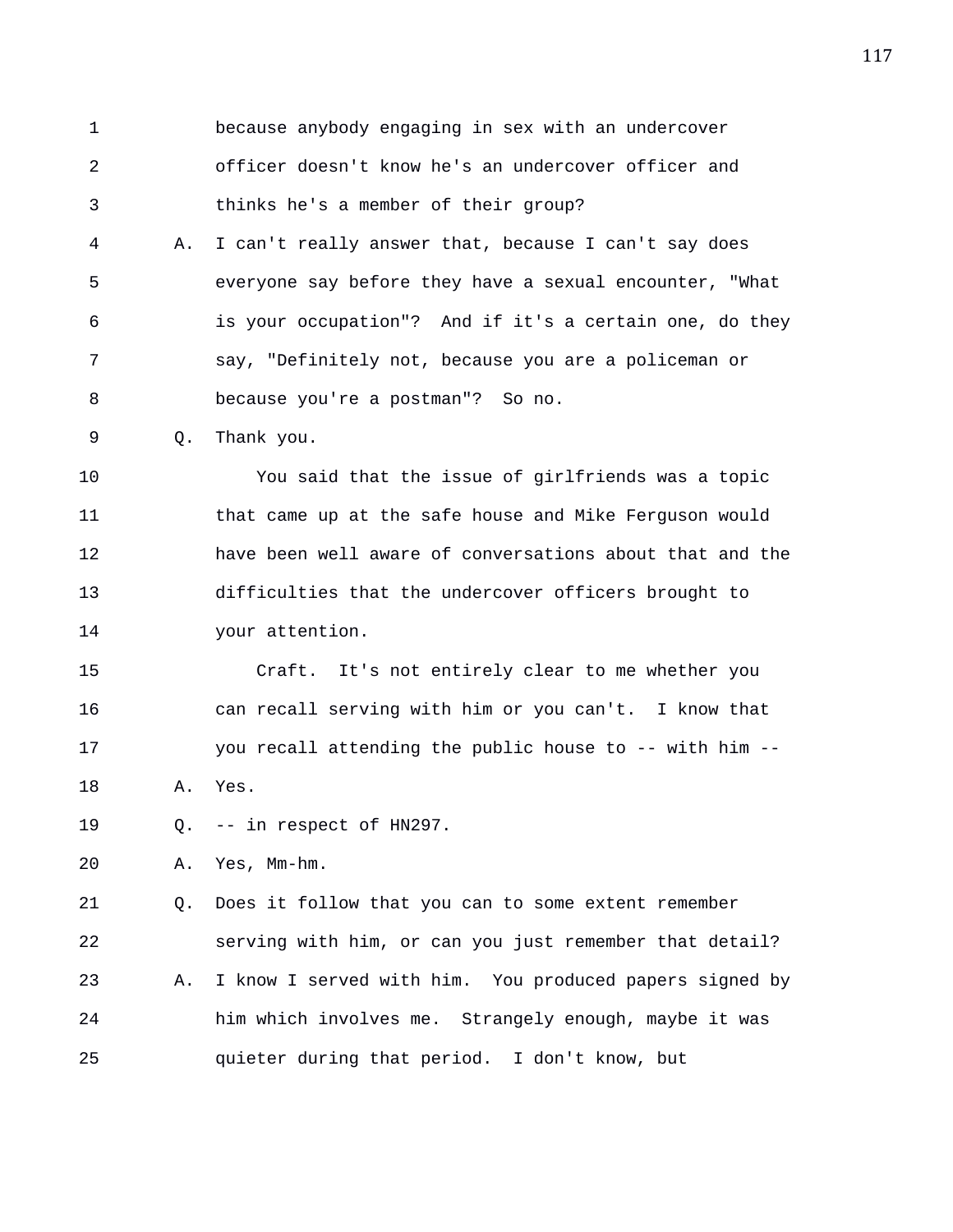1 I certainly recall serving with Michael Ferguson.

2 Q. Were -- complaints about the issue of girlfriends, was 3 that an issue that was raised throughout your time at 4 the SDS, or did it just come up at a particular time? 5 A. No. No, I think it was throughout, and we looked to see 6 how we could cope with it.

7 Q. You said that Mike Ferguson was certainly aware that 8 that was a difficulty. Does it follow then that Craft 9 would have been aware that that was a difficulty or not, 10 you can't say?

11 A. It certainly wouldn't necessarily follow, because you -- 12 you dealt with the crisis at the time and this subject 13 would come up at -- on occasions where someone was 14 having to go to a social occasion. It's the third or 15 fourth time he's been there and he's running out of 16 excuses or -- for not going there because he's seeing 17 his girlfriend and then someone has said, "Well, bring 18 your girlfriend along". And so the pressure was 19 building up there, and they were coming to us saying, 20 "This is the --" I say "they", individuals would come up 21 and say, "I'm in a situation here. Is there any way 22 I could produce a lady?"

23 Q. Okay, thank you.

24 HN300 now, please. You said you became aware of his 25 reputation during the course of his time at the SDS.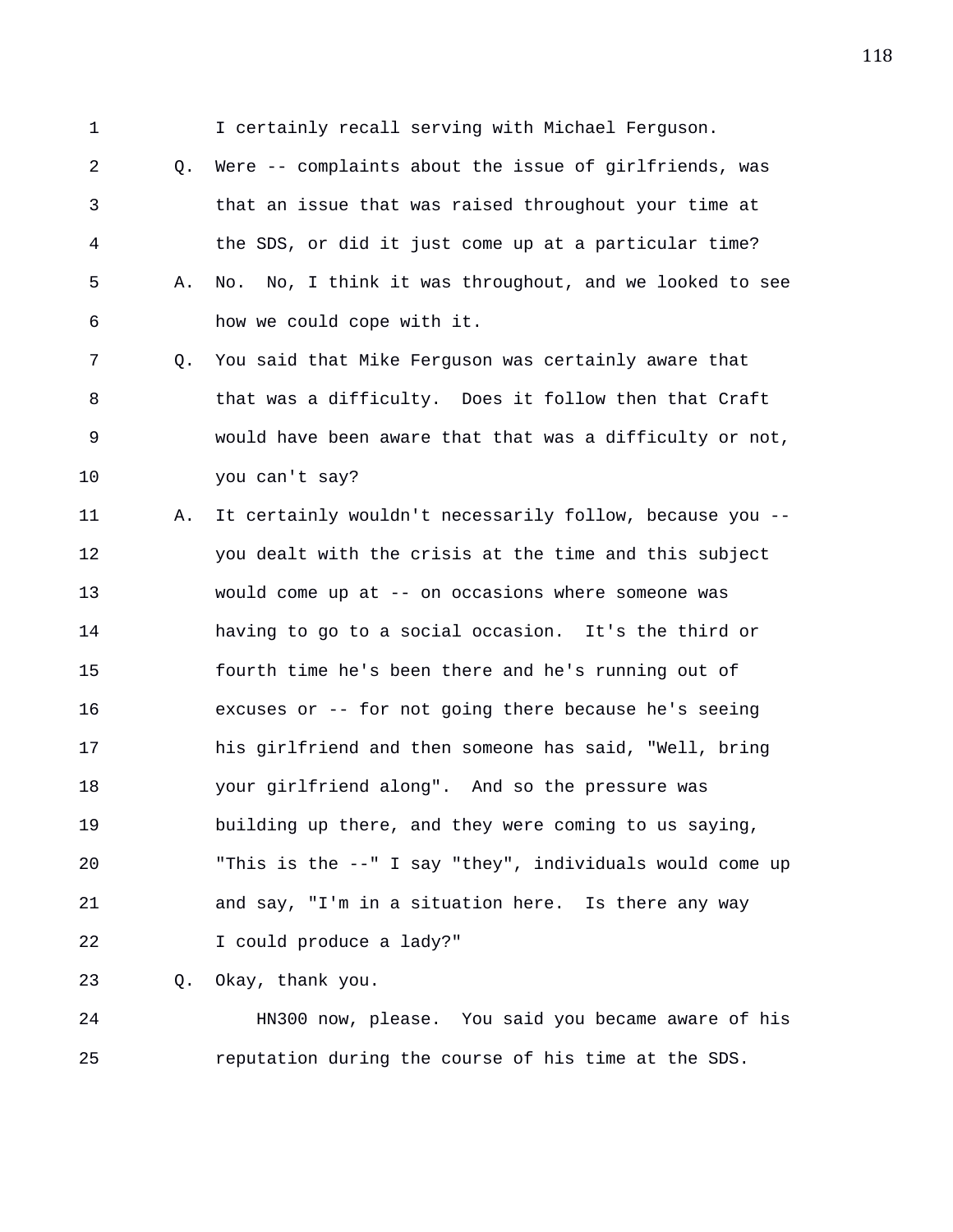1 Now, I think you overlapped for about seven or 2 eight months.

3 Did you do anything about that? When you became 4 aware that he had a certain reputation, did you do 5 anything about that? 6 A. Well, he was coming to the end -- he was coming out of 7 it, so no, I didn't do any specific thing about it. 8 Q. We have been -- one of the officers that gave evidence 9 in closed session, I think, indicated that HN300 was 10 an alcoholic. Was that something that you knew about? 11 A. No. I knew he drank, but most -- most of them did. 12 Q. On a related topic: alcohol. Did the undercover 13 officers turn in expense forms for their food and things 14 of that nature? Were they able to reclaim? 15 A. They could, but it was extremely limited. 16 Q. Would they be able to claim for alcohol purchased, for 17 example? 18 A. Not for themselves, no, or at least I don't think they 19 were allowed. 20 Q. You say -- 21 A. We're talking a long time ago, you know. 22 Q. I appreciate this is a very detailed question. You say 23 "not for themselves". Would they be able to claim for 24 somebody else then? What do you mean by that? 25 A. There could be circumstances, yes, where it would be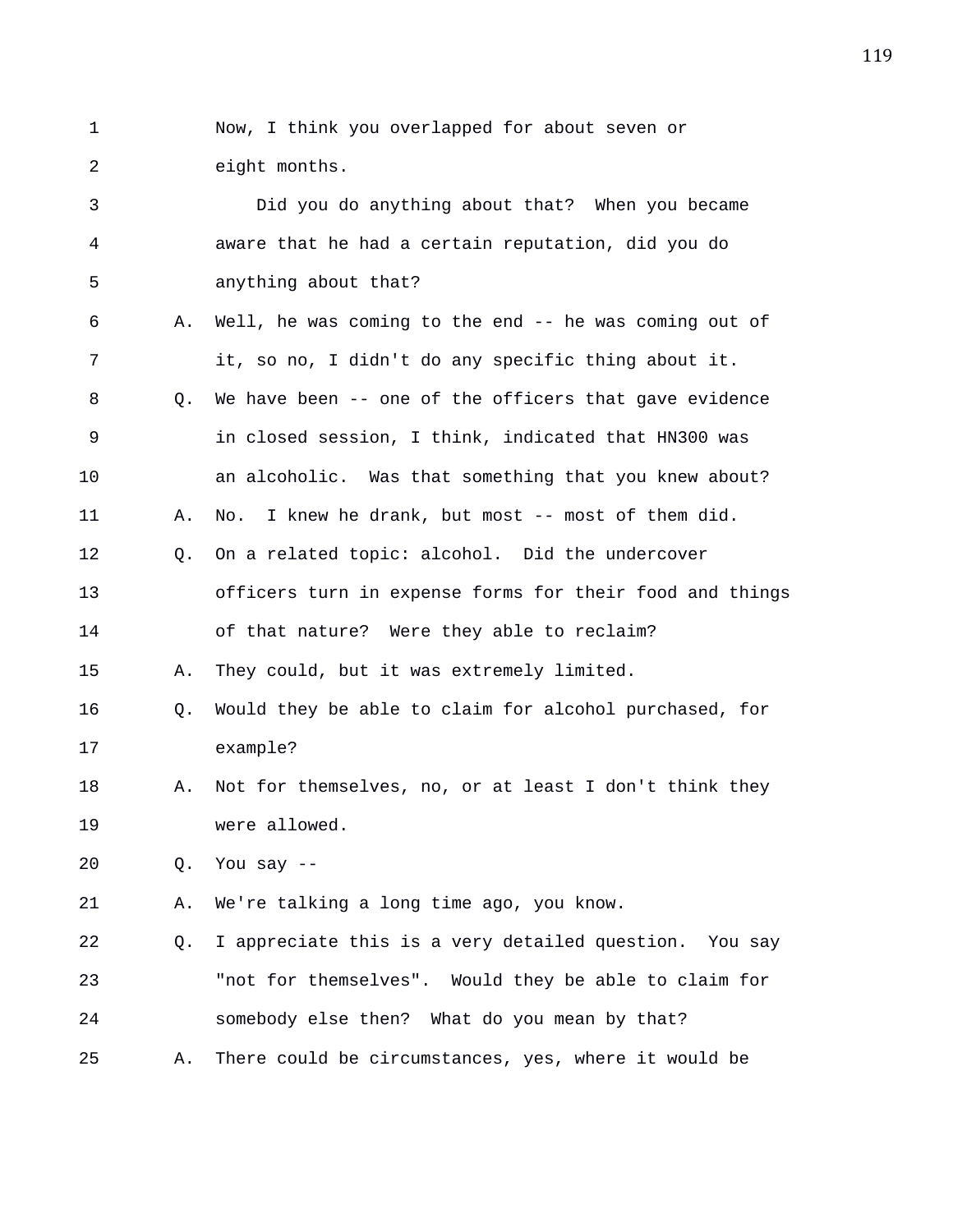1 legitimate.

| 2  | О. | To claim for alcohol for somebody else?                  |
|----|----|----------------------------------------------------------|
| 3  | Α. | Refreshments for other people.                           |
| 4  | Q. | Right, thank you.                                        |
| 5  |    | Final topic now, please. We know that HN13, during       |
| 6  |    | the course of the demonstration that he was arrested     |
| 7  |    | during, was beaten up, it seems, by a police officer and |
| 8  |    | required, I think, an X-ray as a result.                 |
| 9  |    | Were SDS officers to witness any sort of police          |
| 10 |    | misconduct, what was done about that? Was that ever      |
| 11 |    | taken any further or reported up the chain?              |
| 12 | Α. | Well, it was reported on in -- in general terms, like    |
| 13 |    | the press.                                               |
| 14 | O. | So if they were able to identify, for example,           |
| 15 |    | an officer behaving badly, would anything have been done |
| 16 |    | about that?                                              |
| 17 | Α. | Well, it's extremely unlikely that he could identify     |
| 18 |    | them. I suppose if he had and it was accepted by senior  |
| 19 |    | officers to disclose this chap's identity, the           |
| 20 |    | undercover officer's identity, and it was                |
| 21 |    | sufficiently -- the evidence was sufficiently strong to  |
| 22 |    | take the officer -- the assaulting officer to court, it  |
| 23 |    | would be done, but it would be a high powered decision,  |
| 24 |    | not mine.                                                |
| 25 |    | Thank you very much.<br>I don't think<br>MS HUMMERSTONE: |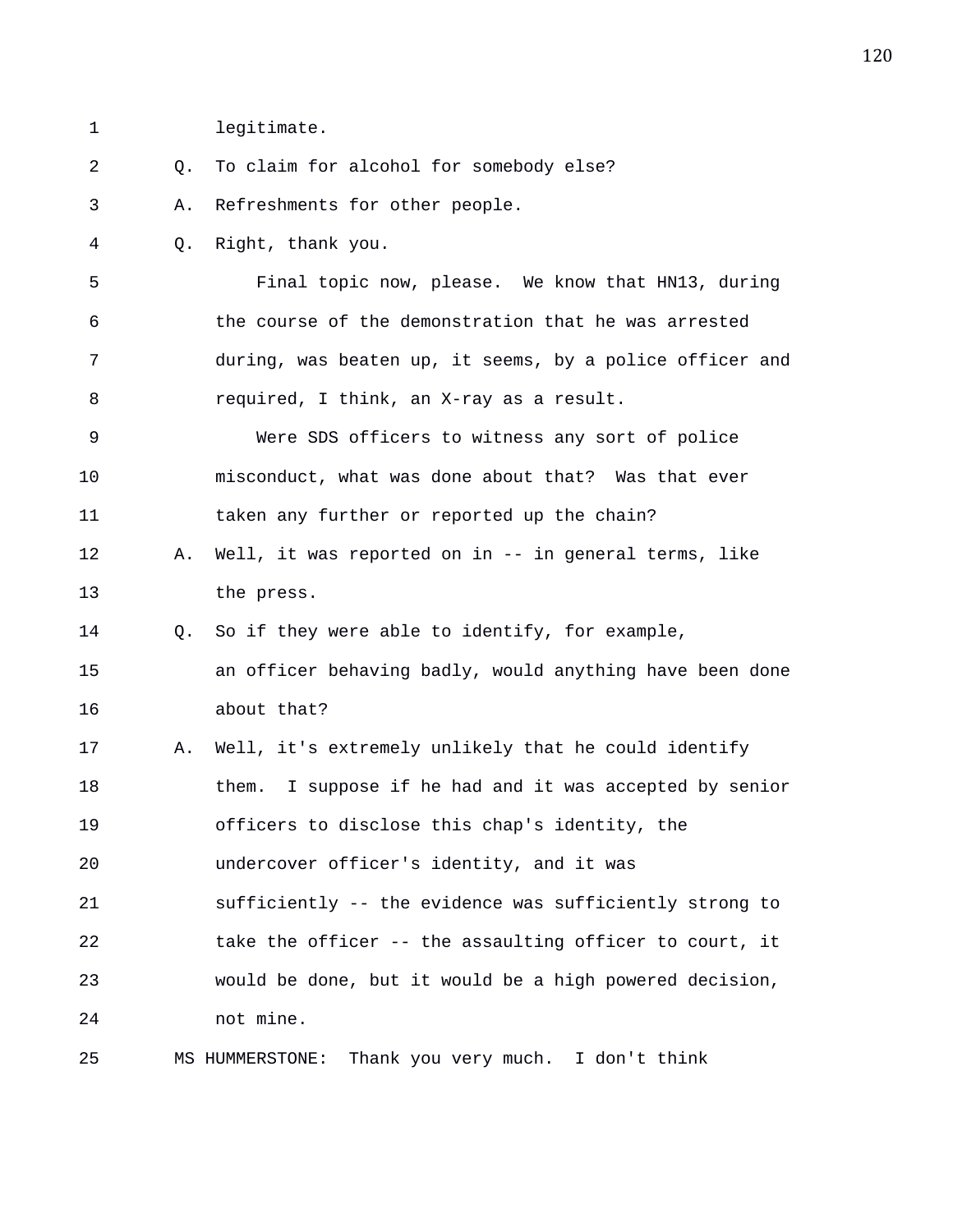| $\mathbf 1$ | I've got any further questions for you. Thank you.           |
|-------------|--------------------------------------------------------------|
| 2           | THE CHAIRMAN: Is there any re-examination?                   |
| 3           | MR SANDERS: No, thank you, sir.                              |
| 4           | Thank you. Rather later than I had thought,<br>THE CHAIRMAN: |
| 5           | that is now the end of your evidence.                        |
| 6           | I'm sorry.<br>Α.                                             |
| 7           | THE CHAIRMAN: Thank you for coming in and giving it.         |
| 8           | Thank you.<br>Α.                                             |
| 9           | THE CHAIRMAN: We'll resume at 10.00 tomorrow.                |
| 10          | $(3.27 \text{ pm})$                                          |
| 11          | (The hearing adjourned until 10.00 am on Friday,             |
| 12          | 20 June 2022)                                                |
| 13          |                                                              |
| 14          |                                                              |
| 15          |                                                              |
| 16          |                                                              |
| 17          |                                                              |
| 18          |                                                              |
| 19          |                                                              |
| 20          |                                                              |
| 21          |                                                              |
| 22          |                                                              |
| 23          |                                                              |
| 24          |                                                              |
| 25          |                                                              |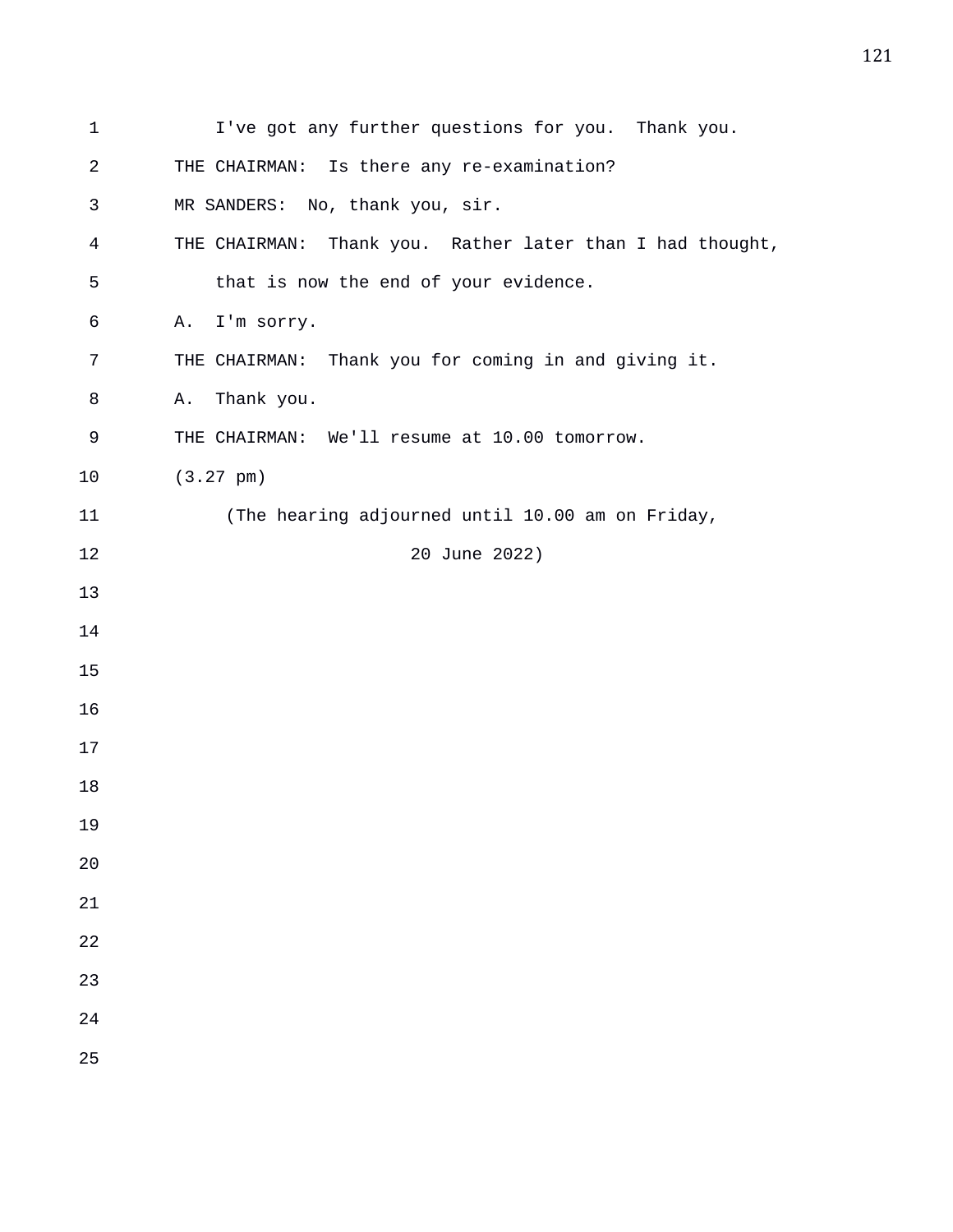## 1 INDEX 3 Summary of the evidence of HN368 ......................1 5 HN244 (Angus McIntosh) (sworn) ......................13 7 Questions by MS HUMMERSTONE .....................13